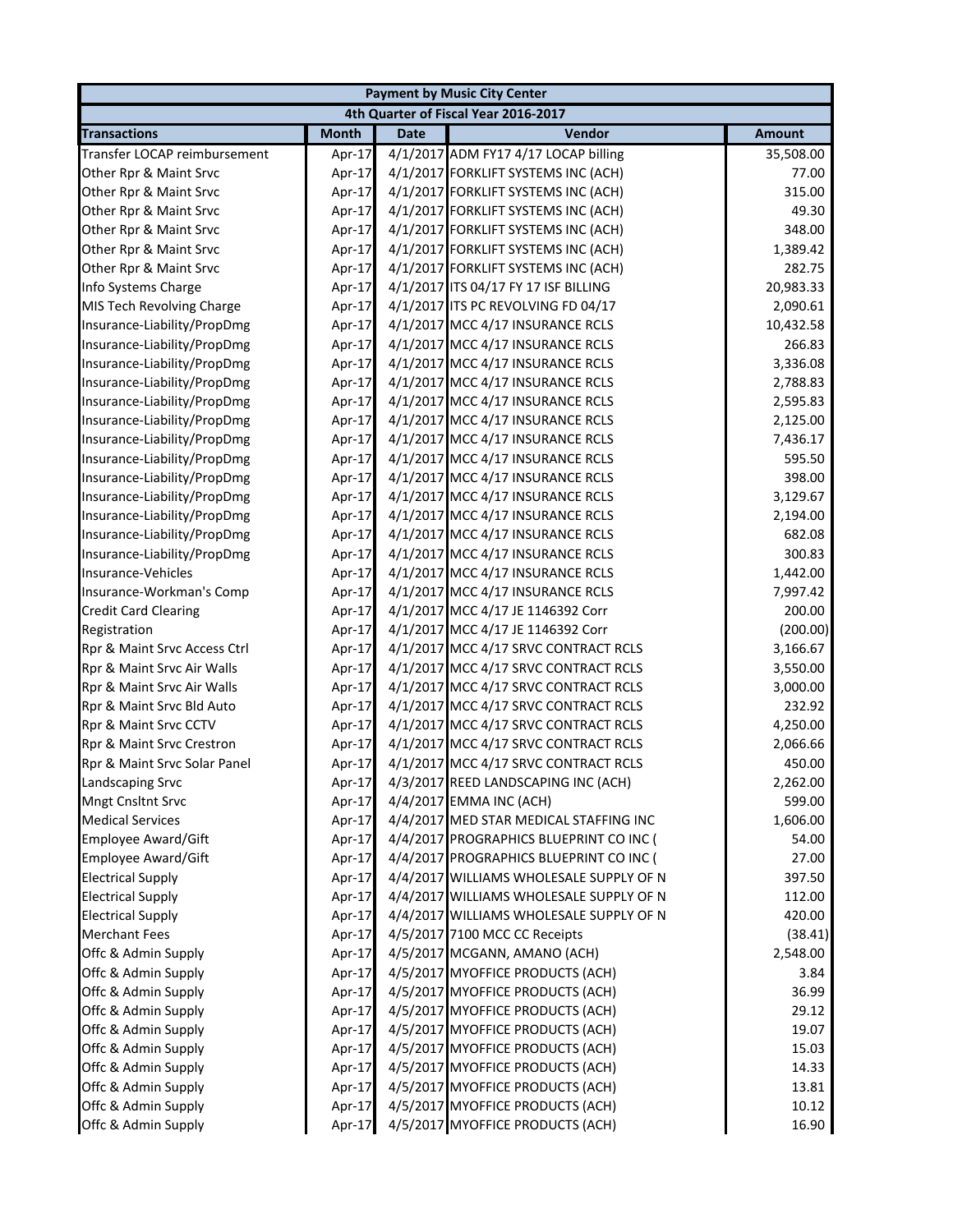|                                 |              |                | <b>Payment by Music City Center</b>     |               |
|---------------------------------|--------------|----------------|-----------------------------------------|---------------|
|                                 |              |                | 4th Quarter of Fiscal Year 2016-2017    |               |
| <b>Transactions</b>             | <b>Month</b> | <b>Date</b>    | Vendor                                  | <b>Amount</b> |
| Offc & Admin Supply             | Apr-17       |                | 4/5/2017 MYOFFICE PRODUCTS (ACH)        | 8.45          |
| Offc & Admin Supply             | Apr-17       |                | 4/5/2017 MYOFFICE PRODUCTS (ACH)        | 8.45          |
| Offc & Admin Supply             | Apr-17       |                | 4/5/2017 MYOFFICE PRODUCTS (ACH)        | 8.15          |
| Offc & Admin Supply             | Apr-17       |                | 4/5/2017 MYOFFICE PRODUCTS (ACH)        | 16.30         |
| Offc & Admin Supply             | Apr-17       |                | 4/5/2017 MYOFFICE PRODUCTS (ACH)        | 7.72          |
| Offc & Admin Supply             | Apr-17       |                | 4/5/2017 MYOFFICE PRODUCTS (ACH)        | 7.08          |
| Offc & Admin Supply             | Apr-17       |                | 4/5/2017 MYOFFICE PRODUCTS (ACH)        | 5.90          |
| Offc & Admin Supply             | Apr-17       |                | 4/5/2017 MYOFFICE PRODUCTS (ACH)        | 5.64          |
| Offc & Admin Supply             | Apr-17       |                | 4/5/2017 MYOFFICE PRODUCTS (ACH)        | 4.32          |
| Offc & Admin Supply             | Apr-17       |                | 4/5/2017 MYOFFICE PRODUCTS (ACH)        | 4.16          |
| Offc & Admin Supply             | Apr-17       |                | 4/5/2017 MYOFFICE PRODUCTS (ACH)        | 8.91          |
| Offc & Admin Supply             | Apr-17       |                | 4/5/2017 MYOFFICE PRODUCTS (ACH)        | 2.62          |
| Offc & Admin Supply             | Apr-17       |                | 4/5/2017 MYOFFICE PRODUCTS (ACH)        | 7.48          |
| Offc & Admin Supply             | Apr-17       |                | 4/5/2017 MYOFFICE PRODUCTS (ACH)        | 17.28         |
| Offc & Admin Supply             | Apr-17       |                | 4/5/2017 MYOFFICE PRODUCTS (ACH)        | 27.50         |
| <b>Merchant Fees</b>            | Apr-17       |                | 4/6/2017 7100 MCC CC Receipts           | (155.99)      |
| <b>Laundry Services</b>         | Apr-17       | 4/6/2017 ALSCO |                                         | 134.10        |
| Food & Ice                      | Apr-17       |                | 4/6/2017 CENTERPLATE MCC (ACH)          | 35.37         |
| <b>Uniform Cleaning Service</b> | Apr-17       |                | 4/6/2017 CINTAS CORP #051 MATS & RUGS(A | 782.06        |
| Repair & Maint Supply           | Apr-17       |                | 4/6/2017 LOWES OF MADISON #413 (ACH)    | 5.70          |
| Repair & Maint Supply           | Apr-17       |                | 4/6/2017 LOWES OF MADISON #413 (ACH)    | 9.66          |
| Repair & Maint Supply           | Apr-17       |                | 4/6/2017 LOWES OF MADISON #413 (ACH)    | 7.58          |
| Repair & Maint Supply           | Apr-17       |                | 4/6/2017 LOWES OF MADISON #413 (ACH)    | 37.96         |
| Repair & Maint Supply           | Apr-17       |                | 4/6/2017 LOWES OF MADISON #413 (ACH)    | 4.17          |
| Repair & Maint Supply           | Apr-17       |                | 4/6/2017 LOWES OF MADISON #413 (ACH)    | 14.77         |
| Repair & Maint Supply           | Apr-17       |                | 4/6/2017 LOWES OF MADISON #413 (ACH)    | 13.28         |
| Repair & Maint Supply           | Apr-17       |                | 4/6/2017 LOWES OF MADISON #413 (ACH)    | 14.04         |
| Repair & Maint Supply           | Apr-17       |                | 4/6/2017 LOWES OF MADISON #413 (ACH)    | 16.10         |
| Repair & Maint Supply           | Apr-17       |                | 4/6/2017 LOWES OF MADISON #413 (ACH)    | 32.26         |
| Repair & Maint Supply           | Apr-17       |                | 4/6/2017 LOWES OF MADISON #413 (ACH)    | 27.53         |
| Repair & Maint Supply           | Apr-17       |                | 4/6/2017 LOWES OF MADISON #413 (ACH)    | 82.59         |
| Repair & Maint Supply           | Apr-17       |                | 4/6/2017 LOWES OF MADISON #413 (ACH)    | 19.32         |
| Repair & Maint Supply           | Apr-17       |                | 4/6/2017 LOWES OF MADISON #413 (ACH)    | 10.24         |
| <b>Medical Services</b>         | Apr-17       |                | 4/6/2017 MED STAR MEDICAL STAFFING INC  | 2,101.00      |
| <b>Membership Dues</b>          | Apr-17       |                | 4/6/2017 NASHVILLE HOTEL-MOTEL ASSOC    | 295.00        |
| Refuse Disposal-Reimb           | Apr-17       |                | 4/6/2017 REPUBLIC SVCS NASH /ALLIED WAS | 7,687.88      |
| Mngt Cnsltnt Srvc               | Apr-17       |                | 4/6/2017 RESOURCE INFORMATION & CONTROL | 2,322.76      |
| <b>Membership Dues</b>          | Apr-17       |                | 4/6/2017 ROTARY CLUB OF NASHVILLE       | 300.00        |
| <b>Employee Award/Gift</b>      | Apr-17       |                | 4/6/2017 SUNSET MARKETING INC           | 100.00        |
| <b>Employee Award/Gift</b>      | Apr-17       |                | 4/6/2017 SUNSET MARKETING INC           | 588.00        |
| Cafe Plan Pre-Tax Savings       | Apr-17       |                | 4/7/2017 Actual Burden Journal Entries  | 101.31        |
| Cafe Plan Pre-Tax Savings       | Apr-17       |                | 4/7/2017 Actual Burden Journal Entries  | 43.54         |
| Cafe Plan Pre-Tax Savings       | Apr-17       |                | 4/7/2017 Actual Burden Journal Entries  | 162.14        |
| Cafe Plan Pre-Tax Savings       | Apr-17       |                | 4/7/2017 Actual Burden Journal Entries  | 343.14        |
| Cafe Plan Pre-Tax Savings       | Apr-17       |                | 4/7/2017 Actual Burden Journal Entries  | 18.12         |
| Cafe Plan Pre-Tax Savings       | Apr-17       |                | 4/7/2017 Actual Burden Journal Entries  | 49.41         |
| Cafe Plan Pre-Tax Savings       | Apr-17       |                | 4/7/2017 Actual Burden Journal Entries  | 25.86         |
| Cafe Plan Pre-Tax Savings       | Apr-17       |                | 4/7/2017 Actual Burden Journal Entries  | 185.96        |
| Cafe Plan Pre-Tax Savings       | Apr-17       |                | 4/7/2017 Actual Burden Journal Entries  | 43.10         |
| Cafe Plan Pre-Tax Savings       | Apr-17       |                | 4/7/2017 Actual Burden Journal Entries  | 43.89         |
| Cafe Plan Pre-Tax Savings       | Apr-17       |                | 4/7/2017 Actual Burden Journal Entries  | 0.12          |
| Cafe Plan Pre-Tax Savings       | Apr-17       |                | 4/7/2017 Actual Burden Journal Entries  | 39.72         |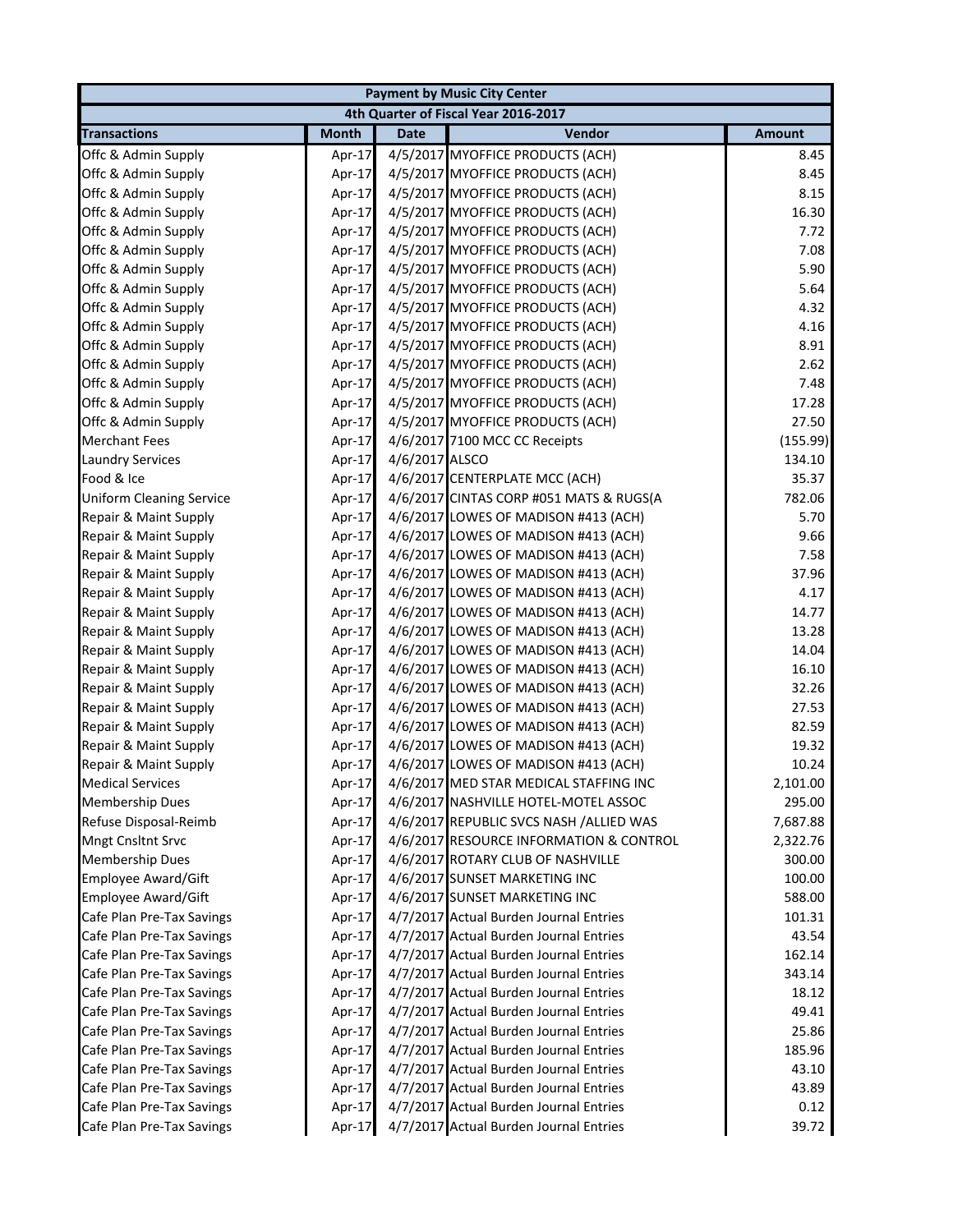|                              | <b>Payment by Music City Center</b> |             |                                        |               |  |
|------------------------------|-------------------------------------|-------------|----------------------------------------|---------------|--|
|                              |                                     |             | 4th Quarter of Fiscal Year 2016-2017   |               |  |
| <b>Transactions</b>          | <b>Month</b>                        | <b>Date</b> | Vendor                                 | <b>Amount</b> |  |
| Cafe Plan Pre-Tax Savings    | Apr-17                              |             | 4/7/2017 Actual Burden Journal Entries | 6.76          |  |
| Cafe Plan Pre-Tax Savings    | Apr-17                              |             | 4/7/2017 Actual Burden Journal Entries | 83.23         |  |
| Cafe Plan Pre-Tax Savings    | Apr-17                              |             | 4/7/2017 Actual Burden Journal Entries | 25.47         |  |
| Cafe Plan Pre-Tax Savings    | Apr-17                              |             | 4/7/2017 Actual Burden Journal Entries | 14.30         |  |
| Cafe Plan Pre-Tax Savings    | Apr-17                              |             | 4/7/2017 Actual Burden Journal Entries | 24.04         |  |
| Cafe Plan Pre-Tax Savings    | Apr-17                              |             | 4/7/2017 Actual Burden Journal Entries | 42.10         |  |
| CCA Employer 401K Plan       | Apr-17                              |             | 4/7/2017 Actual Burden Journal Entries | 755.21        |  |
| CCA Employer 401K Plan       | Apr-17                              |             | 4/7/2017 Actual Burden Journal Entries | 649.83        |  |
| CCA Employer 401K Plan       | Apr-17                              |             | 4/7/2017 Actual Burden Journal Entries | 981.91        |  |
| CCA Employer 401K Plan       | Apr-17                              |             | 4/7/2017 Actual Burden Journal Entries | 314.54        |  |
| CCA Employer 401K Plan       | Apr-17                              |             | 4/7/2017 Actual Burden Journal Entries | 680.25        |  |
| CCA Employer 401K Plan       | Apr-17                              |             | 4/7/2017 Actual Burden Journal Entries | 71.92         |  |
| CCA Employer 401K Plan       | Apr-17                              |             | 4/7/2017 Actual Burden Journal Entries | 232.26        |  |
| CCA Employer 401K Plan       | Apr-17                              |             | 4/7/2017 Actual Burden Journal Entries | 220.04        |  |
| CCA Employer 401K Plan       | Apr-17                              |             | 4/7/2017 Actual Burden Journal Entries | 471.04        |  |
| CCA Employer 401K Plan       | Apr-17                              |             | 4/7/2017 Actual Burden Journal Entries | 222.36        |  |
| CCA Employer 401K Plan       | Apr-17                              |             | 4/7/2017 Actual Burden Journal Entries | 73.97         |  |
| <b>Employer Dental Group</b> | Apr-17                              |             | 4/7/2017 Actual Burden Journal Entries | 155.54        |  |
| <b>Employer Dental Group</b> | Apr-17                              |             | 4/7/2017 Actual Burden Journal Entries | 42.42         |  |
| <b>Employer Dental Group</b> | Apr-17                              |             | 4/7/2017 Actual Burden Journal Entries | 230.96        |  |
| <b>Employer Dental Group</b> | Apr-17                              |             | 4/7/2017 Actual Burden Journal Entries | 499.61        |  |
| <b>Employer Dental Group</b> | Apr-17                              |             | 4/7/2017 Actual Burden Journal Entries | 14.14         |  |
| <b>Employer Dental Group</b> | Apr-17                              |             | 4/7/2017 Actual Burden Journal Entries | 89.55         |  |
| <b>Employer Dental Group</b> | Apr-17                              |             | 4/7/2017 Actual Burden Journal Entries | 28.28         |  |
| <b>Employer Dental Group</b> | Apr-17                              |             | 4/7/2017 Actual Burden Journal Entries | 245.10        |  |
| <b>Employer Dental Group</b> | Apr-17                              |             | 4/7/2017 Actual Burden Journal Entries | 42.42         |  |
| <b>Employer Dental Group</b> | Apr-17                              |             | 4/7/2017 Actual Burden Journal Entries | 61.26         |  |
| <b>Employer Dental Group</b> | Apr-17                              |             | 4/7/2017 Actual Burden Journal Entries | 42.42         |  |
| <b>Employer Dental Group</b> | Apr-17                              |             | 4/7/2017 Actual Burden Journal Entries | 70.70         |  |
| <b>Employer Dental Group</b> | Apr-17                              |             | 4/7/2017 Actual Burden Journal Entries | 14.14         |  |
| <b>Employer Dental Group</b> | Apr-17                              |             | 4/7/2017 Actual Burden Journal Entries | 127.26        |  |
| <b>Employer Dental Group</b> | Apr-17                              |             | 4/7/2017 Actual Burden Journal Entries | 28.28         |  |
| <b>Employer Dental Group</b> | Apr-17                              |             | 4/7/2017 Actual Burden Journal Entries | 42.42         |  |
| <b>Employer Dental Group</b> | Apr-17                              |             | 4/7/2017 Actual Burden Journal Entries | 28.28         |  |
| <b>Employer Dental Group</b> | Apr-17                              |             | 4/7/2017 Actual Burden Journal Entries | 61.28         |  |
| <b>Employer Group Health</b> | Apr-17                              |             | 4/7/2017 Actual Burden Journal Entries | 3,762.00      |  |
| <b>Employer Group Health</b> | Apr-17                              |             | 4/7/2017 Actual Burden Journal Entries | 1,548.00      |  |
| <b>Employer Group Health</b> | Apr-17                              |             | 4/7/2017 Actual Burden Journal Entries | 5,957.91      |  |
| <b>Employer Group Health</b> | Apr-17                              |             | 4/7/2017 Actual Burden Journal Entries | 12,686.01     |  |
| <b>Employer Group Health</b> | Apr-17                              |             | 4/7/2017 Actual Burden Journal Entries | 654.00        |  |
| <b>Employer Group Health</b> | Apr-17                              |             | 4/7/2017 Actual Burden Journal Entries | 2,453.01      |  |
| <b>Employer Group Health</b> | Apr-17                              |             | 4/7/2017 Actual Burden Journal Entries | 927.00        |  |
| <b>Employer Group Health</b> | Apr-17                              |             | 4/7/2017 Actual Burden Journal Entries | 6,719.91      |  |
| <b>Employer Group Health</b> | Apr-17                              |             | 4/7/2017 Actual Burden Journal Entries | 1,533.00      |  |
| <b>Employer Group Health</b> | Apr-17                              |             | 4/7/2017 Actual Burden Journal Entries | 2,013.18      |  |
| <b>Employer Group Health</b> | Apr-17                              |             | 4/7/2017 Actual Burden Journal Entries | 654.00        |  |
| <b>Employer Group Health</b> | Apr-17                              |             | 4/7/2017 Actual Burden Journal Entries | 1,425.00      |  |
| <b>Employer Group Health</b> | Apr-17                              |             | 4/7/2017 Actual Burden Journal Entries | 258.00        |  |
| <b>Employer Group Health</b> | Apr-17                              |             | 4/7/2017 Actual Burden Journal Entries | 2,961.00      |  |
| <b>Employer Group Health</b> | Apr-17                              |             | 4/7/2017 Actual Burden Journal Entries | 912.00        |  |
| <b>Employer Group Health</b> | Apr-17                              |             | 4/7/2017 Actual Burden Journal Entries | 546.00        |  |
| <b>Employer Group Health</b> | Apr-17                              |             | 4/7/2017 Actual Burden Journal Entries | 879.00        |  |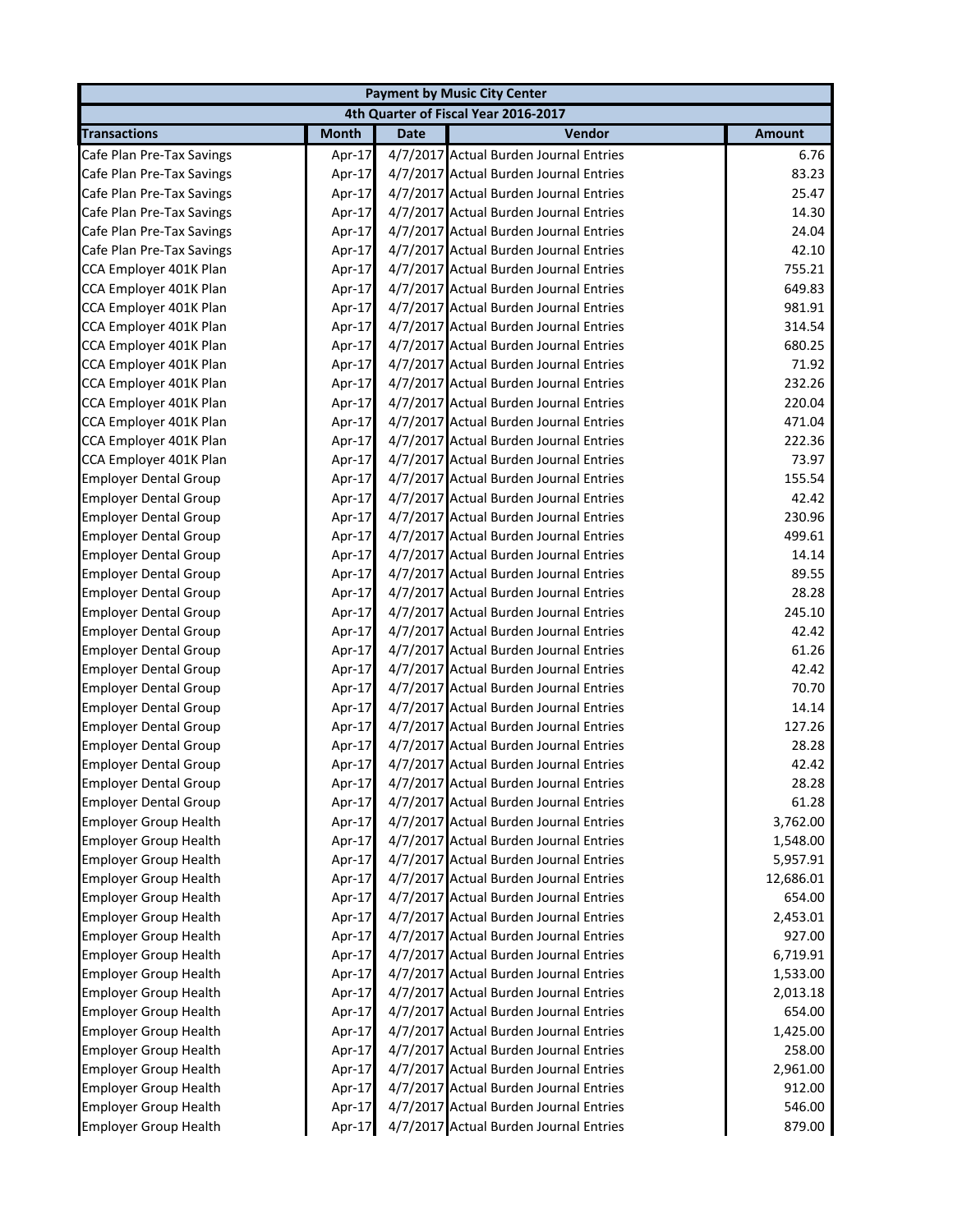|                              |              |             | <b>Payment by Music City Center</b>    |               |
|------------------------------|--------------|-------------|----------------------------------------|---------------|
|                              |              |             | 4th Quarter of Fiscal Year 2016-2017   |               |
| <b>Transactions</b>          | <b>Month</b> | <b>Date</b> | Vendor                                 | <b>Amount</b> |
| <b>Employer Group Health</b> | Apr-17       |             | 4/7/2017 Actual Burden Journal Entries | 1,528.98      |
| <b>Employer Group Life</b>   | Apr-17       |             | 4/7/2017 Actual Burden Journal Entries | 198.80        |
| <b>Employer Group Life</b>   | Apr-17       |             | 4/7/2017 Actual Burden Journal Entries | 42.60         |
| <b>Employer Group Life</b>   | Apr-17       |             | 4/7/2017 Actual Burden Journal Entries | 246.14        |
| <b>Employer Group Life</b>   | Apr-17       |             | 4/7/2017 Actual Burden Journal Entries | 515.93        |
| Employer Group Life          | Apr-17       |             | 4/7/2017 Actual Burden Journal Entries | 14.20         |
| <b>Employer Group Life</b>   | Apr-17       |             | 4/7/2017 Actual Burden Journal Entries | 89.93         |
| <b>Employer Group Life</b>   | Apr-17       |             | 4/7/2017 Actual Burden Journal Entries | 28.40         |
| Employer Group Life          | Apr-17       |             | 4/7/2017 Actual Burden Journal Entries | 264.60        |
| <b>Employer Group Life</b>   | Apr-17       |             | 4/7/2017 Actual Burden Journal Entries | 42.60         |
| <b>Employer Group Life</b>   | Apr-17       |             | 4/7/2017 Actual Burden Journal Entries | 75.72         |
| <b>Employer Group Life</b>   | Apr-17       |             | 4/7/2017 Actual Burden Journal Entries | 56.80         |
| <b>Employer Group Life</b>   | Apr-17       |             | 4/7/2017 Actual Burden Journal Entries | 71.00         |
| Employer Group Life          | Apr-17       |             | 4/7/2017 Actual Burden Journal Entries | 28.40         |
| <b>Employer Group Life</b>   | Apr-17       |             | 4/7/2017 Actual Burden Journal Entries | 142.00        |
| <b>Employer Group Life</b>   | Apr-17       |             | 4/7/2017 Actual Burden Journal Entries | 42.60         |
| <b>Employer Group Life</b>   | Apr-17       |             | 4/7/2017 Actual Burden Journal Entries | 42.60         |
| <b>Employer Group Life</b>   | Apr-17       |             | 4/7/2017 Actual Burden Journal Entries | 42.60         |
| <b>Employer Group Life</b>   | Apr-17       |             | 4/7/2017 Actual Burden Journal Entries | 61.54         |
| <b>Employer OASDI</b>        | Apr-17       |             | 4/7/2017 Actual Burden Journal Entries | 1,523.76      |
| <b>Employer OASDI</b>        | Apr-17       |             | 4/7/2017 Actual Burden Journal Entries | 380.17        |
| <b>Employer OASDI</b>        | Apr-17       |             | 4/7/2017 Actual Burden Journal Entries | 2,099.47      |
| <b>Employer OASDI</b>        | Apr-17       |             | 4/7/2017 Actual Burden Journal Entries | 2,831.50      |
| <b>Employer OASDI</b>        | Apr-17       |             | 4/7/2017 Actual Burden Journal Entries | 112.93        |
| <b>Employer OASDI</b>        | Apr-17       |             | 4/7/2017 Actual Burden Journal Entries | 589.70        |
| <b>Employer OASDI</b>        | Apr-17       |             | 4/7/2017 Actual Burden Journal Entries | 380.89        |
| <b>Employer OASDI</b>        | Apr-17       |             | 4/7/2017 Actual Burden Journal Entries | 1,788.88      |
| <b>Employer OASDI</b>        | Apr-17       |             | 4/7/2017 Actual Burden Journal Entries | 281.86        |
| <b>Employer OASDI</b>        | Apr-17       |             | 4/7/2017 Actual Burden Journal Entries | 562.55        |
| <b>Employer OASDI</b>        | Apr-17       |             | 4/7/2017 Actual Burden Journal Entries | 399.53        |
| <b>Employer OASDI</b>        | Apr-17       |             | 4/7/2017 Actual Burden Journal Entries | 1,014.33      |
| <b>Employer OASDI</b>        | Apr-17       |             | 4/7/2017 Actual Burden Journal Entries | 335.57        |
| Employer OASDI               | Apr-17       |             | 4/7/2017 Actual Burden Journal Entries | 1,011.47      |
| <b>Employer OASDI</b>        | Apr-17       |             | 4/7/2017 Actual Burden Journal Entries | 446.11        |
| <b>Employer OASDI</b>        | Apr-17       |             | 4/7/2017 Actual Burden Journal Entries | 455.79        |
| <b>Employer OASDI</b>        | Apr-17       |             | 4/7/2017 Actual Burden Journal Entries | 3,879.76      |
| <b>Employer OASDI</b>        | Apr-17       |             | 4/7/2017 Actual Burden Journal Entries | 469.36        |
| <b>Employer Pension</b>      | Apr-17       |             | 4/7/2017 Actual Burden Journal Entries | 835.20        |
| <b>Employer Pension</b>      | Apr-17       |             | 4/7/2017 Actual Burden Journal Entries | 253.99        |
| <b>Employer Pension</b>      | Apr-17       |             | 4/7/2017 Actual Burden Journal Entries | 812.66        |
| <b>Employer Pension</b>      | Apr-17       |             | 4/7/2017 Actual Burden Journal Entries | 630.50        |
| <b>Employer Pension</b>      | Apr-17       |             | 4/7/2017 Actual Burden Journal Entries | 2,097.30      |
| <b>Employer Pension</b>      | Apr-17       |             | 4/7/2017 Actual Burden Journal Entries | 967.54        |
| <b>Employer Pension</b>      | Apr-17       |             | 4/7/2017 Actual Burden Journal Entries | 2,195.92      |
| <b>Employer SSN Medical</b>  | Apr-17       |             | 4/7/2017 Actual Burden Journal Entries | 356.38        |
| <b>Employer SSN Medical</b>  | Apr-17       |             | 4/7/2017 Actual Burden Journal Entries | 88.90         |
| Employer SSN Medical         | Apr-17       |             | 4/7/2017 Actual Burden Journal Entries | 491.00        |
| <b>Employer SSN Medical</b>  | Apr-17       |             | 4/7/2017 Actual Burden Journal Entries | 662.22        |
| <b>Employer SSN Medical</b>  | Apr-17       |             | 4/7/2017 Actual Burden Journal Entries | 26.41         |
| <b>Employer SSN Medical</b>  | Apr-17       |             | 4/7/2017 Actual Burden Journal Entries | 137.92        |
| <b>Employer SSN Medical</b>  | Apr-17       |             | 4/7/2017 Actual Burden Journal Entries | 89.08         |
| <b>Employer SSN Medical</b>  | Apr-17       |             | 4/7/2017 Actual Burden Journal Entries | 418.35        |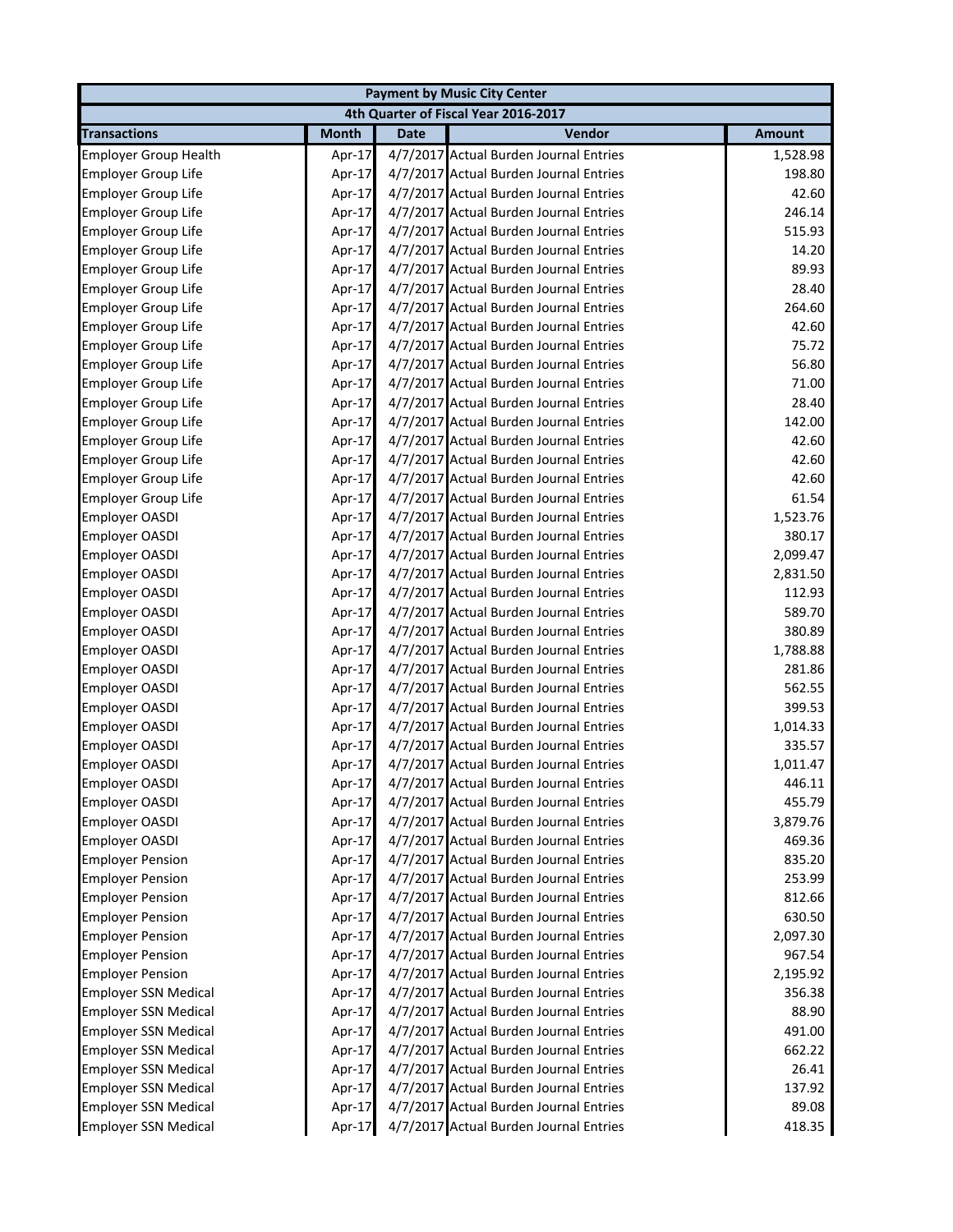| <b>Payment by Music City Center</b> |              |             |                                        |               |  |
|-------------------------------------|--------------|-------------|----------------------------------------|---------------|--|
|                                     |              |             | 4th Quarter of Fiscal Year 2016-2017   |               |  |
| <b>Transactions</b>                 | <b>Month</b> | <b>Date</b> | Vendor                                 | <b>Amount</b> |  |
| <b>Employer SSN Medical</b>         | Apr-17       |             | 4/7/2017 Actual Burden Journal Entries | 65.92         |  |
| <b>Employer SSN Medical</b>         | Apr-17       |             | 4/7/2017 Actual Burden Journal Entries | 131.56        |  |
| <b>Employer SSN Medical</b>         | Apr-17       |             | 4/7/2017 Actual Burden Journal Entries | 93.44         |  |
| <b>Employer SSN Medical</b>         | Apr-17       |             | 4/7/2017 Actual Burden Journal Entries | 237.22        |  |
| <b>Employer SSN Medical</b>         | Apr-17       |             | 4/7/2017 Actual Burden Journal Entries | 78.48         |  |
| <b>Employer SSN Medical</b>         | Apr-17       |             | 4/7/2017 Actual Burden Journal Entries | 236.56        |  |
| <b>Employer SSN Medical</b>         | Apr-17       |             | 4/7/2017 Actual Burden Journal Entries | 104.35        |  |
| <b>Employer SSN Medical</b>         | Apr-17       |             | 4/7/2017 Actual Burden Journal Entries | 106.60        |  |
| <b>Employer SSN Medical</b>         | Apr-17       |             | 4/7/2017 Actual Burden Journal Entries | 907.38        |  |
| <b>Employer SSN Medical</b>         | Apr-17       |             | 4/7/2017 Actual Burden Journal Entries | 109.78        |  |
| <b>FSA Pre-Tax Savings</b>          | Apr-17       |             | 4/7/2017 Actual Burden Journal Entries | 5.17          |  |
| <b>FSA Pre-Tax Savings</b>          | Apr-17       |             | 4/7/2017 Actual Burden Journal Entries | 7.97          |  |
| <b>FSA Pre-Tax Savings</b>          | Apr-17       |             | 4/7/2017 Actual Burden Journal Entries | 8.93          |  |
| <b>FSA Pre-Tax Savings</b>          | Apr-17       |             | 4/7/2017 Actual Burden Journal Entries | 23.91         |  |
| <b>FSA Pre-Tax Savings</b>          | Apr-17       |             | 4/7/2017 Actual Burden Journal Entries | 7.97          |  |
| Other Rpr & Maint Srvc              | Apr-17       |             | 4/7/2017 AMERICAS MOTOR SPORTS         | 104.94        |  |
| <b>Legal Services</b>               | Apr-17       |             | 4/7/2017 BONE MCALLESTER NORTON PLLC   | 10,000.00     |  |
| Advertising & Promot'n              | Apr-17       |             | 4/7/2017 CENTERPLATE MCC (ACH)         | 2,000.00      |  |
| <b>Holiday Pay</b>                  | Apr-17       |             | 4/7/2017 Payroll Labor Distribution    | 96.00         |  |
| <b>Holiday Pay</b>                  | Apr-17       |             | 4/7/2017 Payroll Labor Distribution    | 271.12        |  |
| <b>Holiday Pay</b>                  | Apr-17       |             | 4/7/2017 Payroll Labor Distribution    | 107.60        |  |
| <b>Holiday Pay</b>                  | Apr-17       |             | 4/7/2017 Payroll Labor Distribution    | 128.00        |  |
| <b>Holiday Pay</b>                  | Apr-17       |             | 4/7/2017 Payroll Labor Distribution    | 160.48        |  |
| Leave Pay                           | Apr-17       |             | 4/7/2017 Payroll Labor Distribution    | 1,124.64      |  |
| Leave Pay                           | Apr-17       |             | 4/7/2017 Payroll Labor Distribution    | 172.80        |  |
| Leave Pay                           | Apr-17       |             | 4/7/2017 Payroll Labor Distribution    | 3,672.55      |  |
| Leave Pay                           | Apr-17       |             | 4/7/2017 Payroll Labor Distribution    | 3,840.44      |  |
| Leave Pay                           | Apr-17       |             | 4/7/2017 Payroll Labor Distribution    | 119.20        |  |
| Leave Pay                           | Apr-17       |             | 4/7/2017 Payroll Labor Distribution    | 248.84        |  |
| Leave Pay                           | Apr-17       |             | 4/7/2017 Payroll Labor Distribution    | 402.88        |  |
| Leave Pay                           | Apr-17       |             | 4/7/2017 Payroll Labor Distribution    | 738.21        |  |
| Leave Pay                           | Apr-17       |             | 4/7/2017 Payroll Labor Distribution    | 234.40        |  |
| Leave Pay                           | Apr-17       |             | 4/7/2017 Payroll Labor Distribution    | 273.92        |  |
| Leave Pay                           | Apr-17       |             | 4/7/2017 Payroll Labor Distribution    | 142.98        |  |
| Leave Pay                           | Apr-17       |             | 4/7/2017 Payroll Labor Distribution    | 293.04        |  |
| Leave Pay                           | Apr-17       |             | 4/7/2017 Payroll Labor Distribution    | 280.00        |  |
| Leave Pay                           | Apr-17       |             | 4/7/2017 Payroll Labor Distribution    | 890.54        |  |
| Leave Pay                           | Apr-17       |             | 4/7/2017 Payroll Labor Distribution    | 589.08        |  |
| Leave Pay                           | Apr-17       |             | 4/7/2017 Payroll Labor Distribution    | 400.00        |  |
| Leave Pay                           | Apr-17       |             | 4/7/2017 Payroll Labor Distribution    | 737.45        |  |
| Other Special Pay                   | Apr-17       |             | 4/7/2017 Payroll Labor Distribution    | 45,200.00     |  |
| Overtime Pay                        | Apr-17       |             | 4/7/2017 Payroll Labor Distribution    | 1,094.92      |  |
| Overtime Pay                        | Apr-17       |             | 4/7/2017 Payroll Labor Distribution    | 2.59          |  |
| Overtime Pay                        | Apr-17       |             | 4/7/2017 Payroll Labor Distribution    | 4,181.21      |  |
| Overtime Pay                        | Apr-17       |             | 4/7/2017 Payroll Labor Distribution    | 1,593.73      |  |
| Overtime Pay                        | Apr-17       |             | 4/7/2017 Payroll Labor Distribution    | 113.36        |  |
| Overtime Pay                        | Apr-17       |             | 4/7/2017 Payroll Labor Distribution    | 9.11          |  |
| Overtime Pay                        | Apr-17       |             | 4/7/2017 Payroll Labor Distribution    | 977.21        |  |
| Overtime Pay                        | Apr-17       |             | 4/7/2017 Payroll Labor Distribution    | 528.53        |  |
| Overtime Pay                        | Apr-17       |             | 4/7/2017 Payroll Labor Distribution    | 396.73        |  |
| Overtime Pay                        | Apr-17       |             | 4/7/2017 Payroll Labor Distribution    | 0.77          |  |
| Overtime Pay                        | Apr-17       |             | 4/7/2017 Payroll Labor Distribution    | 330.89        |  |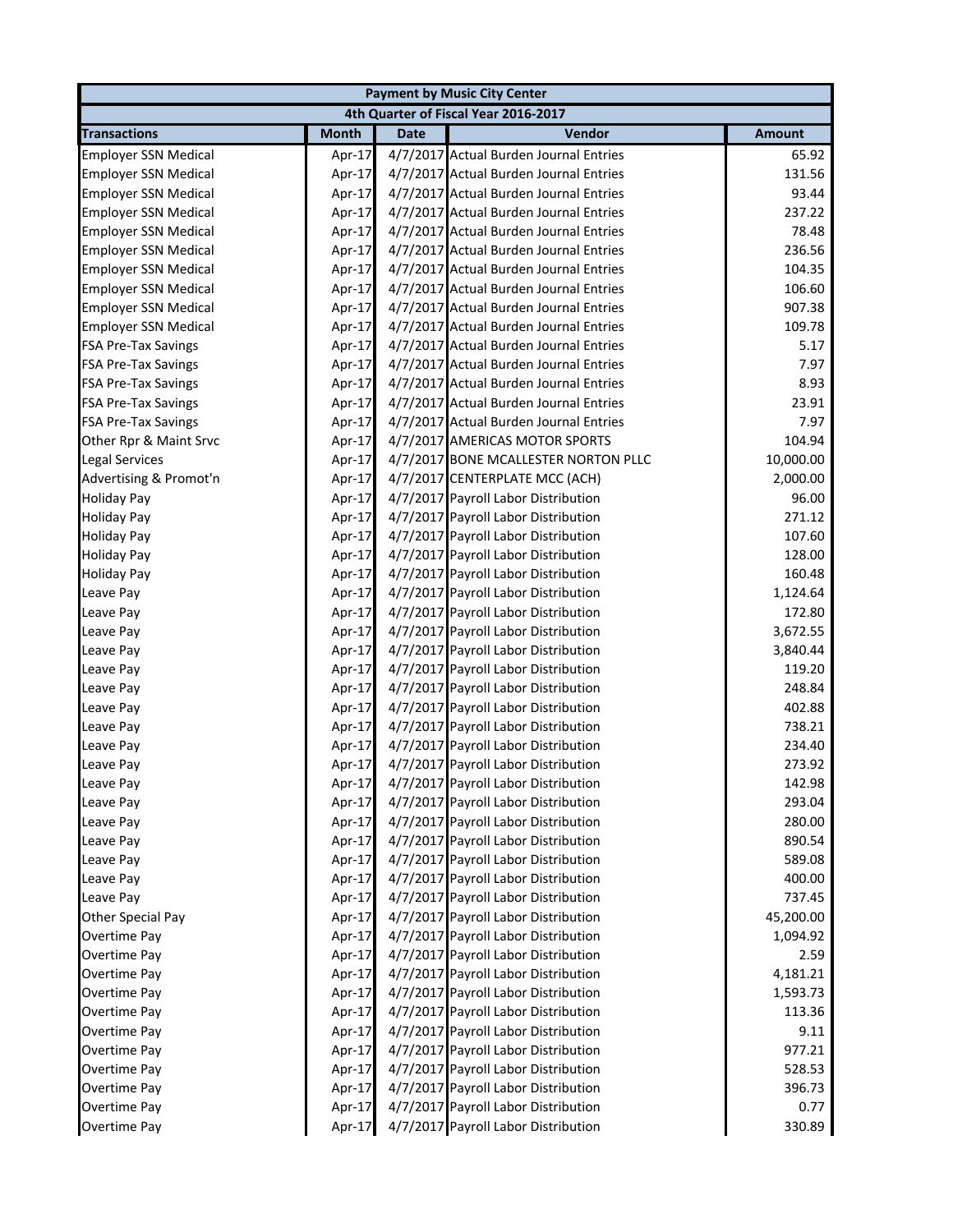| <b>Payment by Music City Center</b> |              |                        |                                                 |               |  |
|-------------------------------------|--------------|------------------------|-------------------------------------------------|---------------|--|
|                                     |              |                        | 4th Quarter of Fiscal Year 2016-2017            |               |  |
| <b>Transactions</b>                 | <b>Month</b> | <b>Date</b>            | Vendor                                          | <b>Amount</b> |  |
| Overtime Pay                        | Apr-17       |                        | 4/7/2017 Payroll Labor Distribution             | 75.84         |  |
| Overtime Pay                        | Apr-17       |                        | 4/7/2017 Payroll Labor Distribution             | 3.69          |  |
| Overtime Pay                        | Apr-17       |                        | 4/7/2017 Payroll Labor Distribution             | 62.63         |  |
| Overtime Pay                        | Apr-17       |                        | 4/7/2017 Payroll Labor Distribution             | 49.73         |  |
| <b>Regular Pay</b>                  | Apr-17       |                        | 4/7/2017 Payroll Labor Distribution             | 23,585.79     |  |
| <b>Regular Pay</b>                  | Apr-17       |                        | 4/7/2017 Payroll Labor Distribution             | 6,592.88      |  |
| <b>Regular Pay</b>                  | Apr-17       |                        | 4/7/2017 Payroll Labor Distribution             | 28,127.33     |  |
| <b>Regular Pay</b>                  | Apr-17       |                        | 4/7/2017 Payroll Labor Distribution             | 44,448.98     |  |
| <b>Regular Pay</b>                  | Apr-17       |                        | 4/7/2017 Payroll Labor Distribution             | 1,825.67      |  |
| <b>Regular Pay</b>                  | Apr-17       |                        | 4/7/2017 Payroll Labor Distribution             | 9,899.04      |  |
| <b>Regular Pay</b>                  | Apr-17       |                        | 4/7/2017 Payroll Labor Distribution             | 6,182.72      |  |
| <b>Regular Pay</b>                  | Apr-17       |                        | 4/7/2017 Payroll Labor Distribution             | 29,459.82     |  |
| <b>Regular Pay</b>                  | Apr-17       |                        | 4/7/2017 Payroll Labor Distribution             | 4,346.49      |  |
| <b>Regular Pay</b>                  | Apr-17       |                        | 4/7/2017 Payroll Labor Distribution             | 8,595.52      |  |
| <b>Regular Pay</b>                  | Apr-17       |                        | 4/7/2017 Payroll Labor Distribution             | 6,173.79      |  |
| <b>Regular Pay</b>                  | Apr-17       |                        | 4/7/2017 Payroll Labor Distribution             | 16,702.96     |  |
| <b>Regular Pay</b>                  | Apr-17       |                        | 4/7/2017 Payroll Labor Distribution             | 5,220.86      |  |
| <b>Regular Pay</b>                  | Apr-17       |                        | 4/7/2017 Payroll Labor Distribution             | 16,180.49     |  |
| <b>Regular Pay</b>                  | Apr-17       |                        | 4/7/2017 Payroll Labor Distribution             | 7,175.72      |  |
| <b>Regular Pay</b>                  | Apr-17       |                        | 4/7/2017 Payroll Labor Distribution             | 7,534.49      |  |
| <b>Regular Pay</b>                  | Apr-17       |                        | 4/7/2017 Payroll Labor Distribution             | 17,332.56     |  |
| <b>Regular Pay</b>                  | Apr-17       |                        | 4/7/2017 Payroll Labor Distribution             | 7,172.85      |  |
| Landscaping Srvc-Indoor             | Apr-17       |                        | 4/7/2017 PLANTS ALIVE (ACH)                     | 510.00        |  |
| <b>Paint Supply</b>                 | Apr-17       |                        | 4/7/2017 SHERWIN WILLIAMS CO INDUSTRIAL         | 55.56         |  |
| <b>Paint Supply</b>                 | Apr-17       |                        | 4/7/2017 SHERWIN WILLIAMS CO INDUSTRIAL         | 27.48         |  |
| <b>Paint Supply</b>                 | Apr-17       |                        | 4/7/2017 SHERWIN WILLIAMS CO INDUSTRIAL         | 47.70         |  |
| <b>Paint Supply</b>                 | Apr-17       |                        | 4/7/2017 SHERWIN WILLIAMS CO INDUSTRIAL         | 34.56         |  |
| <b>Cable Television</b>             | Apr-17       |                        | 4/10/2017 COMCAST (ACH)                         | 411.83        |  |
| <b>Internet Services</b>            | Apr-17       |                        | 4/10/2017 COMCAST (ACH)                         | 254.85        |  |
| <b>Building Maintenance Srvc</b>    | Apr-17       |                        | 4/10/2017 ISENHOUR DOOR PRODUCTS INC (AC        | 600.00        |  |
| <b>Building Maintenance Srvc</b>    |              |                        | Apr-17 4/10/2017 ISENHOUR DOOR PRODUCTS INC (AC | 98.11         |  |
| <b>Building Maintenance Srvc</b>    | Apr-17       |                        | 4/10/2017 ISENHOUR DOOR PRODUCTS INC (AC        | 630.00        |  |
| <b>Building Maintenance Srvc</b>    |              |                        | Apr-17 4/10/2017 ISENHOUR DOOR PRODUCTS INC (AC | 356.42        |  |
| <b>Building Maintenance Srvc</b>    |              |                        | Apr-17 4/10/2017 ISENHOUR DOOR PRODUCTS INC (AC | 391.38        |  |
| <b>Building Maintenance Srvc</b>    |              |                        | Apr-17 4/10/2017 ISENHOUR DOOR PRODUCTS INC (AC | 654.51        |  |
| <b>Building Maintenance Srvc</b>    |              |                        | Apr-17 4/10/2017 ISENHOUR DOOR PRODUCTS INC (AC | 356.42        |  |
| <b>Building Maintenance Srvc</b>    |              |                        | Apr-17 4/10/2017 ISENHOUR DOOR PRODUCTS INC (AC | 77.49         |  |
| Postage & Delivery Srvc             |              |                        | Apr-17 4/10/2017 ISENHOUR DOOR PRODUCTS INC (AC | 65.00         |  |
| Insurance-Unemployment Comp         |              |                        | Apr-17 4/10/2017 TN DEPT OF LABOR/WORKFORCE DEV | 17,341.58     |  |
| <b>Small Equipment Supply</b>       |              |                        | Apr-17 4/10/2017 W W GRAINGER (P#)              | 131.22        |  |
| <b>Merchant Fees</b>                |              |                        | Apr-17 4/11/2017 7100 MCC CC Receipts           | (184.00)      |  |
| <b>Laundry Services</b>             |              | Apr-17 4/11/2017 ALSCO |                                                 | 134.10        |  |
| <b>Laundry Services</b>             |              | Apr-17 4/11/2017 ALSCO |                                                 | 134.10        |  |
| <b>Laundry Services</b>             |              | Apr-17 4/11/2017 ALSCO |                                                 | 1,110.69      |  |
| Employee Out-of-town Travel         |              |                        | Apr-17 4/11/2017 FIELDS, CRYSTAL A              | 220.08        |  |
| Offc & Admin Supply                 |              |                        | Apr-17 4/11/2017 FIRST TN BANK (ACH) / ATTN DRE | 81.55         |  |
| Other Rpr & Maint Srvc              |              |                        | Apr-17 4/11/2017 FOOD EQUIPMENT SERVICES CO LLC | 135.00        |  |
| <b>Merchant Fees</b>                |              |                        | Apr-17 4/11/2017 MCC 04/17 REV RCLS 1703020     | (0.01)        |  |
| Offc & Admin Supply                 |              |                        | Apr-17 4/11/2017 MYOFFICE PRODUCTS (ACH)        | 5.60          |  |
| Offc & Admin Supply                 |              |                        | Apr-17 4/11/2017 MYOFFICE PRODUCTS (ACH)        | 3.20          |  |
| Offc & Admin Supply                 |              |                        | Apr-17 4/11/2017 MYOFFICE PRODUCTS (ACH)        | 2.95          |  |
| Offc & Admin Supply                 |              |                        | Apr-17 4/11/2017 MYOFFICE PRODUCTS (ACH)        | 17.04         |  |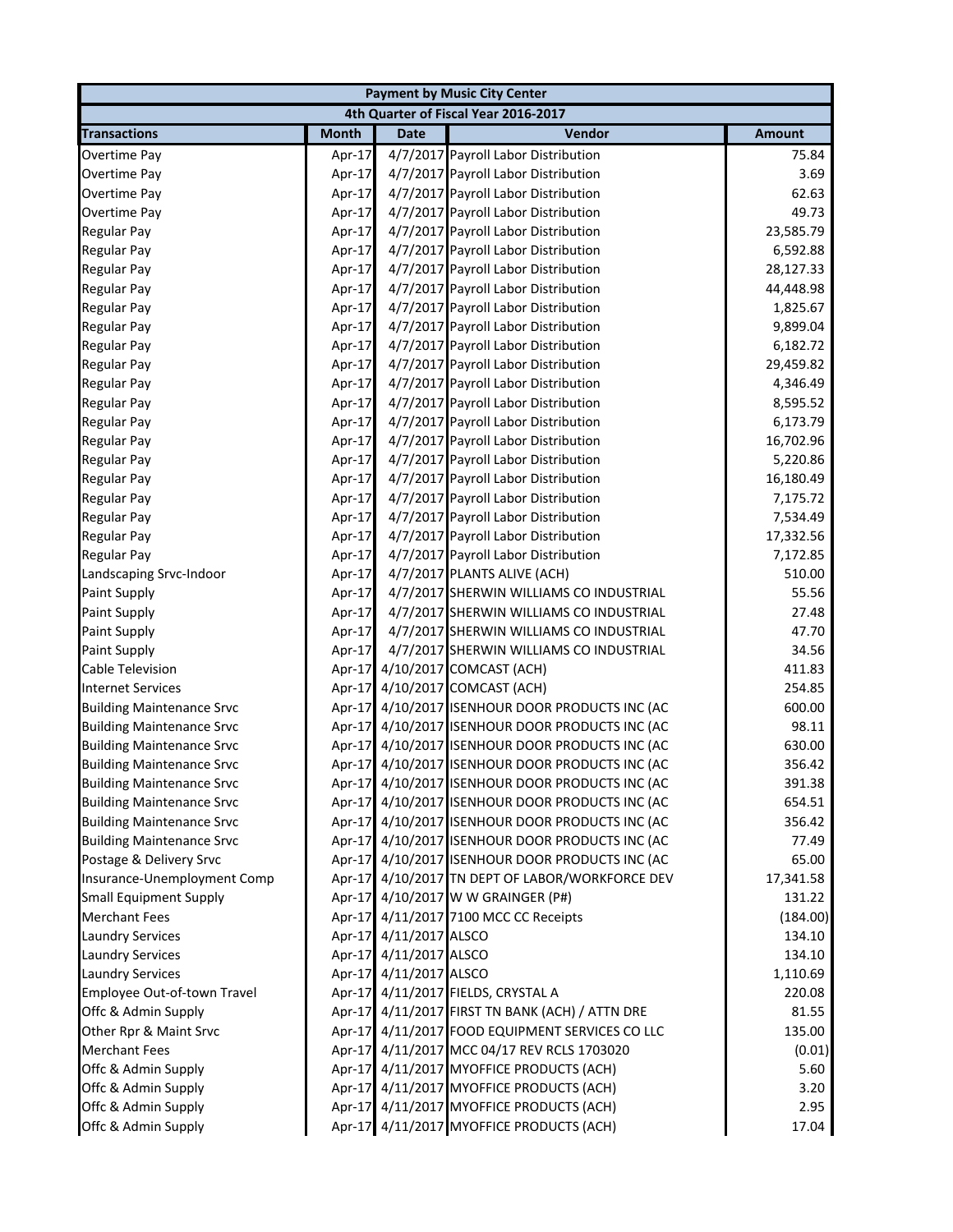|                                  |              |             | <b>Payment by Music City Center</b>             |               |
|----------------------------------|--------------|-------------|-------------------------------------------------|---------------|
|                                  |              |             | 4th Quarter of Fiscal Year 2016-2017            |               |
| <b>Transactions</b>              | <b>Month</b> | <b>Date</b> | Vendor                                          | <b>Amount</b> |
| Offc & Admin Supply              | Apr-17       |             | 4/11/2017 MYOFFICE PRODUCTS (ACH)               | 16.41         |
| Offc & Admin Supply              |              |             | Apr-17 4/11/2017 MYOFFICE PRODUCTS (ACH)        | 5.22          |
| Offc & Admin Supply              |              |             | Apr-17 4/11/2017 MYOFFICE PRODUCTS (ACH)        | 0.80          |
| Offc & Admin Supply              |              |             | Apr-17 4/11/2017 MYOFFICE PRODUCTS (ACH)        | 10.52         |
| Offc & Admin Supply              |              |             | Apr-17 4/11/2017 MYOFFICE PRODUCTS (ACH)        | 10.52         |
| Offc & Admin Supply              |              |             | Apr-17 4/11/2017 MYOFFICE PRODUCTS (ACH)        | 10.52         |
| Offc & Admin Supply              |              |             | Apr-17 4/11/2017 MYOFFICE PRODUCTS (ACH)        | 30.20         |
| Offc & Admin Supply              |              |             | Apr-17 4/11/2017 MYOFFICE PRODUCTS (ACH)        | 42.40         |
| Offc & Admin Supply              |              |             | Apr-17 4/11/2017 MYOFFICE PRODUCTS (ACH)        | 8.15          |
| Offc & Admin Supply              |              |             | Apr-17 4/11/2017 MYOFFICE PRODUCTS (ACH)        | 4.30          |
| Offc & Admin Supply              |              |             | Apr-17 4/11/2017 MYOFFICE PRODUCTS (ACH)        | 12.12         |
| <b>Host &amp; Hostess FAMTRP</b> |              |             | Apr-17 4/11/2017 NASHVILLE CONVENTION & VISITOR | 568.22        |
| Registration                     |              |             | Apr-17 4/11/2017 NASHVILLE CONVENTION & VISITOR | 6,000.00      |
| Electric                         |              |             | Apr-17 4/11/2017 NASHVILLE ELECTRIC SERVICE CO  | 130,250.44    |
| Other Rpr & Maint Srvc           |              |             | Apr-17 4/11/2017 RICOH USA INC (ACH)            | 481.63        |
| Other Rpr & Maint Srvc           |              |             | Apr-17 4/11/2017 RICOH USA INC (ACH)            | 307.44        |
| Other Rpr & Maint Srvc           |              |             | Apr-17 4/11/2017 RICOH USA INC (ACH)            | 48.00         |
| Other Rpr & Maint Srvc           |              |             | Apr-17 4/11/2017 RICOH USA INC (ACH)            | 41.84         |
| Other Rpr & Maint Srvc           |              |             | Apr-17 4/11/2017 RICOH USA INC (ACH)            | 117.99        |
| Other Rpr & Maint Srvc           |              |             | Apr-17 4/11/2017 RICOH USA INC (ACH)            | 83.47         |
| Other Rpr & Maint Srvc           |              |             | Apr-17 4/11/2017 RICOH USA INC (ACH)            | 117.99        |
| Other Rpr & Maint Srvc           |              |             | Apr-17 4/11/2017 RICOH USA INC (ACH)            | 83.47         |
| Other Rpr & Maint Srvc           |              |             | Apr-17 4/11/2017 RICOH USA INC (ACH)            | 1,080.02      |
| Other Rpr & Maint Srvc           |              |             | Apr-17 4/11/2017 RICOH USA INC (ACH)            | 717.17        |
| Other Rpr & Maint Srvc           |              |             | Apr-17 4/11/2017 RICOH USA INC (ACH)            | 240.02        |
| Other Rpr & Maint Srvc           |              |             | Apr-17 4/11/2017 RICOH USA INC (ACH)            | 209.19        |
| Other Rpr & Maint Srvc           |              |             | Apr-17 4/11/2017 RICOH USA INC (ACH)            | 20.22         |
| Other Rpr & Maint Srvc           |              |             | Apr-17 4/11/2017 RICOH USA INC (ACH)            | 20.30         |
| Other Rpr & Maint Srvc           |              |             | Apr-17 4/11/2017 RICOH USA INC (ACH)            | 181.95        |
| Other Rpr & Maint Srvc           |              |             | Apr-17 4/11/2017 RICOH USA INC (ACH)            | 160.38        |
| Other Rpr & Maint Srvc           |              |             | Apr-17 4/11/2017 RICOH USA INC (ACH)            | 182.72        |
| Other Rpr & Maint Srvc           |              |             | Apr-17 4/11/2017 RICOH USA INC (ACH)            | 124.44        |
| Other Rpr & Maint Srvc           |              |             | Apr-17 4/11/2017 RICOH USA INC (ACH)            | 430.59        |
| Other Rpr & Maint Srvc           |              |             | Apr-17 4/11/2017 RICOH USA INC (ACH)            | 338.44        |
| Other Rpr & Maint Srvc           |              |             | Apr-17 4/11/2017 RICOH USA INC (ACH)            | 261.61        |
| Other Rpr & Maint Srvc           |              |             | Apr-17 4/11/2017 RICOH USA INC (ACH)            | 227.10        |
| Plumbing/HVAC Maintain Srvc      |              |             | Apr-17 4/11/2017 SM LAWRENCE / DILLINGHAM & SMI | 729.00        |
| Plumbing/HVAC Maintain Srvc      |              |             | Apr-17 4/11/2017 SM LAWRENCE / DILLINGHAM & SMI | 4,968.64      |
| Other Rpr & Maint Srvc           |              |             | Apr-17 4/12/2017 CUMMINS CROSSPOINT LLC (ACH)   | 158.20        |
| Other Rpr & Maint Srvc           |              |             | Apr-17 4/12/2017 CUMMINS CROSSPOINT LLC (ACH)   | 1,470.00      |
| Other Rpr & Maint Srvc           |              |             | Apr-17 4/12/2017 CUMMINS CROSSPOINT LLC (ACH)   | 29.83         |
| Other Rpr & Maint Srvc           |              |             | Apr-17 4/12/2017 CUMMINS CROSSPOINT LLC (ACH)   | 758.23        |
| Other Rpr & Maint Srvc           |              |             | Apr-17 4/12/2017 CUMMINS CROSSPOINT LLC (ACH)   | 647.12        |
| Other Rpr & Maint Srvc           |              |             | Apr-17 4/12/2017 CUMMINS CROSSPOINT LLC (ACH)   | 2,986.24      |
| Other Rpr & Maint Srvc           |              |             | Apr-17 4/12/2017 CUMMINS CROSSPOINT LLC (ACH)   | 22.81         |
| <b>Building Maintenance Srvc</b> |              |             | Apr-17 4/12/2017 ISENHOUR DOOR PRODUCTS INC (AC | 450.00        |
| <b>Building Maintenance Srvc</b> |              |             | Apr-17 4/12/2017 ISENHOUR DOOR PRODUCTS INC (AC | 40.00         |
| <b>Building Maintenance Srvc</b> |              |             | Apr-17 4/12/2017 ISENHOUR DOOR PRODUCTS INC (AC | 280.00        |
| <b>Building Maintenance Srvc</b> |              |             | Apr-17 4/12/2017 ISENHOUR DOOR PRODUCTS INC (AC | 423.50        |
| <b>Building Maintenance Srvc</b> |              |             | Apr-17 4/12/2017 ISENHOUR DOOR PRODUCTS INC (AC | 1,339.83      |
| <b>Building Maintenance Srvc</b> |              |             | Apr-17 4/12/2017 ISENHOUR DOOR PRODUCTS INC (AC | 32.40         |
| <b>Building Maintenance Srvc</b> |              |             | Apr-17 4/12/2017 ISENHOUR DOOR PRODUCTS INC (AC | 83.89         |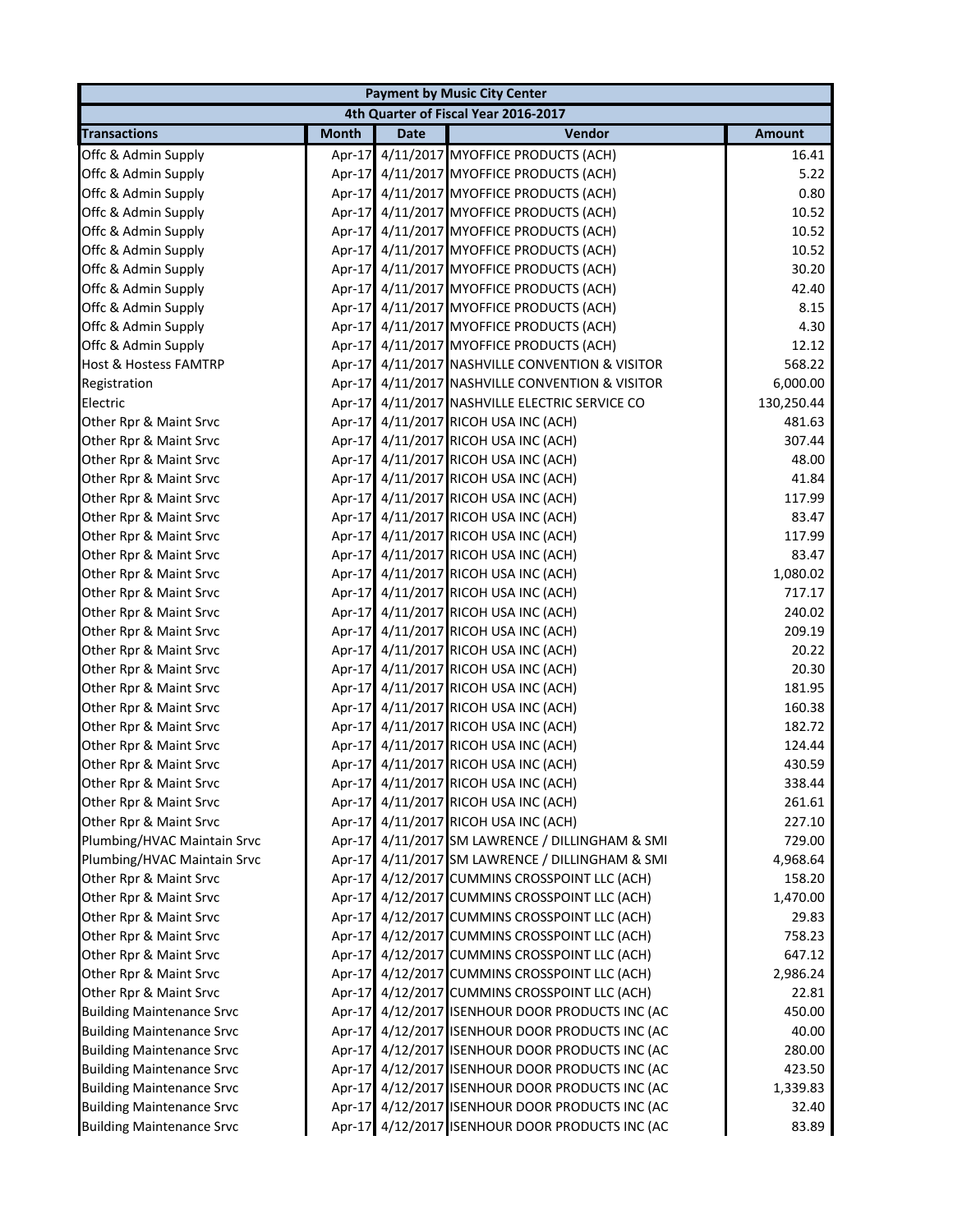|                                  |              |             | <b>Payment by Music City Center</b>             |               |
|----------------------------------|--------------|-------------|-------------------------------------------------|---------------|
|                                  |              |             | 4th Quarter of Fiscal Year 2016-2017            |               |
| <b>Transactions</b>              | <b>Month</b> | <b>Date</b> | Vendor                                          | <b>Amount</b> |
| <b>Building Maintenance Srvc</b> |              |             | Apr-17 4/12/2017 ISENHOUR DOOR PRODUCTS INC (AC | 632.73        |
| <b>Building Maintenance Srvc</b> |              |             | Apr-17 4/12/2017 ISENHOUR DOOR PRODUCTS INC (AC | 4.44          |
| Postage & Delivery Srvc          |              |             | Apr-17 4/12/2017 SUNSET MARKETING INC           | 65.00         |
| <b>Electrical Supply</b>         |              |             | Apr-17 4/12/2017 WILLIAMS WHOLESALE SUPPLY OF N | 32.50         |
| <b>Electrical Supply</b>         |              |             | Apr-17 4/12/2017 WILLIAMS WHOLESALE SUPPLY OF N | 432.50        |
| <b>Electrical Supply</b>         |              |             | Apr-17 4/12/2017 WILLIAMS WHOLESALE SUPPLY OF N | 2.48          |
| <b>Electrical Supply</b>         |              |             | Apr-17 4/12/2017 WILLIAMS WHOLESALE SUPPLY OF N | 13.00         |
| <b>Electrical Supply</b>         |              |             | Apr-17 4/12/2017 WILLIAMS WHOLESALE SUPPLY OF N | 13.60         |
| <b>Electrical Supply</b>         |              |             | Apr-17 4/12/2017 WILLIAMS WHOLESALE SUPPLY OF N | 17.70         |
| <b>Electrical Supply</b>         |              |             | Apr-17 4/12/2017 WILLIAMS WHOLESALE SUPPLY OF N | 174.00        |
| <b>Electrical Supply</b>         |              |             | Apr-17 4/12/2017 WILLIAMS WHOLESALE SUPPLY OF N | 149.00        |
| <b>Electrical Supply</b>         |              |             | Apr-17 4/12/2017 WILLIAMS WHOLESALE SUPPLY OF N | 1,824.00      |
| Repair & Maint Supply            |              |             | Apr-17 4/13/2017 KENNY PIPE & SUPPLY INC (ACH)  | 1.95          |
| Repair & Maint Supply            |              |             | Apr-17 4/13/2017 KENNY PIPE & SUPPLY INC (ACH)  | 3.42          |
| Repair & Maint Supply            |              |             | Apr-17 4/13/2017 KENNY PIPE & SUPPLY INC (ACH)  | 27.16         |
| Repair & Maint Supply            |              |             | Apr-17 4/13/2017 KENNY PIPE & SUPPLY INC (ACH)  | 40.38         |
| Repair & Maint Supply            |              |             | Apr-17 4/13/2017 KENNY PIPE & SUPPLY INC (ACH)  | 34.70         |
| Repair & Maint Supply            |              |             | Apr-17 4/13/2017 KENNY PIPE & SUPPLY INC (ACH)  | 23.22         |
| Repair & Maint Supply            |              |             | Apr-17 4/13/2017 KENNY PIPE & SUPPLY INC (ACH)  | 49.84         |
| Repair & Maint Supply            |              |             | Apr-17 4/13/2017 KENNY PIPE & SUPPLY INC (ACH)  | 70.60         |
| Repair & Maint Supply            |              |             | Apr-17 4/13/2017 KENNY PIPE & SUPPLY INC (ACH)  | 80.60         |
| Repair & Maint Supply            |              |             | Apr-17 4/13/2017 KENNY PIPE & SUPPLY INC (ACH)  | 80.60         |
| Repair & Maint Supply            |              |             | Apr-17 4/13/2017 KENNY PIPE & SUPPLY INC (ACH)  | 6.68          |
| Repair & Maint Supply            |              |             | Apr-17 4/13/2017 KENNY PIPE & SUPPLY INC (ACH)  | 3.30          |
| Repair & Maint Supply            |              |             | Apr-17 4/13/2017 KENNY PIPE & SUPPLY INC (ACH)  | 35.60         |
| Repair & Maint Supply            |              |             | Apr-17 4/13/2017 KENNY PIPE & SUPPLY INC (ACH)  | 3.72          |
| Repair & Maint Supply            |              |             | Apr-17 4/13/2017 KENNY PIPE & SUPPLY INC (ACH)  | 3.70          |
| <b>Small Equipment Supply</b>    |              |             | Apr-17 4/13/2017 KENNY PIPE & SUPPLY INC (ACH)  | 37.00         |
| <b>Small Equipment Supply</b>    |              |             | Apr-17 4/13/2017 KENNY PIPE & SUPPLY INC (ACH)  | 12.20         |
| <b>Small Equipment Supply</b>    |              |             | Apr-17 4/13/2017 KENNY PIPE & SUPPLY INC (ACH)  | 138.21        |
| <b>Small Equipment Supply</b>    |              |             | Apr-17 4/13/2017 KENNY PIPE & SUPPLY INC (ACH)  | 60.52         |
| <b>Small Equipment Supply</b>    |              |             | Apr-17 4/13/2017 KENNY PIPE & SUPPLY INC (ACH)  | 41.40         |
| <b>Small Equipment Supply</b>    |              |             | Apr-17 4/13/2017 KENNY PIPE & SUPPLY INC (ACH)  | 56.00         |
| Small Equipment Supply           |              |             | Apr-17 4/13/2017 KENNY PIPE & SUPPLY INC (ACH)  | 259.40        |
| <b>Small Equipment Supply</b>    |              |             | Apr-17 4/13/2017 KENNY PIPE & SUPPLY INC (ACH)  | 122.60        |
| <b>Small Equipment Supply</b>    |              |             | Apr-17 4/13/2017 KENNY PIPE & SUPPLY INC (ACH)  | 54.00         |
| <b>Small Equipment Supply</b>    |              |             | Apr-17 4/13/2017 KENNY PIPE & SUPPLY INC (ACH)  | 302.04        |
| <b>Small Equipment Supply</b>    |              |             | Apr-17 4/13/2017 KENNY PIPE & SUPPLY INC (ACH)  | 282.72        |
| Offc & Admin Supply              |              |             | Apr-17 4/13/2017 MYOFFICE PRODUCTS (ACH)        | 2.86          |
| Offc & Admin Supply              |              |             | Apr-17 4/13/2017 MYOFFICE PRODUCTS (ACH)        | 29.55         |
| Offc & Admin Supply              |              |             | Apr-17 4/13/2017 MYOFFICE PRODUCTS (ACH)        | 3.22          |
| Offc & Admin Supply              |              |             | Apr-17 4/13/2017 MYOFFICE PRODUCTS (ACH)        | 3.22          |
| Offc & Admin Supply              |              |             | Apr-17 4/13/2017 MYOFFICE PRODUCTS (ACH)        | 4.46          |
| Offc & Admin Supply              |              |             | Apr-17 4/13/2017 MYOFFICE PRODUCTS (ACH)        | 47.07         |
| Offc & Admin Supply              |              |             | Apr-17 4/13/2017 MYOFFICE PRODUCTS (ACH)        | 24.45         |
| Offc & Admin Supply              |              |             | Apr-17 4/13/2017 MYOFFICE PRODUCTS (ACH)        | 12.06         |
| Offc & Admin Supply              |              |             | Apr-17 4/13/2017 MYOFFICE PRODUCTS (ACH)        | 8.15          |
| Offc & Admin Supply              |              |             | Apr-17 4/13/2017 MYOFFICE PRODUCTS (ACH)        | 19.68         |
| Offc & Admin Supply              |              |             | Apr-17 4/13/2017 MYOFFICE PRODUCTS (ACH)        | 10.88         |
| Offc & Admin Supply              |              |             | Apr-17 4/13/2017 MYOFFICE PRODUCTS (ACH)        | 63.88         |
| Offc & Admin Supply              |              |             | Apr-17 4/13/2017 MYOFFICE PRODUCTS (ACH)        | 32.84         |
| Offc & Admin Supply              |              |             | Apr-17 4/13/2017 MYOFFICE PRODUCTS (ACH)        | 14.50         |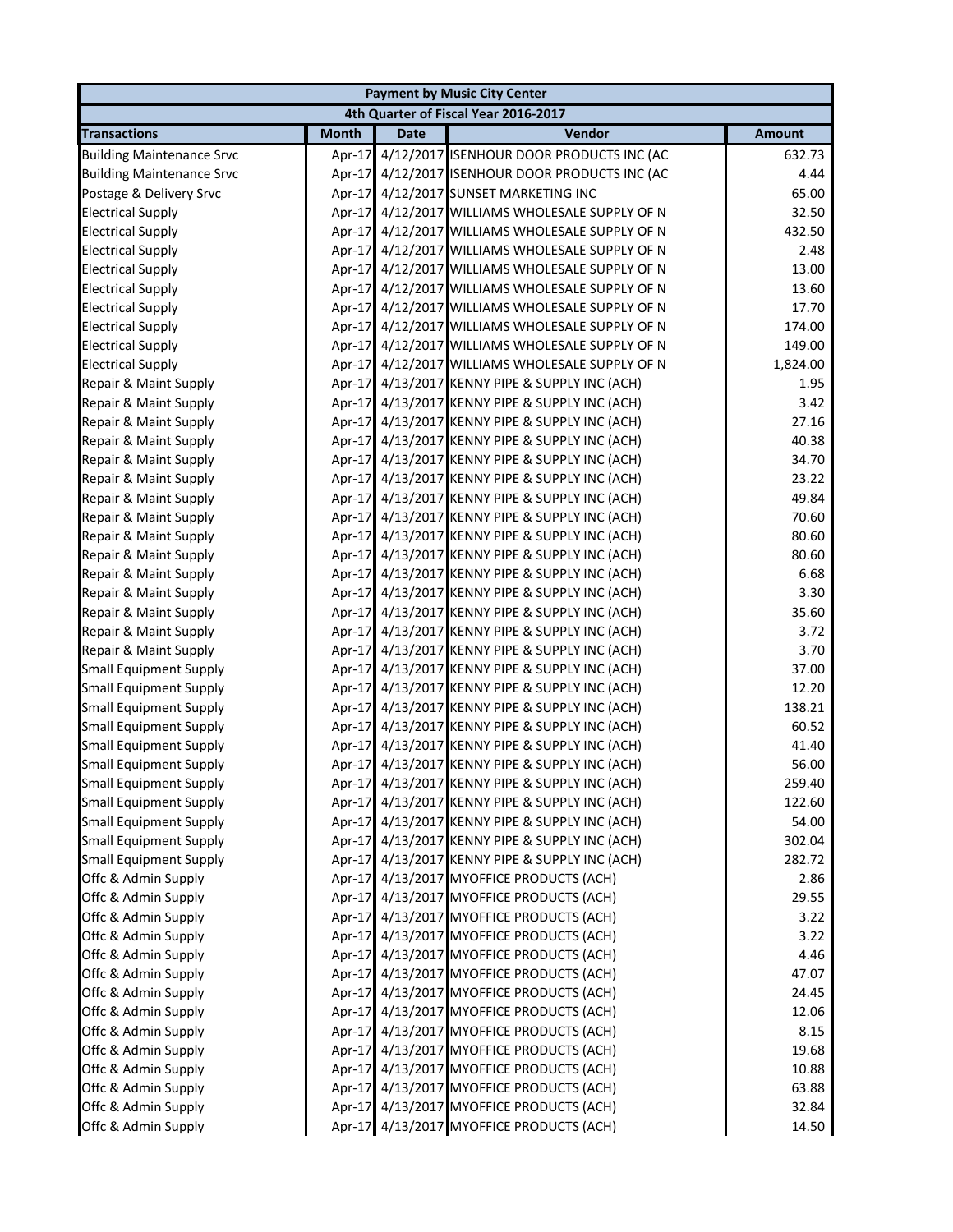|                                  |              |             | <b>Payment by Music City Center</b>             |               |
|----------------------------------|--------------|-------------|-------------------------------------------------|---------------|
|                                  |              |             | 4th Quarter of Fiscal Year 2016-2017            |               |
| <b>Transactions</b>              | <b>Month</b> | <b>Date</b> | Vendor                                          | <b>Amount</b> |
| Offc & Admin Supply              | Apr- $17$    |             | 4/13/2017 MYOFFICE PRODUCTS (ACH)               | 307.70        |
| Offc & Admin Supply              |              |             | Apr-17 4/13/2017 MYOFFICE PRODUCTS (ACH)        | 21.37         |
| Offc & Admin Supply              |              |             | Apr-17 4/13/2017 MYOFFICE PRODUCTS (ACH)        | 18.78         |
| Offc & Admin Supply              |              |             | Apr-17 4/13/2017 MYOFFICE PRODUCTS (ACH)        | 7.64          |
| Offc & Admin Supply              |              |             | Apr-17 4/13/2017 MYOFFICE PRODUCTS (ACH)        | 13.44         |
| Offc & Admin Supply              |              |             | Apr-17 4/13/2017 MYOFFICE PRODUCTS (ACH)        | 13.44         |
| Offc & Admin Supply              |              |             | Apr-17 4/13/2017 MYOFFICE PRODUCTS (ACH)        | 13.44         |
| Offc & Admin Supply              |              |             | Apr-17 4/13/2017 MYOFFICE PRODUCTS (ACH)        | 13.44         |
| Offc & Admin Supply              |              |             | Apr-17 4/13/2017 MYOFFICE PRODUCTS (ACH)        | 13.44         |
| Offc & Admin Supply              |              |             | Apr-17 4/13/2017 MYOFFICE PRODUCTS (ACH)        | 21.60         |
| Offc & Admin Supply              |              |             | Apr-17 4/13/2017 MYOFFICE PRODUCTS (ACH)        | 11.56         |
| Offc & Admin Supply              |              |             | Apr-17 4/13/2017 MYOFFICE PRODUCTS (ACH)        | 16.04         |
| Offc & Admin Supply              |              |             | Apr-17 4/13/2017 MYOFFICE PRODUCTS (ACH)        | 16.84         |
| Offc & Admin Supply              |              |             | Apr-17 4/13/2017 W W GRAINGER (P#)              | 183.26        |
| Offc & Admin Supply              |              |             | Apr-17 4/14/2017 ALCO PRODUCTS                  | 13.75         |
| Postage & Delivery Srvc          |              |             | Apr-17 4/14/2017 ALCO PRODUCTS                  | 4.19          |
| Offc & Admin Supply              |              |             | Apr-17 4/14/2017 MYOFFICE PRODUCTS (ACH)        | 5.18          |
| Offc & Admin Supply              |              |             | Apr-17 4/14/2017 MYOFFICE PRODUCTS (ACH)        | 8.32          |
| Offc & Admin Supply              |              |             | Apr-17 4/14/2017 MYOFFICE PRODUCTS (ACH)        | 24.45         |
| Offc & Admin Supply              |              |             | Apr-17 4/14/2017 MYOFFICE PRODUCTS (ACH)        | 6.80          |
| Offc & Admin Supply              |              |             | Apr-17 4/14/2017 MYOFFICE PRODUCTS (ACH)        | 23.06         |
| Offc & Admin Supply              |              |             | Apr-17 4/14/2017 MYOFFICE PRODUCTS (ACH)        | 4.56          |
| Offc & Admin Supply              |              |             | Apr-17 4/14/2017 MYOFFICE PRODUCTS (ACH)        | 6.23          |
| Offc & Admin Supply              |              |             | Apr-17 4/14/2017 MYOFFICE PRODUCTS (ACH)        | 5.72          |
| Offc & Admin Supply              |              |             | Apr-17 4/14/2017 MYOFFICE PRODUCTS (ACH)        | 5.79          |
| Offc & Admin Supply              |              |             | Apr-17 4/14/2017 MYOFFICE PRODUCTS (ACH)        | 6.03          |
| Offc & Admin Supply              |              |             | Apr-17 4/14/2017 MYOFFICE PRODUCTS (ACH)        | 11.44         |
| Offc & Admin Supply              |              |             | Apr-17 4/14/2017 MYOFFICE PRODUCTS (ACH)        | 11.44         |
| Offc & Admin Supply              |              |             | Apr-17 4/14/2017 MYOFFICE PRODUCTS (ACH)        | 34.65         |
| Offc & Admin Supply              |              |             | Apr-17 4/14/2017 MYOFFICE PRODUCTS (ACH)        | 5.04          |
| Offc & Admin Supply              |              |             | Apr-17 4/14/2017 MYOFFICE PRODUCTS (ACH)        | 7.70          |
| Offc & Admin Supply              |              |             | Apr-17 4/14/2017 MYOFFICE PRODUCTS (ACH)        | 70.68         |
| Offc & Admin Supply              |              |             | Apr-17 4/14/2017 PCMG INC (ACH)                 | 89.00         |
| <b>Merchant Fees</b>             |              |             | Apr-17 4/17/2017 7100 MCC CC Receipts           | (230.00)      |
| <b>Merchant Fees</b>             |              |             | Apr-17 4/17/2017 7100 MCC CC Receipts           | (31.05)       |
| <b>Merchant Fees</b>             |              |             | Apr-17 4/17/2017 7100 MCC CC Receipts           | (3.45)        |
| <b>Merchant Fees</b>             |              |             | Apr-17 4/17/2017 7100 MCC CC Receipts           | (11.50)       |
| <b>HVAC Supply</b>               |              |             | Apr-17 4/17/2017 TN ELECTRIC MOTOR CO (ACH)     | 1,220.68      |
| <b>Internet Services</b>         |              |             | Apr-17 4/18/2017 AT&T DATACOMM                  | 8,897.69      |
| Telephone & Telegraph            |              |             | Apr-17 4/18/2017 AT&T DATACOMM                  | 2,009.24      |
| Rent Equipment                   |              |             | Apr-17 4/18/2017 AT&T MOBILITY II LLC           | 2,000.00      |
| <b>Building Maintenance Srvc</b> |              |             | Apr-17 4/18/2017 BAKER ROOFING CO (ACH)         | 660.49        |
| <b>Building Maintenance Srvc</b> |              |             | Apr-17 4/18/2017 BAKER ROOFING CO (ACH)         | 925.69        |
| Food & Ice                       |              |             | Apr-17 4/18/2017 CENTERPLATE MCC (ACH)          | 132.33        |
| Food & Ice                       |              |             | Apr-17 4/18/2017 CENTERPLATE MCC (ACH)          | 546.16        |
| <b>Uniform Cleaning Service</b>  |              |             | Apr-17 4/18/2017 CINTAS CORP #051 MATS & RUGS(A | 31.99         |
| <b>Uniform Cleaning Service</b>  |              |             | Apr-17 4/18/2017 CINTAS CORP #051 MATS & RUGS(A | 981.47        |
| Rent Storage/Safety Box          |              |             | Apr-17 4/18/2017 CONTRACT CARPETS SALES CO      | 795.00        |
| <b>Security Services</b>         |              |             | Apr-17 4/18/2017 ELITE SHOW SERVICES INC (ACH)  | 1,259.31      |
| <b>Security Services</b>         |              |             | Apr-17 4/18/2017 ELITE SHOW SERVICES INC (ACH)  | 16,920.11     |
| <b>Security Services</b>         |              |             | Apr-17 4/18/2017 ELITE SHOW SERVICES INC (ACH)  | 12,227.17     |
| <b>Security Services</b>         |              |             | Apr-17 4/18/2017 ELITE SHOW SERVICES INC (ACH)  | 5,569.51      |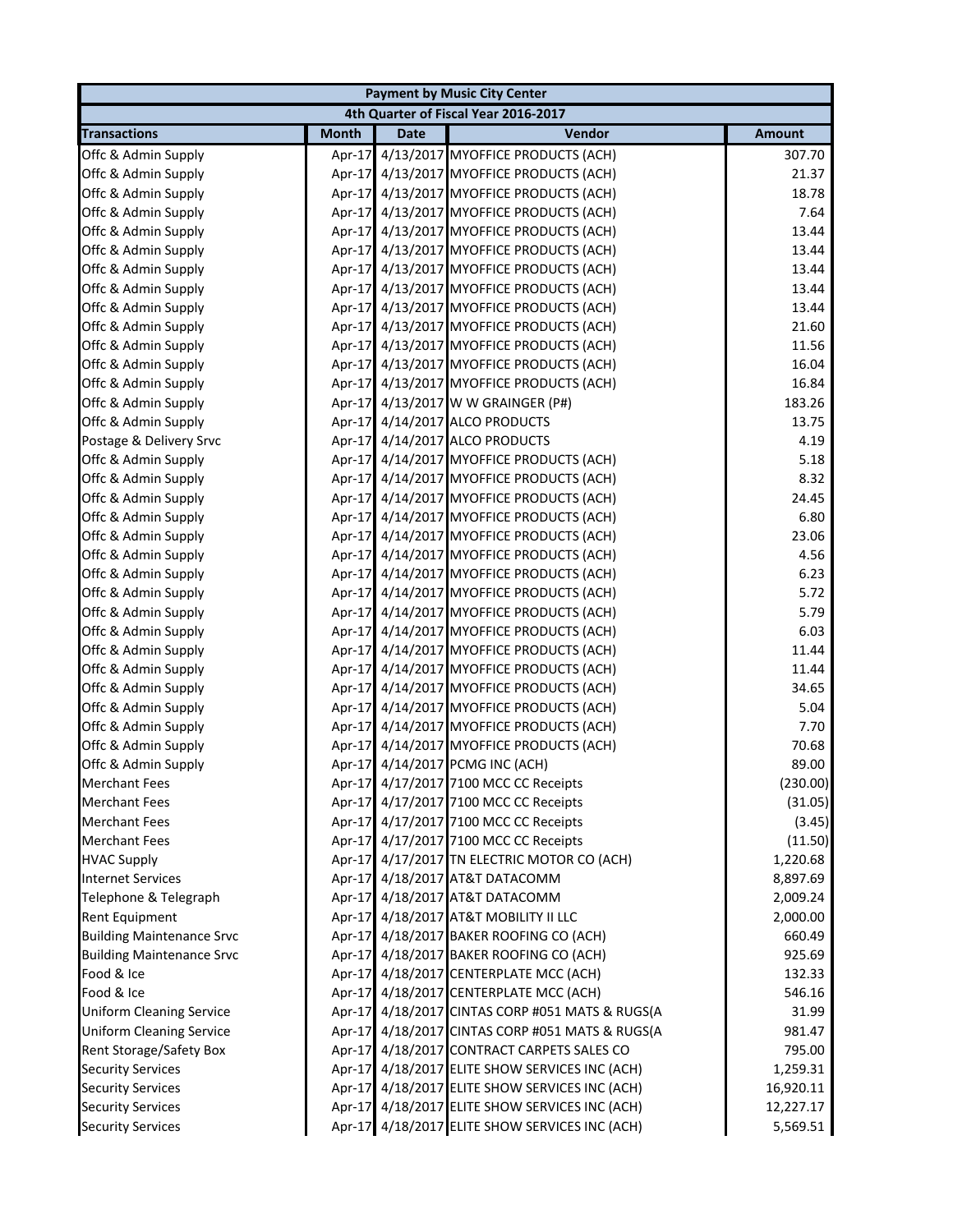| <b>Payment by Music City Center</b> |              |                      |                                                 |               |  |
|-------------------------------------|--------------|----------------------|-------------------------------------------------|---------------|--|
|                                     |              |                      | 4th Quarter of Fiscal Year 2016-2017            |               |  |
| <b>Transactions</b>                 | <b>Month</b> | <b>Date</b>          | Vendor                                          | <b>Amount</b> |  |
| <b>Security Services</b>            |              |                      | Apr-17 4/18/2017 ELITE SHOW SERVICES INC (ACH)  | 1,429.78      |  |
| <b>Temporary Service</b>            |              |                      | Apr-17 4/18/2017 ELITE SHOW SERVICES INC (ACH)  | 139.92        |  |
| <b>Temporary Service</b>            |              |                      | Apr-17 4/18/2017 ELITE SHOW SERVICES INC (ACH)  | 1,034.18      |  |
| <b>Temporary Service</b>            |              |                      | Apr-17 4/18/2017 ELITE SHOW SERVICES INC (ACH)  | 1,492.77      |  |
| <b>Temporary Service</b>            |              |                      | Apr-17 4/18/2017 ELITE SHOW SERVICES INC (ACH)  | 537.60        |  |
| <b>Temporary Service</b>            |              |                      | Apr-17 4/18/2017 ELITE SHOW SERVICES INC (ACH)  | 2,820.43      |  |
| <b>Temporary Service</b>            |              |                      | Apr-17 4/18/2017 ELITE SHOW SERVICES INC (ACH)  | 1,230.60      |  |
| <b>Temporary Service</b>            |              |                      | Apr-17 4/18/2017 ELITE SHOW SERVICES INC (ACH)  | 1,256.26      |  |
| <b>Temporary Service</b>            |              |                      | Apr-17 4/18/2017 ELITE SHOW SERVICES INC (ACH)  | 591.06        |  |
| <b>Temporary Service</b>            |              |                      | Apr-17 4/18/2017 ELITE SHOW SERVICES INC (ACH)  | 537.60        |  |
| <b>Temporary Service</b>            |              |                      | Apr-17 4/18/2017 ELITE SHOW SERVICES INC (ACH)  | 7,442.93      |  |
| Mngt Cnsltnt Srvc                   |              |                      | Apr-17 4/18/2017 EMPL & ASSESSMENT SOL INC (E&A | 255.50        |  |
| <b>Merchant Fees</b>                |              | Apr-17 4/18/2017 FIS |                                                 | 22,761.13     |  |
| Other Rpr & Maint Srvc              |              |                      | Apr-17 4/18/2017 FOOD EQUIPMENT SERVICES CO LLC | 2,159.41      |  |
| Other Rpr & Maint Srvc              |              |                      | Apr-17 4/18/2017 HAMILTON MACHINE CO INC (ACH)  | 245.00        |  |
| Janitorial Srvc                     |              |                      | Apr-17 4/18/2017 INDUSTRIAL STAFFING OF TN (ACH | 8,044.37      |  |
| Janitorial Srvc                     |              |                      | Apr-17 4/18/2017 INDUSTRIAL STAFFING OF TN (ACH | 6,969.08      |  |
| <b>Temporary Service</b>            |              |                      | Apr-17 4/18/2017 INDUSTRIAL STAFFING OF TN (ACH | 4,607.32      |  |
| <b>Temporary Service</b>            |              |                      | Apr-17 4/18/2017 INDUSTRIAL STAFFING OF TN (ACH | 3,690.75      |  |
| <b>Temporary Service</b>            |              |                      | Apr-17 4/18/2017 INDUSTRIAL STAFFING OF TN (ACH | 5,702.39      |  |
| <b>Building Maintenance Srvc</b>    |              |                      | Apr-17 4/18/2017 ISENHOUR DOOR PRODUCTS INC (AC | 160.00        |  |
| Signs                               |              |                      | Apr-17 4/18/2017 JARVIS AWARD SIGN & FLAG CO (A | 144.00        |  |
| Signs                               |              |                      | Apr-17 4/18/2017 JARVIS AWARD SIGN & FLAG CO (A | 77.00         |  |
| <b>HVAC Supply-Filter</b>           |              |                      | Apr-17 4/18/2017 LLOVET FILTRATION CO           | 304.00        |  |
| <b>HVAC Supply-Filter</b>           |              |                      | Apr-17 4/18/2017 LLOVET FILTRATION CO           | 1,116.00      |  |
| <b>HVAC Supply-Filter</b>           |              |                      | Apr-17 4/18/2017 LLOVET FILTRATION CO           | 342.00        |  |
| <b>HVAC Supply-Filter</b>           |              |                      | Apr-17 4/18/2017 LLOVET FILTRATION CO           | 648.00        |  |
| <b>HVAC Supply-Filter</b>           |              |                      | Apr-17 4/18/2017 LLOVET FILTRATION CO           | 321.00        |  |
| <b>HVAC Supply-Filter</b>           |              |                      | Apr-17 4/18/2017 LLOVET FILTRATION CO           | 694.00        |  |
| <b>Employee Local Travel/Park</b>   |              |                      | Apr-17 4/18/2017 MCC PCC MUSIC CITY CENTER      | 12.00         |  |
| <b>Employee Local Travel/Park</b>   |              |                      | Apr-17 4/18/2017 MCC PCC MUSIC CITY CENTER      | 25.00         |  |
| <b>Employee Local Travel/Park</b>   |              |                      | Apr-17 4/18/2017 MCC PCC MUSIC CITY CENTER      | 13.00         |  |
| <b>Employee Local Travel/Park</b>   |              |                      | Apr-17 4/18/2017 MCC PCC MUSIC CITY CENTER      | 13.00         |  |
| Employee Local Travel/Park          |              |                      | Apr-17 4/18/2017 MCC PCC MUSIC CITY CENTER      | 12.00         |  |
| Employee Local Travel/Park          |              |                      | Apr-17 4/18/2017 MCC PCC MUSIC CITY CENTER      | 12.00         |  |
| <b>Employee Local Travel/Park</b>   |              |                      | Apr-17 4/18/2017 MCC PCC MUSIC CITY CENTER      | 12.00         |  |
| <b>Employee Local Travel/Park</b>   |              |                      | Apr-17 4/18/2017 MCC PCC MUSIC CITY CENTER      | 20.00         |  |
| <b>Employee Local Travel/Park</b>   |              |                      | Apr-17 4/18/2017 MCC PCC MUSIC CITY CENTER      | 13.00         |  |
| Host & Hostess                      |              |                      | Apr-17 4/18/2017 MCC PCC MUSIC CITY CENTER      | 15.28         |  |
| Offc & Admin Supply                 |              |                      | Apr-17 4/18/2017 MCC PCC MUSIC CITY CENTER      | 3.28          |  |
| Offc & Admin Supply                 |              |                      | Apr-17 4/18/2017 MCC PCC MUSIC CITY CENTER      | 34.21         |  |
| Offc & Admin Supply                 |              |                      | Apr-17 4/18/2017 MCC PCC MUSIC CITY CENTER      | 8.19          |  |
| <b>Vehicle Registration</b>         |              |                      | Apr-17 4/18/2017 MCC PCC MUSIC CITY CENTER      | 82.61         |  |
| <b>Medical Services</b>             |              |                      | Apr-17 4/18/2017 MED STAR MEDICAL STAFFING INC  | 748.00        |  |
| Rpr & Maint Srvc Janus              |              |                      | Apr-17 4/18/2017 MORROW TECHNOLOGIES CORP (ACH) | 2,130.00      |  |
| Rpr & Maint Srvc Elev/Escel         |              |                      | Apr-17 4/18/2017 NASHVILLE MACHINE ELEVATOR CO  | 13,865.25     |  |
| Other Rpr & Maint Srvc              |              |                      | Apr-17 4/18/2017 SIMPLEX GRINNELL LP (ACH)      | 443.72        |  |
| <b>Employee Local Travel/Park</b>   |              |                      | Apr-17 4/18/2017 SP PLUS CORPORATION (ACH)      | 6.00          |  |
| <b>Building Maintenance Srvc</b>    |              |                      | Apr-17 4/19/2017 BAKER ROOFING CO (ACH)         | 2,500.00      |  |
| Employee Out-of-town Travel         |              |                      | Apr-17 4/19/2017 CENTERPLATE MCC (ACH)          | 887.71        |  |
| <b>Food Serving Supply</b>          |              |                      | Apr-17 4/19/2017 CENTERPLATE MCC (ACH)          | 45,496.70     |  |
| <b>Food Serving Supply</b>          |              |                      | Apr-17 4/19/2017 CENTERPLATE MCC (ACH)          | 50,296.99     |  |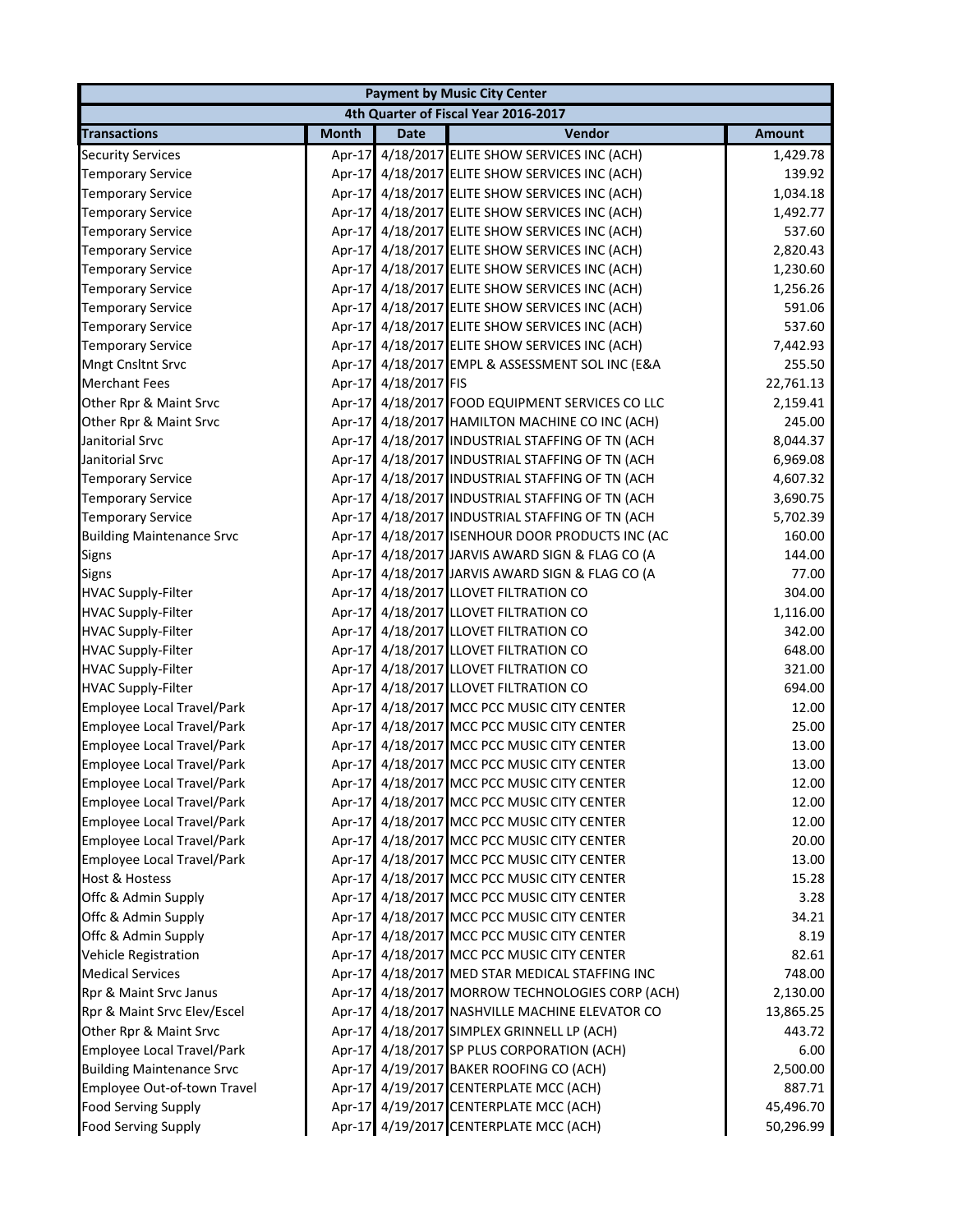|                                  |              |             | <b>Payment by Music City Center</b>             |               |
|----------------------------------|--------------|-------------|-------------------------------------------------|---------------|
|                                  |              |             | 4th Quarter of Fiscal Year 2016-2017            |               |
| <b>Transactions</b>              | <b>Month</b> | <b>Date</b> | Vendor                                          | <b>Amount</b> |
| <b>Food Serving Supply</b>       | Apr-17       |             | 4/19/2017 CENTERPLATE MCC (ACH)                 | 2,037.00      |
| <b>Small Equipment Supply</b>    |              |             | Apr-17 4/19/2017 CENTERPLATE MCC (ACH)          | 1,381.90      |
| <b>Building Maintenance Srvc</b> |              |             | Apr-17 4/19/2017 HYDRO PRO PRESSURE WASHING (AC | 450.00        |
| Host & Hostess                   |              |             | Apr-17 4/19/2017 OMNI MANAGEMENT LLC (ACH)      | (66.66)       |
| <b>Host &amp; Hostess</b>        |              |             | Apr-17 4/19/2017 OMNI NASHVILLE LLC (ACH)       | 66.66         |
| Offc & Admin Supply              |              |             | Apr-17 4/19/2017 TOLEDO TICKET CO (ACH)         | 1,014.19      |
| <b>Merchant Fees</b>             |              |             | Apr-17 4/20/2017 7100 MCC CC Receipts           | (230.00)      |
| <b>Merchant Fees</b>             |              |             | Apr-17 4/20/2017 7100 MCC CC Receipts           | (80.43)       |
| <b>HHold &amp; Jnitr Supply</b>  |              |             | Apr-17 4/20/2017 AMERICAN PAPER & TWINE CO (ACH | 784.20        |
| <b>HHold &amp; Jnitr Supply</b>  |              |             | Apr-17 4/20/2017 AMERICAN PAPER & TWINE CO (ACH | 780.00        |
| <b>HHold &amp; Jnitr Supply</b>  |              |             | Apr-17 4/20/2017 AMERICAN PAPER & TWINE CO (ACH | 794.40        |
| <b>HHold &amp; Jnitr Supply</b>  |              |             | Apr-17 4/20/2017 AMERICAN PAPER & TWINE CO (ACH | 562.40        |
| <b>HHold &amp; Jnitr Supply</b>  |              |             | Apr-17 4/20/2017 AMERICAN PAPER & TWINE CO (ACH | 831.50        |
| <b>HHold &amp; Jnitr Supply</b>  |              |             | Apr-17 4/20/2017 AMERICAN PAPER & TWINE CO (ACH | 1,078.00      |
| Cafe Plan Pre-Tax Savings        |              |             | Apr-17 4/21/2017 Actual Burden Journal Entries  | 116.77        |
| Cafe Plan Pre-Tax Savings        |              |             | Apr-17 4/21/2017 Actual Burden Journal Entries  | 43.54         |
| Cafe Plan Pre-Tax Savings        |              |             | Apr-17 4/21/2017 Actual Burden Journal Entries  | 162.14        |
| Cafe Plan Pre-Tax Savings        |              |             | Apr-17 4/21/2017 Actual Burden Journal Entries  | 341.19        |
| Cafe Plan Pre-Tax Savings        |              |             | Apr-17 4/21/2017 Actual Burden Journal Entries  | 18.12         |
| Cafe Plan Pre-Tax Savings        |              |             | Apr-17 4/21/2017 Actual Burden Journal Entries  | 49.49         |
| Cafe Plan Pre-Tax Savings        |              |             | Apr-17 4/21/2017 Actual Burden Journal Entries  | 25.86         |
| Cafe Plan Pre-Tax Savings        |              |             | Apr-17 4/21/2017 Actual Burden Journal Entries  | 193.13        |
| Cafe Plan Pre-Tax Savings        |              |             | Apr-17 4/21/2017 Actual Burden Journal Entries  | 43.10         |
| Cafe Plan Pre-Tax Savings        |              |             | Apr-17 4/21/2017 Actual Burden Journal Entries  | 43.89         |
| Cafe Plan Pre-Tax Savings        |              |             | Apr-17 4/21/2017 Actual Burden Journal Entries  | 0.12          |
| Cafe Plan Pre-Tax Savings        |              |             | Apr-17 4/21/2017 Actual Burden Journal Entries  | 39.72         |
| Cafe Plan Pre-Tax Savings        |              |             | Apr-17 4/21/2017 Actual Burden Journal Entries  | 13.91         |
| Cafe Plan Pre-Tax Savings        |              |             | Apr-17 4/21/2017 Actual Burden Journal Entries  | 76.47         |
| Cafe Plan Pre-Tax Savings        |              |             | Apr-17 4/21/2017 Actual Burden Journal Entries  | 25.47         |
| Cafe Plan Pre-Tax Savings        |              |             | Apr-17 4/21/2017 Actual Burden Journal Entries  | 14.30         |
| Cafe Plan Pre-Tax Savings        |              |             | Apr-17 4/21/2017 Actual Burden Journal Entries  | 24.04         |
| Cafe Plan Pre-Tax Savings        |              |             | Apr-17 4/21/2017 Actual Burden Journal Entries  | 42.05         |
| CCA Employer 401K Plan           |              |             | Apr-17 4/21/2017 Actual Burden Journal Entries  | 747.91        |
| CCA Employer 401K Plan           |              |             | Apr-17 4/21/2017 Actual Burden Journal Entries  | 590.93        |
| CCA Employer 401K Plan           |              |             | Apr-17 4/21/2017 Actual Burden Journal Entries  | 1,013.48      |
| CCA Employer 401K Plan           |              |             | Apr-17 4/21/2017 Actual Burden Journal Entries  | 317.02        |
| CCA Employer 401K Plan           |              |             | Apr-17 4/21/2017 Actual Burden Journal Entries  | 676.50        |
| CCA Employer 401K Plan           |              |             | Apr-17 4/21/2017 Actual Burden Journal Entries  | 73.31         |
| CCA Employer 401K Plan           |              |             | Apr-17 4/21/2017 Actual Burden Journal Entries  | 231.73        |
| CCA Employer 401K Plan           |              |             | Apr-17 4/21/2017 Actual Burden Journal Entries  | 220.04        |
| CCA Employer 401K Plan           |              |             | Apr-17 4/21/2017 Actual Burden Journal Entries  | 442.89        |
| CCA Employer 401K Plan           |              |             | Apr-17 4/21/2017 Actual Burden Journal Entries  | 220.95        |
| CCA Employer 401K Plan           |              |             | Apr-17 4/21/2017 Actual Burden Journal Entries  | 76.41         |
| <b>Employer Dental Group</b>     |              |             | Apr-17 4/21/2017 Actual Burden Journal Entries  | 183.82        |
| <b>Employer Dental Group</b>     |              |             | Apr-17 4/21/2017 Actual Burden Journal Entries  | 42.42         |
| <b>Employer Dental Group</b>     |              |             | Apr-17 4/21/2017 Actual Burden Journal Entries  | 230.95        |
| <b>Employer Dental Group</b>     |              |             | Apr-17 4/21/2017 Actual Burden Journal Entries  | 499.56        |
| <b>Employer Dental Group</b>     |              |             | Apr-17 4/21/2017 Actual Burden Journal Entries  | 14.14         |
| <b>Employer Dental Group</b>     |              |             | Apr-17 4/21/2017 Actual Burden Journal Entries  | 89.66         |
| <b>Employer Dental Group</b>     |              |             | Apr-17 4/21/2017 Actual Burden Journal Entries  | 28.28         |
| <b>Employer Dental Group</b>     |              |             | Apr-17 4/21/2017 Actual Burden Journal Entries  | 259.23        |
| <b>Employer Dental Group</b>     |              |             | Apr-17 4/21/2017 Actual Burden Journal Entries  | 42.42         |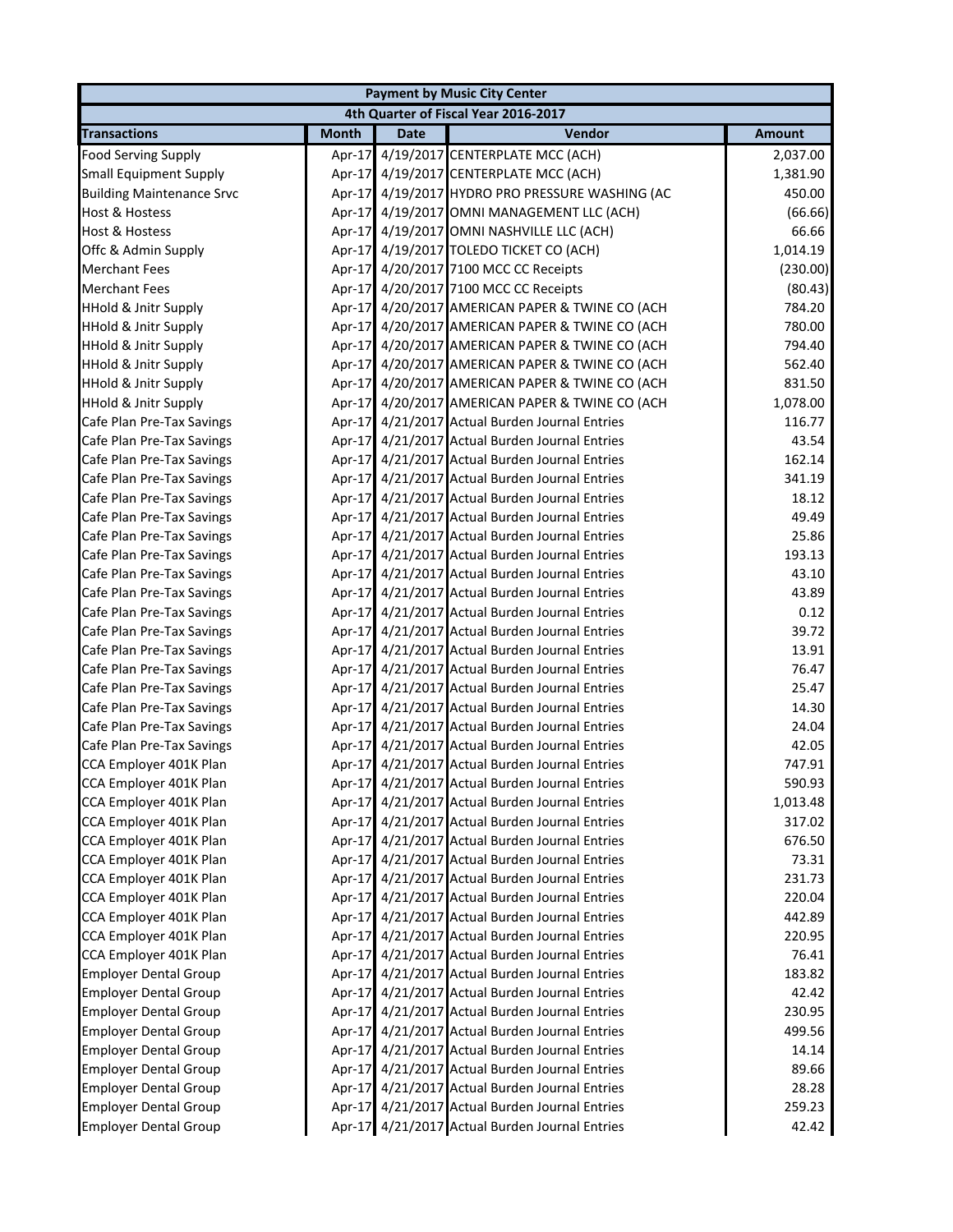| 4th Quarter of Fiscal Year 2016-2017<br><b>Month</b><br>Vendor<br><b>Transactions</b><br><b>Amount</b><br><b>Date</b><br>61.28<br>Employer Dental Group<br>4/21/2017 Actual Burden Journal Entries<br>Apr-17<br>Apr-17 4/21/2017 Actual Burden Journal Entries<br>28.28<br><b>Employer Dental Group</b><br>Apr-17 4/21/2017 Actual Burden Journal Entries<br>70.70<br><b>Employer Dental Group</b><br>4/21/2017 Actual Burden Journal Entries<br>28.28<br><b>Employer Dental Group</b><br>$Apr-17$<br>4/21/2017 Actual Burden Journal Entries<br>113.12<br><b>Employer Dental Group</b><br>$Apr-17$<br>Apr-17 4/21/2017 Actual Burden Journal Entries<br>28.28<br><b>Employer Dental Group</b><br>4/21/2017 Actual Burden Journal Entries<br>42.42<br><b>Employer Dental Group</b><br>$Apr-17$<br>4/21/2017 Actual Burden Journal Entries<br>28.28<br><b>Employer Dental Group</b><br>Apr-17<br>Apr-17 4/21/2017 Actual Burden Journal Entries<br>61.22<br><b>Employer Dental Group</b><br>Apr-17 4/21/2017 Actual Burden Journal Entries<br>4,293.00<br><b>Employer Group Health</b><br>Apr-17 4/21/2017 Actual Burden Journal Entries<br>1,548.00<br><b>Employer Group Health</b><br>Apr-17 4/21/2017 Actual Burden Journal Entries<br>5,957.96<br><b>Employer Group Health</b><br>Apr-17 4/21/2017 Actual Burden Journal Entries<br><b>Employer Group Health</b><br>12,684.98<br>Apr-17 4/21/2017 Actual Burden Journal Entries<br>654.00<br><b>Employer Group Health</b><br>Apr-17 4/21/2017 Actual Burden Journal Entries<br>2,455.08<br><b>Employer Group Health</b><br>Apr-17 4/21/2017 Actual Burden Journal Entries<br><b>Employer Group Health</b><br>927.00<br>Apr-17 4/21/2017 Actual Burden Journal Entries<br><b>Employer Group Health</b><br>6,977.96<br>Apr-17 4/21/2017 Actual Burden Journal Entries<br><b>Employer Group Health</b><br>1,533.00<br>Apr-17 4/21/2017 Actual Burden Journal Entries<br><b>Employer Group Health</b><br>2,013.08<br>Apr-17 4/21/2017 Actual Burden Journal Entries<br><b>Employer Group Health</b><br>1,425.00<br>Apr-17 4/21/2017 Actual Burden Journal Entries<br>531.00<br><b>Employer Group Health</b><br>Apr-17 4/21/2017 Actual Burden Journal Entries<br>2,703.00<br><b>Employer Group Health</b><br>Apr-17 4/21/2017 Actual Burden Journal Entries<br>912.00<br><b>Employer Group Health</b><br>Apr-17 4/21/2017 Actual Burden Journal Entries<br>546.00<br><b>Employer Group Health</b><br>Apr-17 4/21/2017 Actual Burden Journal Entries<br>879.00<br><b>Employer Group Health</b><br>Apr-17 4/21/2017 Actual Burden Journal Entries<br><b>Employer Group Health</b><br>1,527.94<br>Apr-17 4/21/2017 Actual Burden Journal Entries<br><b>Employer OASDI</b><br>1,542.42<br>Apr-17 4/21/2017 Actual Burden Journal Entries<br>386.37<br><b>Employer OASDI</b><br>Apr-17 4/21/2017 Actual Burden Journal Entries<br>Employer OASDI<br>1,887.44<br>Apr-17 4/21/2017 Actual Burden Journal Entries<br><b>Employer OASDI</b><br>2,808.24<br>Apr-17 4/21/2017 Actual Burden Journal Entries<br>108.32<br><b>Employer OASDI</b><br>Apr-17 4/21/2017 Actual Burden Journal Entries<br>597.38<br><b>Employer OASDI</b><br>Apr-17 4/21/2017 Actual Burden Journal Entries<br><b>Employer OASDI</b><br>386.61<br>Apr-17 4/21/2017 Actual Burden Journal Entries<br>1,755.68<br><b>Employer OASDI</b><br>Apr-17 4/21/2017 Actual Burden Journal Entries<br><b>Employer OASDI</b><br>265.29<br>Apr-17 4/21/2017 Actual Burden Journal Entries<br>Employer OASDI<br>562.89<br>Apr-17 4/21/2017 Actual Burden Journal Entries<br><b>Employer OASDI</b><br>403.63<br>Apr-17 4/21/2017 Actual Burden Journal Entries<br><b>Employer OASDI</b><br>1,028.60<br><b>Employer OASDI</b><br>Apr-17 4/21/2017 Actual Burden Journal Entries<br>338.34<br>Apr-17 4/21/2017 Actual Burden Journal Entries<br>955.98<br><b>Employer OASDI</b> |                       |  |  | <b>Payment by Music City Center</b> |        |  |  |
|------------------------------------------------------------------------------------------------------------------------------------------------------------------------------------------------------------------------------------------------------------------------------------------------------------------------------------------------------------------------------------------------------------------------------------------------------------------------------------------------------------------------------------------------------------------------------------------------------------------------------------------------------------------------------------------------------------------------------------------------------------------------------------------------------------------------------------------------------------------------------------------------------------------------------------------------------------------------------------------------------------------------------------------------------------------------------------------------------------------------------------------------------------------------------------------------------------------------------------------------------------------------------------------------------------------------------------------------------------------------------------------------------------------------------------------------------------------------------------------------------------------------------------------------------------------------------------------------------------------------------------------------------------------------------------------------------------------------------------------------------------------------------------------------------------------------------------------------------------------------------------------------------------------------------------------------------------------------------------------------------------------------------------------------------------------------------------------------------------------------------------------------------------------------------------------------------------------------------------------------------------------------------------------------------------------------------------------------------------------------------------------------------------------------------------------------------------------------------------------------------------------------------------------------------------------------------------------------------------------------------------------------------------------------------------------------------------------------------------------------------------------------------------------------------------------------------------------------------------------------------------------------------------------------------------------------------------------------------------------------------------------------------------------------------------------------------------------------------------------------------------------------------------------------------------------------------------------------------------------------------------------------------------------------------------------------------------------------------------------------------------------------------------------------------------------------------------------------------------------------------------------------------------------------------------------------------------------------------------------------------------------------------------------------------------------------------------------------------------------------------------------------------------------------------------------------------------------------------------------------------|-----------------------|--|--|-------------------------------------|--------|--|--|
|                                                                                                                                                                                                                                                                                                                                                                                                                                                                                                                                                                                                                                                                                                                                                                                                                                                                                                                                                                                                                                                                                                                                                                                                                                                                                                                                                                                                                                                                                                                                                                                                                                                                                                                                                                                                                                                                                                                                                                                                                                                                                                                                                                                                                                                                                                                                                                                                                                                                                                                                                                                                                                                                                                                                                                                                                                                                                                                                                                                                                                                                                                                                                                                                                                                                                                                                                                                                                                                                                                                                                                                                                                                                                                                                                                                                                                                                              |                       |  |  |                                     |        |  |  |
|                                                                                                                                                                                                                                                                                                                                                                                                                                                                                                                                                                                                                                                                                                                                                                                                                                                                                                                                                                                                                                                                                                                                                                                                                                                                                                                                                                                                                                                                                                                                                                                                                                                                                                                                                                                                                                                                                                                                                                                                                                                                                                                                                                                                                                                                                                                                                                                                                                                                                                                                                                                                                                                                                                                                                                                                                                                                                                                                                                                                                                                                                                                                                                                                                                                                                                                                                                                                                                                                                                                                                                                                                                                                                                                                                                                                                                                                              |                       |  |  |                                     |        |  |  |
|                                                                                                                                                                                                                                                                                                                                                                                                                                                                                                                                                                                                                                                                                                                                                                                                                                                                                                                                                                                                                                                                                                                                                                                                                                                                                                                                                                                                                                                                                                                                                                                                                                                                                                                                                                                                                                                                                                                                                                                                                                                                                                                                                                                                                                                                                                                                                                                                                                                                                                                                                                                                                                                                                                                                                                                                                                                                                                                                                                                                                                                                                                                                                                                                                                                                                                                                                                                                                                                                                                                                                                                                                                                                                                                                                                                                                                                                              |                       |  |  |                                     |        |  |  |
|                                                                                                                                                                                                                                                                                                                                                                                                                                                                                                                                                                                                                                                                                                                                                                                                                                                                                                                                                                                                                                                                                                                                                                                                                                                                                                                                                                                                                                                                                                                                                                                                                                                                                                                                                                                                                                                                                                                                                                                                                                                                                                                                                                                                                                                                                                                                                                                                                                                                                                                                                                                                                                                                                                                                                                                                                                                                                                                                                                                                                                                                                                                                                                                                                                                                                                                                                                                                                                                                                                                                                                                                                                                                                                                                                                                                                                                                              |                       |  |  |                                     |        |  |  |
|                                                                                                                                                                                                                                                                                                                                                                                                                                                                                                                                                                                                                                                                                                                                                                                                                                                                                                                                                                                                                                                                                                                                                                                                                                                                                                                                                                                                                                                                                                                                                                                                                                                                                                                                                                                                                                                                                                                                                                                                                                                                                                                                                                                                                                                                                                                                                                                                                                                                                                                                                                                                                                                                                                                                                                                                                                                                                                                                                                                                                                                                                                                                                                                                                                                                                                                                                                                                                                                                                                                                                                                                                                                                                                                                                                                                                                                                              |                       |  |  |                                     |        |  |  |
|                                                                                                                                                                                                                                                                                                                                                                                                                                                                                                                                                                                                                                                                                                                                                                                                                                                                                                                                                                                                                                                                                                                                                                                                                                                                                                                                                                                                                                                                                                                                                                                                                                                                                                                                                                                                                                                                                                                                                                                                                                                                                                                                                                                                                                                                                                                                                                                                                                                                                                                                                                                                                                                                                                                                                                                                                                                                                                                                                                                                                                                                                                                                                                                                                                                                                                                                                                                                                                                                                                                                                                                                                                                                                                                                                                                                                                                                              |                       |  |  |                                     |        |  |  |
|                                                                                                                                                                                                                                                                                                                                                                                                                                                                                                                                                                                                                                                                                                                                                                                                                                                                                                                                                                                                                                                                                                                                                                                                                                                                                                                                                                                                                                                                                                                                                                                                                                                                                                                                                                                                                                                                                                                                                                                                                                                                                                                                                                                                                                                                                                                                                                                                                                                                                                                                                                                                                                                                                                                                                                                                                                                                                                                                                                                                                                                                                                                                                                                                                                                                                                                                                                                                                                                                                                                                                                                                                                                                                                                                                                                                                                                                              |                       |  |  |                                     |        |  |  |
|                                                                                                                                                                                                                                                                                                                                                                                                                                                                                                                                                                                                                                                                                                                                                                                                                                                                                                                                                                                                                                                                                                                                                                                                                                                                                                                                                                                                                                                                                                                                                                                                                                                                                                                                                                                                                                                                                                                                                                                                                                                                                                                                                                                                                                                                                                                                                                                                                                                                                                                                                                                                                                                                                                                                                                                                                                                                                                                                                                                                                                                                                                                                                                                                                                                                                                                                                                                                                                                                                                                                                                                                                                                                                                                                                                                                                                                                              |                       |  |  |                                     |        |  |  |
|                                                                                                                                                                                                                                                                                                                                                                                                                                                                                                                                                                                                                                                                                                                                                                                                                                                                                                                                                                                                                                                                                                                                                                                                                                                                                                                                                                                                                                                                                                                                                                                                                                                                                                                                                                                                                                                                                                                                                                                                                                                                                                                                                                                                                                                                                                                                                                                                                                                                                                                                                                                                                                                                                                                                                                                                                                                                                                                                                                                                                                                                                                                                                                                                                                                                                                                                                                                                                                                                                                                                                                                                                                                                                                                                                                                                                                                                              |                       |  |  |                                     |        |  |  |
|                                                                                                                                                                                                                                                                                                                                                                                                                                                                                                                                                                                                                                                                                                                                                                                                                                                                                                                                                                                                                                                                                                                                                                                                                                                                                                                                                                                                                                                                                                                                                                                                                                                                                                                                                                                                                                                                                                                                                                                                                                                                                                                                                                                                                                                                                                                                                                                                                                                                                                                                                                                                                                                                                                                                                                                                                                                                                                                                                                                                                                                                                                                                                                                                                                                                                                                                                                                                                                                                                                                                                                                                                                                                                                                                                                                                                                                                              |                       |  |  |                                     |        |  |  |
|                                                                                                                                                                                                                                                                                                                                                                                                                                                                                                                                                                                                                                                                                                                                                                                                                                                                                                                                                                                                                                                                                                                                                                                                                                                                                                                                                                                                                                                                                                                                                                                                                                                                                                                                                                                                                                                                                                                                                                                                                                                                                                                                                                                                                                                                                                                                                                                                                                                                                                                                                                                                                                                                                                                                                                                                                                                                                                                                                                                                                                                                                                                                                                                                                                                                                                                                                                                                                                                                                                                                                                                                                                                                                                                                                                                                                                                                              |                       |  |  |                                     |        |  |  |
|                                                                                                                                                                                                                                                                                                                                                                                                                                                                                                                                                                                                                                                                                                                                                                                                                                                                                                                                                                                                                                                                                                                                                                                                                                                                                                                                                                                                                                                                                                                                                                                                                                                                                                                                                                                                                                                                                                                                                                                                                                                                                                                                                                                                                                                                                                                                                                                                                                                                                                                                                                                                                                                                                                                                                                                                                                                                                                                                                                                                                                                                                                                                                                                                                                                                                                                                                                                                                                                                                                                                                                                                                                                                                                                                                                                                                                                                              |                       |  |  |                                     |        |  |  |
|                                                                                                                                                                                                                                                                                                                                                                                                                                                                                                                                                                                                                                                                                                                                                                                                                                                                                                                                                                                                                                                                                                                                                                                                                                                                                                                                                                                                                                                                                                                                                                                                                                                                                                                                                                                                                                                                                                                                                                                                                                                                                                                                                                                                                                                                                                                                                                                                                                                                                                                                                                                                                                                                                                                                                                                                                                                                                                                                                                                                                                                                                                                                                                                                                                                                                                                                                                                                                                                                                                                                                                                                                                                                                                                                                                                                                                                                              |                       |  |  |                                     |        |  |  |
|                                                                                                                                                                                                                                                                                                                                                                                                                                                                                                                                                                                                                                                                                                                                                                                                                                                                                                                                                                                                                                                                                                                                                                                                                                                                                                                                                                                                                                                                                                                                                                                                                                                                                                                                                                                                                                                                                                                                                                                                                                                                                                                                                                                                                                                                                                                                                                                                                                                                                                                                                                                                                                                                                                                                                                                                                                                                                                                                                                                                                                                                                                                                                                                                                                                                                                                                                                                                                                                                                                                                                                                                                                                                                                                                                                                                                                                                              |                       |  |  |                                     |        |  |  |
|                                                                                                                                                                                                                                                                                                                                                                                                                                                                                                                                                                                                                                                                                                                                                                                                                                                                                                                                                                                                                                                                                                                                                                                                                                                                                                                                                                                                                                                                                                                                                                                                                                                                                                                                                                                                                                                                                                                                                                                                                                                                                                                                                                                                                                                                                                                                                                                                                                                                                                                                                                                                                                                                                                                                                                                                                                                                                                                                                                                                                                                                                                                                                                                                                                                                                                                                                                                                                                                                                                                                                                                                                                                                                                                                                                                                                                                                              |                       |  |  |                                     |        |  |  |
|                                                                                                                                                                                                                                                                                                                                                                                                                                                                                                                                                                                                                                                                                                                                                                                                                                                                                                                                                                                                                                                                                                                                                                                                                                                                                                                                                                                                                                                                                                                                                                                                                                                                                                                                                                                                                                                                                                                                                                                                                                                                                                                                                                                                                                                                                                                                                                                                                                                                                                                                                                                                                                                                                                                                                                                                                                                                                                                                                                                                                                                                                                                                                                                                                                                                                                                                                                                                                                                                                                                                                                                                                                                                                                                                                                                                                                                                              |                       |  |  |                                     |        |  |  |
|                                                                                                                                                                                                                                                                                                                                                                                                                                                                                                                                                                                                                                                                                                                                                                                                                                                                                                                                                                                                                                                                                                                                                                                                                                                                                                                                                                                                                                                                                                                                                                                                                                                                                                                                                                                                                                                                                                                                                                                                                                                                                                                                                                                                                                                                                                                                                                                                                                                                                                                                                                                                                                                                                                                                                                                                                                                                                                                                                                                                                                                                                                                                                                                                                                                                                                                                                                                                                                                                                                                                                                                                                                                                                                                                                                                                                                                                              |                       |  |  |                                     |        |  |  |
|                                                                                                                                                                                                                                                                                                                                                                                                                                                                                                                                                                                                                                                                                                                                                                                                                                                                                                                                                                                                                                                                                                                                                                                                                                                                                                                                                                                                                                                                                                                                                                                                                                                                                                                                                                                                                                                                                                                                                                                                                                                                                                                                                                                                                                                                                                                                                                                                                                                                                                                                                                                                                                                                                                                                                                                                                                                                                                                                                                                                                                                                                                                                                                                                                                                                                                                                                                                                                                                                                                                                                                                                                                                                                                                                                                                                                                                                              |                       |  |  |                                     |        |  |  |
|                                                                                                                                                                                                                                                                                                                                                                                                                                                                                                                                                                                                                                                                                                                                                                                                                                                                                                                                                                                                                                                                                                                                                                                                                                                                                                                                                                                                                                                                                                                                                                                                                                                                                                                                                                                                                                                                                                                                                                                                                                                                                                                                                                                                                                                                                                                                                                                                                                                                                                                                                                                                                                                                                                                                                                                                                                                                                                                                                                                                                                                                                                                                                                                                                                                                                                                                                                                                                                                                                                                                                                                                                                                                                                                                                                                                                                                                              |                       |  |  |                                     |        |  |  |
|                                                                                                                                                                                                                                                                                                                                                                                                                                                                                                                                                                                                                                                                                                                                                                                                                                                                                                                                                                                                                                                                                                                                                                                                                                                                                                                                                                                                                                                                                                                                                                                                                                                                                                                                                                                                                                                                                                                                                                                                                                                                                                                                                                                                                                                                                                                                                                                                                                                                                                                                                                                                                                                                                                                                                                                                                                                                                                                                                                                                                                                                                                                                                                                                                                                                                                                                                                                                                                                                                                                                                                                                                                                                                                                                                                                                                                                                              |                       |  |  |                                     |        |  |  |
|                                                                                                                                                                                                                                                                                                                                                                                                                                                                                                                                                                                                                                                                                                                                                                                                                                                                                                                                                                                                                                                                                                                                                                                                                                                                                                                                                                                                                                                                                                                                                                                                                                                                                                                                                                                                                                                                                                                                                                                                                                                                                                                                                                                                                                                                                                                                                                                                                                                                                                                                                                                                                                                                                                                                                                                                                                                                                                                                                                                                                                                                                                                                                                                                                                                                                                                                                                                                                                                                                                                                                                                                                                                                                                                                                                                                                                                                              |                       |  |  |                                     |        |  |  |
|                                                                                                                                                                                                                                                                                                                                                                                                                                                                                                                                                                                                                                                                                                                                                                                                                                                                                                                                                                                                                                                                                                                                                                                                                                                                                                                                                                                                                                                                                                                                                                                                                                                                                                                                                                                                                                                                                                                                                                                                                                                                                                                                                                                                                                                                                                                                                                                                                                                                                                                                                                                                                                                                                                                                                                                                                                                                                                                                                                                                                                                                                                                                                                                                                                                                                                                                                                                                                                                                                                                                                                                                                                                                                                                                                                                                                                                                              |                       |  |  |                                     |        |  |  |
|                                                                                                                                                                                                                                                                                                                                                                                                                                                                                                                                                                                                                                                                                                                                                                                                                                                                                                                                                                                                                                                                                                                                                                                                                                                                                                                                                                                                                                                                                                                                                                                                                                                                                                                                                                                                                                                                                                                                                                                                                                                                                                                                                                                                                                                                                                                                                                                                                                                                                                                                                                                                                                                                                                                                                                                                                                                                                                                                                                                                                                                                                                                                                                                                                                                                                                                                                                                                                                                                                                                                                                                                                                                                                                                                                                                                                                                                              |                       |  |  |                                     |        |  |  |
|                                                                                                                                                                                                                                                                                                                                                                                                                                                                                                                                                                                                                                                                                                                                                                                                                                                                                                                                                                                                                                                                                                                                                                                                                                                                                                                                                                                                                                                                                                                                                                                                                                                                                                                                                                                                                                                                                                                                                                                                                                                                                                                                                                                                                                                                                                                                                                                                                                                                                                                                                                                                                                                                                                                                                                                                                                                                                                                                                                                                                                                                                                                                                                                                                                                                                                                                                                                                                                                                                                                                                                                                                                                                                                                                                                                                                                                                              |                       |  |  |                                     |        |  |  |
|                                                                                                                                                                                                                                                                                                                                                                                                                                                                                                                                                                                                                                                                                                                                                                                                                                                                                                                                                                                                                                                                                                                                                                                                                                                                                                                                                                                                                                                                                                                                                                                                                                                                                                                                                                                                                                                                                                                                                                                                                                                                                                                                                                                                                                                                                                                                                                                                                                                                                                                                                                                                                                                                                                                                                                                                                                                                                                                                                                                                                                                                                                                                                                                                                                                                                                                                                                                                                                                                                                                                                                                                                                                                                                                                                                                                                                                                              |                       |  |  |                                     |        |  |  |
|                                                                                                                                                                                                                                                                                                                                                                                                                                                                                                                                                                                                                                                                                                                                                                                                                                                                                                                                                                                                                                                                                                                                                                                                                                                                                                                                                                                                                                                                                                                                                                                                                                                                                                                                                                                                                                                                                                                                                                                                                                                                                                                                                                                                                                                                                                                                                                                                                                                                                                                                                                                                                                                                                                                                                                                                                                                                                                                                                                                                                                                                                                                                                                                                                                                                                                                                                                                                                                                                                                                                                                                                                                                                                                                                                                                                                                                                              |                       |  |  |                                     |        |  |  |
|                                                                                                                                                                                                                                                                                                                                                                                                                                                                                                                                                                                                                                                                                                                                                                                                                                                                                                                                                                                                                                                                                                                                                                                                                                                                                                                                                                                                                                                                                                                                                                                                                                                                                                                                                                                                                                                                                                                                                                                                                                                                                                                                                                                                                                                                                                                                                                                                                                                                                                                                                                                                                                                                                                                                                                                                                                                                                                                                                                                                                                                                                                                                                                                                                                                                                                                                                                                                                                                                                                                                                                                                                                                                                                                                                                                                                                                                              |                       |  |  |                                     |        |  |  |
|                                                                                                                                                                                                                                                                                                                                                                                                                                                                                                                                                                                                                                                                                                                                                                                                                                                                                                                                                                                                                                                                                                                                                                                                                                                                                                                                                                                                                                                                                                                                                                                                                                                                                                                                                                                                                                                                                                                                                                                                                                                                                                                                                                                                                                                                                                                                                                                                                                                                                                                                                                                                                                                                                                                                                                                                                                                                                                                                                                                                                                                                                                                                                                                                                                                                                                                                                                                                                                                                                                                                                                                                                                                                                                                                                                                                                                                                              |                       |  |  |                                     |        |  |  |
|                                                                                                                                                                                                                                                                                                                                                                                                                                                                                                                                                                                                                                                                                                                                                                                                                                                                                                                                                                                                                                                                                                                                                                                                                                                                                                                                                                                                                                                                                                                                                                                                                                                                                                                                                                                                                                                                                                                                                                                                                                                                                                                                                                                                                                                                                                                                                                                                                                                                                                                                                                                                                                                                                                                                                                                                                                                                                                                                                                                                                                                                                                                                                                                                                                                                                                                                                                                                                                                                                                                                                                                                                                                                                                                                                                                                                                                                              |                       |  |  |                                     |        |  |  |
|                                                                                                                                                                                                                                                                                                                                                                                                                                                                                                                                                                                                                                                                                                                                                                                                                                                                                                                                                                                                                                                                                                                                                                                                                                                                                                                                                                                                                                                                                                                                                                                                                                                                                                                                                                                                                                                                                                                                                                                                                                                                                                                                                                                                                                                                                                                                                                                                                                                                                                                                                                                                                                                                                                                                                                                                                                                                                                                                                                                                                                                                                                                                                                                                                                                                                                                                                                                                                                                                                                                                                                                                                                                                                                                                                                                                                                                                              |                       |  |  |                                     |        |  |  |
|                                                                                                                                                                                                                                                                                                                                                                                                                                                                                                                                                                                                                                                                                                                                                                                                                                                                                                                                                                                                                                                                                                                                                                                                                                                                                                                                                                                                                                                                                                                                                                                                                                                                                                                                                                                                                                                                                                                                                                                                                                                                                                                                                                                                                                                                                                                                                                                                                                                                                                                                                                                                                                                                                                                                                                                                                                                                                                                                                                                                                                                                                                                                                                                                                                                                                                                                                                                                                                                                                                                                                                                                                                                                                                                                                                                                                                                                              |                       |  |  |                                     |        |  |  |
|                                                                                                                                                                                                                                                                                                                                                                                                                                                                                                                                                                                                                                                                                                                                                                                                                                                                                                                                                                                                                                                                                                                                                                                                                                                                                                                                                                                                                                                                                                                                                                                                                                                                                                                                                                                                                                                                                                                                                                                                                                                                                                                                                                                                                                                                                                                                                                                                                                                                                                                                                                                                                                                                                                                                                                                                                                                                                                                                                                                                                                                                                                                                                                                                                                                                                                                                                                                                                                                                                                                                                                                                                                                                                                                                                                                                                                                                              |                       |  |  |                                     |        |  |  |
|                                                                                                                                                                                                                                                                                                                                                                                                                                                                                                                                                                                                                                                                                                                                                                                                                                                                                                                                                                                                                                                                                                                                                                                                                                                                                                                                                                                                                                                                                                                                                                                                                                                                                                                                                                                                                                                                                                                                                                                                                                                                                                                                                                                                                                                                                                                                                                                                                                                                                                                                                                                                                                                                                                                                                                                                                                                                                                                                                                                                                                                                                                                                                                                                                                                                                                                                                                                                                                                                                                                                                                                                                                                                                                                                                                                                                                                                              |                       |  |  |                                     |        |  |  |
|                                                                                                                                                                                                                                                                                                                                                                                                                                                                                                                                                                                                                                                                                                                                                                                                                                                                                                                                                                                                                                                                                                                                                                                                                                                                                                                                                                                                                                                                                                                                                                                                                                                                                                                                                                                                                                                                                                                                                                                                                                                                                                                                                                                                                                                                                                                                                                                                                                                                                                                                                                                                                                                                                                                                                                                                                                                                                                                                                                                                                                                                                                                                                                                                                                                                                                                                                                                                                                                                                                                                                                                                                                                                                                                                                                                                                                                                              |                       |  |  |                                     |        |  |  |
|                                                                                                                                                                                                                                                                                                                                                                                                                                                                                                                                                                                                                                                                                                                                                                                                                                                                                                                                                                                                                                                                                                                                                                                                                                                                                                                                                                                                                                                                                                                                                                                                                                                                                                                                                                                                                                                                                                                                                                                                                                                                                                                                                                                                                                                                                                                                                                                                                                                                                                                                                                                                                                                                                                                                                                                                                                                                                                                                                                                                                                                                                                                                                                                                                                                                                                                                                                                                                                                                                                                                                                                                                                                                                                                                                                                                                                                                              |                       |  |  |                                     |        |  |  |
|                                                                                                                                                                                                                                                                                                                                                                                                                                                                                                                                                                                                                                                                                                                                                                                                                                                                                                                                                                                                                                                                                                                                                                                                                                                                                                                                                                                                                                                                                                                                                                                                                                                                                                                                                                                                                                                                                                                                                                                                                                                                                                                                                                                                                                                                                                                                                                                                                                                                                                                                                                                                                                                                                                                                                                                                                                                                                                                                                                                                                                                                                                                                                                                                                                                                                                                                                                                                                                                                                                                                                                                                                                                                                                                                                                                                                                                                              |                       |  |  |                                     |        |  |  |
|                                                                                                                                                                                                                                                                                                                                                                                                                                                                                                                                                                                                                                                                                                                                                                                                                                                                                                                                                                                                                                                                                                                                                                                                                                                                                                                                                                                                                                                                                                                                                                                                                                                                                                                                                                                                                                                                                                                                                                                                                                                                                                                                                                                                                                                                                                                                                                                                                                                                                                                                                                                                                                                                                                                                                                                                                                                                                                                                                                                                                                                                                                                                                                                                                                                                                                                                                                                                                                                                                                                                                                                                                                                                                                                                                                                                                                                                              |                       |  |  |                                     |        |  |  |
|                                                                                                                                                                                                                                                                                                                                                                                                                                                                                                                                                                                                                                                                                                                                                                                                                                                                                                                                                                                                                                                                                                                                                                                                                                                                                                                                                                                                                                                                                                                                                                                                                                                                                                                                                                                                                                                                                                                                                                                                                                                                                                                                                                                                                                                                                                                                                                                                                                                                                                                                                                                                                                                                                                                                                                                                                                                                                                                                                                                                                                                                                                                                                                                                                                                                                                                                                                                                                                                                                                                                                                                                                                                                                                                                                                                                                                                                              |                       |  |  |                                     |        |  |  |
|                                                                                                                                                                                                                                                                                                                                                                                                                                                                                                                                                                                                                                                                                                                                                                                                                                                                                                                                                                                                                                                                                                                                                                                                                                                                                                                                                                                                                                                                                                                                                                                                                                                                                                                                                                                                                                                                                                                                                                                                                                                                                                                                                                                                                                                                                                                                                                                                                                                                                                                                                                                                                                                                                                                                                                                                                                                                                                                                                                                                                                                                                                                                                                                                                                                                                                                                                                                                                                                                                                                                                                                                                                                                                                                                                                                                                                                                              |                       |  |  |                                     |        |  |  |
|                                                                                                                                                                                                                                                                                                                                                                                                                                                                                                                                                                                                                                                                                                                                                                                                                                                                                                                                                                                                                                                                                                                                                                                                                                                                                                                                                                                                                                                                                                                                                                                                                                                                                                                                                                                                                                                                                                                                                                                                                                                                                                                                                                                                                                                                                                                                                                                                                                                                                                                                                                                                                                                                                                                                                                                                                                                                                                                                                                                                                                                                                                                                                                                                                                                                                                                                                                                                                                                                                                                                                                                                                                                                                                                                                                                                                                                                              |                       |  |  |                                     |        |  |  |
|                                                                                                                                                                                                                                                                                                                                                                                                                                                                                                                                                                                                                                                                                                                                                                                                                                                                                                                                                                                                                                                                                                                                                                                                                                                                                                                                                                                                                                                                                                                                                                                                                                                                                                                                                                                                                                                                                                                                                                                                                                                                                                                                                                                                                                                                                                                                                                                                                                                                                                                                                                                                                                                                                                                                                                                                                                                                                                                                                                                                                                                                                                                                                                                                                                                                                                                                                                                                                                                                                                                                                                                                                                                                                                                                                                                                                                                                              |                       |  |  |                                     |        |  |  |
|                                                                                                                                                                                                                                                                                                                                                                                                                                                                                                                                                                                                                                                                                                                                                                                                                                                                                                                                                                                                                                                                                                                                                                                                                                                                                                                                                                                                                                                                                                                                                                                                                                                                                                                                                                                                                                                                                                                                                                                                                                                                                                                                                                                                                                                                                                                                                                                                                                                                                                                                                                                                                                                                                                                                                                                                                                                                                                                                                                                                                                                                                                                                                                                                                                                                                                                                                                                                                                                                                                                                                                                                                                                                                                                                                                                                                                                                              |                       |  |  |                                     |        |  |  |
| Apr-17 4/21/2017 Actual Burden Journal Entries                                                                                                                                                                                                                                                                                                                                                                                                                                                                                                                                                                                                                                                                                                                                                                                                                                                                                                                                                                                                                                                                                                                                                                                                                                                                                                                                                                                                                                                                                                                                                                                                                                                                                                                                                                                                                                                                                                                                                                                                                                                                                                                                                                                                                                                                                                                                                                                                                                                                                                                                                                                                                                                                                                                                                                                                                                                                                                                                                                                                                                                                                                                                                                                                                                                                                                                                                                                                                                                                                                                                                                                                                                                                                                                                                                                                                               | <b>Employer OASDI</b> |  |  |                                     | 447.16 |  |  |
| Apr-17 4/21/2017 Actual Burden Journal Entries<br>459.31<br>Employer OASDI                                                                                                                                                                                                                                                                                                                                                                                                                                                                                                                                                                                                                                                                                                                                                                                                                                                                                                                                                                                                                                                                                                                                                                                                                                                                                                                                                                                                                                                                                                                                                                                                                                                                                                                                                                                                                                                                                                                                                                                                                                                                                                                                                                                                                                                                                                                                                                                                                                                                                                                                                                                                                                                                                                                                                                                                                                                                                                                                                                                                                                                                                                                                                                                                                                                                                                                                                                                                                                                                                                                                                                                                                                                                                                                                                                                                   |                       |  |  |                                     |        |  |  |
| Apr-17 4/21/2017 Actual Burden Journal Entries<br>Employer OASDI<br>1,132.31                                                                                                                                                                                                                                                                                                                                                                                                                                                                                                                                                                                                                                                                                                                                                                                                                                                                                                                                                                                                                                                                                                                                                                                                                                                                                                                                                                                                                                                                                                                                                                                                                                                                                                                                                                                                                                                                                                                                                                                                                                                                                                                                                                                                                                                                                                                                                                                                                                                                                                                                                                                                                                                                                                                                                                                                                                                                                                                                                                                                                                                                                                                                                                                                                                                                                                                                                                                                                                                                                                                                                                                                                                                                                                                                                                                                 |                       |  |  |                                     |        |  |  |
| Apr-17 4/21/2017 Actual Burden Journal Entries<br>480.86<br><b>Employer OASDI</b>                                                                                                                                                                                                                                                                                                                                                                                                                                                                                                                                                                                                                                                                                                                                                                                                                                                                                                                                                                                                                                                                                                                                                                                                                                                                                                                                                                                                                                                                                                                                                                                                                                                                                                                                                                                                                                                                                                                                                                                                                                                                                                                                                                                                                                                                                                                                                                                                                                                                                                                                                                                                                                                                                                                                                                                                                                                                                                                                                                                                                                                                                                                                                                                                                                                                                                                                                                                                                                                                                                                                                                                                                                                                                                                                                                                            |                       |  |  |                                     |        |  |  |
| Apr-17 4/21/2017 Actual Burden Journal Entries<br>836.22<br><b>Employer Pension</b>                                                                                                                                                                                                                                                                                                                                                                                                                                                                                                                                                                                                                                                                                                                                                                                                                                                                                                                                                                                                                                                                                                                                                                                                                                                                                                                                                                                                                                                                                                                                                                                                                                                                                                                                                                                                                                                                                                                                                                                                                                                                                                                                                                                                                                                                                                                                                                                                                                                                                                                                                                                                                                                                                                                                                                                                                                                                                                                                                                                                                                                                                                                                                                                                                                                                                                                                                                                                                                                                                                                                                                                                                                                                                                                                                                                          |                       |  |  |                                     |        |  |  |
| Apr-17 4/21/2017 Actual Burden Journal Entries<br><b>Employer Pension</b><br>244.82                                                                                                                                                                                                                                                                                                                                                                                                                                                                                                                                                                                                                                                                                                                                                                                                                                                                                                                                                                                                                                                                                                                                                                                                                                                                                                                                                                                                                                                                                                                                                                                                                                                                                                                                                                                                                                                                                                                                                                                                                                                                                                                                                                                                                                                                                                                                                                                                                                                                                                                                                                                                                                                                                                                                                                                                                                                                                                                                                                                                                                                                                                                                                                                                                                                                                                                                                                                                                                                                                                                                                                                                                                                                                                                                                                                          |                       |  |  |                                     |        |  |  |
| Apr-17 4/21/2017 Actual Burden Journal Entries<br>812.66<br><b>Employer Pension</b>                                                                                                                                                                                                                                                                                                                                                                                                                                                                                                                                                                                                                                                                                                                                                                                                                                                                                                                                                                                                                                                                                                                                                                                                                                                                                                                                                                                                                                                                                                                                                                                                                                                                                                                                                                                                                                                                                                                                                                                                                                                                                                                                                                                                                                                                                                                                                                                                                                                                                                                                                                                                                                                                                                                                                                                                                                                                                                                                                                                                                                                                                                                                                                                                                                                                                                                                                                                                                                                                                                                                                                                                                                                                                                                                                                                          |                       |  |  |                                     |        |  |  |
| Apr-17 4/21/2017 Actual Burden Journal Entries<br>597.54<br><b>Employer Pension</b>                                                                                                                                                                                                                                                                                                                                                                                                                                                                                                                                                                                                                                                                                                                                                                                                                                                                                                                                                                                                                                                                                                                                                                                                                                                                                                                                                                                                                                                                                                                                                                                                                                                                                                                                                                                                                                                                                                                                                                                                                                                                                                                                                                                                                                                                                                                                                                                                                                                                                                                                                                                                                                                                                                                                                                                                                                                                                                                                                                                                                                                                                                                                                                                                                                                                                                                                                                                                                                                                                                                                                                                                                                                                                                                                                                                          |                       |  |  |                                     |        |  |  |
| Apr-17 4/21/2017 Actual Burden Journal Entries<br>2,097.30<br><b>Employer Pension</b>                                                                                                                                                                                                                                                                                                                                                                                                                                                                                                                                                                                                                                                                                                                                                                                                                                                                                                                                                                                                                                                                                                                                                                                                                                                                                                                                                                                                                                                                                                                                                                                                                                                                                                                                                                                                                                                                                                                                                                                                                                                                                                                                                                                                                                                                                                                                                                                                                                                                                                                                                                                                                                                                                                                                                                                                                                                                                                                                                                                                                                                                                                                                                                                                                                                                                                                                                                                                                                                                                                                                                                                                                                                                                                                                                                                        |                       |  |  |                                     |        |  |  |
| Apr-17 4/21/2017 Actual Burden Journal Entries<br><b>Employer Pension</b><br>958.30                                                                                                                                                                                                                                                                                                                                                                                                                                                                                                                                                                                                                                                                                                                                                                                                                                                                                                                                                                                                                                                                                                                                                                                                                                                                                                                                                                                                                                                                                                                                                                                                                                                                                                                                                                                                                                                                                                                                                                                                                                                                                                                                                                                                                                                                                                                                                                                                                                                                                                                                                                                                                                                                                                                                                                                                                                                                                                                                                                                                                                                                                                                                                                                                                                                                                                                                                                                                                                                                                                                                                                                                                                                                                                                                                                                          |                       |  |  |                                     |        |  |  |
| Apr-17 4/21/2017 Actual Burden Journal Entries<br><b>Employer Pension</b><br>2,293.95                                                                                                                                                                                                                                                                                                                                                                                                                                                                                                                                                                                                                                                                                                                                                                                                                                                                                                                                                                                                                                                                                                                                                                                                                                                                                                                                                                                                                                                                                                                                                                                                                                                                                                                                                                                                                                                                                                                                                                                                                                                                                                                                                                                                                                                                                                                                                                                                                                                                                                                                                                                                                                                                                                                                                                                                                                                                                                                                                                                                                                                                                                                                                                                                                                                                                                                                                                                                                                                                                                                                                                                                                                                                                                                                                                                        |                       |  |  |                                     |        |  |  |
| <b>Employer SSN Medical</b><br>Apr-17 4/21/2017 Actual Burden Journal Entries<br>360.70                                                                                                                                                                                                                                                                                                                                                                                                                                                                                                                                                                                                                                                                                                                                                                                                                                                                                                                                                                                                                                                                                                                                                                                                                                                                                                                                                                                                                                                                                                                                                                                                                                                                                                                                                                                                                                                                                                                                                                                                                                                                                                                                                                                                                                                                                                                                                                                                                                                                                                                                                                                                                                                                                                                                                                                                                                                                                                                                                                                                                                                                                                                                                                                                                                                                                                                                                                                                                                                                                                                                                                                                                                                                                                                                                                                      |                       |  |  |                                     |        |  |  |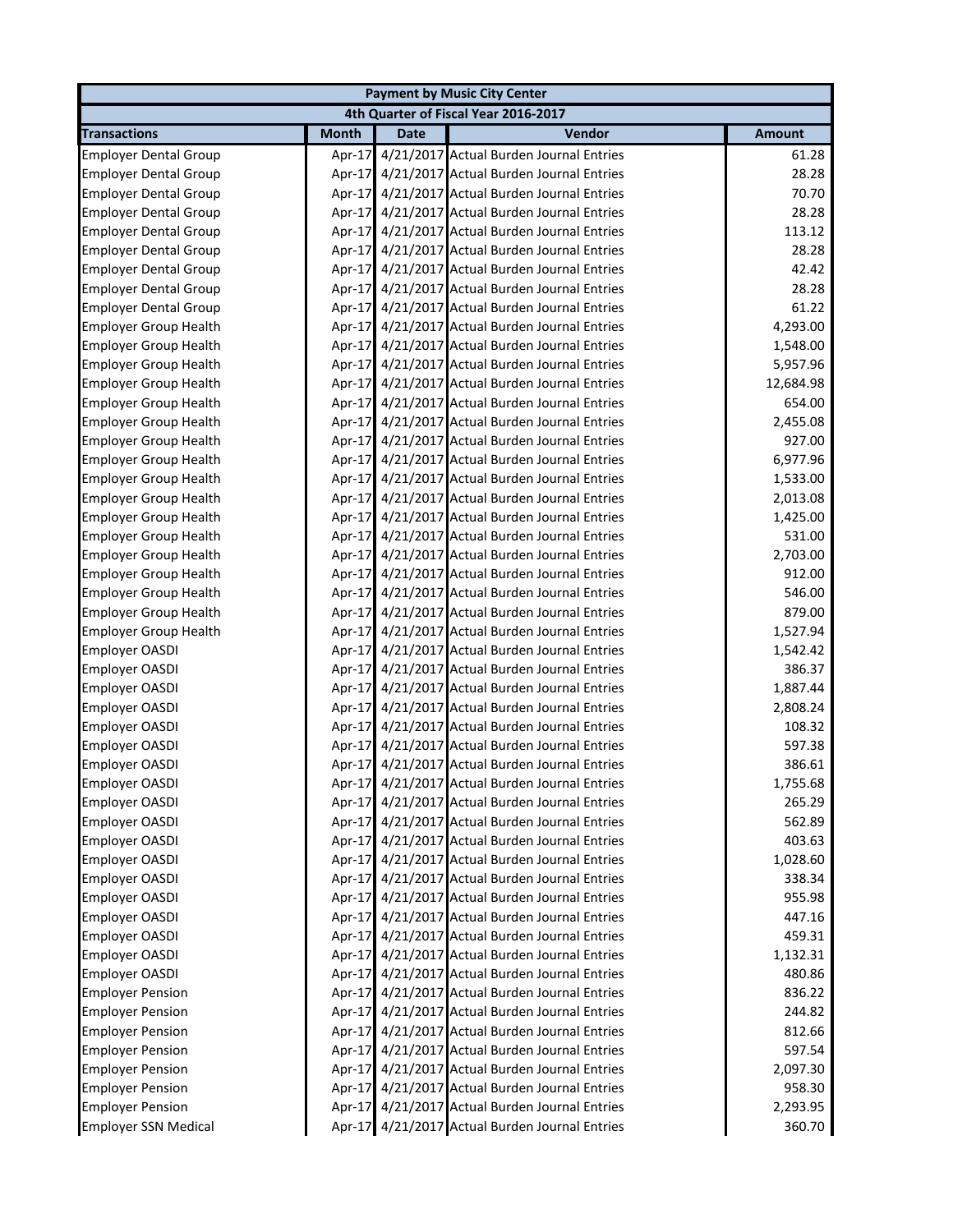|                               |              |             | <b>Payment by Music City Center</b>            |               |
|-------------------------------|--------------|-------------|------------------------------------------------|---------------|
|                               |              |             | 4th Quarter of Fiscal Year 2016-2017           |               |
| <b>Transactions</b>           | <b>Month</b> | <b>Date</b> | Vendor                                         | <b>Amount</b> |
| <b>Employer SSN Medical</b>   | Apr-17       |             | 4/21/2017 Actual Burden Journal Entries        | 90.37         |
| <b>Employer SSN Medical</b>   |              |             | Apr-17 4/21/2017 Actual Burden Journal Entries | 441.40        |
| <b>Employer SSN Medical</b>   | Apr-17       |             | 4/21/2017 Actual Burden Journal Entries        | 656.79        |
| <b>Employer SSN Medical</b>   | Apr-17       |             | 4/21/2017 Actual Burden Journal Entries        | 25.33         |
| <b>Employer SSN Medical</b>   | Apr-17       |             | 4/21/2017 Actual Burden Journal Entries        | 139.71        |
| <b>Employer SSN Medical</b>   | Apr-17       |             | 4/21/2017 Actual Burden Journal Entries        | 90.41         |
| <b>Employer SSN Medical</b>   | Apr-17       |             | 4/21/2017 Actual Burden Journal Entries        | 410.62        |
| <b>Employer SSN Medical</b>   | Apr-17       |             | 4/21/2017 Actual Burden Journal Entries        | 62.04         |
| <b>Employer SSN Medical</b>   | Apr-17       |             | 4/21/2017 Actual Burden Journal Entries        | 131.63        |
| <b>Employer SSN Medical</b>   | Apr-17       |             | 4/21/2017 Actual Burden Journal Entries        | 94.40         |
| <b>Employer SSN Medical</b>   | Apr-17       |             | 4/21/2017 Actual Burden Journal Entries        | 240.57        |
| <b>Employer SSN Medical</b>   | Apr-17       |             | 4/21/2017 Actual Burden Journal Entries        | 79.13         |
| <b>Employer SSN Medical</b>   | Apr-17       |             | 4/21/2017 Actual Burden Journal Entries        | 223.56        |
| <b>Employer SSN Medical</b>   | Apr-17       |             | 4/21/2017 Actual Burden Journal Entries        | 104.57        |
| <b>Employer SSN Medical</b>   |              |             | Apr-17 4/21/2017 Actual Burden Journal Entries | 107.41        |
| <b>Employer SSN Medical</b>   | Apr-17       |             | 4/21/2017 Actual Burden Journal Entries        | 264.81        |
| <b>Employer SSN Medical</b>   |              |             | Apr-17 4/21/2017 Actual Burden Journal Entries | 112.46        |
| <b>FSA Pre-Tax Savings</b>    | Apr-17       |             | 4/21/2017 Actual Burden Journal Entries        | 5.17          |
| <b>FSA Pre-Tax Savings</b>    | Apr-17       |             | 4/21/2017 Actual Burden Journal Entries        | 7.97          |
| <b>FSA Pre-Tax Savings</b>    |              |             | Apr-17 4/21/2017 Actual Burden Journal Entries | 8.93          |
| <b>FSA Pre-Tax Savings</b>    |              |             | Apr-17 4/21/2017 Actual Burden Journal Entries | 23.91         |
| <b>FSA Pre-Tax Savings</b>    |              |             | Apr-17 4/21/2017 Actual Burden Journal Entries | 7.97          |
| <b>Small Equipment Supply</b> |              |             | Apr-17 4/21/2017 BSE/HARRIS ELECTRIC (ACH)     | 1,727.62      |
| <b>Small Equipment Supply</b> |              |             | Apr-17 4/21/2017 BSE/HARRIS ELECTRIC (ACH)     | 78.30         |
| <b>Small Equipment Supply</b> |              |             | Apr-17 4/21/2017 BSE/HARRIS ELECTRIC (ACH)     | 17.88         |
| <b>Small Equipment Supply</b> |              |             | Apr-17 4/21/2017 BSE/HARRIS ELECTRIC (ACH)     | 709.50        |
| <b>Small Equipment Supply</b> |              |             | Apr-17 4/21/2017 BSE/HARRIS ELECTRIC (ACH)     | 61.40         |
| <b>Small Equipment Supply</b> |              |             | Apr-17 4/21/2017 BSE/HARRIS ELECTRIC (ACH)     | 131.68        |
| <b>Small Equipment Supply</b> |              |             | Apr-17 4/21/2017 BSE/HARRIS ELECTRIC (ACH)     | 26.47         |
| <b>Small Equipment Supply</b> | Apr-17       |             | 4/21/2017 BSE/HARRIS ELECTRIC (ACH)            | 75.69         |
| Allowance-Cell/Mobile Devices | Apr-17       |             | 4/21/2017 Payroll Labor Distribution           | 322.00        |
| Allowance-Cell/Mobile Devices |              |             | Apr-17 4/21/2017 Payroll Labor Distribution    | 92.00         |
| Allowance-Cell/Mobile Devices |              |             | Apr-17 4/21/2017 Payroll Labor Distribution    | 92.00         |
| Allowance-Cell/Mobile Devices |              |             | Apr-17 4/21/2017 Payroll Labor Distribution    | 138.00        |
| Allowance-Cell/Mobile Devices |              |             | Apr-17 4/21/2017 Payroll Labor Distribution    | 46.00         |
| Allowance-Cell/Mobile Devices |              |             | Apr-17 4/21/2017 Payroll Labor Distribution    | 92.00         |
| Allowance-Cell/Mobile Devices |              |             | Apr-17 4/21/2017 Payroll Labor Distribution    | 230.00        |
| Allowance-Cell/Mobile Devices |              |             | Apr-17 4/21/2017 Payroll Labor Distribution    | 46.00         |
| Allowance-Cell/Mobile Devices |              |             | Apr-17 4/21/2017 Payroll Labor Distribution    | 92.00         |
| Allowance-Cell/Mobile Devices |              |             | Apr-17 4/21/2017 Payroll Labor Distribution    | 230.00        |
| Allowance-Cell/Mobile Devices |              |             | Apr-17 4/21/2017 Payroll Labor Distribution    | 138.00        |
| Allowance-Cell/Mobile Devices |              |             | Apr-17 4/21/2017 Payroll Labor Distribution    | 92.00         |
| Allowance-Cell/Mobile Devices |              |             | Apr-17 4/21/2017 Payroll Labor Distribution    | 92.00         |
| Allowance-Cell/Mobile Devices | Apr-17       |             | 4/21/2017 Payroll Labor Distribution           | 92.00         |
| Allowance-Cell/Mobile Devices |              |             | Apr-17 4/21/2017 Payroll Labor Distribution    | 92.00         |
| Allowance-Cell/Mobile Devices |              |             | Apr-17 4/21/2017 Payroll Labor Distribution    | 92.00         |
| <b>Holiday Pay</b>            |              |             | Apr-17 4/21/2017 Payroll Labor Distribution    | 128.00        |
| <b>Holiday Pay</b>            |              |             | Apr-17 4/21/2017 Payroll Labor Distribution    | 278.24        |
| <b>Holiday Pay</b>            |              |             | Apr-17 4/21/2017 Payroll Labor Distribution    | 440.40        |
| <b>Holiday Pay</b>            |              |             | Apr-17 4/21/2017 Payroll Labor Distribution    | 117.20        |
| <b>Holiday Pay</b>            |              |             | Apr-17 4/21/2017 Payroll Labor Distribution    | 381.28        |
| <b>Holiday Pay</b>            |              |             | Apr-17 4/21/2017 Payroll Labor Distribution    | 293.20        |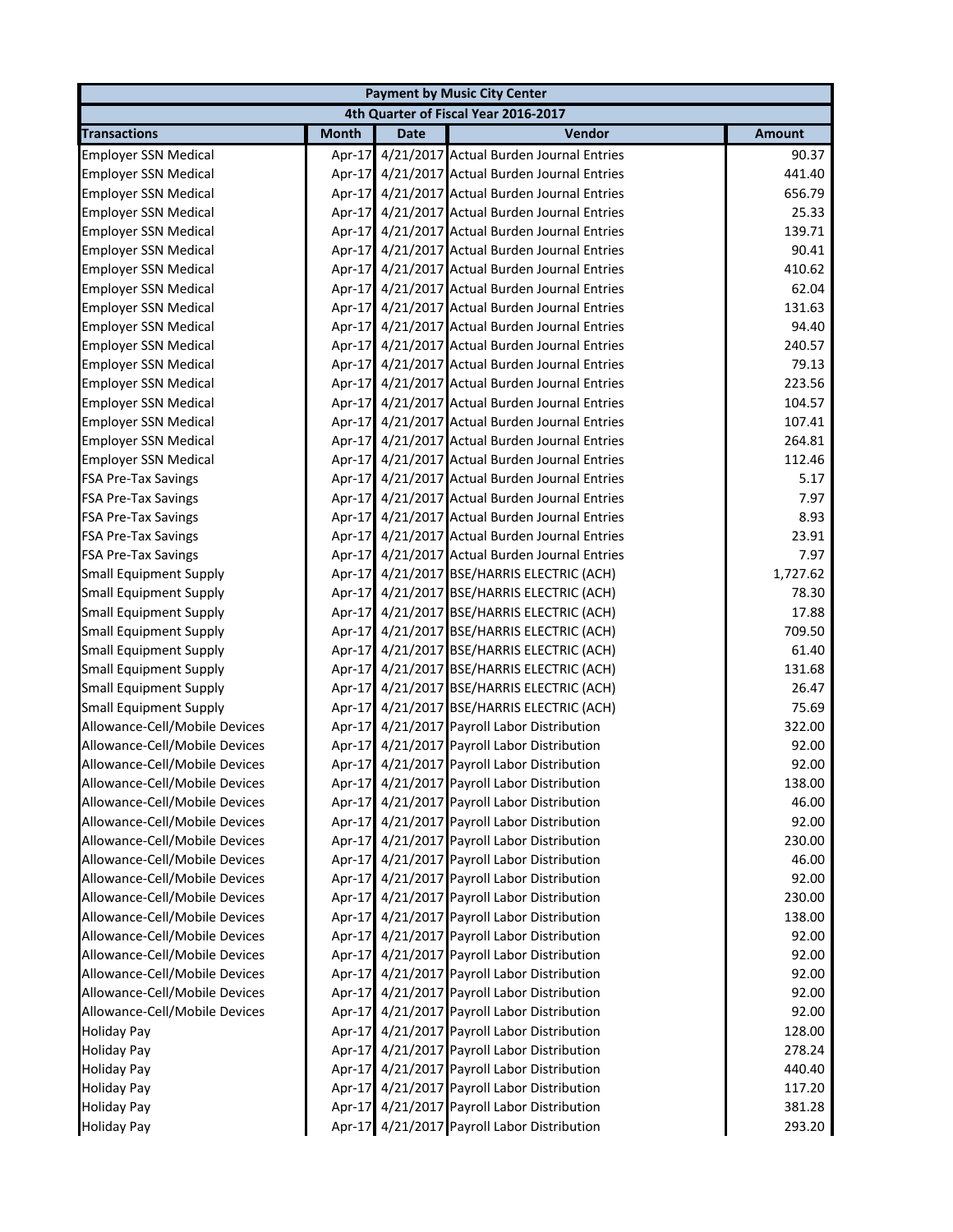| <b>Payment by Music City Center</b> |              |             |                                                 |               |  |
|-------------------------------------|--------------|-------------|-------------------------------------------------|---------------|--|
|                                     |              |             | 4th Quarter of Fiscal Year 2016-2017            |               |  |
| <b>Transactions</b>                 | <b>Month</b> | <b>Date</b> | Vendor                                          | <b>Amount</b> |  |
| <b>Holiday Pay</b>                  |              |             | Apr-17 4/21/2017 Payroll Labor Distribution     | 395.84        |  |
| <b>Holiday Pay</b>                  |              |             | Apr-17 4/21/2017 Payroll Labor Distribution     | 310.88        |  |
| Leave Pay                           |              |             | Apr-17 4/21/2017 Payroll Labor Distribution     | 751.26        |  |
| Leave Pay                           |              |             | Apr-17 4/21/2017 Payroll Labor Distribution     | 345.60        |  |
| Leave Pay                           |              |             | Apr-17 4/21/2017 Payroll Labor Distribution     | 1,858.17      |  |
| Leave Pay                           |              |             | Apr-17 4/21/2017 Payroll Labor Distribution     | 2,679.90      |  |
| Leave Pay                           |              |             | Apr-17 4/21/2017 Payroll Labor Distribution     | 71.52         |  |
| Leave Pay                           |              |             | Apr-17 4/21/2017 Payroll Labor Distribution     | 142.56        |  |
| Leave Pay                           |              |             | Apr-17 4/21/2017 Payroll Labor Distribution     | 3,511.75      |  |
| Leave Pay                           |              |             | Apr-17 4/21/2017 Payroll Labor Distribution     | 693.48        |  |
| Leave Pay                           |              |             | Apr-17 4/21/2017 Payroll Labor Distribution     | 128.39        |  |
| Leave Pay                           |              |             | Apr-17 4/21/2017 Payroll Labor Distribution     | 1,715.76      |  |
| Leave Pay                           |              |             | Apr-17 4/21/2017 Payroll Labor Distribution     | 714.13        |  |
| Leave Pay                           |              |             | Apr-17 4/21/2017 Payroll Labor Distribution     | 70.00         |  |
| Leave Pay                           |              |             | Apr-17 4/21/2017 Payroll Labor Distribution     | 1,638.47      |  |
| Leave Pay                           |              |             | Apr-17 4/21/2017 Payroll Labor Distribution     | 457.54        |  |
| Leave Pay                           |              |             | Apr-17 4/21/2017 Payroll Labor Distribution     | 791.68        |  |
| Leave Pay                           |              |             | Apr-17 4/21/2017 Payroll Labor Distribution     | 1,200.00      |  |
| Leave Pay                           |              |             | Apr-17 4/21/2017 Payroll Labor Distribution     | 320.96        |  |
| Overtime Pay                        |              |             | Apr-17 4/21/2017 Payroll Labor Distribution     | 621.78        |  |
| Overtime Pay                        |              |             | Apr-17 4/21/2017 Payroll Labor Distribution     | 462.03        |  |
| Overtime Pay                        |              |             | Apr-17 4/21/2017 Payroll Labor Distribution     | 1,018.27      |  |
| Overtime Pay                        |              |             | Apr-17 4/21/2017 Payroll Labor Distribution     | 42.91         |  |
| Overtime Pay                        |              |             | Apr-17 4/21/2017 Payroll Labor Distribution     | 31.32         |  |
| Overtime Pay                        |              |             | Apr-17 4/21/2017 Payroll Labor Distribution     | 637.94        |  |
| Overtime Pay                        |              |             | Apr-17 4/21/2017 Payroll Labor Distribution     | 152.03        |  |
| Overtime Pay                        |              |             | Apr-17 4/21/2017 Payroll Labor Distribution     | 422.85        |  |
| Overtime Pay                        |              |             | Apr-17 4/21/2017 Payroll Labor Distribution     | 13.26         |  |
| Overtime Pay                        |              |             | Apr-17 4/21/2017 Payroll Labor Distribution     | 243.82        |  |
| Overtime Pay                        |              |             | Apr-17 4/21/2017 Payroll Labor Distribution     | 1.94          |  |
| Overtime Pay                        |              |             | Apr-17 4/21/2017 Payroll Labor Distribution     | 9.08          |  |
| Overtime Pay                        |              |             | Apr-17 4/21/2017 Payroll Labor Distribution     | 126.39        |  |
| <b>Regular Pay</b>                  |              |             | Apr-17 4/21/2017 Payroll Labor Distribution     | 24,709.08     |  |
| <b>Regular Pay</b>                  |              |             | Apr-17 4/21/2017 Payroll Labor Distribution     | 6,430.88      |  |
| <b>Regular Pay</b>                  |              |             | Apr-17 4/21/2017 Payroll Labor Distribution     | 30,021.38     |  |
| <b>Regular Pay</b>                  |              |             | Apr-17 4/21/2017 Payroll Labor Distribution     | 45,639.63     |  |
| <b>Regular Pay</b>                  |              |             | Apr-17 4/21/2017 Payroll Labor Distribution     | 1,869.53      |  |
| <b>Regular Pay</b>                  |              |             | Apr-17 4/21/2017 Payroll Labor Distribution     | 10,061.95     |  |
| <b>Regular Pay</b>                  |              |             | Apr-17 4/21/2017 Payroll Labor Distribution     | 6,585.60      |  |
| <b>Regular Pay</b>                  |              |             | Apr-17 4/21/2017 Payroll Labor Distribution     | 26,020.86     |  |
| <b>Regular Pay</b>                  |              |             | Apr-17 4/21/2017 Payroll Labor Distribution     | 3,879.67      |  |
| <b>Regular Pay</b>                  |              |             | Apr-17 4/21/2017 Payroll Labor Distribution     | 8,674.21      |  |
| <b>Regular Pay</b>                  |              |             | Apr-17 4/21/2017 Payroll Labor Distribution     | 4,309.49      |  |
| <b>Regular Pay</b>                  |              |             | Apr-17 4/21/2017 Payroll Labor Distribution     | 16,281.87     |  |
| <b>Regular Pay</b>                  |              |             | Apr-17 4/21/2017 Payroll Labor Distribution     | 5,430.86      |  |
| <b>Regular Pay</b>                  |              |             | Apr-17 4/21/2017 Payroll Labor Distribution     | 14,151.23     |  |
| <b>Regular Pay</b>                  |              |             | Apr-17 4/21/2017 Payroll Labor Distribution     | 7,306.33      |  |
| <b>Regular Pay</b>                  |              |             | Apr-17 4/21/2017 Payroll Labor Distribution     | 6,306.31      |  |
| <b>Regular Pay</b>                  |              |             | Apr-17 4/21/2017 Payroll Labor Distribution     | 17,389.57     |  |
| <b>Regular Pay</b>                  |              |             | Apr-17 4/21/2017 Payroll Labor Distribution     | 7,455.22      |  |
| <b>HVAC Supply</b>                  |              |             | Apr-17 4/23/2017 JOHNSON CNTRLS INC(TN/NC)(P#)( | 668.40        |  |
| Tuition                             |              |             | Apr-17 4/24/2017 AMERICAN NATL RED CROSS (ACH)  | 108.00        |  |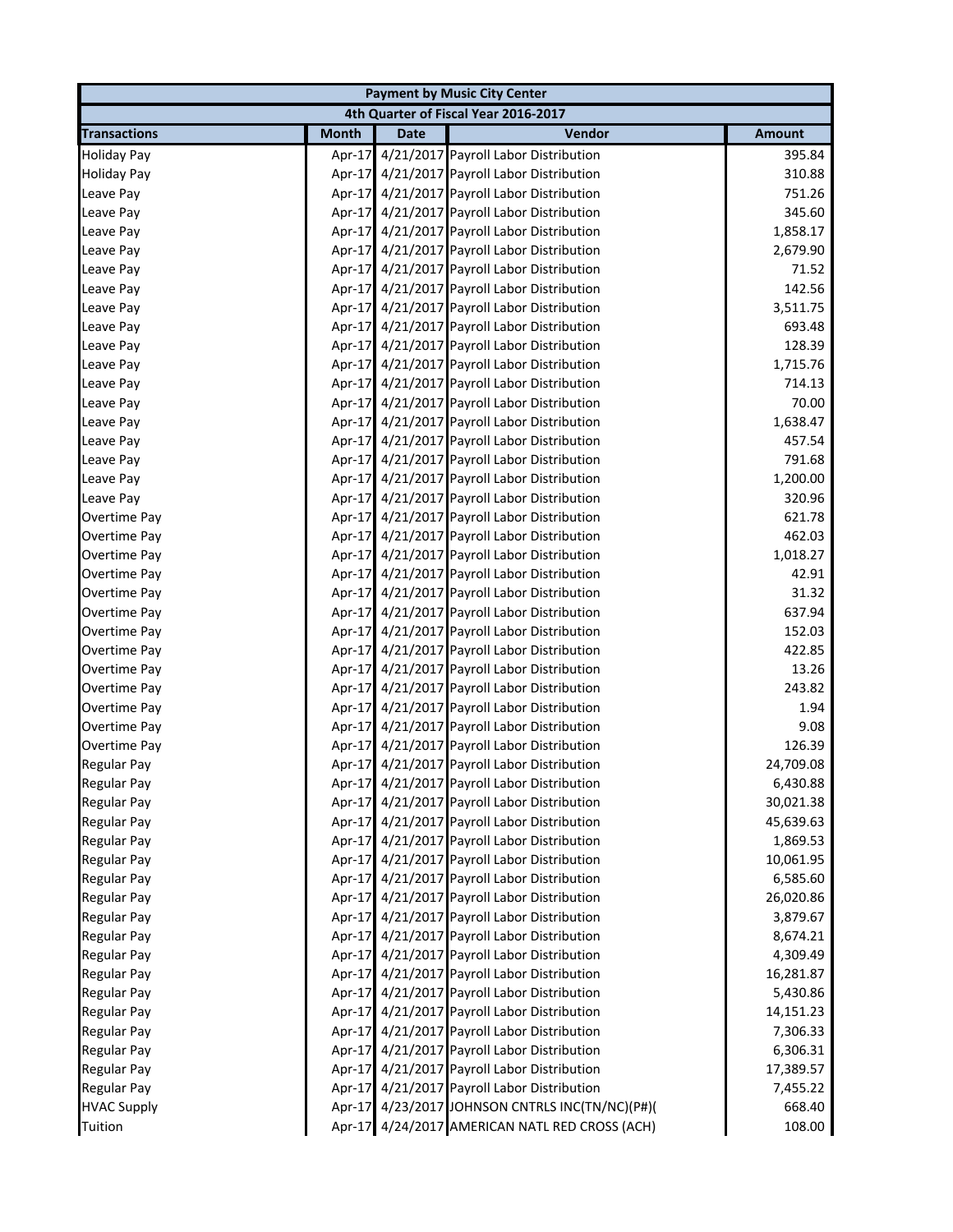|                                  |              |                        | <b>Payment by Music City Center</b>             |               |
|----------------------------------|--------------|------------------------|-------------------------------------------------|---------------|
|                                  |              |                        | 4th Quarter of Fiscal Year 2016-2017            |               |
| <b>Transactions</b>              | <b>Month</b> | <b>Date</b>            | Vendor                                          | <b>Amount</b> |
| Promotion                        |              |                        | Apr-17 4/24/2017 CENTER FOR NONPROFIT MANAGEMEN | 625.00        |
| <b>Temporary Service</b>         |              |                        | Apr-17 4/24/2017 ELITE SHOW SERVICES INC (ACH)  | 1,066.83      |
| <b>Temporary Service</b>         |              |                        | Apr-17 4/24/2017 ELITE SHOW SERVICES INC (ACH)  | (7.00)        |
| <b>Temporary Service</b>         |              |                        | Apr-17 4/24/2017 ELITE SHOW SERVICES INC (ACH)  | 1,200.76      |
| <b>Temporary Service</b>         |              |                        | Apr-17 4/24/2017 ELITE SHOW SERVICES INC (ACH)  | 2,015.93      |
| <b>Temporary Service</b>         |              |                        | Apr-17 4/24/2017 ELITE SHOW SERVICES INC (ACH)  | (66.00)       |
| Other Rpr & Maint Srvc           |              |                        | Apr-17 4/24/2017 FORKLIFT SYSTEMS INC (ACH)     | 564.00        |
| <b>Electrical Supply</b>         |              |                        | Apr-17 4/24/2017 W W GRAINGER (P#)              | 253.40        |
| Lumber/Wood Products             |              |                        | Apr-17 4/24/2017 W W GRAINGER (P#)              | 564.55        |
| Auto Fuel                        |              |                        | Apr-17 4/24/2017 WEX (WRIGHT EXPRESS FINANCIAL) | 266.43        |
| <b>Electrical Supply</b>         |              |                        | Apr-17 4/24/2017 WILLIAMS WHOLESALE SUPPLY OF N | 1,944.00      |
| <b>Electrical Supply</b>         |              |                        | Apr-17 4/24/2017 WILLIAMS WHOLESALE SUPPLY OF N | 65.84         |
| <b>Electrical Supply-Lamps</b>   |              |                        | Apr-17 4/24/2017 WILLIAMS WHOLESALE SUPPLY OF N | 780.00        |
| <b>Electrical Supply-Lamps</b>   |              |                        | Apr-17 4/24/2017 WILLIAMS WHOLESALE SUPPLY OF N | 1,830.60      |
| <b>Electrical Supply-Lamps</b>   |              |                        | Apr-17 4/24/2017 WILLIAMS WHOLESALE SUPPLY OF N | 1,678.50      |
| <b>Merchant Fees</b>             |              |                        | Apr-17 4/25/2017 7100 MCC CC Receipts           | (382.88)      |
| <b>Merchant Fees</b>             |              |                        | Apr-17 4/25/2017 7100 MCC CC Receipts           | (4.03)        |
| <b>Laundry Services</b>          |              | Apr-17 4/25/2017 ALSCO |                                                 | 134.10        |
| <b>Laundry Services</b>          |              | Apr-17 4/25/2017 ALSCO |                                                 | 134.10        |
| <b>Laundry Services</b>          |              | Apr-17 4/25/2017 ALSCO |                                                 | 639.50        |
| Telephone & Telegraph            |              |                        | Apr-17 4/25/2017 AT&T CIRCUITS                  | 491.85        |
| Computer Software                |              |                        | Apr-17 4/25/2017 BLINK NETWORK LLC (ACH)        | 1,944.00      |
| <b>Uniform Cleaning Service</b>  |              |                        | Apr-17 4/25/2017 CINTAS CORP #051 MATS & RUGS(A | 884.47        |
| <b>Security Services</b>         |              |                        | Apr-17 4/25/2017 ELITE SHOW SERVICES INC (ACH)  | 944.46        |
| <b>Temporary Service</b>         |              |                        | Apr-17 4/25/2017 ELITE SHOW SERVICES INC (ACH)  | 3,127.55      |
| Other Rpr & Maint Srvc           |              |                        | Apr-17 4/25/2017 FOOD EQUIPMENT SERVICES CO LLC | 540.00        |
| Janitorial Srvc                  |              |                        | Apr-17 4/25/2017 INDUSTRIAL STAFFING OF TN (ACH | 3,238.55      |
| <b>Temporary Service</b>         |              |                        | Apr-17 4/25/2017 INDUSTRIAL STAFFING OF TN (ACH | 837.90        |
| <b>Mngt Cnsltnt Srvc</b>         |              |                        | Apr-17 4/25/2017 INQUIRIES INC (ACH)            | 549.25        |
| <b>Building Maintenance Srvc</b> |              |                        | Apr-17 4/25/2017 ISENHOUR DOOR PRODUCTS INC (AC | 995.53        |
| <b>Building Maintenance Srvc</b> |              |                        | Apr-17 4/25/2017 ISENHOUR DOOR PRODUCTS INC (AC | 280.00        |
| <b>Building Maintenance Srvc</b> |              |                        | Apr-17 4/25/2017 ISENHOUR DOOR PRODUCTS INC (AC | 450.00        |
| <b>Medical Services</b>          |              |                        | Apr-17 4/25/2017 MED STAR MEDICAL STAFFING INC  | 1,859.00      |
| <b>Medical Services</b>          |              |                        | Apr-17 4/25/2017 MED STAR MEDICAL STAFFING INC  | 913.00        |
| Offc & Admin Supply              |              |                        | Apr-17 4/25/2017 MYOFFICE PRODUCTS (ACH)        | 23.06         |
| Offc & Admin Supply              |              |                        | Apr-17 4/25/2017 MYOFFICE PRODUCTS (ACH)        | 4.32          |
| Promotion                        |              |                        | Apr-17 4/25/2017 NASHVILLE HOTEL-MOTEL ASSOC    | 2,500.00      |
| <b>Host &amp; Hostess</b>        |              |                        | Apr-17 4/25/2017 OMNI NASHVILLE LLC (ACH)       | 291.52        |
| Plumbing/HVAC Maintain Srvc      |              |                        | Apr-17 4/25/2017 SM LAWRENCE / DILLINGHAM & SMI | 707.28        |
| Employee Out-of-town Travel      |              |                        | Apr-17 4/25/2017 STARKS, CHARLES L              | 335.07        |
| <b>Building Maintenance Srvc</b> |              |                        | Apr-17 4/25/2017 TANDEM CONSTRUCTION LLC (ACH)  | 2,214.00      |
| Rpr & Maint Srvc Generators      |              |                        | Apr-17 4/26/2017 CUMMINS CROSSPOINT LLC (ACH)   | 2,402.47      |
| <b>Temporary Service</b>         |              |                        | Apr-17 4/26/2017 ELITE SHOW SERVICES INC (ACH)  | 1,630.49      |
| <b>Building Maintenance Srvc</b> |              |                        | Apr-17 4/26/2017 ISENHOUR DOOR PRODUCTS INC (AC | 160.00        |
| <b>Signs</b>                     |              |                        | Apr-17 4/26/2017 JARVIS AWARD SIGN & FLAG CO (A | 780.00        |
| <b>Medical Services</b>          |              |                        | Apr-17 4/26/2017 MED STAR MEDICAL STAFFING INC  | 1,386.00      |
| <b>Medical Services</b>          |              |                        | Apr-17 4/26/2017 MED STAR MEDICAL STAFFING INC  | 429.00        |
| Offc & Admin Supply              |              |                        | Apr-17 4/26/2017 MYOFFICE PRODUCTS (ACH)        | (8.44)        |
| Other Rpr & Maint Srvc           |              |                        | Apr-17 4/26/2017 NASHVILLE MACHINE ELEVATOR CO  | 1,155.00      |
| Software License                 |              |                        | Apr-17 4/26/2017 SOLARWINDS.NET                 | 1,995.00      |
| Software License                 |              |                        | Apr-17 4/26/2017 SOLARWINDS.NET                 | 2,845.00      |
| Software License                 |              |                        | Apr-17 4/26/2017 SOLARWINDS.NET                 | 1,895.00      |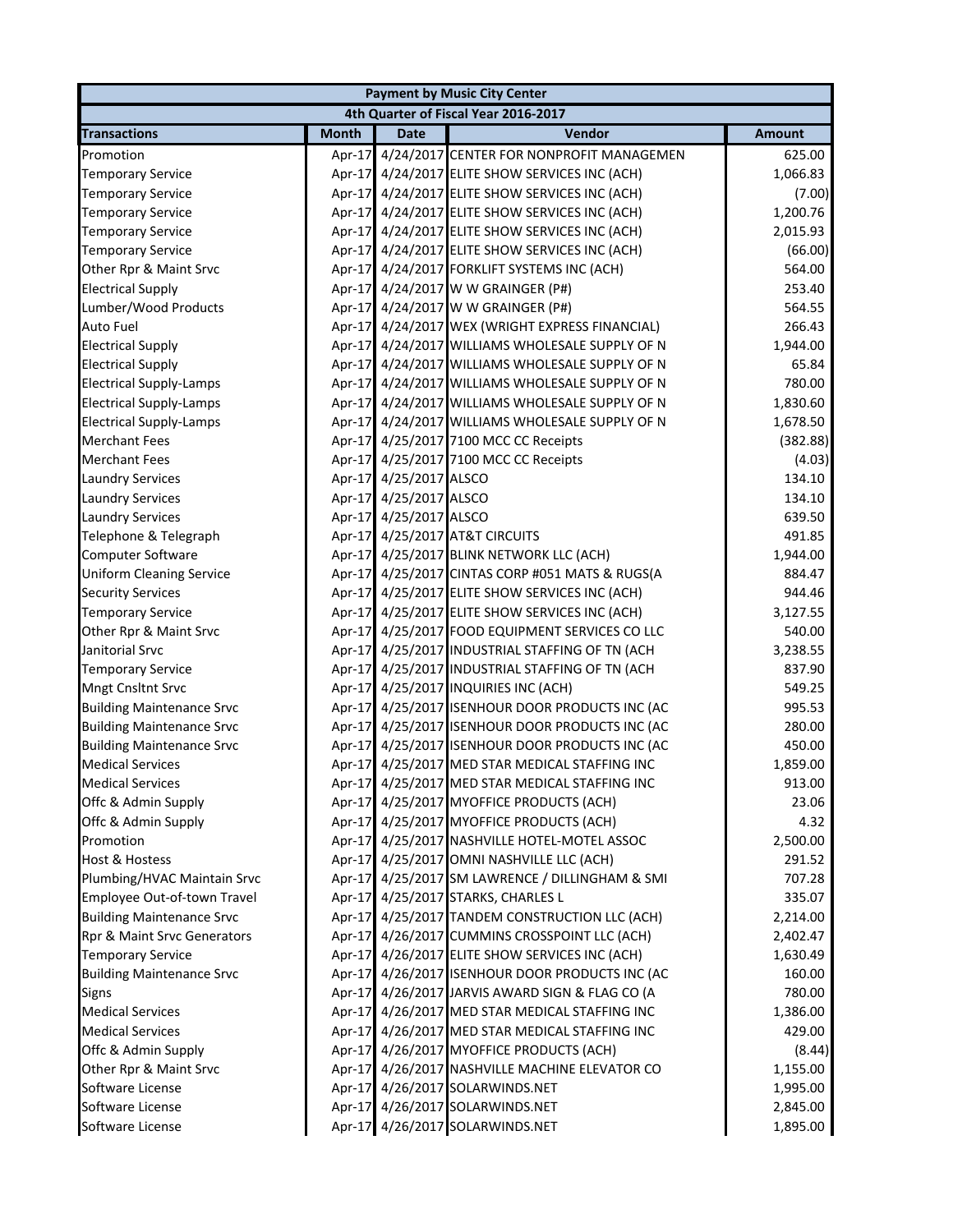|                                  |              |                        | <b>Payment by Music City Center</b>             |            |
|----------------------------------|--------------|------------------------|-------------------------------------------------|------------|
|                                  |              |                        | 4th Quarter of Fiscal Year 2016-2017            |            |
| <b>Transactions</b>              | <b>Month</b> | <b>Date</b>            | Vendor                                          | Amount     |
| Software License                 |              |                        | Apr-17 4/26/2017 SOLARWINDS.NET                 | 3,315.00   |
| Software License                 |              |                        | Apr-17 4/26/2017 SOLARWINDS.NET                 | 945.00     |
| <b>Building Maintenance Srvc</b> |              |                        | Apr-17 4/26/2017 TANDEM CONSTRUCTION LLC (ACH)  | 1,697.00   |
| Offc & Admin Supply              |              |                        | Apr-17 4/27/2017 MYOFFICE PRODUCTS (ACH)        | 9.19       |
| Computer Hardware <\$10K         |              |                        | Apr-17 4/27/2017 PCMG INC (ACH)                 | 3,300.00   |
| Printing/Binding                 |              |                        | Apr-17 4/27/2017 RICOH USA INC (ACH)            | 46.00      |
| Printing/Binding                 |              |                        | Apr-17 4/27/2017 RICOH USA INC (ACH)            | 46.00      |
| Printing/Binding                 |              |                        | Apr-17 4/27/2017 RICOH USA INC (ACH)            | 46.00      |
| <b>Merchant Fees</b>             |              |                        | Apr-17 4/28/2017 7100 MCC CC Receipts           | (151.59)   |
| Telephone & Telegraph            |              |                        | Apr-17 4/28/2017 AT&T (PO BOX 105320)(105262)(7 | 300.00     |
| Refuse Disposal-Reimb            |              |                        | Apr-17 4/28/2017 COMPOST CO (ACH)               | 2,140.00   |
| <b>Medical Services</b>          |              |                        | Apr-17 4/28/2017 MED STAR MEDICAL STAFFING INC  | 1,012.00   |
| Offc & Admin Supply              |              |                        | Apr-17 4/28/2017 MYOFFICE PRODUCTS (ACH)        | 251.99     |
| Offc & Admin Supply              |              |                        | Apr-17 4/28/2017 MYOFFICE PRODUCTS (ACH)        | 71.40      |
| <b>Promotion-Goods FAMTRP</b>    |              |                        | Apr-17 4/28/2017 NASHVILLE CONVENTION & VISITOR | 245.91     |
| Registration                     |              |                        | Apr-17 4/28/2017 SKILLPATH SEMINARS (P#)(ACH)   | 242.00     |
| <b>Small Equipment Supply</b>    |              |                        | Apr-17 4/28/2017 W W GRAINGER (P#)              | 72.00      |
| <b>Small Equipment Supply</b>    |              |                        | Apr-17 4/28/2017 W W GRAINGER (P#)              | 96.00      |
| <b>Laundry Services</b>          |              | Apr-17 4/30/2017 ALSCO |                                                 | 1,110.69   |
| <b>Laundry Services</b>          |              | Apr-17 4/30/2017 ALSCO |                                                 | 466.30     |
| <b>Laundry Services</b>          |              | Apr-17 4/30/2017 ALSCO |                                                 | 426.50     |
| <b>Cable Television</b>          |              |                        | Apr-17 4/30/2017 AT&T CIRCUITS                  | 111.00     |
| Telephone & Telegraph            |              |                        | Apr-17 4/30/2017 AT&T MOBILITY II LLC           | 110.43     |
| Food & Bev-Inhouse               |              |                        | Apr-17 4/30/2017 CENTERPLATE MCC (ACH)          | 469.60     |
| Food & Bev-Inhouse               |              |                        | Apr-17 4/30/2017 CENTERPLATE MCC (ACH)          | 83.11      |
| Food & Bev-Inhouse               |              |                        | Apr-17 4/30/2017 CENTERPLATE MCC (ACH)          | 494.47     |
| Food & Bev-Inhouse               |              |                        | Apr-17 4/30/2017 CENTERPLATE MCC (ACH)          | 383.69     |
| Food & Ice                       |              |                        | Apr-17 4/30/2017 CENTERPLATE MCC (ACH)          | 58.90      |
| Food & Ice                       |              |                        | Apr-17 4/30/2017 CENTERPLATE MCC (ACH)          | 41.46      |
| Food & Ice                       |              |                        | Apr-17 4/30/2017 CENTERPLATE MCC (ACH)          | 38.12      |
| Food & Ice                       |              |                        | Apr-17 4/30/2017 CENTERPLATE MCC (ACH)          | 105.33     |
| Food & Ice                       |              |                        | Apr-17 4/30/2017 CENTERPLATE MCC (ACH)          | 1,981.72   |
| Food & Ice                       |              |                        | Apr-17 4/30/2017 CENTERPLATE MCC (ACH)          | 1,114.59   |
| Food & Ice                       |              |                        | Apr-17 4/30/2017 CENTERPLATE MCC (ACH)          | 251.42     |
| Promotion-Goods                  |              |                        | Apr-17 4/30/2017 CENTERPLATE MCC (ACH)          | 54.84      |
| <b>Uniform Cleaning Service</b>  |              |                        | Apr-17 4/30/2017 CINTAS CORP #051 MATS & RUGS(A | 1,002.25   |
| <b>Cable Television</b>          |              |                        | Apr-17 4/30/2017 COMCAST (ACH)                  | 411.83     |
| <b>Internet Services</b>         |              |                        | Apr-17 4/30/2017 COMCAST (ACH)                  | 254.85     |
| Mngt Cnsltnt Srvc                |              |                        | Apr-17 4/30/2017 COMMONWEALTH DEVELOPMENT GRP I | 8,115.00   |
| Mngt Cnsltnt Srvc                |              |                        | Apr-17 4/30/2017 CUSHION EMPLOYER SER (ACH)     | 1,267.00   |
| District Energy System           |              |                        | Apr-17 4/30/2017 DES REVENUE / US BANK (ACH)    | 200,944.22 |
| <b>Security Services</b>         |              |                        | Apr-17 4/30/2017 ELITE SHOW SERVICES INC (ACH)  | 882.02     |
| <b>Security Services</b>         |              |                        | Apr-17 4/30/2017 ELITE SHOW SERVICES INC (ACH)  | 524.70     |
| <b>Security Services</b>         |              |                        | Apr-17 4/30/2017 ELITE SHOW SERVICES INC (ACH)  | 4,268.21   |
| <b>Security Services</b>         |              |                        | Apr-17 4/30/2017 ELITE SHOW SERVICES INC (ACH)  | 2,931.86   |
| <b>Security Services</b>         |              |                        | Apr-17 4/30/2017 ELITE SHOW SERVICES INC (ACH)  | 8,140.38   |
| <b>Temporary Service</b>         |              |                        | Apr-17 4/30/2017 ELITE SHOW SERVICES INC (ACH)  | 2,598.40   |
| <b>Temporary Service</b>         |              |                        | Apr-17 4/30/2017 ELITE SHOW SERVICES INC (ACH)  | 1,479.83   |
| <b>Temporary Service</b>         |              |                        | Apr-17 4/30/2017 ELITE SHOW SERVICES INC (ACH)  | (13.50)    |
| <b>Temporary Service</b>         |              |                        | Apr-17 4/30/2017 ELITE SHOW SERVICES INC (ACH)  | 1,183.46   |
| <b>Temporary Service</b>         |              |                        | Apr-17 4/30/2017 ELITE SHOW SERVICES INC (ACH)  | 8,724.46   |
| <b>Temporary Service</b>         |              |                        | Apr-17 4/30/2017 ELITE SHOW SERVICES INC (ACH)  | (39.00)    |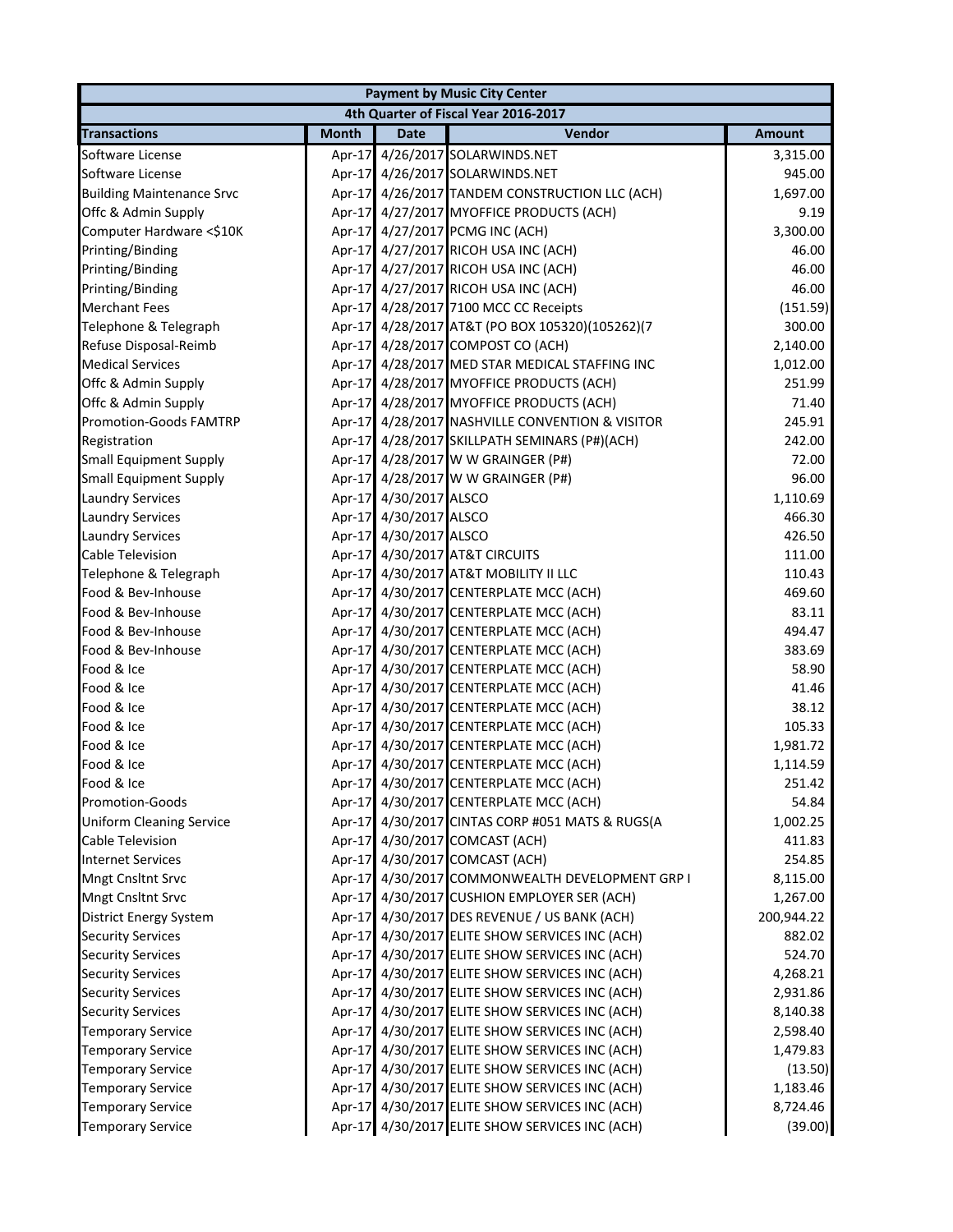|                                  |              |             | <b>Payment by Music City Center</b>             |               |
|----------------------------------|--------------|-------------|-------------------------------------------------|---------------|
|                                  |              |             | 4th Quarter of Fiscal Year 2016-2017            |               |
| <b>Transactions</b>              | <b>Month</b> | <b>Date</b> | Vendor                                          | <b>Amount</b> |
| <b>Temporary Service</b>         | $Apr-17$     |             | 4/30/2017 ELITE SHOW SERVICES INC (ACH)         | (15.00)       |
| <b>Temporary Service</b>         |              |             | Apr-17 4/30/2017 ELITE SHOW SERVICES INC (ACH)  | 2,246.39      |
| <b>Temporary Service</b>         |              |             | Apr-17 4/30/2017 ELITE SHOW SERVICES INC (ACH)  | 519.98        |
| <b>Temporary Service</b>         | $Apr-17$     |             | 4/30/2017 ELITE SHOW SERVICES INC (ACH)         | (10.00)       |
| Other Rpr & Maint Srvc           | Apr-17       |             | 4/30/2017 EQUIPMENT DEPOT                       | 100.00        |
| Rpr & Maint Srvc Green Roof      |              |             | Apr-17 4/30/2017 GREENRISE TECHNOLOGIES (ACH)   | 5,775.51      |
| <b>Temporary Service</b>         |              |             | Apr-17 4/30/2017 INDUSTRIAL STAFFING OF TN (ACH | 1,744.56      |
| Rpr & Maint Srvc HVAC            |              |             | Apr-17 4/30/2017 JOHNSON CONTROLS INC/CARDKEY ( | 3,313.25      |
| Employee Out-of-town Travel      |              |             | Apr-17 4/30/2017 LEHN, ROBERT J                 | 462.07        |
| Promotion                        |              |             | Apr-17 4/30/2017 LMG INC (ACH)                  | 650.00        |
| Promotion                        |              |             | Apr-17 4/30/2017 LMG INC (ACH)                  | 450.00        |
| <b>Temporary Service</b>         |              |             | Apr-17 4/30/2017 LOOMIS FARGO & CO              | 1,173.48      |
| <b>Building Maintenance Srvc</b> |              |             | Apr-17 4/30/2017 LOWES OF MADISON #413 (ACH)    | (32.90)       |
| <b>Small Equipment Supply</b>    |              |             | Apr-17 4/30/2017 MCC 4/17 IMPREST CHECKING RCLS | 165.00        |
| <b>Merchant Fees</b>             |              |             | Apr-17 4/30/2017 MCC 4/17 Rev rcls 1704025      | 0.79          |
| <b>Temporary Service</b>         |              |             | Apr-17 4/30/2017 MCC 4/17 Temp Labor RCLS       | (1, 124.61)   |
| Temporary Service-Reimb          |              |             | Apr-17 4/30/2017 MCC 4/17 Temp Labor RCLS       | 1,124.61      |
| Employee Out-of-town Travel      |              |             | Apr-17 4/30/2017 MCCUTCHEON, LASONYA A          | 207.50        |
| <b>Medical Services</b>          |              |             | Apr-17 4/30/2017 MED STAR MEDICAL STAFFING INC  | 1,188.00      |
| <b>Medical Services</b>          |              |             | Apr-17 4/30/2017 MED STAR MEDICAL STAFFING INC  | 209.00        |
| Other Rpr & Maint Srvc           |              |             | Apr-17 4/30/2017 Misc Invoice AR JE 4/17        | (1,080.02)    |
| Electric                         |              |             | Apr-17 4/30/2017 NASHVILLE ELECTRIC SERVICE CO  | 118,019.85    |
| Computer Software                |              |             | Apr-17 4/30/2017 NET TANGO INC (ACH)            | 400.00        |
| Gas                              |              |             | Apr-17 4/30/2017 PIEDMONT NATURAL GAS CO (METRO | 4,556.95      |
| Employee Air Travel              |              |             | Apr-17 4/30/2017 PINNACLE NATIONAL BANK (MCC CC | 327.96        |
| <b>Employee Air Travel</b>       |              |             | Apr-17 4/30/2017 PINNACLE NATIONAL BANK (MCC CC | 738.78        |
| <b>Employee Air Travel</b>       |              |             | Apr-17 4/30/2017 PINNACLE NATIONAL BANK (MCC CC | 530.12        |
| <b>Employee Air Travel</b>       |              |             | Apr-17 4/30/2017 PINNACLE NATIONAL BANK (MCC CC | 348.96        |
| Employee Out-of-town Travel      |              |             | Apr-17 4/30/2017 PINNACLE NATIONAL BANK (MCC CC | 419.16        |
| <b>Host &amp; Hostess</b>        |              |             | Apr-17 4/30/2017 PINNACLE NATIONAL BANK (MCC CC | 175.15        |
| <b>Internet Services</b>         |              |             | Apr-17 4/30/2017 PINNACLE NATIONAL BANK (MCC CC | 32.95         |
| <b>Internet Services</b>         |              |             | Apr-17 4/30/2017 PINNACLE NATIONAL BANK (MCC CC | 30.00         |
| <b>Membership Dues</b>           |              |             | Apr-17 4/30/2017 PINNACLE NATIONAL BANK (MCC CC | 485.00        |
| <b>Mngt Cnsltnt Srvc</b>         |              |             | Apr-17 4/30/2017 PINNACLE NATIONAL BANK (MCC CC | 45.00         |
| Postage & Delivery Srvc          | Apr-17       |             | 4/30/2017 PINNACLE NATIONAL BANK (MCC CC        | 72.06         |
| Registration                     |              |             | Apr-17 4/30/2017 PINNACLE NATIONAL BANK (MCC CC | 1,099.00      |
| Registration                     |              |             | Apr-17 4/30/2017 PINNACLE NATIONAL BANK (MCC CC | 175.00        |
| Registration                     |              |             | Apr-17 4/30/2017 PINNACLE NATIONAL BANK (MCC CC | 970.00        |
| Registration                     |              |             | Apr-17 4/30/2017 PINNACLE NATIONAL BANK (MCC CC | 2,125.00      |
| Registration                     |              |             | Apr-17 4/30/2017 PINNACLE NATIONAL BANK (MCC CC | 970.00        |
| Software License                 |              |             | Apr-17 4/30/2017 PINNACLE NATIONAL BANK (MCC CC | 30.00         |
| Employee Out-of-town Travel      |              |             | Apr-17 4/30/2017 PUTMAN, ELISA D.               | 94.25         |
| Other Rpr & Maint Srvc           |              |             | Apr-17 4/30/2017 REED LANDSCAPING INC (ACH)     | 1,384.45      |
| Other Rpr & Maint Srvc           |              |             | Apr-17 4/30/2017 REED LANDSCAPING INC (ACH)     | 118.32        |
| Other Rpr & Maint Srvc           |              |             | Apr-17 4/30/2017 REED LANDSCAPING INC (ACH)     | 352.32        |
| Plumbing/HVAC Maintain Srvc      |              |             | Apr-17 4/30/2017 ROTO ROOTER (ACH)              | 390.00        |
| Other Rpr & Maint Srvc           |              |             | Apr-17 4/30/2017 SIMPLEX GRINNELL LP (ACH)      | 613.75        |
| Registration                     |              |             | Apr-17 4/30/2017 SKILLPATH SEMINARS (P#)(ACH)   | 242.00        |
| Registration                     |              |             | Apr-17 4/30/2017 SKILLPATH SEMINARS (P#)(ACH)   | 139.00        |
| Registration                     |              |             | Apr-17 4/30/2017 SKILLPATH SEMINARS (P#)(ACH)   | 139.00        |
| Registration                     |              |             | Apr-17 4/30/2017 SKILLPATH SEMINARS (P#)(ACH)   | 139.00        |
| Registration                     |              |             | Apr-17 4/30/2017 SKILLPATH SEMINARS (P#)(ACH)   | 139.00        |
|                                  |              |             |                                                 |               |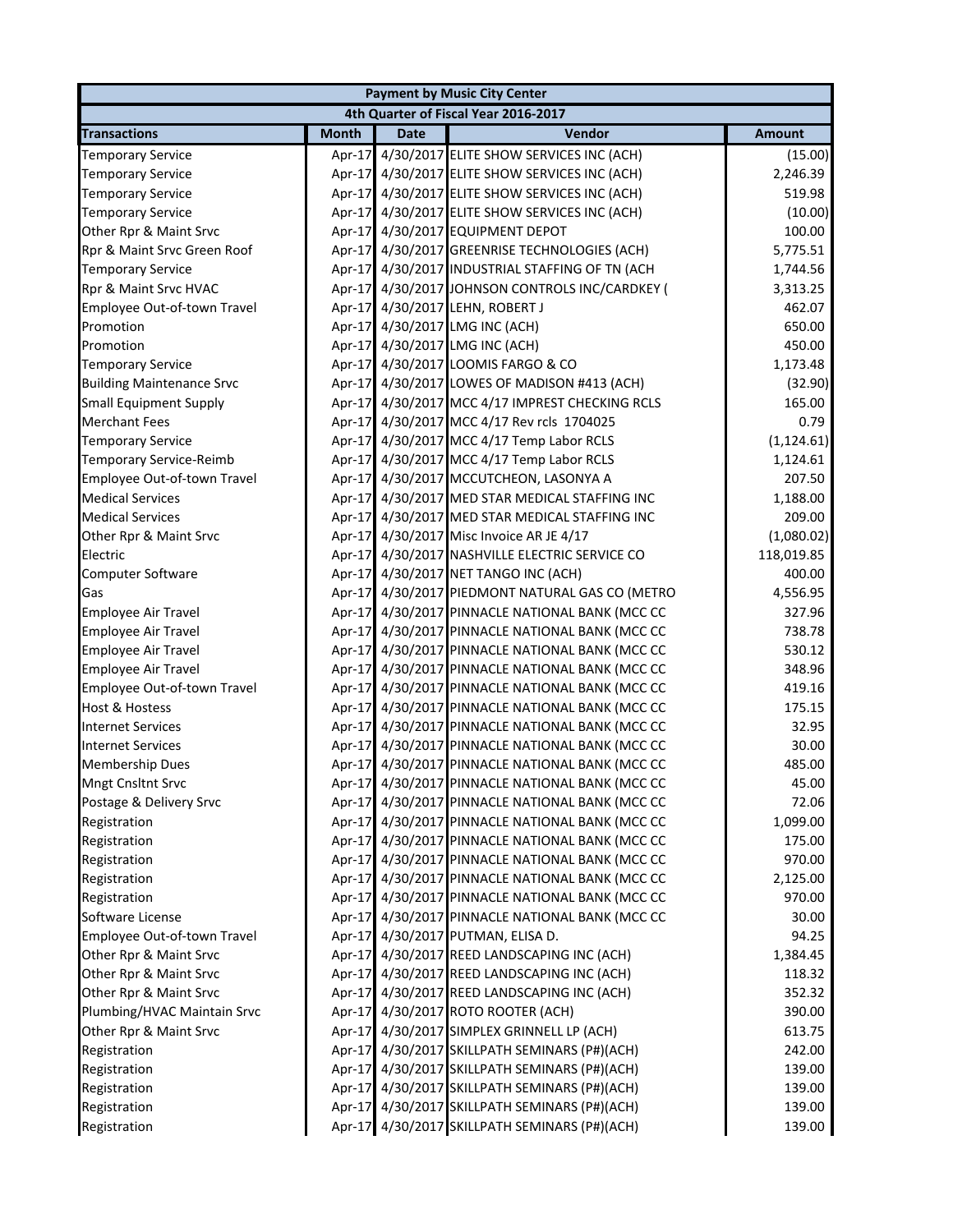|                               |               |              | <b>Payment by Music City Center</b>      |                |
|-------------------------------|---------------|--------------|------------------------------------------|----------------|
|                               |               |              | 4th Quarter of Fiscal Year 2016-2017     |                |
| <b>Transactions</b>           | <b>Month</b>  | <b>Date</b>  | Vendor                                   | <b>Amount</b>  |
| Registration                  | Apr-17        |              | 4/30/2017 SKILLPATH SEMINARS (P#)(ACH)   | 139.00         |
| Registration                  | Apr-17        |              | 4/30/2017 SKILLPATH SEMINARS (P#)(ACH)   | 139.00         |
| Registration                  | Apr-17        |              | 4/30/2017 SKILLPATH SEMINARS (P#)(ACH)   | 139.00         |
| Registration                  | Apr-17        |              | 4/30/2017 SKILLPATH SEMINARS (P#)(ACH)   | 139.00         |
| Registration                  | Apr-17        |              | 4/30/2017 SKILLPATH SEMINARS (P#)(ACH)   | 10.00          |
| Employee Out-of-town Travel   | Apr-17        |              | 4/30/2017 SMITH, WILLIAM E               | 269.40         |
| Mngt Cnsltnt Srvc             | Apr-17        |              | 4/30/2017 UNITED TESTING AND BALANCING I | 2,800.00       |
| <b>Small Equipment Supply</b> | Apr-17        |              | 4/30/2017 W W GRAINGER (P#)              | (0.32)         |
| <b>Small Equipment Supply</b> | Apr-17        |              | 4/30/2017 W W GRAINGER (P#)              | (10.32)        |
| Water                         | Apr-17        |              | 4/30/2017 W&S/ APRIL 2017/ SEWER IDB     | 6,456.53       |
| Stormwater                    | Apr-17        |              | 4/30/2017 W&S/ APRIL 2017/ STORM IDB     | 630.00         |
| Water                         | Apr-17        |              | 4/30/2017 W&S/APRIL 2017/WATER IDB       | 1,637.26       |
|                               | <b>Apr-17</b> | <b>Total</b> |                                          | \$1,839,342.63 |
| Transfer LOCAP reimbursement  | $May-17$      |              | 5/1/2017 ADM FY17 5/17 LOCAP billing     | 35,508.00      |
| Info Systems Charge           | $May-17$      |              | 5/1/2017 ITS 05/17 FY 17 ISF BILLING     | 20,983.33      |
| MIS Tech Revolving Charge     | $May-17$      |              | 5/1/2017 ITS PC REVOLVING FD 05/17       | 2,090.61       |
| Insurance-Liability/PropDmg   | $May-17$      |              | 5/1/2017 MCC 5/17 INSURANCE RCLS         | 10,432.58      |
| Insurance-Liability/PropDmg   | $May-17$      |              | 5/1/2017 MCC 5/17 INSURANCE RCLS         | 266.83         |
| Insurance-Liability/PropDmg   | $May-17$      |              | 5/1/2017 MCC 5/17 INSURANCE RCLS         | 3,336.08       |
| Insurance-Liability/PropDmg   | $May-17$      |              | 5/1/2017 MCC 5/17 INSURANCE RCLS         | 2,788.83       |
| Insurance-Liability/PropDmg   | May-17        |              | 5/1/2017 MCC 5/17 INSURANCE RCLS         | 2,595.83       |
| Insurance-Liability/PropDmg   | $May-17$      |              | 5/1/2017 MCC 5/17 INSURANCE RCLS         | 2,125.00       |
| Insurance-Liability/PropDmg   | $May-17$      |              | 5/1/2017 MCC 5/17 INSURANCE RCLS         | 7,436.17       |
| Insurance-Liability/PropDmg   | $May-17$      |              | 5/1/2017 MCC 5/17 INSURANCE RCLS         | 595.50         |
| Insurance-Liability/PropDmg   | $May-17$      |              | 5/1/2017 MCC 5/17 INSURANCE RCLS         | 398.00         |
| Insurance-Liability/PropDmg   | $May-17$      |              | 5/1/2017 MCC 5/17 INSURANCE RCLS         | 3,129.67       |
| Insurance-Liability/PropDmg   | $May-17$      |              | 5/1/2017 MCC 5/17 INSURANCE RCLS         | 2,194.00       |
| Insurance-Liability/PropDmg   | $May-17$      |              | 5/1/2017 MCC 5/17 INSURANCE RCLS         | 682.08         |
| Insurance-Liability/PropDmg   | $May-17$      |              | 5/1/2017 MCC 5/17 INSURANCE RCLS         | 300.83         |
| Insurance-Vehicles            | $May-17$      |              | 5/1/2017 MCC 5/17 INSURANCE RCLS         | 1,442.00       |
| Insurance-Workman's Comp      | $May-17$      |              | 5/1/2017 MCC 5/17 INSURANCE RCLS         | 7,997.42       |
| Rpr & Maint Srvc Access Ctrl  | $May-17$      |              | 5/1/2017 MCC 5/17 SRVC CONTRACT RCLS     | 3,166.67       |
| Rpr & Maint Srvc Air Walls    | May-17        |              | 5/1/2017 MCC 5/17 SRVC CONTRACT RCLS     | 3,550.00       |
| Rpr & Maint Srvc Bld Auto     | $May-17$      |              | 5/1/2017 MCC 5/17 SRVC CONTRACT RCLS     | 232.92         |
| Rpr & Maint Srvc CCTV         | May-17        |              | 5/1/2017 MCC 5/17 SRVC CONTRACT RCLS     | 4,250.00       |
| Rpr & Maint Srvc Crestron     | May-17        |              | 5/1/2017 MCC 5/17 SRVC CONTRACT RCLS     | 2,066.66       |
| Rpr & Maint Srvc Janus        | May-17        |              | 5/1/2017 MORROW TECHNOLOGIES CORP (ACH)  | 2,130.00       |
| <b>Electrical Supply</b>      | May-17        |              | 5/1/2017 WILLIAMS WHOLESALE SUPPLY OF N  | 82.30          |
| <b>Merchant Fees</b>          | $May-17$      |              | 5/2/2017 7100 MCC CC Receipts            | (791.20)       |
| <b>Merchant Fees</b>          | $May-17$      |              | 5/2/2017 7100 MCC CC Receipts            | (79.81)        |
| <b>Merchant Fees</b>          | $May-17$      |              | 5/2/2017 7100 MCC CC Receipts            | (24.61)        |
| <b>Medical Supply</b>         | $May-17$      |              | 5/2/2017 W W GRAINGER (P#)               | 63.20          |
| <b>Medical Supply</b>         | $May-17$      |              | 5/2/2017 W W GRAINGER (P#)               | 143.60         |
| <b>Medical Supply</b>         | $May-17$      |              | 5/2/2017 W W GRAINGER (P#)               | 32.30          |
| <b>Medical Supply</b>         | $May-17$      |              | 5/2/2017 W W GRAINGER (P#)               | 23.20          |
| <b>Medical Supply</b>         | $May-17$      |              | 5/2/2017 W W GRAINGER (P#)               | 167.60         |
| <b>Medical Supply</b>         | May-17        |              | 5/2/2017 W W GRAINGER (P#)               | 68.24          |
| <b>Medical Supply</b>         | $May-17$      |              | 5/2/2017 W W GRAINGER (P#)               | 38.70          |
| <b>Medical Supply</b>         | May-17        |              | 5/2/2017 W W GRAINGER (P#)               | 11.80          |
| <b>Medical Supply</b>         | $May-17$      |              | 5/2/2017 W W GRAINGER (P#)               | 50.88          |
| <b>Medical Supply</b>         | May-17        |              | 5/2/2017 W W GRAINGER (P#)               | 83.10          |
| <b>Medical Supply</b>         | May-17        |              | 5/2/2017 W W GRAINGER (P#)               | 94.10          |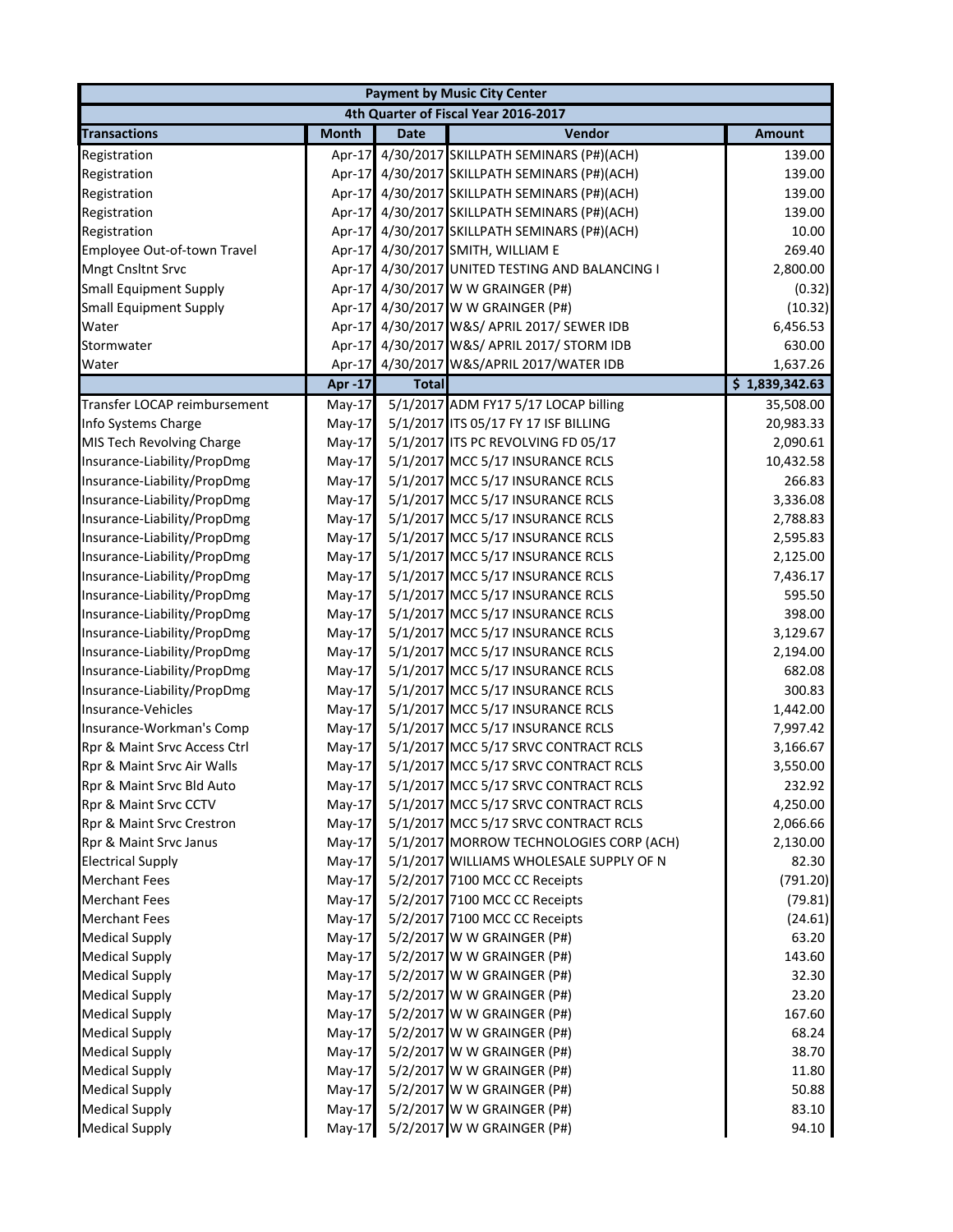|                               |              |             | <b>Payment by Music City Center</b>     |               |
|-------------------------------|--------------|-------------|-----------------------------------------|---------------|
|                               |              |             | 4th Quarter of Fiscal Year 2016-2017    |               |
| <b>Transactions</b>           | <b>Month</b> | <b>Date</b> | Vendor                                  | <b>Amount</b> |
| <b>Medical Supply</b>         | $May-17$     |             | 5/2/2017 W W GRAINGER (P#)              | 105.90        |
| <b>Medical Supply</b>         | May-17       |             | 5/2/2017 W W GRAINGER (P#)              | 11.80         |
| <b>Medical Supply</b>         | $May-17$     |             | 5/2/2017 W W GRAINGER (P#)              | 49.04         |
| <b>Medical Supply</b>         | May-17       |             | 5/2/2017 W W GRAINGER (P#)              | 33.33         |
| <b>Medical Supply</b>         | May-17       |             | 5/2/2017 W W GRAINGER (P#)              | 33.33         |
| <b>Medical Supply</b>         | May-17       |             | 5/2/2017 W W GRAINGER (P#)              | 41.30         |
| <b>Medical Supply</b>         | May-17       |             | 5/2/2017 W W GRAINGER (P#)              | 61.90         |
| <b>Medical Supply</b>         | May-17       |             | 5/2/2017 W W GRAINGER (P#)              | 213.00        |
| <b>Medical Supply</b>         | May-17       |             | 5/2/2017 W W GRAINGER (P#)              | 195.00        |
| <b>Medical Supply</b>         | May-17       |             | 5/2/2017 W W GRAINGER (P#)              | 178.88        |
| <b>Medical Supply</b>         | May-17       |             | 5/2/2017 W W GRAINGER (P#)              | 50.20         |
| <b>Medical Supply</b>         | May-17       |             | 5/2/2017 W W GRAINGER (P#)              | 209.75        |
| <b>Medical Supply</b>         | $May-17$     |             | 5/2/2017 W W GRAINGER (P#)              | 129.84        |
| <b>Medical Supply</b>         | $May-17$     |             | 5/2/2017 W W GRAINGER (P#)              | 39.30         |
| <b>Medical Supply</b>         | May-17       |             | 5/2/2017 W W GRAINGER (P#)              | 99.66         |
| <b>Medical Supply</b>         | $May-17$     |             | 5/2/2017 W W GRAINGER (P#)              | 23.12         |
| <b>Medical Supply</b>         | May-17       |             | 5/2/2017 W W GRAINGER (P#)              | 52.83         |
| <b>Medical Supply</b>         | $May-17$     |             | 5/2/2017 W W GRAINGER (P#)              | 18.92         |
| <b>Medical Supply</b>         | $May-17$     |             | 5/2/2017 W W GRAINGER (P#)              | 46.72         |
| <b>Medical Supply</b>         | May-17       |             | 5/2/2017 W W GRAINGER (P#)              | 93.20         |
| <b>Medical Supply</b>         | $May-17$     |             | 5/2/2017 W W GRAINGER (P#)              | 19.05         |
| <b>Medical Supply</b>         | $May-17$     |             | 5/2/2017 W W GRAINGER (P#)              | 96.12         |
| Offc & Admin Supply           | $May-17$     |             | 5/3/2017 AMERICAN PAPER & TWINE CO (ACH | 237.60        |
| Offc & Admin Supply           | $May-17$     |             | 5/3/2017 AMERICAN PAPER & TWINE CO (ACH | 117.60        |
| Offc & Admin Supply           | $May-17$     |             | 5/3/2017 AMERICAN PAPER & TWINE CO (ACH | 90.00         |
| Offc & Admin Supply           | $May-17$     |             | 5/3/2017 AMERICAN PAPER & TWINE CO (ACH | 90.00         |
| Offc & Admin Supply           | May-17       |             | 5/3/2017 AMERICAN PAPER & TWINE CO (ACH | 48.00         |
| Offc & Admin Supply           | $May-17$     |             | 5/3/2017 AMERICAN PAPER & TWINE CO (ACH | 24.00         |
| Offc & Admin Supply           | May-17       |             | 5/3/2017 AMERICAN PAPER & TWINE CO (ACH | 634.80        |
| Offc & Admin Supply           | May-17       |             | 5/3/2017 AMERICAN PAPER & TWINE CO (ACH | 205.20        |
| Offc & Admin Supply           | May-17       |             | 5/3/2017 AMERICAN PAPER & TWINE CO (ACH | 22.80         |
| Offc & Admin Supply           | May-17       |             | 5/3/2017 AMERICAN PAPER & TWINE CO (ACH | 75.60         |
| Offc & Admin Supply           | May-17       |             | 5/3/2017 AMERICAN PAPER & TWINE CO (ACH | 58.80         |
| Offc & Admin Supply           | $May-17$     |             | 5/3/2017 AMERICAN PAPER & TWINE CO (ACH | 123.60        |
| <b>Electrical Supply</b>      | May-17       |             | 5/3/2017 GRAYBAR ELECTRIC CO INC (ACH)  | 495.10        |
| <b>Electrical Supply</b>      | $May-17$     |             | 5/3/2017 GRAYBAR ELECTRIC CO INC (ACH)  | 117.17        |
| <b>Electrical Supply</b>      | May-17       |             | 5/3/2017 GRAYBAR ELECTRIC CO INC (ACH)  | 1,069.12      |
| <b>Electrical Supply</b>      | $May-17$     |             | 5/3/2017 GRAYBAR ELECTRIC CO INC (ACH)  | 293.44        |
| <b>Electrical Supply</b>      | $May-17$     |             | 5/3/2017 GRAYBAR ELECTRIC CO INC (ACH)  | 67.59         |
| Offc & Admin Supply           | May-17       |             | 5/3/2017 MYOFFICE PRODUCTS (ACH)        | 51.00         |
| Offc & Admin Supply           | $May-17$     |             | 5/3/2017 MYOFFICE PRODUCTS (ACH)        | 22.88         |
| Rent Equipment                | May-17       |             | 5/3/2017 PENSKE TRUCK LEASING (ACH)     | 3.00          |
| <b>Rent Equipment</b>         | $May-17$     |             | 5/3/2017 PENSKE TRUCK LEASING (ACH)     | 95.00         |
| <b>Rent Equipment</b>         | $May-17$     |             | 5/3/2017 PENSKE TRUCK LEASING (ACH)     | 3.75          |
| <b>Rent Equipment</b>         | $May-17$     |             | 5/3/2017 PENSKE TRUCK LEASING (ACH)     | 3.00          |
| <b>Medical Supply</b>         | $May-17$     |             | 5/3/2017 W W GRAINGER (P#)              | 23.12         |
| <b>Medical Supply</b>         | $May-17$     |             | 5/3/2017 W W GRAINGER (P#)              | 5,772.00      |
| <b>Small Equipment Supply</b> | $May-17$     |             | 5/3/2017 W W GRAINGER (P#)              | 96.00         |
| <b>Small Equipment Supply</b> | $May-17$     |             | 5/3/2017 W W GRAINGER (P#)              | 200.00        |
| <b>Small Equipment Supply</b> | $May-17$     |             | 5/3/2017 W W GRAINGER (P#)              | 234.00        |
| <b>Small Equipment Supply</b> | $May-17$     |             | 5/3/2017 W W GRAINGER (P#)              | 195.00        |
| <b>Small Equipment Supply</b> | $May-17$     |             | 5/3/2017 W W GRAINGER (P#)              | 128.00        |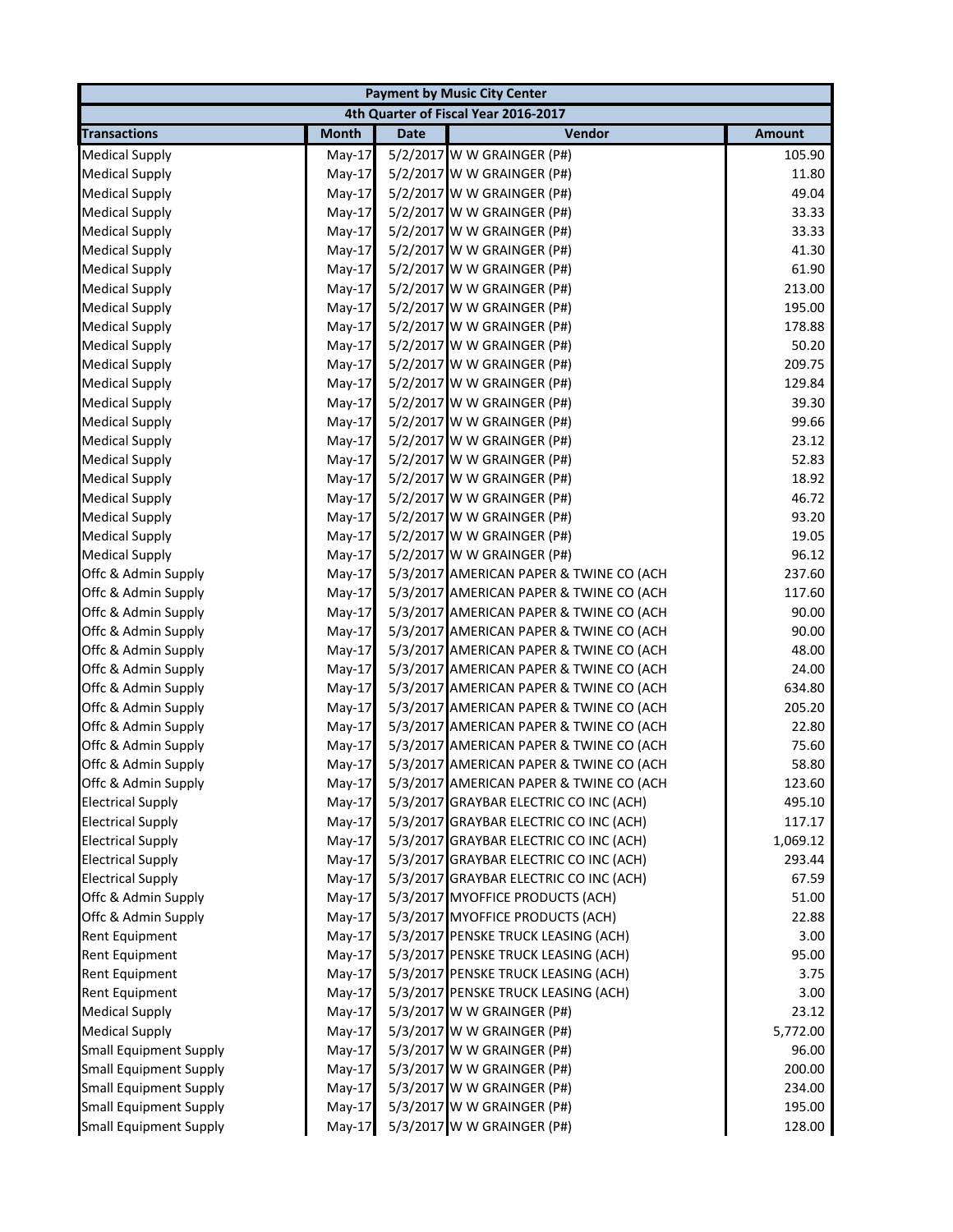|                               |              |             | <b>Payment by Music City Center</b>     |               |
|-------------------------------|--------------|-------------|-----------------------------------------|---------------|
|                               |              |             | 4th Quarter of Fiscal Year 2016-2017    |               |
| <b>Transactions</b>           | <b>Month</b> | <b>Date</b> | Vendor                                  | <b>Amount</b> |
| <b>Small Equipment Supply</b> | $May-17$     |             | 5/3/2017 W W GRAINGER (P#)              | 280.00        |
| <b>Small Equipment Supply</b> | $May-17$     |             | 5/3/2017 W W GRAINGER (P#)              | 180.00        |
| <b>Small Equipment Supply</b> | $May-17$     |             | 5/4/2017 AMERICAN PAPER & TWINE CO (ACH | 341.34        |
| <b>Small Equipment Supply</b> | $May-17$     |             | 5/4/2017 AMERICAN PAPER & TWINE CO (ACH | 704.42        |
| <b>Small Equipment Supply</b> | $May-17$     |             | 5/4/2017 AMERICAN PAPER & TWINE CO (ACH | 506.00        |
| <b>Electrical Supply</b>      | $May-17$     |             | 5/4/2017 GRAYBAR ELECTRIC CO INC (ACH)  | 249.24        |
| Offc & Admin Supply           | $May-17$     |             | 5/4/2017 MYOFFICE PRODUCTS (ACH)        | 180.60        |
| Offc & Admin Supply           | $May-17$     |             | 5/4/2017 MYOFFICE PRODUCTS (ACH)        | 48.84         |
| Offc & Admin Supply           | $May-17$     |             | 5/4/2017 MYOFFICE PRODUCTS (ACH)        | 16.42         |
| Offc & Admin Supply           | $May-17$     |             | 5/4/2017 REEVES CO INC                  | 700.00        |
| Offc & Admin Supply           | $May-17$     |             | 5/4/2017 REEVES CO INC                  | 400.00        |
| <b>Medical Supply</b>         | $May-17$     |             | 5/4/2017 W W GRAINGER (P#)              | (2.02)        |
| <b>Medical Supply</b>         | $May-17$     |             | 5/4/2017 W W GRAINGER (P#)              | (2.06)        |
| <b>Small Equipment Supply</b> | $May-17$     |             | 5/4/2017 W W GRAINGER (P#)              | 638.00        |
| Cafe Plan Pre-Tax Savings     | $May-17$     |             | 5/5/2017 Actual Burden Journal Entries  | 116.77        |
| Cafe Plan Pre-Tax Savings     | $May-17$     |             | 5/5/2017 Actual Burden Journal Entries  | 43.54         |
| Cafe Plan Pre-Tax Savings     | $May-17$     |             | 5/5/2017 Actual Burden Journal Entries  | 175.66        |
| Cafe Plan Pre-Tax Savings     | $May-17$     |             | 5/5/2017 Actual Burden Journal Entries  | 327.70        |
| Cafe Plan Pre-Tax Savings     | $May-17$     |             | 5/5/2017 Actual Burden Journal Entries  | 18.12         |
| Cafe Plan Pre-Tax Savings     | $May-17$     |             | 5/5/2017 Actual Burden Journal Entries  | 49.42         |
| Cafe Plan Pre-Tax Savings     | $May-17$     |             | 5/5/2017 Actual Burden Journal Entries  | 25.86         |
| Cafe Plan Pre-Tax Savings     | $May-17$     |             | 5/5/2017 Actual Burden Journal Entries  | 193.13        |
| Cafe Plan Pre-Tax Savings     | $May-17$     |             | 5/5/2017 Actual Burden Journal Entries  | 43.10         |
| Cafe Plan Pre-Tax Savings     | $May-17$     |             | 5/5/2017 Actual Burden Journal Entries  | 43.89         |
| Cafe Plan Pre-Tax Savings     | $May-17$     |             | 5/5/2017 Actual Burden Journal Entries  | 33.47         |
| Cafe Plan Pre-Tax Savings     | $May-17$     |             | 5/5/2017 Actual Burden Journal Entries  | 39.72         |
| Cafe Plan Pre-Tax Savings     | $May-17$     |             | 5/5/2017 Actual Burden Journal Entries  | 13.91         |
| Cafe Plan Pre-Tax Savings     | $May-17$     |             | 5/5/2017 Actual Burden Journal Entries  | 76.47         |
| Cafe Plan Pre-Tax Savings     | $May-17$     |             | 5/5/2017 Actual Burden Journal Entries  | 25.47         |
| Cafe Plan Pre-Tax Savings     | $May-17$     |             | 5/5/2017 Actual Burden Journal Entries  | 14.30         |
| Cafe Plan Pre-Tax Savings     | $May-17$     |             | 5/5/2017 Actual Burden Journal Entries  | 24.04         |
| Cafe Plan Pre-Tax Savings     | $May-17$     |             | 5/5/2017 Actual Burden Journal Entries  | 42.09         |
| CCA Employer 401K Plan        | $May-17$     |             | 5/5/2017 Actual Burden Journal Entries  | 753.77        |
| CCA Employer 401K Plan        | $May-17$     |             | 5/5/2017 Actual Burden Journal Entries  | 683.51        |
| CCA Employer 401K Plan        | May-17       |             | 5/5/2017 Actual Burden Journal Entries  | 976.42        |
| CCA Employer 401K Plan        | May-17       |             | 5/5/2017 Actual Burden Journal Entries  | 317.49        |
| CCA Employer 401K Plan        | $May-17$     |             | 5/5/2017 Actual Burden Journal Entries  | 695.36        |
| CCA Employer 401K Plan        | $May-17$     |             | 5/5/2017 Actual Burden Journal Entries  | 76.98         |
| CCA Employer 401K Plan        | $May-17$     |             | 5/5/2017 Actual Burden Journal Entries  | 269.62        |
| CCA Employer 401K Plan        | $May-17$     |             | 5/5/2017 Actual Burden Journal Entries  | 220.04        |
| CCA Employer 401K Plan        | $May-17$     |             | 5/5/2017 Actual Burden Journal Entries  | 419.91        |
| CCA Employer 401K Plan        | $May-17$     |             | 5/5/2017 Actual Burden Journal Entries  | 222.41        |
| CCA Employer 401K Plan        | $May-17$     |             | 5/5/2017 Actual Burden Journal Entries  | 73.22         |
| <b>Employer Dental Group</b>  | $May-17$     |             | 5/5/2017 Actual Burden Journal Entries  | 183.82        |
| <b>Employer Dental Group</b>  | $May-17$     |             | 5/5/2017 Actual Burden Journal Entries  | 42.42         |
| <b>Employer Dental Group</b>  | $May-17$     |             | 5/5/2017 Actual Burden Journal Entries  | 259.23        |
| <b>Employer Dental Group</b>  | $May-17$     |             | 5/5/2017 Actual Burden Journal Entries  | 471.34        |
| <b>Employer Dental Group</b>  | $May-17$     |             | 5/5/2017 Actual Burden Journal Entries  | 14.14         |
| <b>Employer Dental Group</b>  | $May-17$     |             | 5/5/2017 Actual Burden Journal Entries  | 89.54         |
| <b>Employer Dental Group</b>  | $May-17$     |             | 5/5/2017 Actual Burden Journal Entries  | 28.28         |
| <b>Employer Dental Group</b>  | $May-17$     |             | 5/5/2017 Actual Burden Journal Entries  | 259.23        |
| <b>Employer Dental Group</b>  | $May-17$     |             | 5/5/2017 Actual Burden Journal Entries  | 42.42         |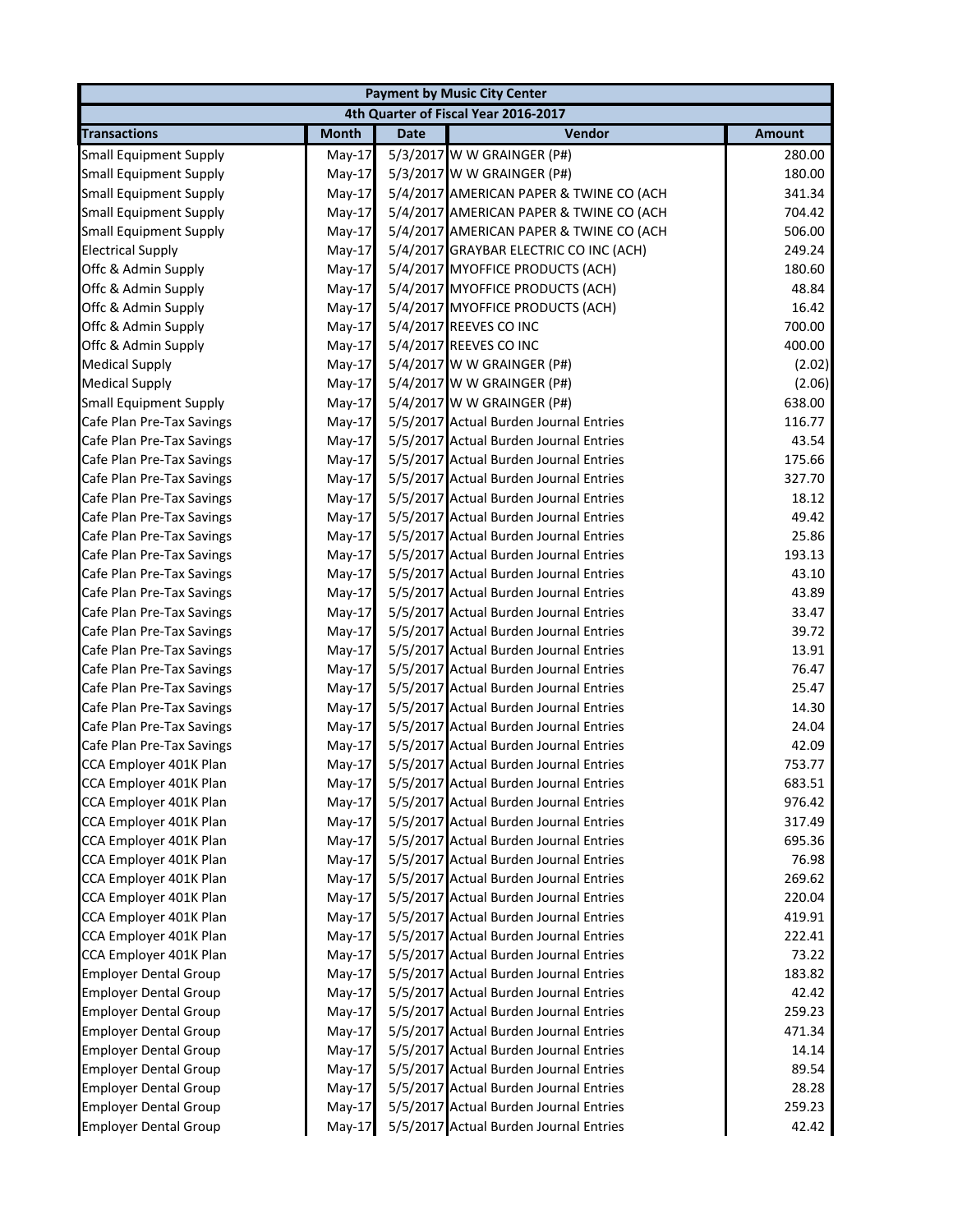|                              |              |             | <b>Payment by Music City Center</b>    |               |
|------------------------------|--------------|-------------|----------------------------------------|---------------|
|                              |              |             | 4th Quarter of Fiscal Year 2016-2017   |               |
| <b>Transactions</b>          | <b>Month</b> | <b>Date</b> | Vendor                                 | <b>Amount</b> |
| <b>Employer Dental Group</b> | $May-17$     |             | 5/5/2017 Actual Burden Journal Entries | 61.28         |
| <b>Employer Dental Group</b> | $May-17$     |             | 5/5/2017 Actual Burden Journal Entries | 42.42         |
| <b>Employer Dental Group</b> | $May-17$     |             | 5/5/2017 Actual Burden Journal Entries | 70.70         |
| <b>Employer Dental Group</b> | $May-17$     |             | 5/5/2017 Actual Burden Journal Entries | 28.28         |
| <b>Employer Dental Group</b> | $May-17$     |             | 5/5/2017 Actual Burden Journal Entries | 113.12        |
| <b>Employer Dental Group</b> | $May-17$     |             | 5/5/2017 Actual Burden Journal Entries | 28.28         |
| <b>Employer Dental Group</b> | May-17       |             | 5/5/2017 Actual Burden Journal Entries | 42.42         |
| <b>Employer Dental Group</b> | $May-17$     |             | 5/5/2017 Actual Burden Journal Entries | 28.28         |
| <b>Employer Dental Group</b> | $May-17$     |             | 5/5/2017 Actual Burden Journal Entries | 61.28         |
| <b>Employer Group Health</b> | May-17       |             | 5/5/2017 Actual Burden Journal Entries | 4,293.00      |
| <b>Employer Group Health</b> | $May-17$     |             | 5/5/2017 Actual Burden Journal Entries | 1,548.00      |
| <b>Employer Group Health</b> | May-17       |             | 5/5/2017 Actual Burden Journal Entries | 6,473.95      |
| <b>Employer Group Health</b> | May-17       |             | 5/5/2017 Actual Burden Journal Entries | 12,169.95     |
| <b>Employer Group Health</b> | $May-17$     |             | 5/5/2017 Actual Burden Journal Entries | 654.00        |
| <b>Employer Group Health</b> | May-17       |             | 5/5/2017 Actual Burden Journal Entries | 2,453.05      |
| <b>Employer Group Health</b> | May-17       |             | 5/5/2017 Actual Burden Journal Entries | 927.00        |
| <b>Employer Group Health</b> | May-17       |             | 5/5/2017 Actual Burden Journal Entries | 6,977.95      |
| <b>Employer Group Health</b> | $May-17$     |             | 5/5/2017 Actual Burden Journal Entries | 1,533.00      |
| <b>Employer Group Health</b> | $May-17$     |             | 5/5/2017 Actual Burden Journal Entries | 2,013.10      |
| <b>Employer Group Health</b> | May-17       |             | 5/5/2017 Actual Burden Journal Entries | 654.00        |
| <b>Employer Group Health</b> | May-17       |             | 5/5/2017 Actual Burden Journal Entries | 1,425.00      |
| <b>Employer Group Health</b> | $May-17$     |             | 5/5/2017 Actual Burden Journal Entries | 531.00        |
| <b>Employer Group Health</b> | May-17       |             | 5/5/2017 Actual Burden Journal Entries | 2,703.00      |
| <b>Employer Group Health</b> | $May-17$     |             | 5/5/2017 Actual Burden Journal Entries | 912.00        |
| <b>Employer Group Health</b> | $May-17$     |             | 5/5/2017 Actual Burden Journal Entries | 546.00        |
| <b>Employer Group Health</b> | $May-17$     |             | 5/5/2017 Actual Burden Journal Entries | 879.00        |
| <b>Employer Group Health</b> | $May-17$     |             | 5/5/2017 Actual Burden Journal Entries | 1,529.00      |
| <b>Employer Group Life</b>   | $May-17$     |             | 5/5/2017 Actual Burden Journal Entries | 213.00        |
| <b>Employer Group Life</b>   | $May-17$     |             | 5/5/2017 Actual Burden Journal Entries | 42.60         |
| <b>Employer Group Life</b>   | $May-17$     |             | 5/5/2017 Actual Burden Journal Entries | 274.53        |
| <b>Employer Group Life</b>   | $May-17$     |             | 5/5/2017 Actual Burden Journal Entries | 487.53        |
| <b>Employer Group Life</b>   | $May-17$     |             | 5/5/2017 Actual Burden Journal Entries | 14.20         |
| <b>Employer Group Life</b>   | May-17       |             | 5/5/2017 Actual Burden Journal Entries | 89.93         |
| <b>Employer Group Life</b>   | $May-17$     |             | 5/5/2017 Actual Burden Journal Entries | 28.40         |
| <b>Employer Group Life</b>   | May-17       |             | 5/5/2017 Actual Burden Journal Entries | 278.79        |
| <b>Employer Group Life</b>   | $May-17$     |             | 5/5/2017 Actual Burden Journal Entries | 42.60         |
| Employer Group Life          | May-17       |             | 5/5/2017 Actual Burden Journal Entries | 75.74         |
| <b>Employer Group Life</b>   | $May-17$     |             | 5/5/2017 Actual Burden Journal Entries | 56.80         |
| <b>Employer Group Life</b>   | $May-17$     |             | 5/5/2017 Actual Burden Journal Entries | 71.00         |
| <b>Employer Group Life</b>   | $May-17$     |             | 5/5/2017 Actual Burden Journal Entries | 42.60         |
| Employer Group Life          | $May-17$     |             | 5/5/2017 Actual Burden Journal Entries | 127.80        |
| Employer Group Life          | $May-17$     |             | 5/5/2017 Actual Burden Journal Entries | 42.60         |
| <b>Employer Group Life</b>   | $May-17$     |             | 5/5/2017 Actual Burden Journal Entries | 42.60         |
| Employer Group Life          | $May-17$     |             | 5/5/2017 Actual Burden Journal Entries | 42.60         |
| <b>Employer Group Life</b>   | $May-17$     |             | 5/5/2017 Actual Burden Journal Entries | 61.54         |
| <b>Employer OASDI</b>        | $May-17$     |             | 5/5/2017 Actual Burden Journal Entries | 1,614.31      |
| <b>Employer OASDI</b>        | $May-17$     |             | 5/5/2017 Actual Burden Journal Entries | 388.39        |
| <b>Employer OASDI</b>        | $May-17$     |             | 5/5/2017 Actual Burden Journal Entries | 2,035.72      |
| <b>Employer OASDI</b>        | $May-17$     |             | 5/5/2017 Actual Burden Journal Entries | 2,797.92      |
| <b>Employer OASDI</b>        | $May-17$     |             | 5/5/2017 Actual Burden Journal Entries | 118.82        |
| <b>Employer OASDI</b>        | $May-17$     |             | 5/5/2017 Actual Burden Journal Entries | 597.98        |
| <b>Employer OASDI</b>        | $May-17$     |             | 5/5/2017 Actual Burden Journal Entries | 386.60        |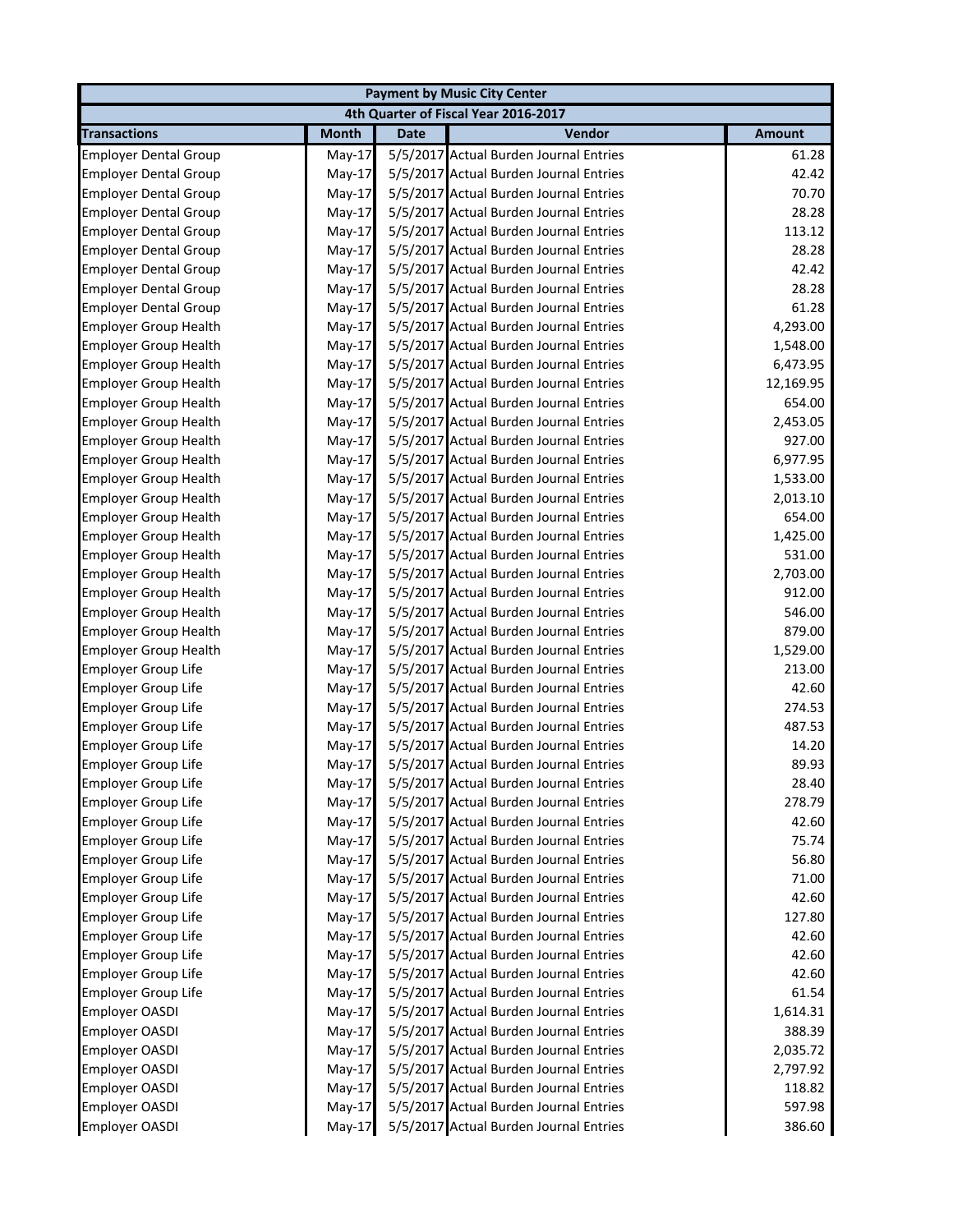|                               |              |             | <b>Payment by Music City Center</b>     |               |
|-------------------------------|--------------|-------------|-----------------------------------------|---------------|
|                               |              |             | 4th Quarter of Fiscal Year 2016-2017    |               |
| <b>Transactions</b>           | <b>Month</b> | <b>Date</b> | Vendor                                  | <b>Amount</b> |
| <b>Employer OASDI</b>         | $May-17$     |             | 5/5/2017 Actual Burden Journal Entries  | 1,782.48      |
| Employer OASDI                | $May-17$     |             | 5/5/2017 Actual Burden Journal Entries  | 309.23        |
| <b>Employer OASDI</b>         | $May-17$     |             | 5/5/2017 Actual Burden Journal Entries  | 563.40        |
| Employer OASDI                | $May-17$     |             | 5/5/2017 Actual Burden Journal Entries  | 435.96        |
| Employer OASDI                | $May-17$     |             | 5/5/2017 Actual Burden Journal Entries  | 1,028.60      |
| <b>Employer OASDI</b>         | May-17       |             | 5/5/2017 Actual Burden Journal Entries  | 338.34        |
| <b>Employer OASDI</b>         | May-17       |             | 5/5/2017 Actual Burden Journal Entries  | 969.18        |
| Employer OASDI                | $May-17$     |             | 5/5/2017 Actual Burden Journal Entries  | 450.09        |
| <b>Employer OASDI</b>         | May-17       |             | 5/5/2017 Actual Burden Journal Entries  | 461.60        |
| Employer OASDI                | $May-17$     |             | 5/5/2017 Actual Burden Journal Entries  | 741.87        |
| <b>Employer OASDI</b>         | $May-17$     |             | 5/5/2017 Actual Burden Journal Entries  | 474.28        |
| <b>Employer Pension</b>       | $May-17$     |             | 5/5/2017 Actual Burden Journal Entries  | 840.21        |
| <b>Employer Pension</b>       | $May-17$     |             | 5/5/2017 Actual Burden Journal Entries  | 265.72        |
| <b>Employer Pension</b>       | $May-17$     |             | 5/5/2017 Actual Burden Journal Entries  | 812.66        |
| <b>Employer Pension</b>       | May-17       |             | 5/5/2017 Actual Burden Journal Entries  | 685.00        |
| <b>Employer Pension</b>       | $May-17$     |             | 5/5/2017 Actual Burden Journal Entries  | 2,097.30      |
| <b>Employer Pension</b>       | May-17       |             | 5/5/2017 Actual Burden Journal Entries  | 964.15        |
| <b>Employer Pension</b>       | $May-17$     |             | 5/5/2017 Actual Burden Journal Entries  | 2,310.64      |
| <b>Employer SSN Medical</b>   | $May-17$     |             | 5/5/2017 Actual Burden Journal Entries  | 377.57        |
| <b>Employer SSN Medical</b>   | May-17       |             | 5/5/2017 Actual Burden Journal Entries  | 90.84         |
| <b>Employer SSN Medical</b>   | $May-17$     |             | 5/5/2017 Actual Burden Journal Entries  | 476.13        |
| <b>Employer SSN Medical</b>   | $May-17$     |             | 5/5/2017 Actual Burden Journal Entries  | 654.34        |
| <b>Employer SSN Medical</b>   | $May-17$     |             | 5/5/2017 Actual Burden Journal Entries  | 27.79         |
| <b>Employer SSN Medical</b>   | $May-17$     |             | 5/5/2017 Actual Burden Journal Entries  | 139.82        |
| <b>Employer SSN Medical</b>   | $May-17$     |             | 5/5/2017 Actual Burden Journal Entries  | 90.42         |
| <b>Employer SSN Medical</b>   | $May-17$     |             | 5/5/2017 Actual Burden Journal Entries  | 416.86        |
| <b>Employer SSN Medical</b>   | $May-17$     |             | 5/5/2017 Actual Burden Journal Entries  | 72.33         |
| <b>Employer SSN Medical</b>   | $May-17$     |             | 5/5/2017 Actual Burden Journal Entries  | 131.76        |
| <b>Employer SSN Medical</b>   | $May-17$     |             | 5/5/2017 Actual Burden Journal Entries  | 101.95        |
| <b>Employer SSN Medical</b>   | $May-17$     |             | 5/5/2017 Actual Burden Journal Entries  | 240.55        |
| <b>Employer SSN Medical</b>   | $May-17$     |             | 5/5/2017 Actual Burden Journal Entries  | 79.12         |
| <b>Employer SSN Medical</b>   | May-17       |             | 5/5/2017 Actual Burden Journal Entries  | 226.66        |
| <b>Employer SSN Medical</b>   | $May-17$     |             | 5/5/2017 Actual Burden Journal Entries  | 105.26        |
| <b>Employer SSN Medical</b>   | $May-17$     |             | 5/5/2017 Actual Burden Journal Entries  | 107.95        |
| <b>Employer SSN Medical</b>   | May-17       |             | 5/5/2017 Actual Burden Journal Entries  | 266.78        |
| <b>Employer SSN Medical</b>   | $May-17$     |             | 5/5/2017 Actual Burden Journal Entries  | 110.93        |
| <b>FSA Pre-Tax Savings</b>    | May-17       |             | 5/5/2017 Actual Burden Journal Entries  | 5.17          |
| <b>FSA Pre-Tax Savings</b>    | $May-17$     |             | 5/5/2017 Actual Burden Journal Entries  | 7.97          |
| <b>FSA Pre-Tax Savings</b>    | $May-17$     |             | 5/5/2017 Actual Burden Journal Entries  | 8.93          |
| FSA Pre-Tax Savings           | May-17       |             | 5/5/2017 Actual Burden Journal Entries  | 23.91         |
| <b>FSA Pre-Tax Savings</b>    | $May-17$     |             | 5/5/2017 Actual Burden Journal Entries  | 7.97          |
| <b>HVAC Supply</b>            | May-17       |             | 5/5/2017 JOHNSON CNTRLS INC(TN/NC)(P#)( | 2,050.00      |
| Offc & Admin Supply           | $May-17$     |             | 5/5/2017 MYOFFICE PRODUCTS (ACH)        | 12.60         |
| Allowance-Cell/Mobile Devices | $May-17$     |             | 5/5/2017 Payroll Labor Distribution     | 322.00        |
| Allowance-Cell/Mobile Devices | $May-17$     |             | 5/5/2017 Payroll Labor Distribution     | 92.00         |
| Allowance-Cell/Mobile Devices | $May-17$     |             | 5/5/2017 Payroll Labor Distribution     | 92.00         |
| Allowance-Cell/Mobile Devices | $May-17$     |             | 5/5/2017 Payroll Labor Distribution     | 138.00        |
| Allowance-Cell/Mobile Devices | $May-17$     |             | 5/5/2017 Payroll Labor Distribution     | 46.00         |
| Allowance-Cell/Mobile Devices | $May-17$     |             | 5/5/2017 Payroll Labor Distribution     | 92.00         |
| Allowance-Cell/Mobile Devices | $May-17$     |             | 5/5/2017 Payroll Labor Distribution     | 230.00        |
| Allowance-Cell/Mobile Devices | $May-17$     |             | 5/5/2017 Payroll Labor Distribution     | 46.00         |
| Allowance-Cell/Mobile Devices | May-17       |             | 5/5/2017 Payroll Labor Distribution     | 92.00         |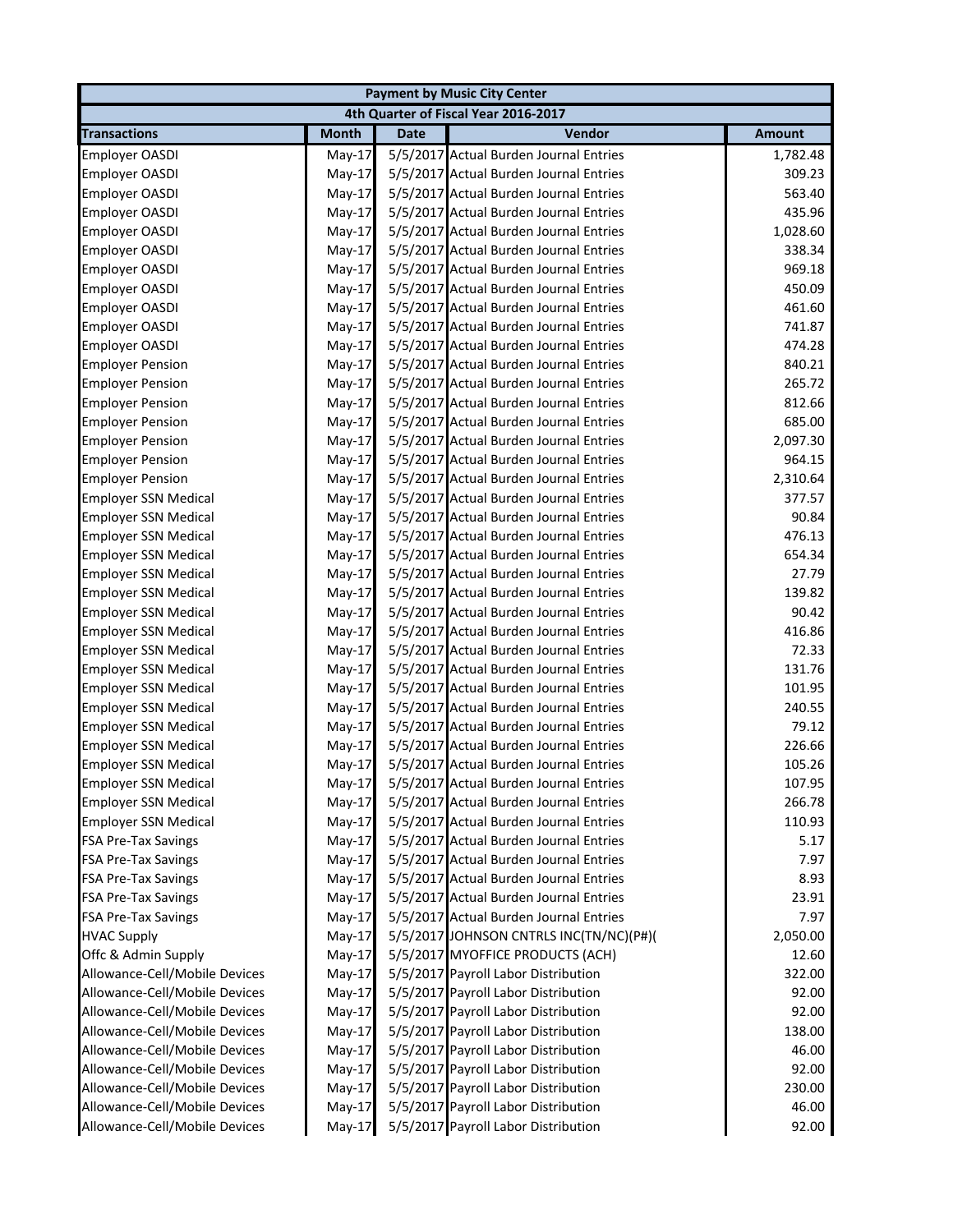|                               |              |             | <b>Payment by Music City Center</b>  |               |
|-------------------------------|--------------|-------------|--------------------------------------|---------------|
|                               |              |             | 4th Quarter of Fiscal Year 2016-2017 |               |
| <b>Transactions</b>           | <b>Month</b> | <b>Date</b> | Vendor                               | <b>Amount</b> |
| Allowance-Cell/Mobile Devices | May-17       |             | 5/5/2017 Payroll Labor Distribution  | 230.00        |
| Allowance-Cell/Mobile Devices | May-17       |             | 5/5/2017 Payroll Labor Distribution  | 138.00        |
| Allowance-Cell/Mobile Devices | $May-17$     |             | 5/5/2017 Payroll Labor Distribution  | 92.00         |
| Allowance-Cell/Mobile Devices | $May-17$     |             | 5/5/2017 Payroll Labor Distribution  | 92.00         |
| Allowance-Cell/Mobile Devices | May-17       |             | 5/5/2017 Payroll Labor Distribution  | 92.00         |
| Allowance-Cell/Mobile Devices | May-17       |             | 5/5/2017 Payroll Labor Distribution  | 92.00         |
| Allowance-Cell/Mobile Devices | May-17       |             | 5/5/2017 Payroll Labor Distribution  | 92.00         |
| <b>Holiday Pay</b>            | $May-17$     |             | 5/5/2017 Payroll Labor Distribution  | 96.00         |
| <b>Holiday Pay</b>            | May-17       |             | 5/5/2017 Payroll Labor Distribution  | 168.00        |
| <b>Holiday Pay</b>            | May-17       |             | 5/5/2017 Payroll Labor Distribution  | 191.68        |
| <b>Holiday Pay</b>            | $May-17$     |             | 5/5/2017 Payroll Labor Distribution  | 107.60        |
| <b>Holiday Pay</b>            | May-17       |             | 5/5/2017 Payroll Labor Distribution  | 156.00        |
| Leave Pay                     | May-17       |             | 5/5/2017 Payroll Labor Distribution  | 312.72        |
| Leave Pay                     | $May-17$     |             | 5/5/2017 Payroll Labor Distribution  | 123.60        |
| Leave Pay                     | $May-17$     |             | 5/5/2017 Payroll Labor Distribution  | 1,571.66      |
| Leave Pay                     | $May-17$     |             | 5/5/2017 Payroll Labor Distribution  | 1,753.81      |
| Leave Pay                     | $May-17$     |             | 5/5/2017 Payroll Labor Distribution  | 190.72        |
| Leave Pay                     | $May-17$     |             | 5/5/2017 Payroll Labor Distribution  | 654.13        |
| Leave Pay                     | $May-17$     |             | 5/5/2017 Payroll Labor Distribution  | 402.88        |
| Leave Pay                     | May-17       |             | 5/5/2017 Payroll Labor Distribution  | 1,165.74      |
| Leave Pay                     | $May-17$     |             | 5/5/2017 Payroll Labor Distribution  | 607.57        |
| Leave Pay                     | $May-17$     |             | 5/5/2017 Payroll Labor Distribution  | 780.99        |
| Leave Pay                     | $May-17$     |             | 5/5/2017 Payroll Labor Distribution  | 190.64        |
| Leave Pay                     | $May-17$     |             | 5/5/2017 Payroll Labor Distribution  | 1,611.72      |
| Leave Pay                     | $May-17$     |             | 5/5/2017 Payroll Labor Distribution  | 384.36        |
| Leave Pay                     | May-17       |             | 5/5/2017 Payroll Labor Distribution  | 1,803.54      |
| Leave Pay                     | $May-17$     |             | 5/5/2017 Payroll Labor Distribution  | 392.72        |
| Leave Pay                     | $May-17$     |             | 5/5/2017 Payroll Labor Distribution  | 395.84        |
| Leave Pay                     | $May-17$     |             | 5/5/2017 Payroll Labor Distribution  | 400.00        |
| Leave Pay                     | $May-17$     |             | 5/5/2017 Payroll Labor Distribution  | 271.64        |
| Overtime Pay                  | May-17       |             | 5/5/2017 Payroll Labor Distribution  | 988.84        |
| Overtime Pay                  | May-17       |             | 5/5/2017 Payroll Labor Distribution  | 49.64         |
| Overtime Pay                  | $May-17$     |             | 5/5/2017 Payroll Labor Distribution  | 735.12        |
| Overtime Pay                  | $May-17$     |             | 5/5/2017 Payroll Labor Distribution  | 2,778.37      |
| Overtime Pay                  | May-17       |             | 5/5/2017 Payroll Labor Distribution  | 152.70        |
| Overtime Pay                  | $May-17$     |             | 5/5/2017 Payroll Labor Distribution  | 35.88         |
| Overtime Pay                  | May-17       |             | 5/5/2017 Payroll Labor Distribution  | 1,306.64      |
| Overtime Pay                  | $May-17$     |             | 5/5/2017 Payroll Labor Distribution  | 931.72        |
| Overtime Pay                  | $May-17$     |             | 5/5/2017 Payroll Labor Distribution  | 462.66        |
| Overtime Pay                  | $May-17$     |             | 5/5/2017 Payroll Labor Distribution  | 1.28          |
| Overtime Pay                  | $May-17$     |             | 5/5/2017 Payroll Labor Distribution  | 577.08        |
| Overtime Pay                  | $May-17$     |             | 5/5/2017 Payroll Labor Distribution  | 48.35         |
| Overtime Pay                  | $May-17$     |             | 5/5/2017 Payroll Labor Distribution  | 4.33          |
| Overtime Pay                  | $May-17$     |             | 5/5/2017 Payroll Labor Distribution  | 95.00         |
| Overtime Pay                  | $May-17$     |             | 5/5/2017 Payroll Labor Distribution  | 21.42         |
| Regular Pay                   | $May-17$     |             | 5/5/2017 Payroll Labor Distribution  | 25,843.97     |
| Regular Pay                   | $May-17$     |             | 5/5/2017 Payroll Labor Distribution  | 6,635.60      |
| Regular Pay                   | $May-17$     |             | 5/5/2017 Payroll Labor Distribution  | 32,563.46     |
| Regular Pay                   | $May-17$     |             | 5/5/2017 Payroll Labor Distribution  | 44,549.29     |
| <b>Regular Pay</b>            | $May-17$     |             | 5/5/2017 Payroll Labor Distribution  | 1,809.93      |
| <b>Regular Pay</b>            | $May-17$     |             | 5/5/2017 Payroll Labor Distribution  | 9,554.37      |
| Regular Pay                   | $May-17$     |             | 5/5/2017 Payroll Labor Distribution  | 6,182.72      |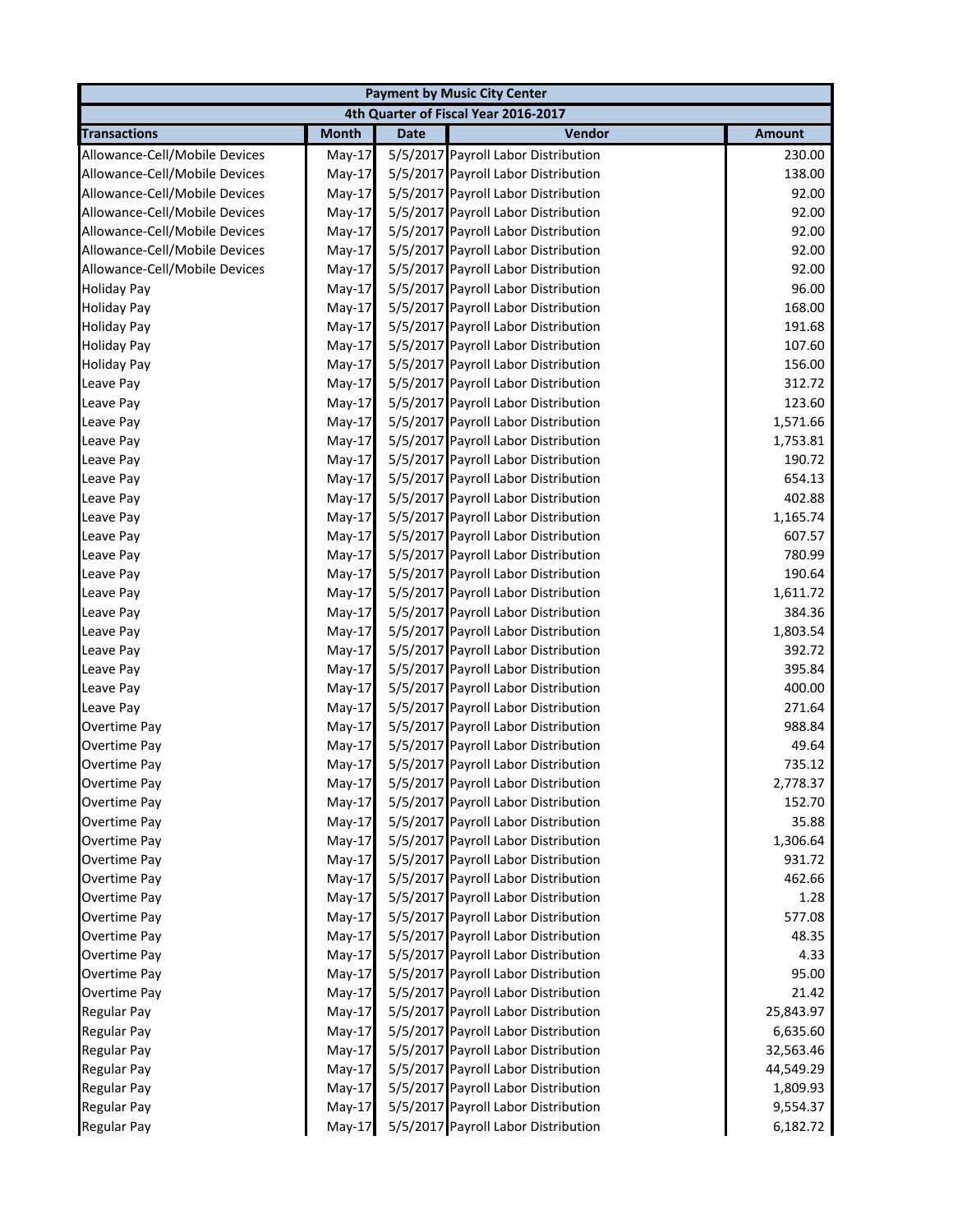| <b>Payment by Music City Center</b> |              |             |                                         |               |  |
|-------------------------------------|--------------|-------------|-----------------------------------------|---------------|--|
|                                     |              |             | 4th Quarter of Fiscal Year 2016-2017    |               |  |
| <b>Transactions</b>                 | <b>Month</b> | <b>Date</b> | Vendor                                  | <b>Amount</b> |  |
| <b>Regular Pay</b>                  | May-17       |             | 5/5/2017 Payroll Labor Distribution     | 28,571.34     |  |
| <b>Regular Pay</b>                  | May-17       |             | 5/5/2017 Payroll Labor Distribution     | 4,011.71      |  |
| <b>Regular Pay</b>                  | $May-17$     |             | 5/5/2017 Payroll Labor Distribution     | 7,882.75      |  |
| <b>Regular Pay</b>                  | May-17       |             | 5/5/2017 Payroll Labor Distribution     | 7,184.90      |  |
| Regular Pay                         | May-17       |             | 5/5/2017 Payroll Labor Distribution     | 15,384.28     |  |
| <b>Regular Pay</b>                  | $May-17$     |             | 5/5/2017 Payroll Labor Distribution     | 5,116.50      |  |
| <b>Regular Pay</b>                  | May-17       |             | 5/5/2017 Payroll Labor Distribution     | 14,158.50     |  |
| <b>Regular Pay</b>                  | $May-17$     |             | 5/5/2017 Payroll Labor Distribution     | 7,372.08      |  |
| <b>Regular Pay</b>                  | May-17       |             | 5/5/2017 Payroll Labor Distribution     | 7,139.78      |  |
| <b>Regular Pay</b>                  | May-17       |             | 5/5/2017 Payroll Labor Distribution     | 18,229.88     |  |
| <b>Regular Pay</b>                  | $May-17$     |             | 5/5/2017 Payroll Labor Distribution     | 7,658.61      |  |
| <b>Medical Supply</b>               | May-17       |             | 5/5/2017 RED CROSS STORE (ACH)          | 46.10         |  |
| <b>Medical Supply</b>               | May-17       |             | 5/5/2017 RED CROSS STORE (ACH)          | 41.48         |  |
| <b>Medical Supply</b>               | $May-17$     |             | 5/5/2017 RED CROSS STORE (ACH)          | 244.42        |  |
| <b>Medical Supply</b>               | May-17       |             | 5/5/2017 RED CROSS STORE (ACH)          | 350.00        |  |
| <b>Medical Supply</b>               | $May-17$     |             | 5/5/2017 RED CROSS STORE (ACH)          | 170.90        |  |
| <b>Medical Supply</b>               | May-17       |             | 5/5/2017 RED CROSS STORE (ACH)          | 350.00        |  |
| <b>Medical Supply</b>               | May-17       |             | 5/5/2017 RED CROSS STORE (ACH)          | 269.84        |  |
| <b>HVAC Supply</b>                  | $May-17$     |             | 5/5/2017 TN ELECTRICAL INC (ACH)        | 2,848.50      |  |
| <b>HVAC Supply</b>                  | May-17       |             | 5/5/2017 TN ELECTRICAL INC (ACH)        | (2,848.50)    |  |
| Postage & Delivery Srvc             | $May-17$     |             | 5/5/2017 TOLEDO TICKET CO (ACH)         | 79.46         |  |
| Printing/Binding                    | $May-17$     |             | 5/5/2017 TOLEDO TICKET CO (ACH)         | 400.00        |  |
| <b>Small Equipment Supply</b>       | May-17       |             | 5/5/2017 W W GRAINGER (P#)              | 200.00        |  |
| <b>Small Equipment Supply</b>       | May-17       |             | 5/5/2017 W W GRAINGER (P#)              | 345.60        |  |
| <b>Small Equipment Supply</b>       | May-17       |             | 5/5/2017 W W GRAINGER (P#)              | 20.00         |  |
| <b>Small Equipment Supply</b>       | May-17       |             | 5/5/2017 W W GRAINGER (P#)              | 80.00         |  |
| <b>Small Equipment Supply</b>       | May-17       |             | 5/5/2017 W W GRAINGER (P#)              | 24.00         |  |
| <b>Small Equipment Supply</b>       | May-17       |             | 5/5/2017 W W GRAINGER (P#)              | 24.00         |  |
| <b>Small Equipment Supply</b>       | May-17       |             | 5/5/2017 W W GRAINGER (P#)              | 18.00         |  |
| <b>Small Equipment Supply</b>       | May-17       |             | 5/5/2017 W W GRAINGER (P#)              | 18.00         |  |
| <b>Small Equipment Supply</b>       | $May-17$     |             | 5/5/2017 W W GRAINGER (P#)              | 32.00         |  |
| <b>Small Equipment Supply</b>       | May-17       |             | 5/5/2017 W W GRAINGER (P#)              | 680.00        |  |
| <b>Small Equipment Supply</b>       | May-17       |             | 5/5/2017 W W GRAINGER (P#)              | 640.00        |  |
| <b>Small Equipment Supply</b>       | $May-17$     |             | 5/5/2017 W W GRAINGER (P#)              | 74.00         |  |
| <b>Small Equipment Supply</b>       | May-17       |             | 5/5/2017 W W GRAINGER (P#)              | 131.00        |  |
| <b>Small Equipment Supply</b>       | $May-17$     |             | 5/5/2017 W W GRAINGER (P#)              | 584.73        |  |
| <b>Small Equipment Supply</b>       | May-17       |             | 5/5/2017 W W GRAINGER (P#)              | 34.00         |  |
| <b>Small Equipment Supply</b>       | May-17       |             | 5/5/2017 W W GRAINGER (P#)              | 176.00        |  |
| <b>Small Equipment Supply</b>       | $May-17$     |             | 5/5/2017 W W GRAINGER (P#)              | 607.80        |  |
| <b>Small Equipment Supply</b>       | $May-17$     |             | 5/5/2017 W W GRAINGER (P#)              | 80.00         |  |
| <b>Electrical Supply</b>            | $May-17$     |             | 5/5/2017 WILLIAMS WHOLESALE SUPPLY OF N | 11.00         |  |
| <b>Electrical Supply</b>            | May-17       |             | 5/5/2017 WILLIAMS WHOLESALE SUPPLY OF N | 10.00         |  |
| <b>Electrical Supply</b>            | May-17       |             | 5/5/2017 WILLIAMS WHOLESALE SUPPLY OF N | 42.00         |  |
| <b>Electrical Supply</b>            | $May-17$     |             | 5/5/2017 WILLIAMS WHOLESALE SUPPLY OF N | 10.00         |  |
| <b>Electrical Supply</b>            | $May-17$     |             | 5/5/2017 WILLIAMS WHOLESALE SUPPLY OF N | 6.00          |  |
| <b>Electrical Supply</b>            | $May-17$     |             | 5/5/2017 WILLIAMS WHOLESALE SUPPLY OF N | 3.00          |  |
| <b>HHold &amp; Jnitr Supply</b>     | $May-17$     |             | 5/8/2017 AMERICAN PAPER & TWINE CO (ACH | 6,468.00      |  |
| <b>Small Equipment Supply</b>       | $May-17$     |             | 5/8/2017 AMERICAN PAPER & TWINE CO (ACH | (0.02)        |  |
| <b>Small Equipment Supply</b>       | $May-17$     |             | 5/8/2017 AMERICAN PAPER & TWINE CO (ACH | (0.04)        |  |
| <b>Medical Services</b>             | $May-17$     |             | 5/8/2017 MED STAR MEDICAL STAFFING INC  | 1,111.00      |  |
| <b>Medical Supply</b>               | $May-17$     |             | 5/8/2017 W W GRAINGER (P#)              | (1,558.44)    |  |
| <b>Small Equipment Supply</b>       | $May-17$     |             | 5/8/2017 W W GRAINGER (P#)              | (1.40)        |  |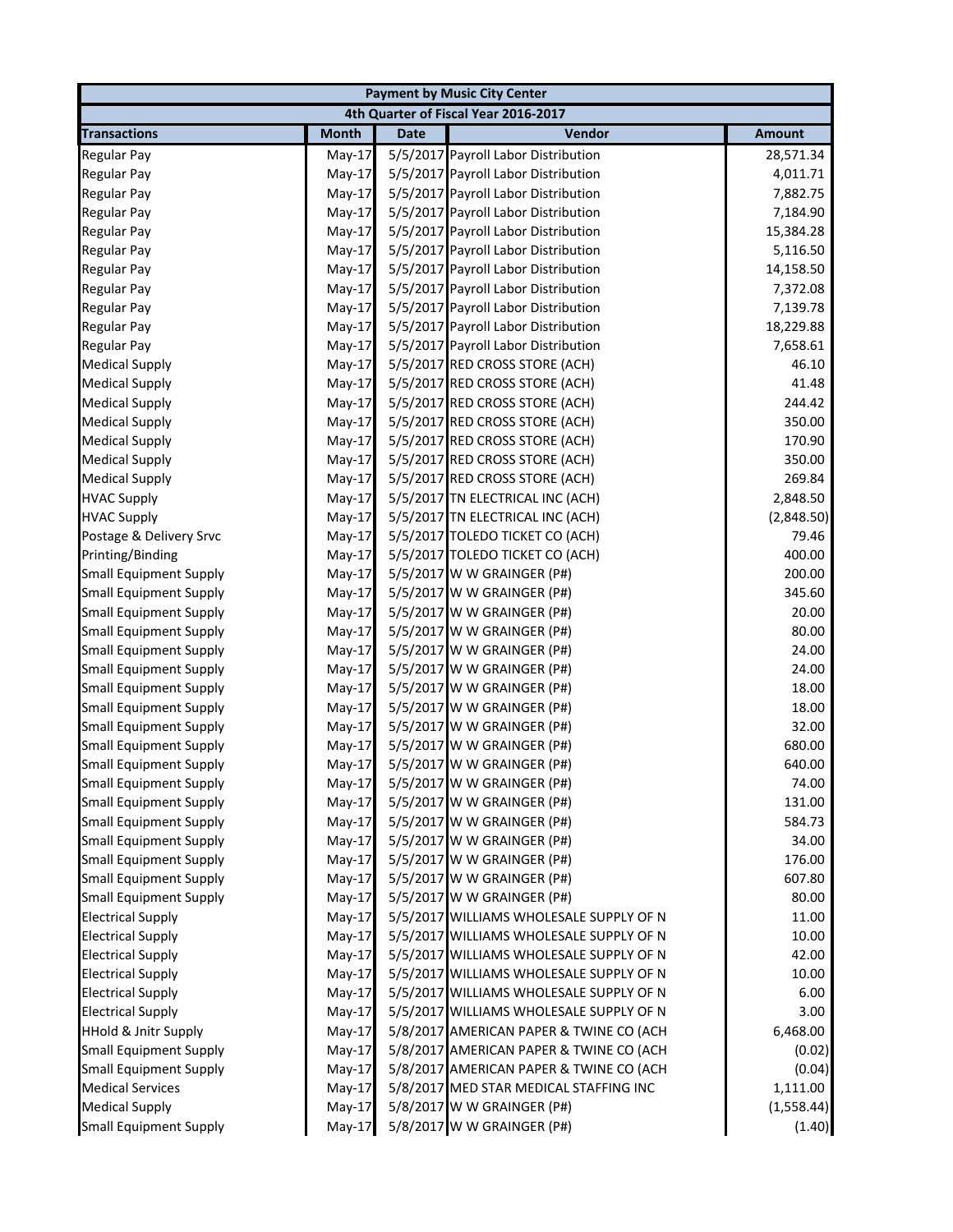|                                 |              |             | <b>Payment by Music City Center</b>     |               |
|---------------------------------|--------------|-------------|-----------------------------------------|---------------|
|                                 |              |             | 4th Quarter of Fiscal Year 2016-2017    |               |
| <b>Transactions</b>             | <b>Month</b> | <b>Date</b> | Vendor                                  | <b>Amount</b> |
| <b>Small Equipment Supply</b>   | $May-17$     |             | 5/8/2017 W W GRAINGER (P#)              | (1.74)        |
| <b>Small Equipment Supply</b>   | May-17       |             | 5/8/2017 W W GRAINGER (P#)              | (2.40)        |
| <b>Small Equipment Supply</b>   | $May-17$     |             | 5/8/2017 W W GRAINGER (P#)              | (2.94)        |
| <b>Small Equipment Supply</b>   | May-17       |             | 5/8/2017 W W GRAINGER (P#)              | (1.56)        |
| <b>Small Equipment Supply</b>   | May-17       |             | 5/8/2017 W W GRAINGER (P#)              | (3.52)        |
| <b>Small Equipment Supply</b>   | May-17       |             | 5/8/2017 W W GRAINGER (P#)              | (3.35)        |
| <b>Electrical Supply-Lamps</b>  | May-17       |             | 5/8/2017 WILLIAMS WHOLESALE SUPPLY OF N | 1,600.00      |
| <b>HHold &amp; Jnitr Supply</b> | May-17       |             | 5/9/2017 AMERICAN PAPER & TWINE CO (ACH | 1,078.00      |
| <b>HHold &amp; Jnitr Supply</b> | May-17       |             | 5/9/2017 AMERICAN PAPER & TWINE CO (ACH | 843.60        |
| <b>HHold &amp; Jnitr Supply</b> | May-17       |             | 5/9/2017 AMERICAN PAPER & TWINE CO (ACH | 1,247.25      |
| <b>HHold &amp; Jnitr Supply</b> | May-17       |             | 5/9/2017 AMERICAN PAPER & TWINE CO (ACH | 2,273.25      |
| <b>HHold &amp; Jnitr Supply</b> | May-17       |             | 5/9/2017 AMERICAN PAPER & TWINE CO (ACH | 361.20        |
| <b>HHold &amp; Jnitr Supply</b> | May-17       |             | 5/9/2017 AMERICAN PAPER & TWINE CO (ACH | 412.50        |
| <b>HHold &amp; Jnitr Supply</b> | $May-17$     |             | 5/9/2017 AMERICAN PAPER & TWINE CO (ACH | 1,088.00      |
| <b>HHold &amp; Jnitr Supply</b> | May-17       |             | 5/9/2017 AMERICAN PAPER & TWINE CO (ACH | 1,036.80      |
| <b>HHold &amp; Jnitr Supply</b> | $May-17$     |             | 5/9/2017 AMERICAN PAPER & TWINE CO (ACH | 1,036.80      |
| <b>HHold &amp; Jnitr Supply</b> | May-17       |             | 5/9/2017 AMERICAN PAPER & TWINE CO (ACH | 2,592.00      |
| Offc & Admin Supply             | $May-17$     |             | 5/9/2017 AMERICAN PAPER & TWINE CO (ACH | 153.60        |
| Offc & Admin Supply             | $May-17$     |             | 5/9/2017 AMERICAN PAPER & TWINE CO (ACH | 105.60        |
| Offc & Admin Supply             | $May-17$     |             | 5/9/2017 AMERICAN PAPER & TWINE CO (ACH | 90.00         |
| Offc & Admin Supply             | $May-17$     |             | 5/9/2017 AMERICAN PAPER & TWINE CO (ACH | 90.00         |
| Offc & Admin Supply             | $May-17$     |             | 5/9/2017 AMERICAN PAPER & TWINE CO (ACH | 48.00         |
| Offc & Admin Supply             | May-17       |             | 5/9/2017 AMERICAN PAPER & TWINE CO (ACH | 24.00         |
| Offc & Admin Supply             | $May-17$     |             | 5/9/2017 AMERICAN PAPER & TWINE CO (ACH | 502.80        |
| Offc & Admin Supply             | $May-17$     |             | 5/9/2017 AMERICAN PAPER & TWINE CO (ACH | 151.20        |
| Offc & Admin Supply             | $May-17$     |             | 5/9/2017 AMERICAN PAPER & TWINE CO (ACH | 16.80         |
| Offc & Admin Supply             | $May-17$     |             | 5/9/2017 AMERICAN PAPER & TWINE CO (ACH | 75.60         |
| Offc & Admin Supply             | $May-17$     |             | 5/9/2017 AMERICAN PAPER & TWINE CO (ACH | 58.80         |
| Offc & Admin Supply             | May-17       |             | 5/9/2017 AMERICAN PAPER & TWINE CO (ACH | 123.60        |
| Other Rpr & Maint Srvc          | May-17       |             | 5/9/2017 AVERUS INC (ACH)               | 2,114.15      |
| Legal Services                  | $May-17$     |             | 5/9/2017 BONE MCALLESTER NORTON PLLC    | 10,000.00     |
| Food & Ice                      | May-17       |             | 5/9/2017 CENTERPLATE MCC (ACH)          | 408.90        |
| Food & Ice                      | $May-17$     |             | 5/9/2017 CENTERPLATE MCC (ACH)          | 30.28         |
| <b>Uniform Cleaning Service</b> | $May-17$     |             | 5/9/2017 CINTAS CORP #051 MATS & RUGS(A | 1,923.14      |
| Refuse Disposal-Reimb           | $May-17$     |             | 5/9/2017 COMPOST CO (ACH)               | 2,575.00      |
| <b>Temporary Service</b>        | May-17       |             | 5/9/2017 CONVENTION PROD RIGGING INC (A | 1,200.00      |
| <b>Security Services</b>        | May-17       |             | 5/9/2017 ELITE SHOW SERVICES INC (ACH)  | 6,895.39      |
| <b>Temporary Service</b>        | $May-17$     |             | 5/9/2017 ELITE SHOW SERVICES INC (ACH)  | 1,331.87      |
| <b>Temporary Service</b>        | $May-17$     |             | 5/9/2017 ELITE SHOW SERVICES INC (ACH)  | 2,059.27      |
| <b>Temporary Service</b>        | May-17       |             | 5/9/2017 ELITE SHOW SERVICES INC (ACH)  | 1,176.89      |
| Other Rpr & Maint Srvc          | $May-17$     |             | 5/9/2017 FOOD EQUIPMENT SERVICES CO LLC | 1,480.00      |
| <b>Temporary Service</b>        | May-17       |             | 5/9/2017 LOOMIS FARGO & CO              | 1,173.48      |
| Offc & Admin Supply             | $May-17$     |             | 5/9/2017 MCGANN, AMANO (ACH)            | 116.00        |
| Offc & Admin Supply             | $May-17$     |             | 5/9/2017 MCGANN, AMANO (ACH)            | 2,920.50      |
| Offc & Admin Supply             | $May-17$     |             | 5/9/2017 MCGANN, AMANO (ACH)            | 360.00        |
| Offc & Admin Supply             | $May-17$     |             | 5/9/2017 MCGANN, AMANO (ACH)            | 625.00        |
| Offc & Admin Supply             | $May-17$     |             | 5/9/2017 MYOFFICE PRODUCTS (ACH)        | 253.05        |
| Offc & Admin Supply             | $May-17$     |             | 5/9/2017 MYOFFICE PRODUCTS (ACH)        | 65.77         |
| Offc & Admin Supply             | $May-17$     |             | 5/9/2017 MYOFFICE PRODUCTS (ACH)        | 51.19         |
| Offc & Admin Supply             | $May-17$     |             | 5/9/2017 MYOFFICE PRODUCTS (ACH)        | 44.78         |
| Offc & Admin Supply             | $May-17$     |             | 5/9/2017 MYOFFICE PRODUCTS (ACH)        | 21.42         |
| Offc & Admin Supply             | $May-17$     |             | 5/9/2017 MYOFFICE PRODUCTS (ACH)        | 167.50        |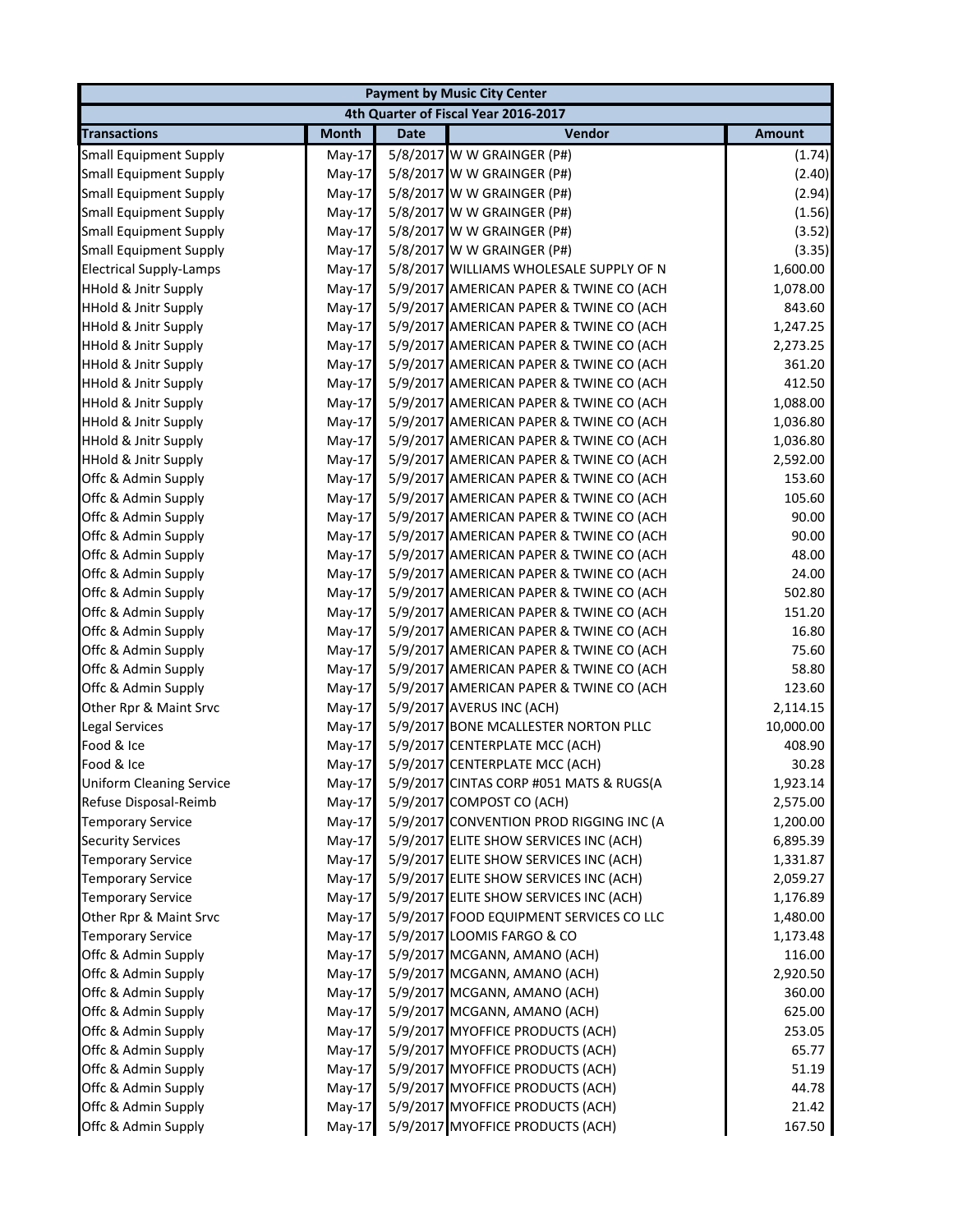|                                 |              |             | <b>Payment by Music City Center</b>             |               |
|---------------------------------|--------------|-------------|-------------------------------------------------|---------------|
|                                 |              |             | 4th Quarter of Fiscal Year 2016-2017            |               |
| <b>Transactions</b>             | <b>Month</b> | <b>Date</b> | Vendor                                          | <b>Amount</b> |
| Offc & Admin Supply             | May-17       |             | 5/9/2017 MYOFFICE PRODUCTS (ACH)                | 46.36         |
| Offc & Admin Supply             | May-17       |             | 5/9/2017 MYOFFICE PRODUCTS (ACH)                | 23.06         |
| Offc & Admin Supply             | $May-17$     |             | 5/9/2017 MYOFFICE PRODUCTS (ACH)                | 77.88         |
| Offc & Admin Supply             | $May-17$     |             | 5/9/2017 MYOFFICE PRODUCTS (ACH)                | 167.50        |
| Offc & Admin Supply             | $May-17$     |             | 5/9/2017 MYOFFICE PRODUCTS (ACH)                | 49.98         |
| Offc & Admin Supply             | $May-17$     |             | 5/9/2017 MYOFFICE PRODUCTS (ACH)                | 166.60        |
| Employee Out-of-town Travel     | May-17       |             | 5/9/2017 PANISIAK, ADAM F                       | 247.28        |
| Landscaping Srvc-Indoor         | $May-17$     |             | 5/9/2017 PLANTS ALIVE (ACH)                     | 510.00        |
| Landscaping Srvc                | May-17       |             | 5/9/2017 REED LANDSCAPING INC (ACH)             | 2,262.00      |
| Refuse Disposal-Reimb           | May-17       |             | 5/9/2017 REPUBLIC SVCS NASH /ALLIED WAS         | 6,899.71      |
| Employee Out-of-town Travel     | $May-17$     |             | 5/9/2017 STARKS, CHARLES L                      | 541.28        |
| <b>Small Equipment Supply</b>   | May-17       |             | 5/9/2017 W W GRAINGER (P#)                      | 58.56         |
| <b>Small Equipment Supply</b>   | May-17       |             | 5/9/2017 W W GRAINGER (P#)                      | 257.60        |
| <b>Small Equipment Supply</b>   | $May-17$     |             | 5/9/2017 W W GRAINGER (P#)                      | 86.08         |
| <b>Small Equipment Supply</b>   | May-17       |             | 5/9/2017 W W GRAINGER (P#)                      | 31.04         |
| <b>Small Equipment Supply</b>   | $May-17$     |             | 5/9/2017 W W GRAINGER (P#)                      | 52.86         |
| <b>Small Equipment Supply</b>   | May-17       |             | 5/9/2017 W W GRAINGER (P#)                      | 49.27         |
| <b>Small Equipment Supply</b>   | $May-17$     |             | 5/9/2017 W W GRAINGER (P#)                      | 29.53         |
| <b>Small Equipment Supply</b>   | $May-17$     |             | 5/9/2017 W W GRAINGER (P#)                      | 37.81         |
| <b>Small Equipment Supply</b>   | May-17       |             | 5/9/2017 W W GRAINGER (P#)                      | 143.08        |
| <b>Small Equipment Supply</b>   | $May-17$     |             | 5/9/2017 W W GRAINGER (P#)                      | 33.65         |
| <b>Electrical Supply</b>        | $May-17$     |             | 5/9/2017 WILLIAMS WHOLESALE SUPPLY OF N         | 35.00         |
| <b>Electrical Supply</b>        | $May-17$     |             | 5/9/2017 WILLIAMS WHOLESALE SUPPLY OF N         | 20.00         |
| <b>Electrical Supply</b>        | $May-17$     |             | 5/9/2017 WILLIAMS WHOLESALE SUPPLY OF N         | 2.00          |
| <b>Electrical Supply</b>        | $May-17$     |             | 5/9/2017 WILLIAMS WHOLESALE SUPPLY OF N         | 3.00          |
| <b>Electrical Supply</b>        | $May-17$     |             | 5/9/2017 WILLIAMS WHOLESALE SUPPLY OF N         | 6.00          |
| <b>Electrical Supply</b>        | $May-17$     |             | 5/9/2017 WILLIAMS WHOLESALE SUPPLY OF N         | 7.00          |
| <b>Electrical Supply</b>        | $May-17$     |             | 5/9/2017 WILLIAMS WHOLESALE SUPPLY OF N         | 7.00          |
| <b>Electrical Supply</b>        | $May-17$     |             | 5/9/2017 WILLIAMS WHOLESALE SUPPLY OF N         | 6.00          |
| <b>Electrical Supply</b>        | $May-17$     |             | 5/9/2017 WILLIAMS WHOLESALE SUPPLY OF N         | 8.00          |
| <b>Merchant Fees</b>            | $May-17$     |             | 5/10/2017 7100 MCC CC Receipts                  | (11.50)       |
| <b>Merchant Fees</b>            | May-17       |             | 5/10/2017 7100 MCC CC Receipts                  | (42.13)       |
| <b>HHold &amp; Jnitr Supply</b> | May-17       |             | 5/10/2017 AMERICAN PAPER & TWINE CO (ACH        | 6,062.00      |
| <b>HHold &amp; Jnitr Supply</b> |              |             | May-17 5/10/2017 AMERICAN PAPER & TWINE CO (ACH | 295.68        |
| <b>Internet Services</b>        | $May-17$     |             | 5/10/2017 AT&T DATACOMM                         | 9,499.92      |
| Telephone & Telegraph           | $May-17$     |             | 5/10/2017 AT&T DATACOMM                         | 2,009.43      |
| <b>Food Serving Supply</b>      | $May-17$     |             | 5/10/2017 CENTERPLATE MCC (ACH)                 | 28,014.35     |
| <b>Food Serving Supply</b>      | $May-17$     |             | 5/10/2017 CENTERPLATE MCC (ACH)                 | 37,806.08     |
| <b>Food Serving Supply</b>      | $May-17$     |             | 5/10/2017 CENTERPLATE MCC (ACH)                 | 560.43        |
| <b>Food Serving Supply</b>      | $May-17$     |             | 5/10/2017 CENTERPLATE MCC (ACH)                 | 2,134.00      |
| <b>Food Serving Supply</b>      | $May-17$     |             | 5/10/2017 CENTERPLATE MCC (ACH)                 | 50,358.15     |
| <b>Food Serving Supply</b>      | May-17       |             | 5/10/2017 CENTERPLATE MCC (ACH)                 | 2,028.49      |
| Postage & Delivery Srvc         | $May-17$     |             | 5/10/2017 CENTERPLATE MCC (ACH)                 | 259.33        |
| <b>Electrical Supply</b>        | $Mav-17$     |             | 5/10/2017 COMBINED UTILITIES BOX SYS INC        | 3,800.00      |
| Other Rpr & Maint Srvc          | $May-17$     |             | 5/10/2017 GCS SERV INC DBA ECOLAB EQUIP         | 465.26        |
| Repair & Maint Supply           | $May-17$     |             | 5/10/2017 KENNY PIPE & SUPPLY INC (ACH)         | 2,870.00      |
| Repair & Maint Supply           | $May-17$     |             | 5/10/2017 KENNY PIPE & SUPPLY INC (ACH)         | 1,700.00      |
| Repair & Maint Supply           | $May-17$     |             | 5/10/2017 KENNY PIPE & SUPPLY INC (ACH)         | 2,810.00      |
| Repair & Maint Supply           | $May-17$     |             | 5/10/2017 KENNY PIPE & SUPPLY INC (ACH)         | 1,520.00      |
| Repair & Maint Supply           | $May-17$     |             | 5/10/2017 KENNY PIPE & SUPPLY INC (ACH)         | 1,860.00      |
| Repair & Maint Supply           | $May-17$     |             | 5/10/2017 KENNY PIPE & SUPPLY INC (ACH)         | 15,900.00     |
| Repair & Maint Supply           |              |             | May-17 5/10/2017 KENNY PIPE & SUPPLY INC (ACH)  | 15,900.00     |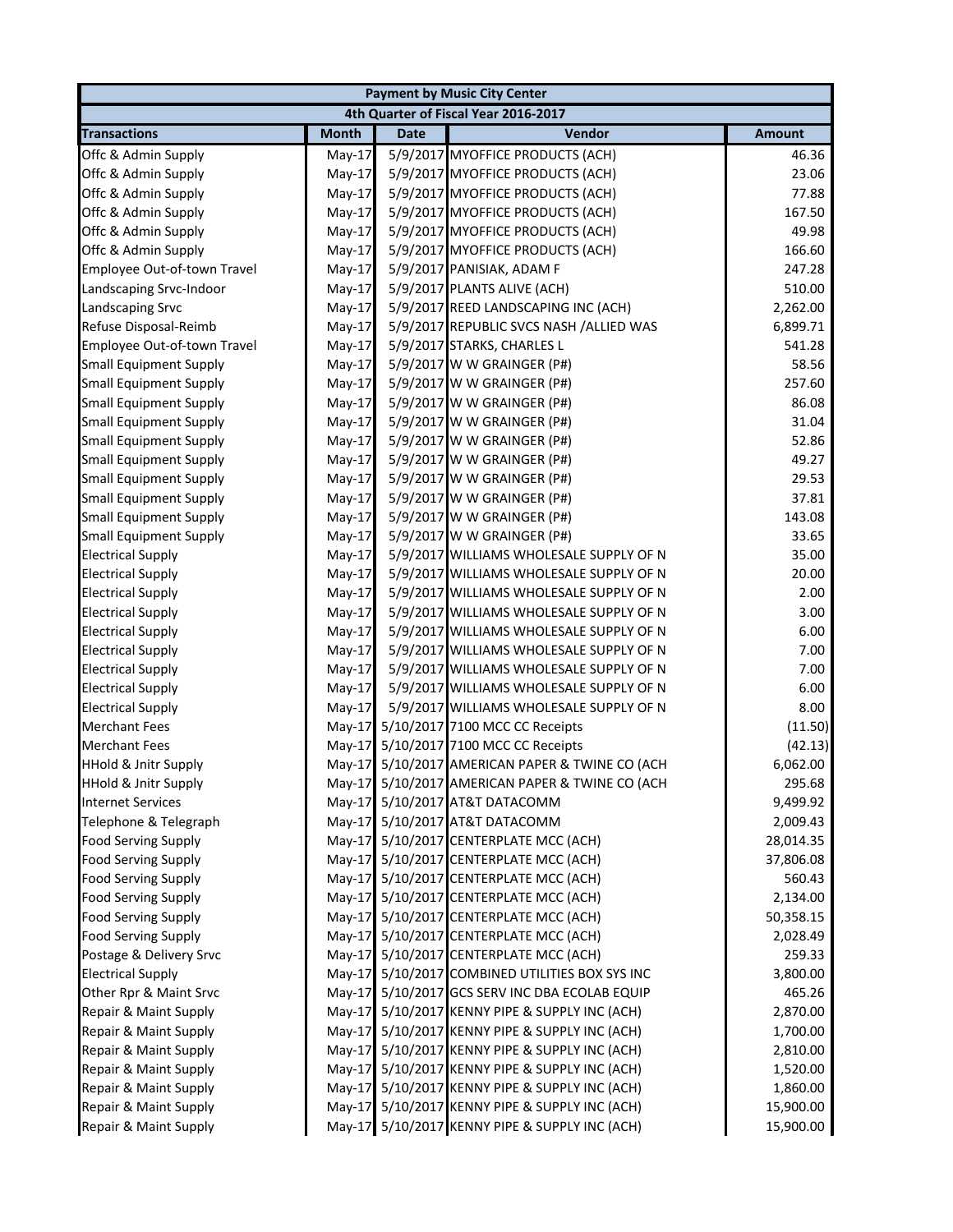| 4th Quarter of Fiscal Year 2016-2017<br>Vendor<br><b>Month</b><br><b>Date</b><br><b>Amount</b><br>Repair & Maint Supply<br>5/10/2017 KENNY PIPE & SUPPLY INC (ACH)<br>$May-17$<br>3,970.00<br>May-17 5/10/2017 MIKEYS MOTORS (ACH)<br>9,871.12<br>May-17 5/10/2017 PARMAN ENERGY CORP (ACH)(OFM O<br>846.72<br>May-17 5/10/2017 PCMG INC (ACH)<br>240.00<br>May-17 5/10/2017 RESOURCE INFORMATION & CONTROL<br>300.00<br>May-17 5/10/2017 RICOH USA INC (ACH)<br>46.00<br>Offc & Admin Supply<br>5/10/2017 SOCIETY FOR HUMAN RESOURCES MG<br>510.00<br>$May-17$<br>5/10/2017 SOCIETY FOR HUMAN RESOURCES MG<br>Offc & Admin Supply<br>495.00<br>$May-17$<br>5/10/2017 W W GRAINGER (P#)<br>(67.68)<br><b>Small Equipment Supply</b><br>$May-17$<br>May-17 5/11/2017 7100 MCC CC Receipts<br>(4.37)<br>May-17 5/11/2017 ALSCO<br>557.81<br><b>Laundry Services</b><br>May-17 5/11/2017 ALSCO<br><b>Laundry Services</b><br>568.67<br>May-17 5/11/2017 ALSCO<br><b>Laundry Services</b><br>426.50<br><b>Laundry Services</b><br>May-17 5/11/2017 ALSCO<br>134.10<br><b>HHold &amp; Jnitr Supply</b><br>104.40<br>May-17 5/11/2017 AMERICAN PAPER & TWINE CO (ACH<br>May-17 5/11/2017 AT&T MOBILITY II LLC<br><b>Rent Equipment</b><br>2,000.00<br><b>Security Services</b><br>May-17 5/11/2017 ELITE SHOW SERVICES INC (ACH)<br>360.06<br><b>Temporary Service</b><br>May-17 5/11/2017 ELITE SHOW SERVICES INC (ACH)<br>779.60<br><b>Mngt Cnsltnt Srvc</b><br>May-17 5/11/2017 EMPL & ASSESSMENT SOL INC (E&A<br>106.45<br>Janitorial Srvc<br>May-17 5/11/2017 INDUSTRIAL STAFFING OF TN (ACH<br>6,918.13<br>May-17 5/11/2017 INDUSTRIAL STAFFING OF TN (ACH<br><b>Temporary Service</b><br>4,080.84<br>May-17 5/11/2017 LOCAL TABLE LLC (ACH)<br>900.00<br>Advertising & Promot'n<br>May-17 5/11/2017 MCC PCC MUSIC CITY CENTER<br><b>Employee Local Travel/Park</b><br>13.00<br>May-17 5/11/2017 MCC PCC MUSIC CITY CENTER<br>13.00<br>Employee Local Travel/Park<br><b>Host &amp; Hostess</b><br>May-17 5/11/2017 MCC PCC MUSIC CITY CENTER<br>11.24<br><b>Host &amp; Hostess</b><br>May-17 5/11/2017 MFP BASEBALL / NASH SOUNDS BAS<br>22,212.00<br>May-17 5/11/2017 PCMG INC (ACH)<br>Computer Hardware <\$10K<br>900.00<br>May-17 5/11/2017 PCMG INC (ACH)<br>Computer Hardware <\$10K<br>300.00<br>May-17 5/11/2017 TN DEPT OF LABOR DIV BOIL & EL<br><b>Elevator Permit</b><br>55.00<br><b>HVAC Supply</b><br>May-17 5/11/2017 TN ELECTRIC MOTOR CO (ACH)<br>2,848.50<br>May-17 5/11/2017 W W GRAINGER (P#)<br>22.22<br><b>Medical Supply</b><br>May-17 5/11/2017 W W GRAINGER (P#)<br><b>Medical Supply</b><br>212.20<br>May-17 5/11/2017 W W GRAINGER (P#)<br><b>Medical Supply</b><br>33.33<br>May-17 5/11/2017 W W GRAINGER (P#)<br>691.02<br>Repair & Maint Supply<br>May-17 5/11/2017 W W GRAINGER (P#)<br>Repair & Maint Supply<br>19.00<br>May-17 5/11/2017 W W GRAINGER (P#)<br>76.78<br>Repair & Maint Supply<br>May-17 5/11/2017 W W GRAINGER (P#)<br>17.79<br>Repair & Maint Supply<br>May-17 5/11/2017 W W GRAINGER (P#)<br>56.00<br>Repair & Maint Supply<br>500.00<br><b>Electrical Supply</b><br>May-17 5/11/2017 WILLIAMS WHOLESALE SUPPLY OF N<br>May-17 5/11/2017 WILLIAMS WHOLESALE SUPPLY OF N<br>140.00<br><b>Electrical Supply</b><br><b>Electrical Supply</b><br>May-17 5/11/2017 WILLIAMS WHOLESALE SUPPLY OF N<br>60.00<br>580.00<br><b>Electrical Supply</b><br>May-17 5/11/2017 WILLIAMS WHOLESALE SUPPLY OF N<br><b>Electrical Supply</b><br>34.00<br>May-17 5/11/2017 WILLIAMS WHOLESALE SUPPLY OF N<br><b>Electrical Supply</b><br>May-17 5/11/2017 WILLIAMS WHOLESALE SUPPLY OF N<br>100.00<br><b>Electrical Supply</b><br>May-17 5/11/2017 WILLIAMS WHOLESALE SUPPLY OF N<br>47.50<br><b>Electrical Supply</b><br>May-17 5/11/2017 WILLIAMS WHOLESALE SUPPLY OF N<br>47.50<br><b>Electrical Supply</b><br>May-17 5/11/2017 WILLIAMS WHOLESALE SUPPLY OF N<br>55.50<br><b>Electrical Supply</b><br>May-17 5/11/2017 WILLIAMS WHOLESALE SUPPLY OF N<br>160.00<br><b>Electrical Supply</b><br>May-17 5/11/2017 WILLIAMS WHOLESALE SUPPLY OF N<br>6.00<br>May-17 5/11/2017 WILLIAMS WHOLESALE SUPPLY OF N<br>5.50<br><b>Electrical Supply</b><br>May-17 5/11/2017 WILLIAMS WHOLESALE SUPPLY OF N<br><b>Electrical Supply</b><br>5.00 |                               | <b>Payment by Music City Center</b> |  |  |      |  |  |
|-------------------------------------------------------------------------------------------------------------------------------------------------------------------------------------------------------------------------------------------------------------------------------------------------------------------------------------------------------------------------------------------------------------------------------------------------------------------------------------------------------------------------------------------------------------------------------------------------------------------------------------------------------------------------------------------------------------------------------------------------------------------------------------------------------------------------------------------------------------------------------------------------------------------------------------------------------------------------------------------------------------------------------------------------------------------------------------------------------------------------------------------------------------------------------------------------------------------------------------------------------------------------------------------------------------------------------------------------------------------------------------------------------------------------------------------------------------------------------------------------------------------------------------------------------------------------------------------------------------------------------------------------------------------------------------------------------------------------------------------------------------------------------------------------------------------------------------------------------------------------------------------------------------------------------------------------------------------------------------------------------------------------------------------------------------------------------------------------------------------------------------------------------------------------------------------------------------------------------------------------------------------------------------------------------------------------------------------------------------------------------------------------------------------------------------------------------------------------------------------------------------------------------------------------------------------------------------------------------------------------------------------------------------------------------------------------------------------------------------------------------------------------------------------------------------------------------------------------------------------------------------------------------------------------------------------------------------------------------------------------------------------------------------------------------------------------------------------------------------------------------------------------------------------------------------------------------------------------------------------------------------------------------------------------------------------------------------------------------------------------------------------------------------------------------------------------------------------------------------------------------------------------------------------------------------------------------------------------------------------------------------------------------------------------------------------------------------------------------------------------------------------------------------------------------------------------------------------------------------------------------------------------------------------------------------------------------------------------------------------------------------------------------------------------------------------------------------------------------------------------------------------------------------------------------------------------------------------------------------------------------------------------|-------------------------------|-------------------------------------|--|--|------|--|--|
|                                                                                                                                                                                                                                                                                                                                                                                                                                                                                                                                                                                                                                                                                                                                                                                                                                                                                                                                                                                                                                                                                                                                                                                                                                                                                                                                                                                                                                                                                                                                                                                                                                                                                                                                                                                                                                                                                                                                                                                                                                                                                                                                                                                                                                                                                                                                                                                                                                                                                                                                                                                                                                                                                                                                                                                                                                                                                                                                                                                                                                                                                                                                                                                                                                                                                                                                                                                                                                                                                                                                                                                                                                                                                                                                                                                                                                                                                                                                                                                                                                                                                                                                                                                                                                                                         |                               |                                     |  |  |      |  |  |
|                                                                                                                                                                                                                                                                                                                                                                                                                                                                                                                                                                                                                                                                                                                                                                                                                                                                                                                                                                                                                                                                                                                                                                                                                                                                                                                                                                                                                                                                                                                                                                                                                                                                                                                                                                                                                                                                                                                                                                                                                                                                                                                                                                                                                                                                                                                                                                                                                                                                                                                                                                                                                                                                                                                                                                                                                                                                                                                                                                                                                                                                                                                                                                                                                                                                                                                                                                                                                                                                                                                                                                                                                                                                                                                                                                                                                                                                                                                                                                                                                                                                                                                                                                                                                                                                         | <b>Transactions</b>           |                                     |  |  |      |  |  |
|                                                                                                                                                                                                                                                                                                                                                                                                                                                                                                                                                                                                                                                                                                                                                                                                                                                                                                                                                                                                                                                                                                                                                                                                                                                                                                                                                                                                                                                                                                                                                                                                                                                                                                                                                                                                                                                                                                                                                                                                                                                                                                                                                                                                                                                                                                                                                                                                                                                                                                                                                                                                                                                                                                                                                                                                                                                                                                                                                                                                                                                                                                                                                                                                                                                                                                                                                                                                                                                                                                                                                                                                                                                                                                                                                                                                                                                                                                                                                                                                                                                                                                                                                                                                                                                                         |                               |                                     |  |  |      |  |  |
|                                                                                                                                                                                                                                                                                                                                                                                                                                                                                                                                                                                                                                                                                                                                                                                                                                                                                                                                                                                                                                                                                                                                                                                                                                                                                                                                                                                                                                                                                                                                                                                                                                                                                                                                                                                                                                                                                                                                                                                                                                                                                                                                                                                                                                                                                                                                                                                                                                                                                                                                                                                                                                                                                                                                                                                                                                                                                                                                                                                                                                                                                                                                                                                                                                                                                                                                                                                                                                                                                                                                                                                                                                                                                                                                                                                                                                                                                                                                                                                                                                                                                                                                                                                                                                                                         | <b>Small Equipment Supply</b> |                                     |  |  |      |  |  |
|                                                                                                                                                                                                                                                                                                                                                                                                                                                                                                                                                                                                                                                                                                                                                                                                                                                                                                                                                                                                                                                                                                                                                                                                                                                                                                                                                                                                                                                                                                                                                                                                                                                                                                                                                                                                                                                                                                                                                                                                                                                                                                                                                                                                                                                                                                                                                                                                                                                                                                                                                                                                                                                                                                                                                                                                                                                                                                                                                                                                                                                                                                                                                                                                                                                                                                                                                                                                                                                                                                                                                                                                                                                                                                                                                                                                                                                                                                                                                                                                                                                                                                                                                                                                                                                                         | Auto Oil/Lubricants           |                                     |  |  |      |  |  |
|                                                                                                                                                                                                                                                                                                                                                                                                                                                                                                                                                                                                                                                                                                                                                                                                                                                                                                                                                                                                                                                                                                                                                                                                                                                                                                                                                                                                                                                                                                                                                                                                                                                                                                                                                                                                                                                                                                                                                                                                                                                                                                                                                                                                                                                                                                                                                                                                                                                                                                                                                                                                                                                                                                                                                                                                                                                                                                                                                                                                                                                                                                                                                                                                                                                                                                                                                                                                                                                                                                                                                                                                                                                                                                                                                                                                                                                                                                                                                                                                                                                                                                                                                                                                                                                                         | Offc & Admin Supply           |                                     |  |  |      |  |  |
|                                                                                                                                                                                                                                                                                                                                                                                                                                                                                                                                                                                                                                                                                                                                                                                                                                                                                                                                                                                                                                                                                                                                                                                                                                                                                                                                                                                                                                                                                                                                                                                                                                                                                                                                                                                                                                                                                                                                                                                                                                                                                                                                                                                                                                                                                                                                                                                                                                                                                                                                                                                                                                                                                                                                                                                                                                                                                                                                                                                                                                                                                                                                                                                                                                                                                                                                                                                                                                                                                                                                                                                                                                                                                                                                                                                                                                                                                                                                                                                                                                                                                                                                                                                                                                                                         | Registration                  |                                     |  |  |      |  |  |
|                                                                                                                                                                                                                                                                                                                                                                                                                                                                                                                                                                                                                                                                                                                                                                                                                                                                                                                                                                                                                                                                                                                                                                                                                                                                                                                                                                                                                                                                                                                                                                                                                                                                                                                                                                                                                                                                                                                                                                                                                                                                                                                                                                                                                                                                                                                                                                                                                                                                                                                                                                                                                                                                                                                                                                                                                                                                                                                                                                                                                                                                                                                                                                                                                                                                                                                                                                                                                                                                                                                                                                                                                                                                                                                                                                                                                                                                                                                                                                                                                                                                                                                                                                                                                                                                         | Printing/Binding              |                                     |  |  |      |  |  |
|                                                                                                                                                                                                                                                                                                                                                                                                                                                                                                                                                                                                                                                                                                                                                                                                                                                                                                                                                                                                                                                                                                                                                                                                                                                                                                                                                                                                                                                                                                                                                                                                                                                                                                                                                                                                                                                                                                                                                                                                                                                                                                                                                                                                                                                                                                                                                                                                                                                                                                                                                                                                                                                                                                                                                                                                                                                                                                                                                                                                                                                                                                                                                                                                                                                                                                                                                                                                                                                                                                                                                                                                                                                                                                                                                                                                                                                                                                                                                                                                                                                                                                                                                                                                                                                                         |                               |                                     |  |  |      |  |  |
|                                                                                                                                                                                                                                                                                                                                                                                                                                                                                                                                                                                                                                                                                                                                                                                                                                                                                                                                                                                                                                                                                                                                                                                                                                                                                                                                                                                                                                                                                                                                                                                                                                                                                                                                                                                                                                                                                                                                                                                                                                                                                                                                                                                                                                                                                                                                                                                                                                                                                                                                                                                                                                                                                                                                                                                                                                                                                                                                                                                                                                                                                                                                                                                                                                                                                                                                                                                                                                                                                                                                                                                                                                                                                                                                                                                                                                                                                                                                                                                                                                                                                                                                                                                                                                                                         |                               |                                     |  |  |      |  |  |
|                                                                                                                                                                                                                                                                                                                                                                                                                                                                                                                                                                                                                                                                                                                                                                                                                                                                                                                                                                                                                                                                                                                                                                                                                                                                                                                                                                                                                                                                                                                                                                                                                                                                                                                                                                                                                                                                                                                                                                                                                                                                                                                                                                                                                                                                                                                                                                                                                                                                                                                                                                                                                                                                                                                                                                                                                                                                                                                                                                                                                                                                                                                                                                                                                                                                                                                                                                                                                                                                                                                                                                                                                                                                                                                                                                                                                                                                                                                                                                                                                                                                                                                                                                                                                                                                         |                               |                                     |  |  |      |  |  |
|                                                                                                                                                                                                                                                                                                                                                                                                                                                                                                                                                                                                                                                                                                                                                                                                                                                                                                                                                                                                                                                                                                                                                                                                                                                                                                                                                                                                                                                                                                                                                                                                                                                                                                                                                                                                                                                                                                                                                                                                                                                                                                                                                                                                                                                                                                                                                                                                                                                                                                                                                                                                                                                                                                                                                                                                                                                                                                                                                                                                                                                                                                                                                                                                                                                                                                                                                                                                                                                                                                                                                                                                                                                                                                                                                                                                                                                                                                                                                                                                                                                                                                                                                                                                                                                                         | <b>Merchant Fees</b>          |                                     |  |  |      |  |  |
|                                                                                                                                                                                                                                                                                                                                                                                                                                                                                                                                                                                                                                                                                                                                                                                                                                                                                                                                                                                                                                                                                                                                                                                                                                                                                                                                                                                                                                                                                                                                                                                                                                                                                                                                                                                                                                                                                                                                                                                                                                                                                                                                                                                                                                                                                                                                                                                                                                                                                                                                                                                                                                                                                                                                                                                                                                                                                                                                                                                                                                                                                                                                                                                                                                                                                                                                                                                                                                                                                                                                                                                                                                                                                                                                                                                                                                                                                                                                                                                                                                                                                                                                                                                                                                                                         |                               |                                     |  |  |      |  |  |
|                                                                                                                                                                                                                                                                                                                                                                                                                                                                                                                                                                                                                                                                                                                                                                                                                                                                                                                                                                                                                                                                                                                                                                                                                                                                                                                                                                                                                                                                                                                                                                                                                                                                                                                                                                                                                                                                                                                                                                                                                                                                                                                                                                                                                                                                                                                                                                                                                                                                                                                                                                                                                                                                                                                                                                                                                                                                                                                                                                                                                                                                                                                                                                                                                                                                                                                                                                                                                                                                                                                                                                                                                                                                                                                                                                                                                                                                                                                                                                                                                                                                                                                                                                                                                                                                         |                               |                                     |  |  |      |  |  |
|                                                                                                                                                                                                                                                                                                                                                                                                                                                                                                                                                                                                                                                                                                                                                                                                                                                                                                                                                                                                                                                                                                                                                                                                                                                                                                                                                                                                                                                                                                                                                                                                                                                                                                                                                                                                                                                                                                                                                                                                                                                                                                                                                                                                                                                                                                                                                                                                                                                                                                                                                                                                                                                                                                                                                                                                                                                                                                                                                                                                                                                                                                                                                                                                                                                                                                                                                                                                                                                                                                                                                                                                                                                                                                                                                                                                                                                                                                                                                                                                                                                                                                                                                                                                                                                                         |                               |                                     |  |  |      |  |  |
|                                                                                                                                                                                                                                                                                                                                                                                                                                                                                                                                                                                                                                                                                                                                                                                                                                                                                                                                                                                                                                                                                                                                                                                                                                                                                                                                                                                                                                                                                                                                                                                                                                                                                                                                                                                                                                                                                                                                                                                                                                                                                                                                                                                                                                                                                                                                                                                                                                                                                                                                                                                                                                                                                                                                                                                                                                                                                                                                                                                                                                                                                                                                                                                                                                                                                                                                                                                                                                                                                                                                                                                                                                                                                                                                                                                                                                                                                                                                                                                                                                                                                                                                                                                                                                                                         |                               |                                     |  |  |      |  |  |
|                                                                                                                                                                                                                                                                                                                                                                                                                                                                                                                                                                                                                                                                                                                                                                                                                                                                                                                                                                                                                                                                                                                                                                                                                                                                                                                                                                                                                                                                                                                                                                                                                                                                                                                                                                                                                                                                                                                                                                                                                                                                                                                                                                                                                                                                                                                                                                                                                                                                                                                                                                                                                                                                                                                                                                                                                                                                                                                                                                                                                                                                                                                                                                                                                                                                                                                                                                                                                                                                                                                                                                                                                                                                                                                                                                                                                                                                                                                                                                                                                                                                                                                                                                                                                                                                         |                               |                                     |  |  |      |  |  |
|                                                                                                                                                                                                                                                                                                                                                                                                                                                                                                                                                                                                                                                                                                                                                                                                                                                                                                                                                                                                                                                                                                                                                                                                                                                                                                                                                                                                                                                                                                                                                                                                                                                                                                                                                                                                                                                                                                                                                                                                                                                                                                                                                                                                                                                                                                                                                                                                                                                                                                                                                                                                                                                                                                                                                                                                                                                                                                                                                                                                                                                                                                                                                                                                                                                                                                                                                                                                                                                                                                                                                                                                                                                                                                                                                                                                                                                                                                                                                                                                                                                                                                                                                                                                                                                                         |                               |                                     |  |  |      |  |  |
|                                                                                                                                                                                                                                                                                                                                                                                                                                                                                                                                                                                                                                                                                                                                                                                                                                                                                                                                                                                                                                                                                                                                                                                                                                                                                                                                                                                                                                                                                                                                                                                                                                                                                                                                                                                                                                                                                                                                                                                                                                                                                                                                                                                                                                                                                                                                                                                                                                                                                                                                                                                                                                                                                                                                                                                                                                                                                                                                                                                                                                                                                                                                                                                                                                                                                                                                                                                                                                                                                                                                                                                                                                                                                                                                                                                                                                                                                                                                                                                                                                                                                                                                                                                                                                                                         |                               |                                     |  |  |      |  |  |
|                                                                                                                                                                                                                                                                                                                                                                                                                                                                                                                                                                                                                                                                                                                                                                                                                                                                                                                                                                                                                                                                                                                                                                                                                                                                                                                                                                                                                                                                                                                                                                                                                                                                                                                                                                                                                                                                                                                                                                                                                                                                                                                                                                                                                                                                                                                                                                                                                                                                                                                                                                                                                                                                                                                                                                                                                                                                                                                                                                                                                                                                                                                                                                                                                                                                                                                                                                                                                                                                                                                                                                                                                                                                                                                                                                                                                                                                                                                                                                                                                                                                                                                                                                                                                                                                         |                               |                                     |  |  |      |  |  |
|                                                                                                                                                                                                                                                                                                                                                                                                                                                                                                                                                                                                                                                                                                                                                                                                                                                                                                                                                                                                                                                                                                                                                                                                                                                                                                                                                                                                                                                                                                                                                                                                                                                                                                                                                                                                                                                                                                                                                                                                                                                                                                                                                                                                                                                                                                                                                                                                                                                                                                                                                                                                                                                                                                                                                                                                                                                                                                                                                                                                                                                                                                                                                                                                                                                                                                                                                                                                                                                                                                                                                                                                                                                                                                                                                                                                                                                                                                                                                                                                                                                                                                                                                                                                                                                                         |                               |                                     |  |  |      |  |  |
|                                                                                                                                                                                                                                                                                                                                                                                                                                                                                                                                                                                                                                                                                                                                                                                                                                                                                                                                                                                                                                                                                                                                                                                                                                                                                                                                                                                                                                                                                                                                                                                                                                                                                                                                                                                                                                                                                                                                                                                                                                                                                                                                                                                                                                                                                                                                                                                                                                                                                                                                                                                                                                                                                                                                                                                                                                                                                                                                                                                                                                                                                                                                                                                                                                                                                                                                                                                                                                                                                                                                                                                                                                                                                                                                                                                                                                                                                                                                                                                                                                                                                                                                                                                                                                                                         |                               |                                     |  |  |      |  |  |
|                                                                                                                                                                                                                                                                                                                                                                                                                                                                                                                                                                                                                                                                                                                                                                                                                                                                                                                                                                                                                                                                                                                                                                                                                                                                                                                                                                                                                                                                                                                                                                                                                                                                                                                                                                                                                                                                                                                                                                                                                                                                                                                                                                                                                                                                                                                                                                                                                                                                                                                                                                                                                                                                                                                                                                                                                                                                                                                                                                                                                                                                                                                                                                                                                                                                                                                                                                                                                                                                                                                                                                                                                                                                                                                                                                                                                                                                                                                                                                                                                                                                                                                                                                                                                                                                         |                               |                                     |  |  |      |  |  |
|                                                                                                                                                                                                                                                                                                                                                                                                                                                                                                                                                                                                                                                                                                                                                                                                                                                                                                                                                                                                                                                                                                                                                                                                                                                                                                                                                                                                                                                                                                                                                                                                                                                                                                                                                                                                                                                                                                                                                                                                                                                                                                                                                                                                                                                                                                                                                                                                                                                                                                                                                                                                                                                                                                                                                                                                                                                                                                                                                                                                                                                                                                                                                                                                                                                                                                                                                                                                                                                                                                                                                                                                                                                                                                                                                                                                                                                                                                                                                                                                                                                                                                                                                                                                                                                                         |                               |                                     |  |  |      |  |  |
|                                                                                                                                                                                                                                                                                                                                                                                                                                                                                                                                                                                                                                                                                                                                                                                                                                                                                                                                                                                                                                                                                                                                                                                                                                                                                                                                                                                                                                                                                                                                                                                                                                                                                                                                                                                                                                                                                                                                                                                                                                                                                                                                                                                                                                                                                                                                                                                                                                                                                                                                                                                                                                                                                                                                                                                                                                                                                                                                                                                                                                                                                                                                                                                                                                                                                                                                                                                                                                                                                                                                                                                                                                                                                                                                                                                                                                                                                                                                                                                                                                                                                                                                                                                                                                                                         |                               |                                     |  |  |      |  |  |
|                                                                                                                                                                                                                                                                                                                                                                                                                                                                                                                                                                                                                                                                                                                                                                                                                                                                                                                                                                                                                                                                                                                                                                                                                                                                                                                                                                                                                                                                                                                                                                                                                                                                                                                                                                                                                                                                                                                                                                                                                                                                                                                                                                                                                                                                                                                                                                                                                                                                                                                                                                                                                                                                                                                                                                                                                                                                                                                                                                                                                                                                                                                                                                                                                                                                                                                                                                                                                                                                                                                                                                                                                                                                                                                                                                                                                                                                                                                                                                                                                                                                                                                                                                                                                                                                         |                               |                                     |  |  |      |  |  |
|                                                                                                                                                                                                                                                                                                                                                                                                                                                                                                                                                                                                                                                                                                                                                                                                                                                                                                                                                                                                                                                                                                                                                                                                                                                                                                                                                                                                                                                                                                                                                                                                                                                                                                                                                                                                                                                                                                                                                                                                                                                                                                                                                                                                                                                                                                                                                                                                                                                                                                                                                                                                                                                                                                                                                                                                                                                                                                                                                                                                                                                                                                                                                                                                                                                                                                                                                                                                                                                                                                                                                                                                                                                                                                                                                                                                                                                                                                                                                                                                                                                                                                                                                                                                                                                                         |                               |                                     |  |  |      |  |  |
|                                                                                                                                                                                                                                                                                                                                                                                                                                                                                                                                                                                                                                                                                                                                                                                                                                                                                                                                                                                                                                                                                                                                                                                                                                                                                                                                                                                                                                                                                                                                                                                                                                                                                                                                                                                                                                                                                                                                                                                                                                                                                                                                                                                                                                                                                                                                                                                                                                                                                                                                                                                                                                                                                                                                                                                                                                                                                                                                                                                                                                                                                                                                                                                                                                                                                                                                                                                                                                                                                                                                                                                                                                                                                                                                                                                                                                                                                                                                                                                                                                                                                                                                                                                                                                                                         |                               |                                     |  |  |      |  |  |
|                                                                                                                                                                                                                                                                                                                                                                                                                                                                                                                                                                                                                                                                                                                                                                                                                                                                                                                                                                                                                                                                                                                                                                                                                                                                                                                                                                                                                                                                                                                                                                                                                                                                                                                                                                                                                                                                                                                                                                                                                                                                                                                                                                                                                                                                                                                                                                                                                                                                                                                                                                                                                                                                                                                                                                                                                                                                                                                                                                                                                                                                                                                                                                                                                                                                                                                                                                                                                                                                                                                                                                                                                                                                                                                                                                                                                                                                                                                                                                                                                                                                                                                                                                                                                                                                         |                               |                                     |  |  |      |  |  |
|                                                                                                                                                                                                                                                                                                                                                                                                                                                                                                                                                                                                                                                                                                                                                                                                                                                                                                                                                                                                                                                                                                                                                                                                                                                                                                                                                                                                                                                                                                                                                                                                                                                                                                                                                                                                                                                                                                                                                                                                                                                                                                                                                                                                                                                                                                                                                                                                                                                                                                                                                                                                                                                                                                                                                                                                                                                                                                                                                                                                                                                                                                                                                                                                                                                                                                                                                                                                                                                                                                                                                                                                                                                                                                                                                                                                                                                                                                                                                                                                                                                                                                                                                                                                                                                                         |                               |                                     |  |  |      |  |  |
|                                                                                                                                                                                                                                                                                                                                                                                                                                                                                                                                                                                                                                                                                                                                                                                                                                                                                                                                                                                                                                                                                                                                                                                                                                                                                                                                                                                                                                                                                                                                                                                                                                                                                                                                                                                                                                                                                                                                                                                                                                                                                                                                                                                                                                                                                                                                                                                                                                                                                                                                                                                                                                                                                                                                                                                                                                                                                                                                                                                                                                                                                                                                                                                                                                                                                                                                                                                                                                                                                                                                                                                                                                                                                                                                                                                                                                                                                                                                                                                                                                                                                                                                                                                                                                                                         |                               |                                     |  |  |      |  |  |
|                                                                                                                                                                                                                                                                                                                                                                                                                                                                                                                                                                                                                                                                                                                                                                                                                                                                                                                                                                                                                                                                                                                                                                                                                                                                                                                                                                                                                                                                                                                                                                                                                                                                                                                                                                                                                                                                                                                                                                                                                                                                                                                                                                                                                                                                                                                                                                                                                                                                                                                                                                                                                                                                                                                                                                                                                                                                                                                                                                                                                                                                                                                                                                                                                                                                                                                                                                                                                                                                                                                                                                                                                                                                                                                                                                                                                                                                                                                                                                                                                                                                                                                                                                                                                                                                         |                               |                                     |  |  |      |  |  |
|                                                                                                                                                                                                                                                                                                                                                                                                                                                                                                                                                                                                                                                                                                                                                                                                                                                                                                                                                                                                                                                                                                                                                                                                                                                                                                                                                                                                                                                                                                                                                                                                                                                                                                                                                                                                                                                                                                                                                                                                                                                                                                                                                                                                                                                                                                                                                                                                                                                                                                                                                                                                                                                                                                                                                                                                                                                                                                                                                                                                                                                                                                                                                                                                                                                                                                                                                                                                                                                                                                                                                                                                                                                                                                                                                                                                                                                                                                                                                                                                                                                                                                                                                                                                                                                                         |                               |                                     |  |  |      |  |  |
|                                                                                                                                                                                                                                                                                                                                                                                                                                                                                                                                                                                                                                                                                                                                                                                                                                                                                                                                                                                                                                                                                                                                                                                                                                                                                                                                                                                                                                                                                                                                                                                                                                                                                                                                                                                                                                                                                                                                                                                                                                                                                                                                                                                                                                                                                                                                                                                                                                                                                                                                                                                                                                                                                                                                                                                                                                                                                                                                                                                                                                                                                                                                                                                                                                                                                                                                                                                                                                                                                                                                                                                                                                                                                                                                                                                                                                                                                                                                                                                                                                                                                                                                                                                                                                                                         |                               |                                     |  |  |      |  |  |
|                                                                                                                                                                                                                                                                                                                                                                                                                                                                                                                                                                                                                                                                                                                                                                                                                                                                                                                                                                                                                                                                                                                                                                                                                                                                                                                                                                                                                                                                                                                                                                                                                                                                                                                                                                                                                                                                                                                                                                                                                                                                                                                                                                                                                                                                                                                                                                                                                                                                                                                                                                                                                                                                                                                                                                                                                                                                                                                                                                                                                                                                                                                                                                                                                                                                                                                                                                                                                                                                                                                                                                                                                                                                                                                                                                                                                                                                                                                                                                                                                                                                                                                                                                                                                                                                         |                               |                                     |  |  |      |  |  |
|                                                                                                                                                                                                                                                                                                                                                                                                                                                                                                                                                                                                                                                                                                                                                                                                                                                                                                                                                                                                                                                                                                                                                                                                                                                                                                                                                                                                                                                                                                                                                                                                                                                                                                                                                                                                                                                                                                                                                                                                                                                                                                                                                                                                                                                                                                                                                                                                                                                                                                                                                                                                                                                                                                                                                                                                                                                                                                                                                                                                                                                                                                                                                                                                                                                                                                                                                                                                                                                                                                                                                                                                                                                                                                                                                                                                                                                                                                                                                                                                                                                                                                                                                                                                                                                                         |                               |                                     |  |  |      |  |  |
|                                                                                                                                                                                                                                                                                                                                                                                                                                                                                                                                                                                                                                                                                                                                                                                                                                                                                                                                                                                                                                                                                                                                                                                                                                                                                                                                                                                                                                                                                                                                                                                                                                                                                                                                                                                                                                                                                                                                                                                                                                                                                                                                                                                                                                                                                                                                                                                                                                                                                                                                                                                                                                                                                                                                                                                                                                                                                                                                                                                                                                                                                                                                                                                                                                                                                                                                                                                                                                                                                                                                                                                                                                                                                                                                                                                                                                                                                                                                                                                                                                                                                                                                                                                                                                                                         |                               |                                     |  |  |      |  |  |
|                                                                                                                                                                                                                                                                                                                                                                                                                                                                                                                                                                                                                                                                                                                                                                                                                                                                                                                                                                                                                                                                                                                                                                                                                                                                                                                                                                                                                                                                                                                                                                                                                                                                                                                                                                                                                                                                                                                                                                                                                                                                                                                                                                                                                                                                                                                                                                                                                                                                                                                                                                                                                                                                                                                                                                                                                                                                                                                                                                                                                                                                                                                                                                                                                                                                                                                                                                                                                                                                                                                                                                                                                                                                                                                                                                                                                                                                                                                                                                                                                                                                                                                                                                                                                                                                         |                               |                                     |  |  |      |  |  |
|                                                                                                                                                                                                                                                                                                                                                                                                                                                                                                                                                                                                                                                                                                                                                                                                                                                                                                                                                                                                                                                                                                                                                                                                                                                                                                                                                                                                                                                                                                                                                                                                                                                                                                                                                                                                                                                                                                                                                                                                                                                                                                                                                                                                                                                                                                                                                                                                                                                                                                                                                                                                                                                                                                                                                                                                                                                                                                                                                                                                                                                                                                                                                                                                                                                                                                                                                                                                                                                                                                                                                                                                                                                                                                                                                                                                                                                                                                                                                                                                                                                                                                                                                                                                                                                                         |                               |                                     |  |  |      |  |  |
|                                                                                                                                                                                                                                                                                                                                                                                                                                                                                                                                                                                                                                                                                                                                                                                                                                                                                                                                                                                                                                                                                                                                                                                                                                                                                                                                                                                                                                                                                                                                                                                                                                                                                                                                                                                                                                                                                                                                                                                                                                                                                                                                                                                                                                                                                                                                                                                                                                                                                                                                                                                                                                                                                                                                                                                                                                                                                                                                                                                                                                                                                                                                                                                                                                                                                                                                                                                                                                                                                                                                                                                                                                                                                                                                                                                                                                                                                                                                                                                                                                                                                                                                                                                                                                                                         |                               |                                     |  |  |      |  |  |
|                                                                                                                                                                                                                                                                                                                                                                                                                                                                                                                                                                                                                                                                                                                                                                                                                                                                                                                                                                                                                                                                                                                                                                                                                                                                                                                                                                                                                                                                                                                                                                                                                                                                                                                                                                                                                                                                                                                                                                                                                                                                                                                                                                                                                                                                                                                                                                                                                                                                                                                                                                                                                                                                                                                                                                                                                                                                                                                                                                                                                                                                                                                                                                                                                                                                                                                                                                                                                                                                                                                                                                                                                                                                                                                                                                                                                                                                                                                                                                                                                                                                                                                                                                                                                                                                         |                               |                                     |  |  |      |  |  |
|                                                                                                                                                                                                                                                                                                                                                                                                                                                                                                                                                                                                                                                                                                                                                                                                                                                                                                                                                                                                                                                                                                                                                                                                                                                                                                                                                                                                                                                                                                                                                                                                                                                                                                                                                                                                                                                                                                                                                                                                                                                                                                                                                                                                                                                                                                                                                                                                                                                                                                                                                                                                                                                                                                                                                                                                                                                                                                                                                                                                                                                                                                                                                                                                                                                                                                                                                                                                                                                                                                                                                                                                                                                                                                                                                                                                                                                                                                                                                                                                                                                                                                                                                                                                                                                                         |                               |                                     |  |  |      |  |  |
|                                                                                                                                                                                                                                                                                                                                                                                                                                                                                                                                                                                                                                                                                                                                                                                                                                                                                                                                                                                                                                                                                                                                                                                                                                                                                                                                                                                                                                                                                                                                                                                                                                                                                                                                                                                                                                                                                                                                                                                                                                                                                                                                                                                                                                                                                                                                                                                                                                                                                                                                                                                                                                                                                                                                                                                                                                                                                                                                                                                                                                                                                                                                                                                                                                                                                                                                                                                                                                                                                                                                                                                                                                                                                                                                                                                                                                                                                                                                                                                                                                                                                                                                                                                                                                                                         |                               |                                     |  |  |      |  |  |
|                                                                                                                                                                                                                                                                                                                                                                                                                                                                                                                                                                                                                                                                                                                                                                                                                                                                                                                                                                                                                                                                                                                                                                                                                                                                                                                                                                                                                                                                                                                                                                                                                                                                                                                                                                                                                                                                                                                                                                                                                                                                                                                                                                                                                                                                                                                                                                                                                                                                                                                                                                                                                                                                                                                                                                                                                                                                                                                                                                                                                                                                                                                                                                                                                                                                                                                                                                                                                                                                                                                                                                                                                                                                                                                                                                                                                                                                                                                                                                                                                                                                                                                                                                                                                                                                         |                               |                                     |  |  |      |  |  |
|                                                                                                                                                                                                                                                                                                                                                                                                                                                                                                                                                                                                                                                                                                                                                                                                                                                                                                                                                                                                                                                                                                                                                                                                                                                                                                                                                                                                                                                                                                                                                                                                                                                                                                                                                                                                                                                                                                                                                                                                                                                                                                                                                                                                                                                                                                                                                                                                                                                                                                                                                                                                                                                                                                                                                                                                                                                                                                                                                                                                                                                                                                                                                                                                                                                                                                                                                                                                                                                                                                                                                                                                                                                                                                                                                                                                                                                                                                                                                                                                                                                                                                                                                                                                                                                                         |                               |                                     |  |  |      |  |  |
|                                                                                                                                                                                                                                                                                                                                                                                                                                                                                                                                                                                                                                                                                                                                                                                                                                                                                                                                                                                                                                                                                                                                                                                                                                                                                                                                                                                                                                                                                                                                                                                                                                                                                                                                                                                                                                                                                                                                                                                                                                                                                                                                                                                                                                                                                                                                                                                                                                                                                                                                                                                                                                                                                                                                                                                                                                                                                                                                                                                                                                                                                                                                                                                                                                                                                                                                                                                                                                                                                                                                                                                                                                                                                                                                                                                                                                                                                                                                                                                                                                                                                                                                                                                                                                                                         |                               |                                     |  |  |      |  |  |
|                                                                                                                                                                                                                                                                                                                                                                                                                                                                                                                                                                                                                                                                                                                                                                                                                                                                                                                                                                                                                                                                                                                                                                                                                                                                                                                                                                                                                                                                                                                                                                                                                                                                                                                                                                                                                                                                                                                                                                                                                                                                                                                                                                                                                                                                                                                                                                                                                                                                                                                                                                                                                                                                                                                                                                                                                                                                                                                                                                                                                                                                                                                                                                                                                                                                                                                                                                                                                                                                                                                                                                                                                                                                                                                                                                                                                                                                                                                                                                                                                                                                                                                                                                                                                                                                         |                               |                                     |  |  |      |  |  |
|                                                                                                                                                                                                                                                                                                                                                                                                                                                                                                                                                                                                                                                                                                                                                                                                                                                                                                                                                                                                                                                                                                                                                                                                                                                                                                                                                                                                                                                                                                                                                                                                                                                                                                                                                                                                                                                                                                                                                                                                                                                                                                                                                                                                                                                                                                                                                                                                                                                                                                                                                                                                                                                                                                                                                                                                                                                                                                                                                                                                                                                                                                                                                                                                                                                                                                                                                                                                                                                                                                                                                                                                                                                                                                                                                                                                                                                                                                                                                                                                                                                                                                                                                                                                                                                                         |                               |                                     |  |  |      |  |  |
|                                                                                                                                                                                                                                                                                                                                                                                                                                                                                                                                                                                                                                                                                                                                                                                                                                                                                                                                                                                                                                                                                                                                                                                                                                                                                                                                                                                                                                                                                                                                                                                                                                                                                                                                                                                                                                                                                                                                                                                                                                                                                                                                                                                                                                                                                                                                                                                                                                                                                                                                                                                                                                                                                                                                                                                                                                                                                                                                                                                                                                                                                                                                                                                                                                                                                                                                                                                                                                                                                                                                                                                                                                                                                                                                                                                                                                                                                                                                                                                                                                                                                                                                                                                                                                                                         |                               |                                     |  |  |      |  |  |
|                                                                                                                                                                                                                                                                                                                                                                                                                                                                                                                                                                                                                                                                                                                                                                                                                                                                                                                                                                                                                                                                                                                                                                                                                                                                                                                                                                                                                                                                                                                                                                                                                                                                                                                                                                                                                                                                                                                                                                                                                                                                                                                                                                                                                                                                                                                                                                                                                                                                                                                                                                                                                                                                                                                                                                                                                                                                                                                                                                                                                                                                                                                                                                                                                                                                                                                                                                                                                                                                                                                                                                                                                                                                                                                                                                                                                                                                                                                                                                                                                                                                                                                                                                                                                                                                         |                               |                                     |  |  |      |  |  |
|                                                                                                                                                                                                                                                                                                                                                                                                                                                                                                                                                                                                                                                                                                                                                                                                                                                                                                                                                                                                                                                                                                                                                                                                                                                                                                                                                                                                                                                                                                                                                                                                                                                                                                                                                                                                                                                                                                                                                                                                                                                                                                                                                                                                                                                                                                                                                                                                                                                                                                                                                                                                                                                                                                                                                                                                                                                                                                                                                                                                                                                                                                                                                                                                                                                                                                                                                                                                                                                                                                                                                                                                                                                                                                                                                                                                                                                                                                                                                                                                                                                                                                                                                                                                                                                                         |                               |                                     |  |  |      |  |  |
|                                                                                                                                                                                                                                                                                                                                                                                                                                                                                                                                                                                                                                                                                                                                                                                                                                                                                                                                                                                                                                                                                                                                                                                                                                                                                                                                                                                                                                                                                                                                                                                                                                                                                                                                                                                                                                                                                                                                                                                                                                                                                                                                                                                                                                                                                                                                                                                                                                                                                                                                                                                                                                                                                                                                                                                                                                                                                                                                                                                                                                                                                                                                                                                                                                                                                                                                                                                                                                                                                                                                                                                                                                                                                                                                                                                                                                                                                                                                                                                                                                                                                                                                                                                                                                                                         |                               |                                     |  |  |      |  |  |
|                                                                                                                                                                                                                                                                                                                                                                                                                                                                                                                                                                                                                                                                                                                                                                                                                                                                                                                                                                                                                                                                                                                                                                                                                                                                                                                                                                                                                                                                                                                                                                                                                                                                                                                                                                                                                                                                                                                                                                                                                                                                                                                                                                                                                                                                                                                                                                                                                                                                                                                                                                                                                                                                                                                                                                                                                                                                                                                                                                                                                                                                                                                                                                                                                                                                                                                                                                                                                                                                                                                                                                                                                                                                                                                                                                                                                                                                                                                                                                                                                                                                                                                                                                                                                                                                         |                               |                                     |  |  |      |  |  |
| May-17 5/11/2017 WILLIAMS WHOLESALE SUPPLY OF N                                                                                                                                                                                                                                                                                                                                                                                                                                                                                                                                                                                                                                                                                                                                                                                                                                                                                                                                                                                                                                                                                                                                                                                                                                                                                                                                                                                                                                                                                                                                                                                                                                                                                                                                                                                                                                                                                                                                                                                                                                                                                                                                                                                                                                                                                                                                                                                                                                                                                                                                                                                                                                                                                                                                                                                                                                                                                                                                                                                                                                                                                                                                                                                                                                                                                                                                                                                                                                                                                                                                                                                                                                                                                                                                                                                                                                                                                                                                                                                                                                                                                                                                                                                                                         | <b>Electrical Supply</b>      |                                     |  |  | 5.00 |  |  |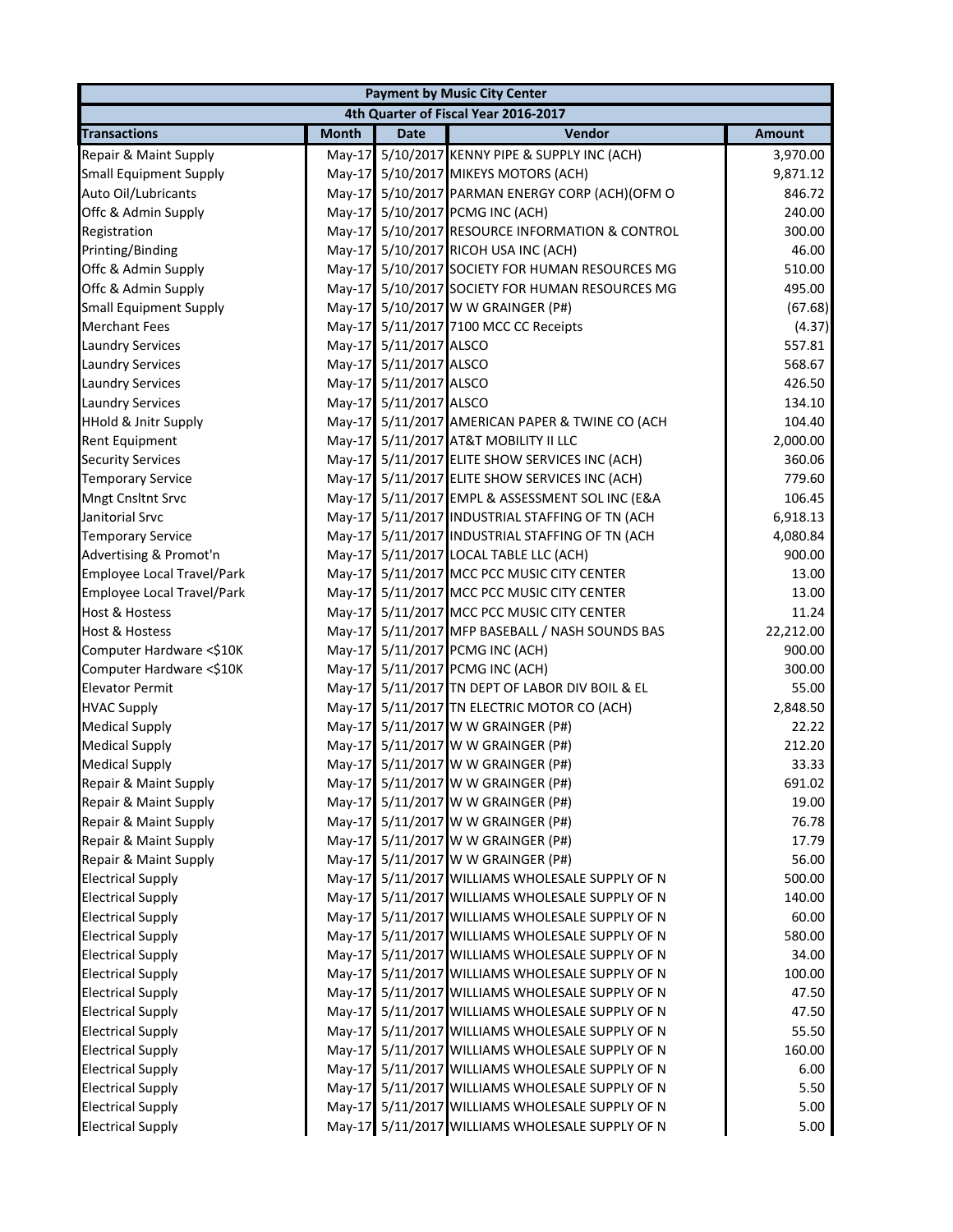| <b>Payment by Music City Center</b> |              |             |                                                 |               |  |
|-------------------------------------|--------------|-------------|-------------------------------------------------|---------------|--|
|                                     |              |             | 4th Quarter of Fiscal Year 2016-2017            |               |  |
| <b>Transactions</b>                 | <b>Month</b> | <b>Date</b> | Vendor                                          | <b>Amount</b> |  |
| <b>Electrical Supply</b>            | $May-17$     |             | 5/11/2017 WILLIAMS WHOLESALE SUPPLY OF N        | 4.50          |  |
| <b>Electrical Supply</b>            |              |             | May-17 5/11/2017 WILLIAMS WHOLESALE SUPPLY OF N | 4.00          |  |
| <b>Electrical Supply</b>            |              |             | May-17 5/11/2017 WILLIAMS WHOLESALE SUPPLY OF N | 12.00         |  |
| <b>Electrical Supply</b>            | $May-17$     |             | 5/11/2017 WILLIAMS WHOLESALE SUPPLY OF N        | 3.00          |  |
| <b>Electrical Supply</b>            | $May-17$     |             | 5/11/2017 WILLIAMS WHOLESALE SUPPLY OF N        | 2.50          |  |
| <b>Electrical Supply</b>            | $May-17$     |             | 5/11/2017 WILLIAMS WHOLESALE SUPPLY OF N        | 5.00          |  |
| <b>Electrical Supply</b>            | $May-17$     |             | 5/11/2017 WILLIAMS WHOLESALE SUPPLY OF N        | 25.00         |  |
| <b>Electrical Supply</b>            | $May-17$     |             | 5/11/2017 WILLIAMS WHOLESALE SUPPLY OF N        | 20.00         |  |
| <b>Electrical Supply</b>            |              |             | May-17 5/11/2017 WILLIAMS WHOLESALE SUPPLY OF N | 15.00         |  |
| <b>Electrical Supply</b>            |              |             | May-17 5/11/2017 WILLIAMS WHOLESALE SUPPLY OF N | 5.00          |  |
| Advertising & Promot'n              | $May-17$     |             | 5/12/2017 AMERICAN PAPER & TWINE CO (ACH        | 594.00        |  |
| <b>HHold &amp; Jnitr Supply</b>     | $May-17$     |             | 5/12/2017 AMERICAN PAPER & TWINE CO (ACH        | 607.20        |  |
| <b>HHold &amp; Jnitr Supply</b>     | $May-17$     |             | 5/12/2017 AMERICAN PAPER & TWINE CO (ACH        | 1,467.25      |  |
| <b>HHold &amp; Jnitr Supply</b>     | $May-17$     |             | 5/12/2017 AMERICAN PAPER & TWINE CO (ACH        | 722.40        |  |
| <b>HHold &amp; Jnitr Supply</b>     | $May-17$     |             | 5/12/2017 AMERICAN PAPER & TWINE CO (ACH        | 40.20         |  |
| <b>HHold &amp; Jnitr Supply</b>     | $May-17$     |             | 5/12/2017 AMERICAN PAPER & TWINE CO (ACH        | 529.25        |  |
| <b>HHold &amp; Jnitr Supply</b>     |              |             | May-17 5/12/2017 AMERICAN PAPER & TWINE CO (ACH | 550.80        |  |
| <b>HHold &amp; Jnitr Supply</b>     |              |             | May-17 5/12/2017 AMERICAN PAPER & TWINE CO (ACH | 35.50         |  |
| <b>HHold &amp; Jnitr Supply</b>     | $May-17$     |             | 5/12/2017 AMERICAN PAPER & TWINE CO (ACH        | 42.00         |  |
| <b>HVAC Supply</b>                  | $May-17$     |             | 5/12/2017 JOHNSON CNTRLS INC(TN/NC)(P#)(        | 2,700.00      |  |
| Offc & Admin Supply                 |              |             | May-17 5/12/2017 LOWES OF MADISON #413 (ACH)    | 15.98         |  |
| <b>Small Equipment Supply</b>       |              |             | May-17 5/12/2017 LOWES OF MADISON #413 (ACH)    | 99.00         |  |
| <b>HHold &amp; Jnitr Supply</b>     |              |             | May-17 5/12/2017 MYOFFICE PRODUCTS (ACH)        | 340.40        |  |
| <b>HHold &amp; Jnitr Supply</b>     |              |             | May-17 5/12/2017 MYOFFICE PRODUCTS (ACH)        | 661.50        |  |
| <b>HHold &amp; Jnitr Supply</b>     |              |             | May-17 5/12/2017 MYOFFICE PRODUCTS (ACH)        | 545.00        |  |
| <b>HHold &amp; Jnitr Supply</b>     |              |             | May-17 5/12/2017 MYOFFICE PRODUCTS (ACH)        | 71.60         |  |
| <b>HHold &amp; Jnitr Supply</b>     |              |             | May-17 5/12/2017 MYOFFICE PRODUCTS (ACH)        | 723.00        |  |
| <b>HHold &amp; Jnitr Supply</b>     |              |             | May-17 5/12/2017 MYOFFICE PRODUCTS (ACH)        | 63.76         |  |
| <b>HHold &amp; Jnitr Supply</b>     |              |             | May-17 5/12/2017 MYOFFICE PRODUCTS (ACH)        | 536.50        |  |
| <b>HHold &amp; Jnitr Supply</b>     | $May-17$     |             | 5/12/2017 MYOFFICE PRODUCTS (ACH)               | 80.25         |  |
| Offc & Admin Supply                 | $May-17$     |             | 5/12/2017 MYOFFICE PRODUCTS (ACH)               | 12.20         |  |
| <b>Employee Award/Gift</b>          | $May-17$     |             | 5/12/2017 TERRYBERRY CO LLC                     | 336.00        |  |
| <b>Electrical Supply</b>            |              |             | May-17 5/12/2017 TOUR SUPPLY INC (ACH)          | 8,856.00      |  |
| <b>Electrical Supply</b>            |              |             | May-17 5/12/2017 TOUR SUPPLY INC (ACH)          | 492.00        |  |
| <b>Electrical Supply</b>            |              |             | May-17 5/12/2017 TOUR SUPPLY INC (ACH)          | 492.00        |  |
| <b>HVAC Supply</b>                  |              |             | May-17 5/12/2017 W W GRAINGER (P#)              | 148.40        |  |
| Repair & Maint Supply               |              |             | May-17 5/12/2017 W W GRAINGER (P#)              | 2.06          |  |
| Repair & Maint Supply               |              |             | May-17 5/12/2017 W W GRAINGER (P#)              | 2.06          |  |
| Repair & Maint Supply               | $May-17$     |             | 5/12/2017 W W GRAINGER (P#)                     | 6.19          |  |
| <b>Small Equipment Supply</b>       |              |             | May-17 5/15/2017 AMERICAN PAPER & TWINE CO (ACH | 19.95         |  |
| <b>Small Equipment Supply</b>       | $May-17$     |             | 5/15/2017 AMERICAN PAPER & TWINE CO (ACH        | 17.45         |  |
| <b>Small Equipment Supply</b>       |              |             | May-17 5/15/2017 AMERICAN PAPER & TWINE CO (ACH | 24.96         |  |
| <b>Small Equipment Supply</b>       | $May-17$     |             | 5/15/2017 AMERICAN PAPER & TWINE CO (ACH        | 274.25        |  |
| <b>Small Equipment Supply</b>       | $May-17$     |             | 5/15/2017 AMERICAN PAPER & TWINE CO (ACH        | 121.47        |  |
| <b>Small Equipment Supply</b>       | $May-17$     |             | 5/15/2017 AMERICAN PAPER & TWINE CO (ACH        | 2,245.02      |  |
| <b>Small Equipment Supply</b>       | $May-17$     |             | 5/15/2017 AMERICAN PAPER & TWINE CO (ACH        | 1,324.29      |  |
| Offc & Admin Supply                 |              |             | May-17 5/15/2017 AWARD CENTER INC, THE (ACH)    | 18.00         |  |
| Postage & Delivery Srvc             |              |             | May-17 5/15/2017 AWARD CENTER INC, THE (ACH)    | 3.00          |  |
| <b>Medical Supply</b>               | $May-17$     |             | 5/15/2017 BATTERIES PLUS LLC (NASHVILLE)        | 449.85        |  |
| <b>Small Equipment Supply</b>       | $May-17$     |             | 5/15/2017 BATTERIES PLUS LLC (NASHVILLE)        | 450.00        |  |
| <b>Small Equipment Supply</b>       | $May-17$     |             | 5/15/2017 BATTERIES PLUS LLC (NASHVILLE)        | 540.00        |  |
| Food & Ice                          |              |             | May-17 5/15/2017 CENTERPLATE MCC (ACH)          | 55.48         |  |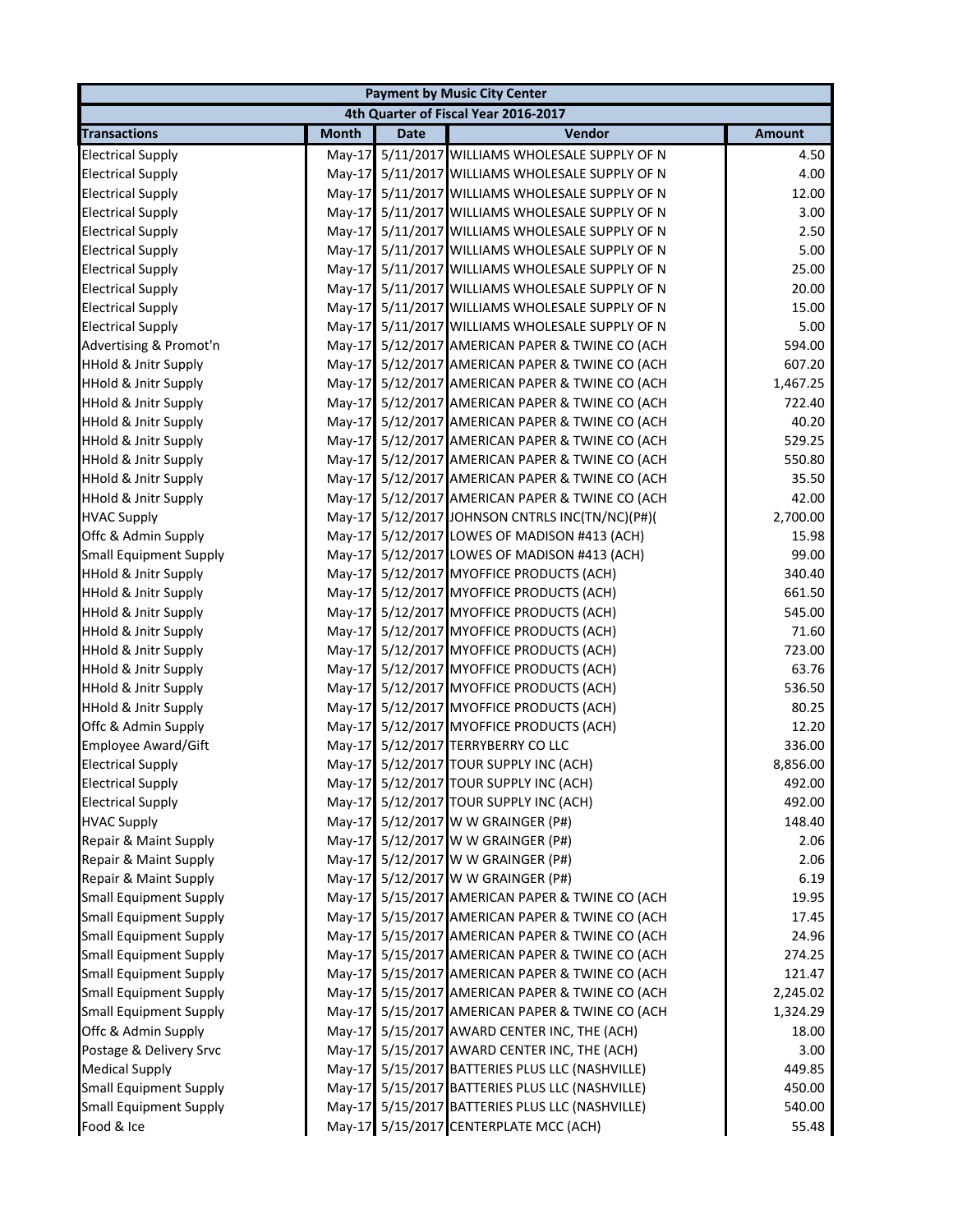|                                   |              |             | <b>Payment by Music City Center</b>        |               |
|-----------------------------------|--------------|-------------|--------------------------------------------|---------------|
|                                   |              |             | 4th Quarter of Fiscal Year 2016-2017       |               |
| <b>Transactions</b>               | <b>Month</b> | <b>Date</b> | Vendor                                     | <b>Amount</b> |
| Food & Ice                        | $May-17$     |             | 5/15/2017 CENTERPLATE MCC (ACH)            | 39.80         |
| Food & Ice                        |              |             | May-17 5/15/2017 CENTERPLATE MCC (ACH)     | 701.86        |
| Food & Ice                        |              |             | May-17 5/15/2017 CENTERPLATE MCC (ACH)     | 172.46        |
| Food & Ice                        |              |             | May-17 5/15/2017 CENTERPLATE MCC (ACH)     | 342.20        |
| <b>Small Equipment Supply</b>     | $May-17$     |             | 5/15/2017 CROWD CONTROL DIRECT INC (ACH)   | 1,404.00      |
| Employee Out-of-town Travel       | $May-17$     |             | 5/15/2017 DUKE, MICAH RICHARD              | 246.87        |
| Janitorial Srvc                   | May-17       |             | 5/15/2017 INDUSTRIAL STAFFING OF TN (ACH   | 5,622.59      |
| Registration                      | $May-17$     |             | 5/15/2017 SKILLPATH SEMINARS (P#)(ACH)     | 139.00        |
| <b>Employee Local Travel/Park</b> |              |             | May-17 5/15/2017 SP PLUS CORPORATION (ACH) | 18.00         |
| Offc & Admin Supply               |              |             | May-17 5/15/2017 SUNSET MARKETING INC      | 52.80         |
| Offc & Admin Supply               |              |             | May-17 5/15/2017 SUNSET MARKETING INC      | 52.80         |
| Postage & Delivery Srvc           |              |             | May-17 5/15/2017 SUNSET MARKETING INC      | 105.00        |
| Postage & Delivery Srvc           |              |             | May-17 5/15/2017 SUNSET MARKETING INC      | 200.00        |
| Printing/Binding                  |              |             | May-17 5/15/2017 SUNSET MARKETING INC      | 2,159.50      |
| Repair & Maint Supply             |              |             | May-17 5/15/2017 SUNSET MARKETING INC      | 1,090.00      |
| Signs                             |              |             | May-17 5/15/2017 SUNSET MARKETING INC      | 110.00        |
| Signs                             |              |             | May-17 5/15/2017 SUNSET MARKETING INC      | 110.00        |
| Signs                             |              |             | May-17 5/15/2017 SUNSET MARKETING INC      | 110.00        |
| <b>Signs</b>                      |              |             | May-17 5/15/2017 SUNSET MARKETING INC      | 1,650.00      |
| <b>HHold &amp; Jnitr Supply</b>   |              |             | May-17 5/15/2017 W W GRAINGER (P#)         | 245.88        |
| <b>HHold &amp; Jnitr Supply</b>   |              |             | May-17 5/15/2017 W W GRAINGER (P#)         | 161.90        |
| <b>HHold &amp; Jnitr Supply</b>   |              |             | May-17 5/15/2017 W W GRAINGER (P#)         | 199.44        |
| <b>HHold &amp; Jnitr Supply</b>   |              |             | May-17 5/15/2017 W W GRAINGER (P#)         | 796.40        |
| <b>Medical Supply</b>             |              |             | May-17 5/15/2017 W W GRAINGER (P#)         | (5.60)        |
| <b>Medical Supply</b>             |              |             | May-17 5/15/2017 W W GRAINGER (P#)         | (8.40)        |
| <b>Medical Supply</b>             |              |             | May-17 5/15/2017 W W GRAINGER (P#)         | (2.80)        |
| <b>Medical Supply</b>             |              |             | May-17 5/15/2017 W W GRAINGER (P#)         | (2.00)        |
| <b>Medical Supply</b>             |              |             | May-17 5/15/2017 W W GRAINGER (P#)         | (14.70)       |
| <b>Medical Supply</b>             |              |             | May-17 5/15/2017 W W GRAINGER (P#)         | (5.96)        |
| <b>Medical Supply</b>             |              |             | May-17 5/15/2017 W W GRAINGER (P#)         | (3.30)        |
| <b>Medical Supply</b>             |              |             | May-17 5/15/2017 W W GRAINGER (P#)         | (1.05)        |
| <b>Medical Supply</b>             |              |             | May-17 5/15/2017 W W GRAINGER (P#)         | (4.48)        |
| <b>Medical Supply</b>             |              |             | May-17 5/15/2017 W W GRAINGER (P#)         | (7.20)        |
| <b>Medical Supply</b>             |              |             | May-17 5/15/2017 W W GRAINGER (P#)         | (8.20)        |
| <b>Medical Supply</b>             |              |             | May-17 5/15/2017 W W GRAINGER (P#)         | (9.30)        |
| <b>Medical Supply</b>             |              |             | May-17 5/15/2017 W W GRAINGER (P#)         | (1.00)        |
| <b>Medical Supply</b>             |              |             | May-17 5/15/2017 W W GRAINGER (P#)         | (4.30)        |
| <b>Medical Supply</b>             |              |             | May-17 5/15/2017 W W GRAINGER (P#)         | (2.91)        |
| <b>Medical Supply</b>             |              |             | May-17 5/15/2017 W W GRAINGER (P#)         | (2.91)        |
| <b>Medical Supply</b>             |              |             | May-17 5/15/2017 W W GRAINGER (P#)         | (16.71)       |
| <b>Medical Supply</b>             |              |             | May-17 5/15/2017 W W GRAINGER (P#)         | (57.50)       |
| <b>Medical Supply</b>             |              |             | May-17 5/15/2017 W W GRAINGER (P#)         | (17.00)       |
| <b>Medical Supply</b>             |              |             | May-17 5/15/2017 W W GRAINGER (P#)         | (15.66)       |
| <b>Medical Supply</b>             |              |             | May-17 5/15/2017 W W GRAINGER (P#)         | (4.40)        |
| <b>Medical Supply</b>             |              |             | May-17 5/15/2017 W W GRAINGER (P#)         | (18.25)       |
| <b>Medical Supply</b>             |              |             | May-17 5/15/2017 W W GRAINGER (P#)         | (11.36)       |
| <b>Medical Supply</b>             |              |             | May-17 5/15/2017 W W GRAINGER (P#)         | (3.45)        |
| <b>Medical Supply</b>             |              |             | May-17 5/15/2017 W W GRAINGER (P#)         | (8.76)        |
| <b>Medical Supply</b>             |              |             | May-17 5/15/2017 W W GRAINGER (P#)         | (4.62)        |
| <b>Medical Supply</b>             |              |             | May-17 5/15/2017 W W GRAINGER (P#)         | (1.64)        |
| <b>Medical Supply</b>             |              |             | May-17 5/15/2017 W W GRAINGER (P#)         | (4.08)        |
| <b>Medical Supply</b>             |              |             | May-17 5/15/2017 W W GRAINGER (P#)         | (8.15)        |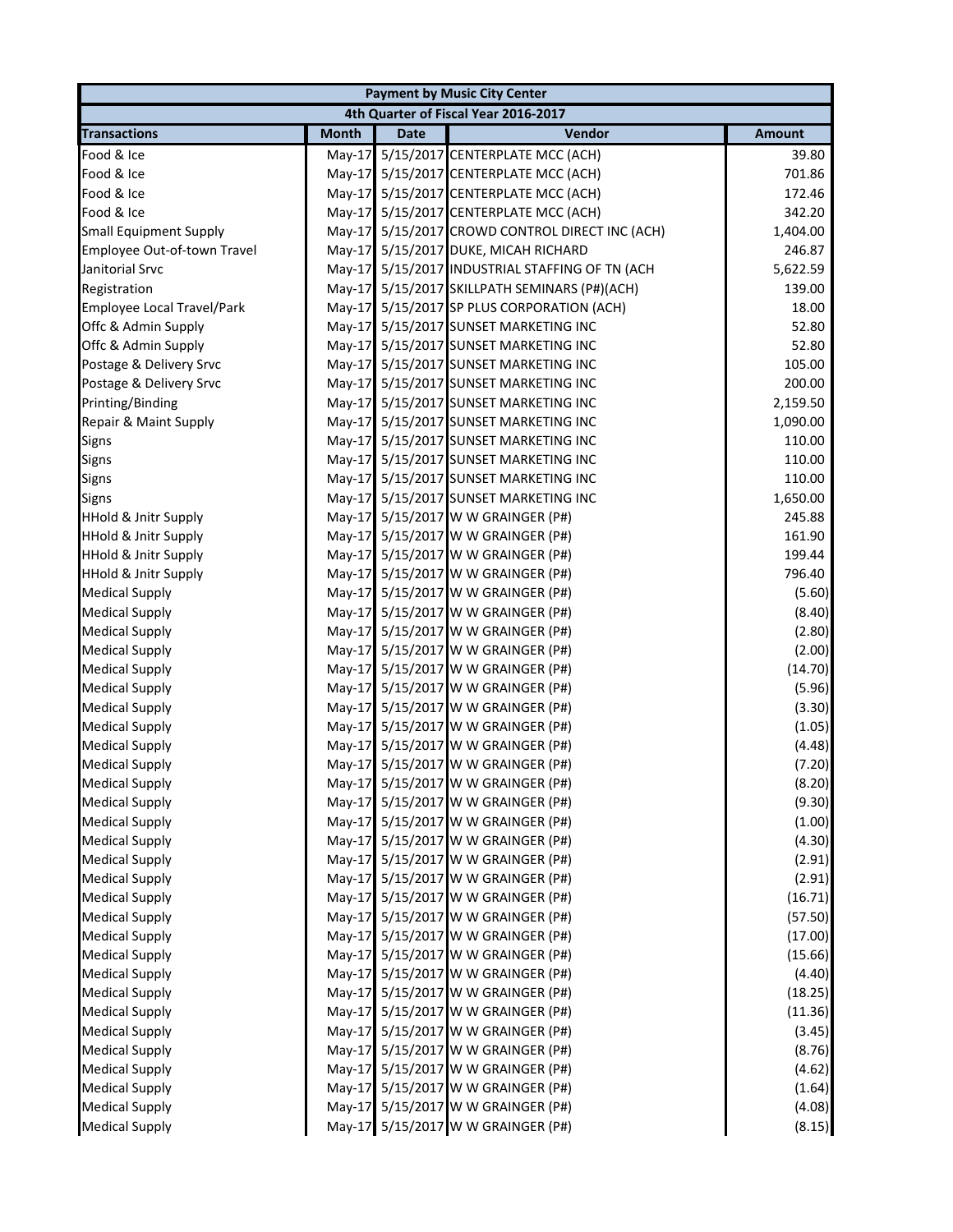| <b>Payment by Music City Center</b> |              |               |                                                 |               |  |
|-------------------------------------|--------------|---------------|-------------------------------------------------|---------------|--|
|                                     |              |               | 4th Quarter of Fiscal Year 2016-2017            |               |  |
| <b>Transactions</b>                 | <b>Month</b> | <b>Date</b>   | Vendor                                          | <b>Amount</b> |  |
| <b>Medical Supply</b>               | $May-17$     |               | 5/15/2017 W W GRAINGER (P#)                     | (1.70)        |  |
| <b>Medical Supply</b>               | $Mav-17$     |               | 5/15/2017 W W GRAINGER (P#)                     | (12.40)       |  |
| <b>Medical Supply</b>               | $May-17$     |               | 5/15/2017 W W GRAINGER (P#)                     | (2.02)        |  |
| <b>Medical Supply</b>               | May-17       |               | 5/15/2017 W W GRAINGER (P#)                     | (2.91)        |  |
| <b>Medical Supply</b>               | $May-17$     |               | 5/15/2017 W W GRAINGER (P#)                     | (18.57)       |  |
| <b>Small Equipment Supply</b>       | May-17       |               | 5/15/2017 W W GRAINGER (P#)                     | 2,188.00      |  |
| <b>Small Equipment Supply</b>       | $May-17$     |               | 5/15/2017 W W GRAINGER (P#)                     | 225.30        |  |
| <b>Small Equipment Supply</b>       | $May-17$     |               | 5/15/2017 W W GRAINGER (P#)                     | 108.40        |  |
| Safety Supply                       | May-17       |               | 5/15/2017 WIRELESS PLUS INC (ACH)               | 1,200.00      |  |
| Safety Supply                       | May-17       |               | 5/15/2017 WIRELESS PLUS INC (ACH)               | 9,300.00      |  |
| Safety Supply                       | $May-17$     |               | 5/15/2017 WIRELESS PLUS INC (ACH)               | 8,000.00      |  |
| Safety Supply                       | May-17       |               | 5/15/2017 WIRELESS PLUS INC (ACH)               | 900.00        |  |
| <b>Merchant Fees</b>                | $May-17$     |               | 5/16/2017 7100 MCC CC Receipts                  | (10.70)       |  |
| <b>HHold &amp; Jnitr Supply</b>     | $May-17$     |               | 5/16/2017 AMERICAN PAPER & TWINE CO (ACH        | 2,600.00      |  |
| <b>HHold &amp; Jnitr Supply</b>     | May-17       |               | 5/16/2017 AMERICAN PAPER & TWINE CO (ACH        | 6,062.00      |  |
| <b>HHold &amp; Jnitr Supply</b>     | $May-17$     |               | 5/16/2017 AMERICAN PAPER & TWINE CO (ACH        | 3,741.75      |  |
| <b>HHold &amp; Jnitr Supply</b>     | May-17       |               | 5/16/2017 AMERICAN PAPER & TWINE CO (ACH        | 3,741.75      |  |
| Clothing                            | $May-17$     |               | 5/16/2017 BLINK MARKETING INC (ACH)             | 472.90        |  |
| Clothing                            | $May-17$     |               | 5/16/2017 BLINK MARKETING INC (ACH)             | 5,903.04      |  |
| Clothing                            | $May-17$     |               | 5/16/2017 BLINK MARKETING INC (ACH)             | 945.80        |  |
| Postage & Delivery Srvc             | $May-17$     |               | 5/16/2017 BLINK MARKETING INC (ACH)             | 75.00         |  |
| <b>District Energy System</b>       | $May-17$     |               | 5/16/2017 DES REVENUE / US BANK (ACH)           | 212,593.16    |  |
| <b>Small Equipment Supply</b>       | May-17       |               | 5/16/2017 DRAPES 4 SHOW INC (ACH)               | 1,170.00      |  |
| <b>Merchant Fees</b>                | $May-17$     | 5/16/2017 FIS |                                                 | 22,076.80     |  |
| Repair & Maint Supply               | $May-17$     |               | 5/16/2017 GRAYBAR ELECTRIC CO INC (ACH)         | 2,921.60      |  |
| Repair & Maint Supply               | May-17       |               | 5/16/2017 KENNY PIPE & SUPPLY INC (ACH)         | 200.00        |  |
| Repair & Maint Supply               | $May-17$     |               | 5/16/2017 KENNY PIPE & SUPPLY INC (ACH)         | 60.00         |  |
| Repair & Maint Supply               | $May-17$     |               | 5/16/2017 KENNY PIPE & SUPPLY INC (ACH)         | 210.00        |  |
| Offc & Admin Supply                 | May-17       |               | 5/16/2017 LOWES OF MADISON #413 (ACH)           | (1.64)        |  |
| Postage & Delivery Srvc             | $May-17$     |               | 5/16/2017 SUNSET MARKETING INC                  | (65.00)       |  |
| <b>Small Equipment Supply</b>       | May-17       |               | 5/16/2017 W W GRAINGER (P#)                     | 331.38        |  |
| <b>Small Equipment Supply</b>       | $May-17$     |               | 5/16/2017 W W GRAINGER (P#)                     | 40.60         |  |
| <b>Small Equipment Supply</b>       |              |               | May-17 5/16/2017 W W GRAINGER (P#)              | 1,784.00      |  |
| <b>Small Equipment Supply</b>       |              |               | May-17 5/16/2017 W W GRAINGER (P#)              | 1,282.40      |  |
| <b>Small Equipment Supply</b>       |              |               | May-17 5/16/2017 W W GRAINGER (P#)              | 99.84         |  |
| Offc & Admin Supply                 | $May-17$     |               | 5/16/2017 WILEY EFFICIENT LEARNING (ACH)        | 4,470.00      |  |
| <b>Electrical Supply</b>            | May-17       |               | 5/16/2017 WILLIAMS WHOLESALE SUPPLY OF N        | (65.84)       |  |
| <b>Electrical Supply</b>            | $May-17$     |               | 5/16/2017 WILLIAMS WHOLESALE SUPPLY OF N        | 8.00          |  |
| <b>Electrical Supply</b>            | $Mav-17$     |               | 5/16/2017 WILLIAMS WHOLESALE SUPPLY OF N        | 8.00          |  |
| <b>Electrical Supply</b>            | $May-17$     |               | 5/16/2017 WILLIAMS WHOLESALE SUPPLY OF N        | 24.00         |  |
| <b>Electrical Supply</b>            | $May-17$     |               | 5/16/2017 WILLIAMS WHOLESALE SUPPLY OF N        | 20.00         |  |
| <b>Electrical Supply</b>            | $May-17$     |               | 5/16/2017 WILLIAMS WHOLESALE SUPPLY OF N        | 18.00         |  |
| <b>Electrical Supply</b>            | $May-17$     |               | 5/16/2017 WILLIAMS WHOLESALE SUPPLY OF N        | 12.00         |  |
| <b>Electrical Supply</b>            | $May-17$     |               | 5/16/2017 WILLIAMS WHOLESALE SUPPLY OF N        | 5.00          |  |
| <b>Electrical Supply</b>            | $May-17$     |               | 5/16/2017 WILLIAMS WHOLESALE SUPPLY OF N        | 4.50          |  |
| <b>Electrical Supply</b>            | $May-17$     |               | 5/16/2017 WILLIAMS WHOLESALE SUPPLY OF N        | 3.50          |  |
| <b>Electrical Supply</b>            | $May-17$     |               | 5/16/2017 WILLIAMS WHOLESALE SUPPLY OF N        | 25.00         |  |
| <b>Electrical Supply</b>            | $May-17$     |               | 5/16/2017 WILLIAMS WHOLESALE SUPPLY OF N        | 9.00          |  |
| <b>Electrical Supply</b>            | $May-17$     |               | 5/16/2017 WILLIAMS WHOLESALE SUPPLY OF N        | 8.00          |  |
| <b>Electrical Supply</b>            | $May-17$     |               | 5/16/2017 WILLIAMS WHOLESALE SUPPLY OF N        | 6.50          |  |
| <b>Electrical Supply</b>            | $May-17$     |               | 5/16/2017 WILLIAMS WHOLESALE SUPPLY OF N        | 3.00          |  |
| <b>Electrical Supply</b>            |              |               | May-17 5/16/2017 WILLIAMS WHOLESALE SUPPLY OF N | 28.00         |  |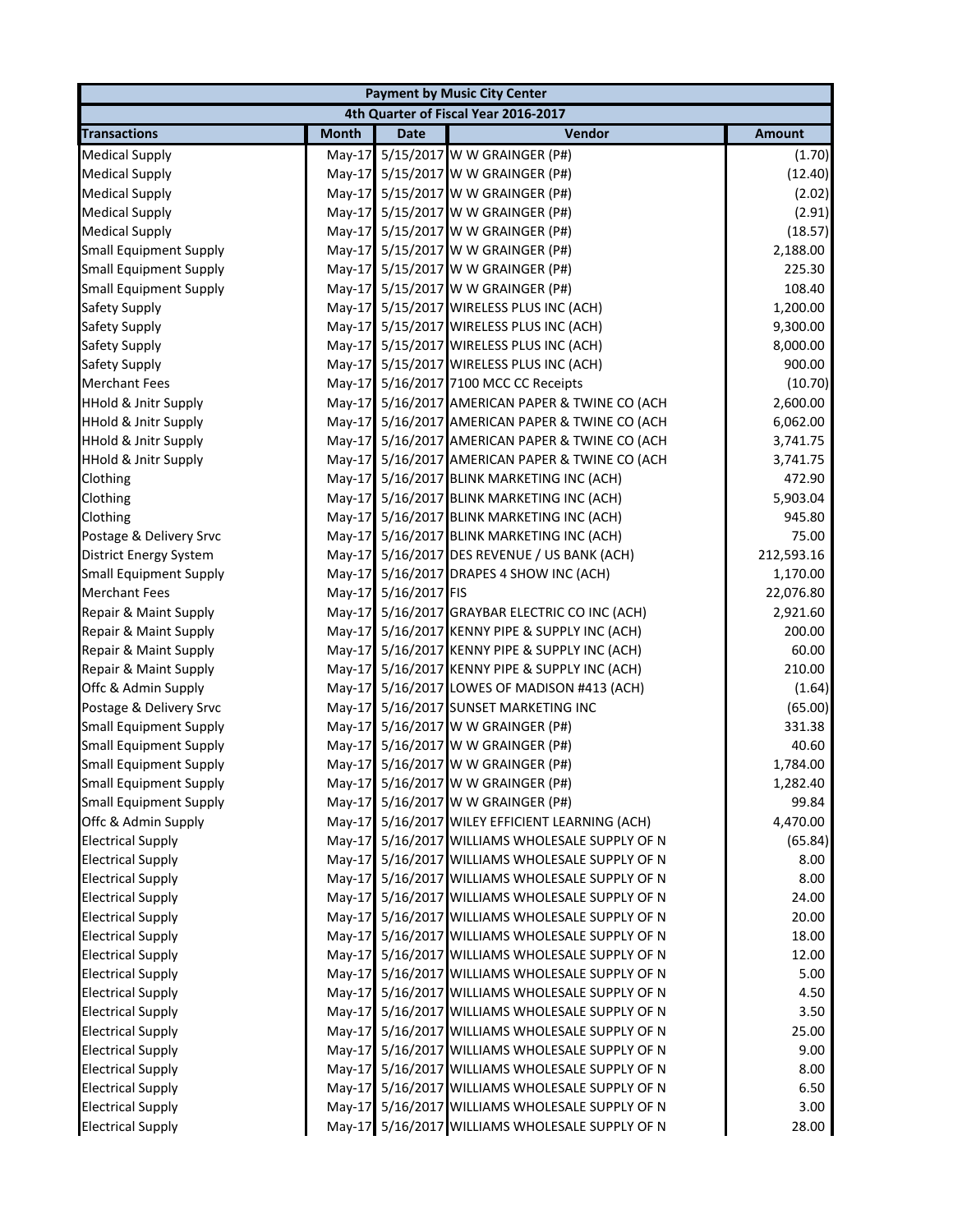|                                  |              |             | <b>Payment by Music City Center</b>             |               |
|----------------------------------|--------------|-------------|-------------------------------------------------|---------------|
|                                  |              |             | 4th Quarter of Fiscal Year 2016-2017            |               |
| <b>Transactions</b>              | <b>Month</b> | <b>Date</b> | Vendor                                          | <b>Amount</b> |
| <b>HHold &amp; Jnitr Supply</b>  |              |             | May-17 5/17/2017 AMERICAN PAPER & TWINE CO (ACH | 112.56        |
| <b>HHold &amp; Jnitr Supply</b>  |              |             | May-17 5/17/2017 AMERICAN PAPER & TWINE CO (ACH | 86.16         |
| <b>HHold &amp; Jnitr Supply</b>  |              |             | May-17 5/17/2017 AMERICAN PAPER & TWINE CO (ACH | 31.64         |
| <b>HHold &amp; Jnitr Supply</b>  |              |             | May-17 5/17/2017 AMERICAN PAPER & TWINE CO (ACH | 8.33          |
| <b>HHold &amp; Jnitr Supply</b>  |              |             | May-17 5/17/2017 AMERICAN PAPER & TWINE CO (ACH | 90.60         |
| Computer Software                |              |             | May-17 5/17/2017 CMMS DATA GROUP (ACH)          | 7,871.67      |
| <b>Computer Software</b>         |              |             | May-17 5/17/2017 CMMS DATA GROUP (ACH)          | 1,198.00      |
| Postage & Delivery Srvc          | $May-17$     |             | 5/17/2017 CROWD CONTROL DIRECT INC (ACH)        | 321.21        |
| <b>Small Equipment Supply</b>    |              |             | May-17 5/17/2017 CROWD CONTROL DIRECT INC (ACH) | 472.50        |
| Other Rpr & Maint Srvc           |              |             | May-17 5/17/2017 FORKLIFT SYSTEMS INC (ACH)     | 52.50         |
| Mngt Cnsltnt Srvc                |              |             | May-17 5/17/2017 INQUIRIES INC (ACH)            | 361.25        |
| <b>Small Equipment Supply</b>    |              |             | May-17 5/17/2017 KENNY PIPE & SUPPLY INC (ACH)  | 189.00        |
| <b>Small Equipment Supply</b>    |              |             | May-17 5/17/2017 KENNY PIPE & SUPPLY INC (ACH)  | 98.00         |
| <b>Small Equipment Supply</b>    |              |             | May-17 5/17/2017 KENNY PIPE & SUPPLY INC (ACH)  | 109.00        |
| <b>HHold &amp; Jnitr Supply</b>  |              |             | May-17 5/17/2017 MYOFFICE PRODUCTS (ACH)        | 95.64         |
| Rpr & Maint Srvc Elev/Escel      |              |             | May-17 5/17/2017 NASHVILLE MACHINE ELEVATOR CO  | 13,865.25     |
| Plumbing/HVAC Maintain Srvc      |              |             | May-17 5/17/2017 ROTO ROOTER (ACH)              | 440.00        |
| Safety Supply                    |              |             | May-17 5/17/2017 TECHNIBILT LTD (ACH)           | 580.50        |
| <b>HHold &amp; Jnitr Supply</b>  |              |             | May-17 5/17/2017 W W GRAINGER (P#)              | 88.16         |
| <b>Small Equipment Supply</b>    |              |             | May-17 5/17/2017 W W GRAINGER (P#)              | (437.60)      |
| <b>Small Equipment Supply</b>    |              |             | May-17 5/17/2017 W W GRAINGER (P#)              | 1,232.80      |
| <b>Mngt Cnsltnt Srvc</b>         |              |             | May-17 5/18/2017 7100 MCC Cash Receipts         | (117.89)      |
| <b>Merchant Fees</b>             |              |             | May-17 5/18/2017 7100 MCC CC Receipts           | (45.54)       |
| <b>Merchant Fees</b>             |              |             | May-17 5/18/2017 7100 MCC CC Receipts           | (1.38)        |
| <b>Building Maintenance Srvc</b> |              |             | May-17 5/18/2017 BAKER ROOFING CO (ACH)         | 7,180.00      |
| Postage & Delivery Srvc          |              |             | May-17 5/18/2017 DRAPES 4 SHOW INC (ACH)        | 34.56         |
| <b>Electrical Supply</b>         |              |             | May-17 5/18/2017 GRAYBAR ELECTRIC CO INC (ACH)  | 1,200.80      |
| <b>Electrical Supply</b>         |              |             | May-17 5/18/2017 GRAYBAR ELECTRIC CO INC (ACH)  | 1,738.00      |
| <b>Electrical Supply</b>         |              |             | May-17 5/18/2017 GRAYBAR ELECTRIC CO INC (ACH)  | 1,515.20      |
| <b>Medical Services</b>          |              |             | May-17 5/18/2017 MED STAR MEDICAL STAFFING INC  | 1,903.00      |
| Offc & Admin Supply              |              |             | May-17 5/18/2017 MYOFFICE PRODUCTS (ACH)        | 32.28         |
| <b>Printing Supply</b>           |              |             | May-17 5/18/2017 MYOFFICE PRODUCTS (ACH)        | 83.78         |
| <b>Printing Supply</b>           |              |             | May-17 5/18/2017 MYOFFICE PRODUCTS (ACH)        | 235.61        |
| <b>Printing Supply</b>           |              |             | May-17 5/18/2017 MYOFFICE PRODUCTS (ACH)        | 158.10        |
| <b>Printing Supply</b>           |              |             | May-17 5/18/2017 MYOFFICE PRODUCTS (ACH)        | 471.22        |
| <b>Printing Supply</b>           |              |             | May-17 5/18/2017 MYOFFICE PRODUCTS (ACH)        | 235.61        |
| <b>Printing Supply</b>           |              |             | May-17 5/18/2017 MYOFFICE PRODUCTS (ACH)        | 1,352.70      |
| <b>Printing Supply</b>           |              |             | May-17 5/18/2017 MYOFFICE PRODUCTS (ACH)        | 235.61        |
| Printing/Binding                 |              |             | May-17 5/18/2017 RICOH USA INC (ACH)            | 46.00         |
| Printing/Binding                 |              |             | May-17 5/18/2017 TOLEDO TICKET CO (ACH)         | 1,958.82      |
| Printing/Binding                 |              |             | May-17 5/18/2017 TOLEDO TICKET CO (ACH)         | 741.18        |
| <b>Medical Supply</b>            |              |             | May-17 5/18/2017 W W GRAINGER (P#)              | 120.15        |
| Damages and Small Claims         |              |             | May-17 5/19/2017 7100 MCC CC Receipts           | (328.50)      |
| <b>Merchant Fees</b>             |              |             | May-17 5/19/2017 7100 MCC CC Receipts           | (18.40)       |
| <b>Merchant Fees</b>             |              |             | May-17 5/19/2017 7100 MCC CC Receipts           | (77.74)       |
| Cafe Plan Pre-Tax Savings        |              |             | May-17 5/19/2017 Actual Burden Journal Entries  | 117.09        |
| Cafe Plan Pre-Tax Savings        |              |             | May-17 5/19/2017 Actual Burden Journal Entries  | 43.54         |
| Cafe Plan Pre-Tax Savings        |              |             | May-17 5/19/2017 Actual Burden Journal Entries  | 168.51        |
| Cafe Plan Pre-Tax Savings        |              |             | May-17 5/19/2017 Actual Burden Journal Entries  | 312.14        |
| Cafe Plan Pre-Tax Savings        |              |             | May-17 5/19/2017 Actual Burden Journal Entries  | 18.12         |
| Cafe Plan Pre-Tax Savings        |              |             | May-17 5/19/2017 Actual Burden Journal Entries  | 49.42         |
| Cafe Plan Pre-Tax Savings        |              |             | May-17 5/19/2017 Actual Burden Journal Entries  | 25.86         |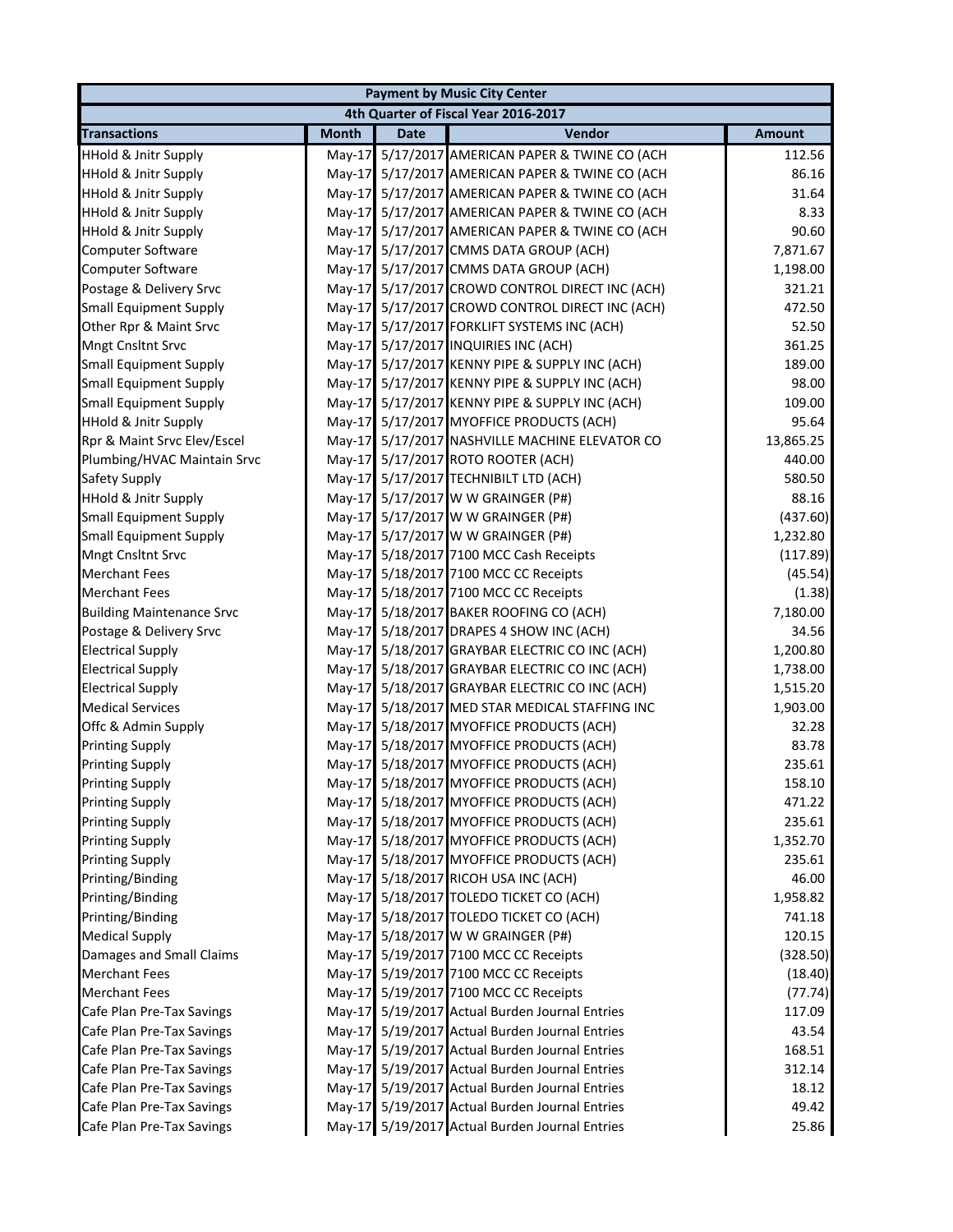|                              |              |             | <b>Payment by Music City Center</b>            |               |
|------------------------------|--------------|-------------|------------------------------------------------|---------------|
|                              |              |             | 4th Quarter of Fiscal Year 2016-2017           |               |
| <b>Transactions</b>          | <b>Month</b> | <b>Date</b> | Vendor                                         | <b>Amount</b> |
| Cafe Plan Pre-Tax Savings    | $May-17$     |             | 5/19/2017 Actual Burden Journal Entries        | 193.01        |
| Cafe Plan Pre-Tax Savings    |              |             | May-17 5/19/2017 Actual Burden Journal Entries | 43.10         |
| Cafe Plan Pre-Tax Savings    | $May-17$     |             | 5/19/2017 Actual Burden Journal Entries        | 43.89         |
| Cafe Plan Pre-Tax Savings    | $May-17$     |             | 5/19/2017 Actual Burden Journal Entries        | 33.47         |
| Cafe Plan Pre-Tax Savings    | $May-17$     |             | 5/19/2017 Actual Burden Journal Entries        | 39.72         |
| Cafe Plan Pre-Tax Savings    | $May-17$     |             | 5/19/2017 Actual Burden Journal Entries        | 13.91         |
| Cafe Plan Pre-Tax Savings    | $May-17$     |             | 5/19/2017 Actual Burden Journal Entries        | 76.47         |
| Cafe Plan Pre-Tax Savings    | $May-17$     |             | 5/19/2017 Actual Burden Journal Entries        | 25.47         |
| Cafe Plan Pre-Tax Savings    | May-17       |             | 5/19/2017 Actual Burden Journal Entries        | 14.30         |
| Cafe Plan Pre-Tax Savings    | $May-17$     |             | 5/19/2017 Actual Burden Journal Entries        | 24.04         |
| Cafe Plan Pre-Tax Savings    | $May-17$     |             | 5/19/2017 Actual Burden Journal Entries        | 42.08         |
| CCA Employer 401K Plan       | May-17       |             | 5/19/2017 Actual Burden Journal Entries        | 732.78        |
| CCA Employer 401K Plan       | $May-17$     |             | 5/19/2017 Actual Burden Journal Entries        | 724.10        |
| CCA Employer 401K Plan       | $May-17$     |             | 5/19/2017 Actual Burden Journal Entries        | 939.24        |
| CCA Employer 401K Plan       | $May-17$     |             | 5/19/2017 Actual Burden Journal Entries        | 316.68        |
| CCA Employer 401K Plan       | $May-17$     |             | 5/19/2017 Actual Burden Journal Entries        | 699.94        |
| CCA Employer 401K Plan       | $May-17$     |             | 5/19/2017 Actual Burden Journal Entries        | 69.60         |
| CCA Employer 401K Plan       | $May-17$     |             | 5/19/2017 Actual Burden Journal Entries        | 328.86        |
| CCA Employer 401K Plan       | $May-17$     |             | 5/19/2017 Actual Burden Journal Entries        | 213.89        |
| CCA Employer 401K Plan       | May-17       |             | 5/19/2017 Actual Burden Journal Entries        | 398.71        |
| CCA Employer 401K Plan       | $May-17$     |             | 5/19/2017 Actual Burden Journal Entries        | 222.48        |
| CCA Employer 401K Plan       | $May-17$     |             | 5/19/2017 Actual Burden Journal Entries        | 75.41         |
| <b>Employer Dental Group</b> | $May-17$     |             | 5/19/2017 Actual Burden Journal Entries        | 183.82        |
| <b>Employer Dental Group</b> | $May-17$     |             | 5/19/2017 Actual Burden Journal Entries        | 42.42         |
| <b>Employer Dental Group</b> | $May-17$     |             | 5/19/2017 Actual Burden Journal Entries        | 245.09        |
| <b>Employer Dental Group</b> |              |             | May-17 5/19/2017 Actual Burden Journal Entries | 443.06        |
| <b>Employer Dental Group</b> | $May-17$     |             | 5/19/2017 Actual Burden Journal Entries        | 14.14         |
| <b>Employer Dental Group</b> | $May-17$     |             | 5/19/2017 Actual Burden Journal Entries        | 89.56         |
| <b>Employer Dental Group</b> | $May-17$     |             | 5/19/2017 Actual Burden Journal Entries        | 28.28         |
| <b>Employer Dental Group</b> | $May-17$     |             | 5/19/2017 Actual Burden Journal Entries        | 245.09        |
| <b>Employer Dental Group</b> | $May-17$     |             | 5/19/2017 Actual Burden Journal Entries        | 42.42         |
| <b>Employer Dental Group</b> |              |             | May-17 5/19/2017 Actual Burden Journal Entries | 61.28         |
| <b>Employer Dental Group</b> |              |             | May-17 5/19/2017 Actual Burden Journal Entries | 42.42         |
| <b>Employer Dental Group</b> |              |             | May-17 5/19/2017 Actual Burden Journal Entries | 70.52         |
| <b>Employer Dental Group</b> | May-17       |             | 5/19/2017 Actual Burden Journal Entries        | 0.18          |
| <b>Employer Dental Group</b> | May-17       |             | 5/19/2017 Actual Burden Journal Entries        | 28.28         |
| <b>Employer Dental Group</b> | May-17       |             | 5/19/2017 Actual Burden Journal Entries        | 113.12        |
| <b>Employer Dental Group</b> | May-17       |             | 5/19/2017 Actual Burden Journal Entries        | 28.28         |
| <b>Employer Dental Group</b> | $Mav-17$     |             | 5/19/2017 Actual Burden Journal Entries        | 42.42         |
| <b>Employer Dental Group</b> | May-17       |             | 5/19/2017 Actual Burden Journal Entries        | 28.28         |
| <b>Employer Dental Group</b> | $May-17$     |             | 5/19/2017 Actual Burden Journal Entries        | 61.26         |
| <b>Employer Group Health</b> | May-17       |             | 5/19/2017 Actual Burden Journal Entries        | 4,308.00      |
| <b>Employer Group Health</b> | $May-17$     |             | 5/19/2017 Actual Burden Journal Entries        | 1,548.00      |
| <b>Employer Group Health</b> | $May-17$     |             | 5/19/2017 Actual Burden Journal Entries        | 6,200.91      |
| <b>Employer Group Health</b> | May-17       |             | 5/19/2017 Actual Burden Journal Entries        | 11,582.01     |
| <b>Employer Group Health</b> | $May-17$     |             | 5/19/2017 Actual Burden Journal Entries        | 654.00        |
| <b>Employer Group Health</b> | $May-17$     |             | 5/19/2017 Actual Burden Journal Entries        | 2,453.01      |
| <b>Employer Group Health</b> | $May-17$     |             | 5/19/2017 Actual Burden Journal Entries        | 927.00        |
| <b>Employer Group Health</b> | $May-17$     |             | 5/19/2017 Actual Burden Journal Entries        | 6,977.91      |
| <b>Employer Group Health</b> | $May-17$     |             | 5/19/2017 Actual Burden Journal Entries        | 1,533.00      |
| <b>Employer Group Health</b> |              |             | May-17 5/19/2017 Actual Burden Journal Entries | 2,013.18      |
| <b>Employer Group Health</b> |              |             | May-17 5/19/2017 Actual Burden Journal Entries | 654.00        |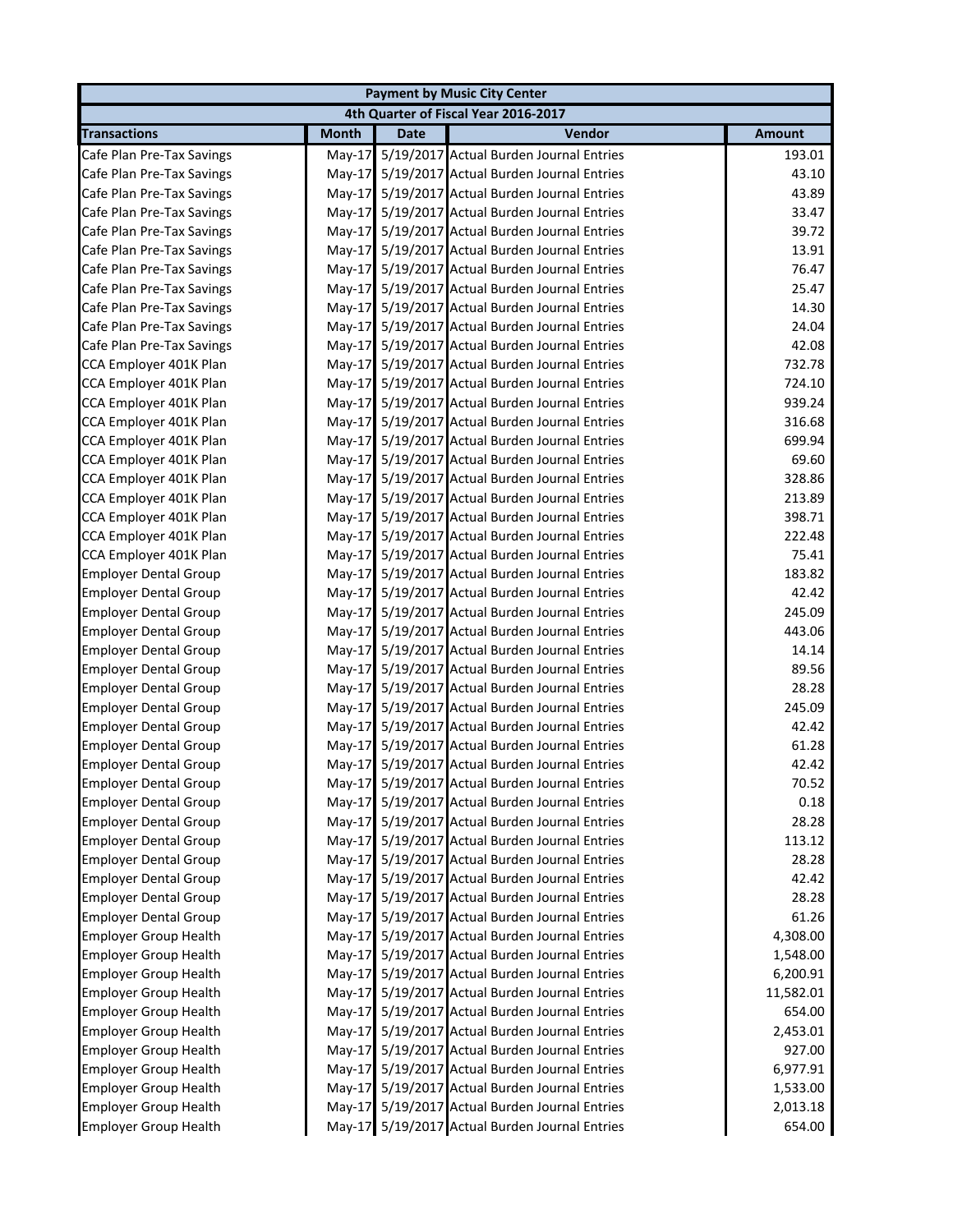|                              |              |             | <b>Payment by Music City Center</b>            |               |
|------------------------------|--------------|-------------|------------------------------------------------|---------------|
|                              |              |             | 4th Quarter of Fiscal Year 2016-2017           |               |
| <b>Transactions</b>          | <b>Month</b> | <b>Date</b> | Vendor                                         | <b>Amount</b> |
| <b>Employer Group Health</b> | $May-17$     |             | 5/19/2017 Actual Burden Journal Entries        | 1,425.00      |
| <b>Employer Group Health</b> |              |             | May-17 5/19/2017 Actual Burden Journal Entries | 531.00        |
| <b>Employer Group Health</b> |              |             | May-17 5/19/2017 Actual Burden Journal Entries | 2,703.00      |
| <b>Employer Group Health</b> | $May-17$     |             | 5/19/2017 Actual Burden Journal Entries        | 912.00        |
| <b>Employer Group Health</b> |              |             | May-17 5/19/2017 Actual Burden Journal Entries | 546.00        |
| <b>Employer Group Health</b> |              |             | May-17 5/19/2017 Actual Burden Journal Entries | 879.00        |
| <b>Employer Group Health</b> | $May-17$     |             | 5/19/2017 Actual Burden Journal Entries        | 1,528.98      |
| <b>Employer OASDI</b>        | $May-17$     |             | 5/19/2017 Actual Burden Journal Entries        | 1,579.65      |
| <b>Employer OASDI</b>        | $May-17$     |             | 5/19/2017 Actual Burden Journal Entries        | 380.90        |
| <b>Employer OASDI</b>        |              |             | May-17 5/19/2017 Actual Burden Journal Entries | 2,197.50      |
| <b>Employer OASDI</b>        | $May-17$     |             | 5/19/2017 Actual Burden Journal Entries        | 2,666.06      |
| <b>Employer OASDI</b>        |              |             | May-17 5/19/2017 Actual Burden Journal Entries | 128.24        |
| <b>Employer OASDI</b>        | $May-17$     |             | 5/19/2017 Actual Burden Journal Entries        | 593.67        |
| <b>Employer OASDI</b>        | $May-17$     |             | 5/19/2017 Actual Burden Journal Entries        | 380.89        |
| <b>Employer OASDI</b>        |              |             | May-17 5/19/2017 Actual Burden Journal Entries | 1,785.51      |
| <b>Employer OASDI</b>        | $May-17$     |             | 5/19/2017 Actual Burden Journal Entries        | 274.57        |
| <b>Employer OASDI</b>        |              |             | May-17 5/19/2017 Actual Burden Journal Entries | 511.23        |
| <b>Employer OASDI</b>        |              |             | May-17 5/19/2017 Actual Burden Journal Entries | 522.05        |
| <b>Employer OASDI</b>        |              |             | May-17 5/19/2017 Actual Burden Journal Entries | 1,012.07      |
| <b>Employer OASDI</b>        |              |             | May-17 5/19/2017 Actual Burden Journal Entries | 2.27          |
| <b>Employer OASDI</b>        |              |             | May-17 5/19/2017 Actual Burden Journal Entries | 320.24        |
| <b>Employer OASDI</b>        |              |             | May-17 5/19/2017 Actual Burden Journal Entries | 906.08        |
| <b>Employer OASDI</b>        |              |             | May-17 5/19/2017 Actual Burden Journal Entries | 445.18        |
| <b>Employer OASDI</b>        |              |             | May-17 5/19/2017 Actual Burden Journal Entries | 455.97        |
| <b>Employer OASDI</b>        |              |             | May-17 5/19/2017 Actual Burden Journal Entries | 529.97        |
| <b>Employer OASDI</b>        |              |             | May-17 5/19/2017 Actual Burden Journal Entries | 473.43        |
| <b>Employer Pension</b>      |              |             | May-17 5/19/2017 Actual Burden Journal Entries | 836.67        |
| <b>Employer Pension</b>      |              |             | May-17 5/19/2017 Actual Burden Journal Entries | 284.46        |
| <b>Employer Pension</b>      |              |             | May-17 5/19/2017 Actual Burden Journal Entries | 812.66        |
| <b>Employer Pension</b>      |              |             | May-17 5/19/2017 Actual Burden Journal Entries | 616.01        |
| <b>Employer Pension</b>      |              |             | May-17 5/19/2017 Actual Burden Journal Entries | 2,092.78      |
| <b>Employer Pension</b>      |              |             | May-17 5/19/2017 Actual Burden Journal Entries | 4.52          |
| <b>Employer Pension</b>      |              |             | May-17 5/19/2017 Actual Burden Journal Entries | 965.70        |
| <b>Employer Pension</b>      |              |             | May-17 5/19/2017 Actual Burden Journal Entries | 2,261.75      |
| <b>Employer SSN Medical</b>  |              |             | May-17 5/19/2017 Actual Burden Journal Entries | 369.42        |
| <b>Employer SSN Medical</b>  |              |             | May-17 5/19/2017 Actual Burden Journal Entries | 89.08         |
| <b>Employer SSN Medical</b>  |              |             | May-17 5/19/2017 Actual Burden Journal Entries | 513.92        |
| <b>Employer SSN Medical</b>  | $May-17$     |             | 5/19/2017 Actual Burden Journal Entries        | 623.48        |
| <b>Employer SSN Medical</b>  | $May-17$     |             | 5/19/2017 Actual Burden Journal Entries        | 29.99         |
| <b>Employer SSN Medical</b>  |              |             | May-17 5/19/2017 Actual Burden Journal Entries | 138.84        |
| <b>Employer SSN Medical</b>  | $May-17$     |             | 5/19/2017 Actual Burden Journal Entries        | 89.08         |
| <b>Employer SSN Medical</b>  |              |             | May-17 5/19/2017 Actual Burden Journal Entries | 417.57        |
| <b>Employer SSN Medical</b>  |              |             | May-17 5/19/2017 Actual Burden Journal Entries | 64.21         |
| <b>Employer SSN Medical</b>  | $May-17$     |             | 5/19/2017 Actual Burden Journal Entries        | 119.56        |
| <b>Employer SSN Medical</b>  |              |             | May-17 5/19/2017 Actual Burden Journal Entries | 122.11        |
| <b>Employer SSN Medical</b>  | $May-17$     |             | 5/19/2017 Actual Burden Journal Entries        | 236.69        |
| <b>Employer SSN Medical</b>  |              |             | May-17 5/19/2017 Actual Burden Journal Entries | 0.54          |
| <b>Employer SSN Medical</b>  |              |             | May-17 5/19/2017 Actual Burden Journal Entries | 74.90         |
| <b>Employer SSN Medical</b>  |              |             | May-17 5/19/2017 Actual Burden Journal Entries | 211.92        |
| <b>Employer SSN Medical</b>  |              |             | May-17 5/19/2017 Actual Burden Journal Entries | 104.12        |
| <b>Employer SSN Medical</b>  |              |             | May-17 5/19/2017 Actual Burden Journal Entries | 106.64        |
| <b>Employer SSN Medical</b>  |              |             | May-17 5/19/2017 Actual Burden Journal Entries | 259.70        |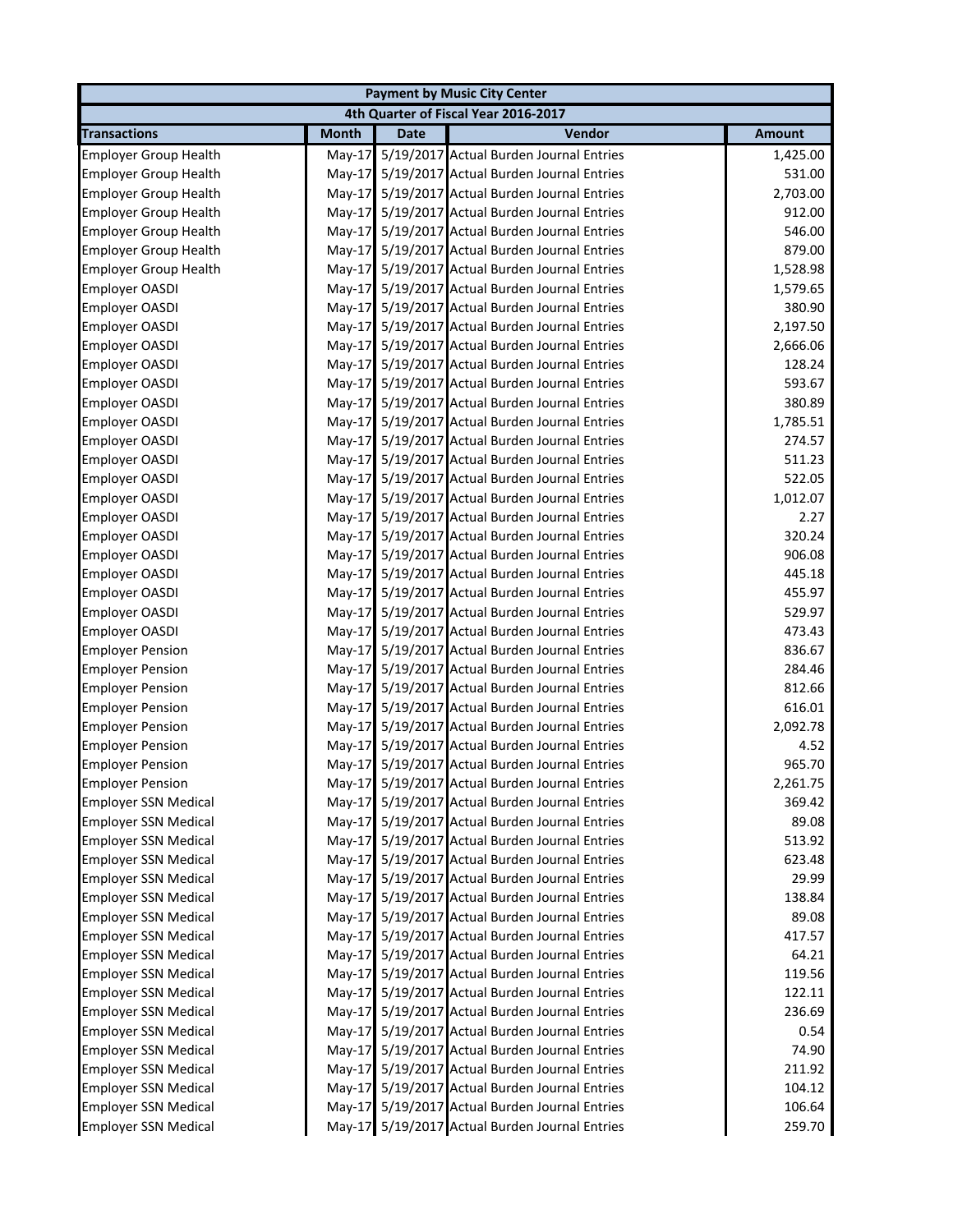|                               |              |                            | <b>Payment by Music City Center</b>            |               |
|-------------------------------|--------------|----------------------------|------------------------------------------------|---------------|
|                               |              |                            | 4th Quarter of Fiscal Year 2016-2017           |               |
| <b>Transactions</b>           | <b>Month</b> | <b>Date</b>                | Vendor                                         | <b>Amount</b> |
| <b>Employer SSN Medical</b>   | $May-17$     |                            | 5/19/2017 Actual Burden Journal Entries        | 110.73        |
| <b>FSA Pre-Tax Savings</b>    |              |                            | May-17 5/19/2017 Actual Burden Journal Entries | 5.17          |
| <b>FSA Pre-Tax Savings</b>    | $May-17$     |                            | 5/19/2017 Actual Burden Journal Entries        | 7.97          |
| <b>FSA Pre-Tax Savings</b>    | $May-17$     |                            | 5/19/2017 Actual Burden Journal Entries        | 8.93          |
| <b>FSA Pre-Tax Savings</b>    | $May-17$     |                            | 5/19/2017 Actual Burden Journal Entries        | 23.91         |
| <b>FSA Pre-Tax Savings</b>    |              |                            | May-17 5/19/2017 Actual Burden Journal Entries | 7.97          |
| <b>Small Equipment Supply</b> |              | May-17 5/19/2017 FIS (ACH) |                                                | 580.00        |
| <b>Holiday Pay</b>            |              |                            | May-17 5/19/2017 Payroll Labor Distribution    | 183.20        |
| <b>Holiday Pay</b>            |              |                            | May-17 5/19/2017 Payroll Labor Distribution    | 291.24        |
| <b>Holiday Pay</b>            |              |                            | May-17 5/19/2017 Payroll Labor Distribution    | 228.52        |
| <b>Holiday Pay</b>            |              |                            | May-17 5/19/2017 Payroll Labor Distribution    | 512.24        |
| <b>Holiday Pay</b>            |              |                            | May-17 5/19/2017 Payroll Labor Distribution    | 322.80        |
| <b>Holiday Pay</b>            |              |                            | May-17 5/19/2017 Payroll Labor Distribution    | 153.85        |
| <b>Holiday Pay</b>            |              |                            | May-17 5/19/2017 Payroll Labor Distribution    | 52.24         |
| Injured on Duty Pay           |              |                            | May-17 5/19/2017 Payroll Labor Distribution    | 36.63         |
| Leave Pav                     |              |                            | May-17 5/19/2017 Payroll Labor Distribution    | 1,281.71      |
| Leave Pay                     |              |                            | May-17 5/19/2017 Payroll Labor Distribution    | 446.40        |
| Leave Pay                     |              |                            | May-17 5/19/2017 Payroll Labor Distribution    | 2,384.18      |
| Leave Pay                     |              |                            | May-17 5/19/2017 Payroll Labor Distribution    | 1,512.18      |
| Leave Pay                     |              |                            | May-17 5/19/2017 Payroll Labor Distribution    | 965.22        |
| Leave Pay                     |              |                            | May-17 5/19/2017 Payroll Labor Distribution    | 1,462.25      |
| Leave Pay                     |              |                            | May-17 5/19/2017 Payroll Labor Distribution    | 586.00        |
| Leave Pay                     |              |                            | May-17 5/19/2017 Payroll Labor Distribution    | 943.23        |
| Leave Pay                     |              |                            | May-17 5/19/2017 Payroll Labor Distribution    | 5,419.96      |
| Leave Pay                     |              |                            | May-17 5/19/2017 Payroll Labor Distribution    | 512.48        |
| Leave Pay                     |              |                            | May-17 5/19/2017 Payroll Labor Distribution    | 1,500.07      |
| Leave Pay                     |              |                            | May-17 5/19/2017 Payroll Labor Distribution    | 1,199.48      |
| Leave Pay                     |              |                            | May-17 5/19/2017 Payroll Labor Distribution    | 206.48        |
| Leave Pay                     |              |                            | May-17 5/19/2017 Payroll Labor Distribution    | 2,157.84      |
| Leave Pay                     |              |                            | May-17 5/19/2017 Payroll Labor Distribution    | 692.48        |
| Overtime Pay                  |              |                            | May-17 5/19/2017 Payroll Labor Distribution    | 700.04        |
| Overtime Pay                  |              |                            | May-17 5/19/2017 Payroll Labor Distribution    | 1,874.09      |
| Overtime Pay                  |              |                            | May-17 5/19/2017 Payroll Labor Distribution    | 572.63        |
| Overtime Pay                  |              |                            | May-17 5/19/2017 Payroll Labor Distribution    | 398.01        |
| Overtime Pay                  |              |                            | May-17 5/19/2017 Payroll Labor Distribution    | 5.20          |
| Overtime Pay                  |              |                            | May-17 5/19/2017 Payroll Labor Distribution    | 972.45        |
| Overtime Pay                  |              |                            | May-17 5/19/2017 Payroll Labor Distribution    | 389.64        |
| Overtime Pay                  |              |                            | May-17 5/19/2017 Payroll Labor Distribution    | 172.73        |
| Overtime Pay                  | $May-17$     |                            | 5/19/2017 Payroll Labor Distribution           | 1.28          |
| Overtime Pay                  |              |                            | May-17 5/19/2017 Payroll Labor Distribution    | 474.27        |
| Overtime Pay                  |              |                            | May-17 5/19/2017 Payroll Labor Distribution    | 180.01        |
| Overtime Pay                  |              |                            | May-17 5/19/2017 Payroll Labor Distribution    | 5.11          |
| Overtime Pay                  |              |                            | May-17 5/19/2017 Payroll Labor Distribution    | 24.75         |
| Overtime Pay                  |              |                            | May-17 5/19/2017 Payroll Labor Distribution    | 67.58         |
| Regular Pay                   |              |                            | May-17 5/19/2017 Payroll Labor Distribution    | 25,027.13     |
| <b>Regular Pay</b>            |              |                            | May-17 5/19/2017 Payroll Labor Distribution    | 6,333.75      |
| <b>Regular Pay</b>            |              |                            | May-17 5/19/2017 Payroll Labor Distribution    | 33,204.44     |
| <b>Regular Pay</b>            |              |                            | May-17 5/19/2017 Payroll Labor Distribution    | 44,704.44     |
| <b>Regular Pay</b>            |              |                            | May-17 5/19/2017 Payroll Labor Distribution    | 1,907.20      |
| <b>Regular Pay</b>            |              |                            | May-17 5/19/2017 Payroll Labor Distribution    | 9,022.46      |
| <b>Regular Pay</b>            |              |                            | May-17 5/19/2017 Payroll Labor Distribution    | 6,585.60      |
| Regular Pay                   |              |                            | May-17 5/19/2017 Payroll Labor Distribution    | 28,373.60     |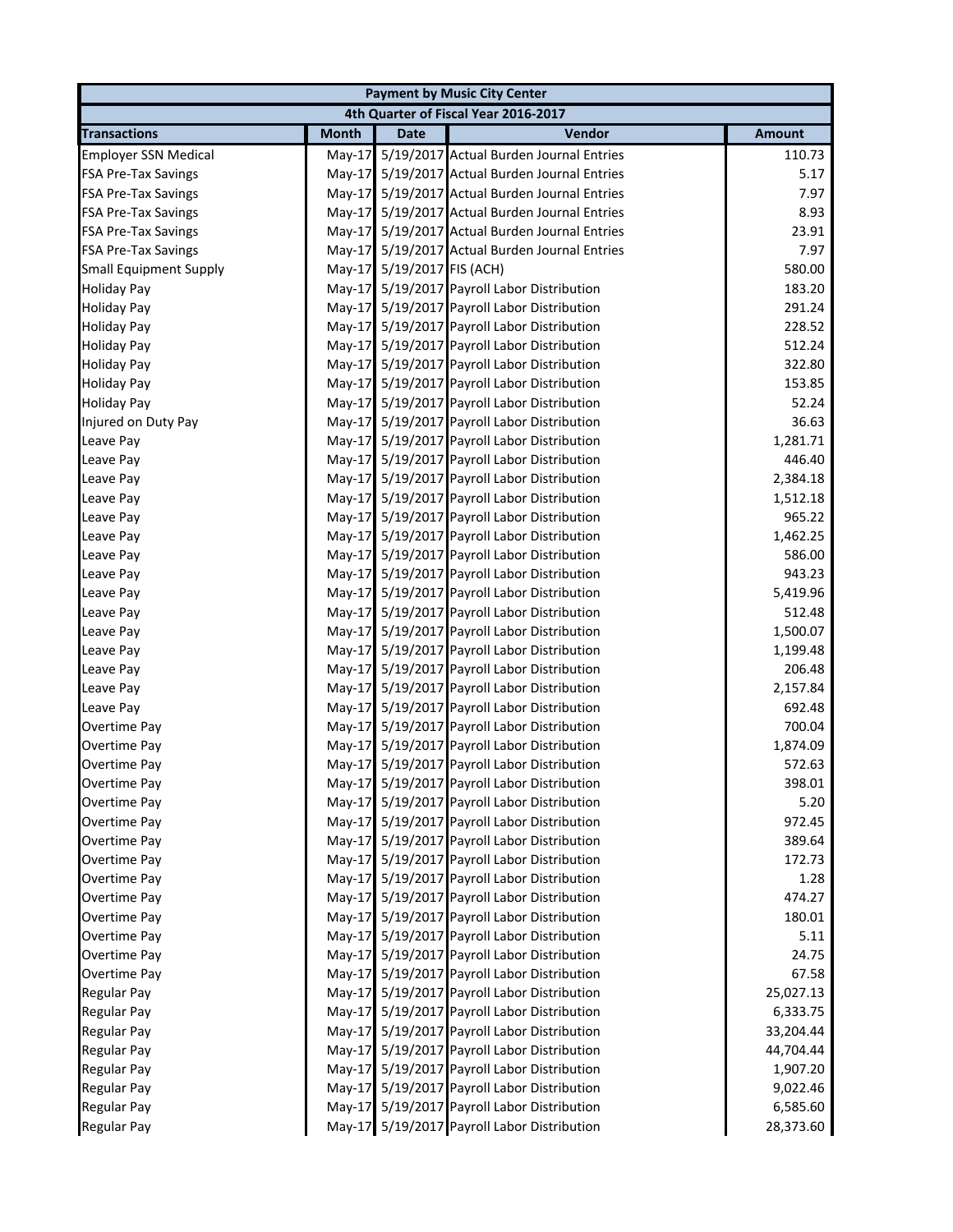| <b>Payment by Music City Center</b> |              |                        |                                                 |               |  |
|-------------------------------------|--------------|------------------------|-------------------------------------------------|---------------|--|
|                                     |              |                        | 4th Quarter of Fiscal Year 2016-2017            |               |  |
| <b>Transactions</b>                 | <b>Month</b> | <b>Date</b>            | Vendor                                          | <b>Amount</b> |  |
| <b>Regular Pay</b>                  |              |                        | May-17 5/19/2017 Payroll Labor Distribution     | 4,016.40      |  |
| <b>Regular Pay</b>                  |              |                        | May-17 5/19/2017 Payroll Labor Distribution     | 6,999.40      |  |
| <b>Regular Pay</b>                  | $May-17$     |                        | 5/19/2017 Payroll Labor Distribution            | 8,856.59      |  |
| <b>Regular Pay</b>                  |              |                        | May-17 5/19/2017 Payroll Labor Distribution     | 11,539.41     |  |
| <b>Regular Pay</b>                  |              |                        | May-17 5/19/2017 Payroll Labor Distribution     | 4,680.68      |  |
| <b>Regular Pay</b>                  |              |                        | May-17 5/19/2017 Payroll Labor Distribution     | 13,639.42     |  |
| <b>Regular Pay</b>                  |              |                        | May-17 5/19/2017 Payroll Labor Distribution     | 6,446.24      |  |
| <b>Regular Pay</b>                  |              |                        | May-17 5/19/2017 Payroll Labor Distribution     | 7,329.52      |  |
| <b>Regular Pay</b>                  |              |                        | May-17 5/19/2017 Payroll Labor Distribution     | 16,146.11     |  |
| <b>Regular Pay</b>                  |              |                        | May-17 5/19/2017 Payroll Labor Distribution     | 7,373.95      |  |
| <b>Small Equipment Supply</b>       |              |                        | May-17 5/19/2017 W W GRAINGER (P#)              | 76.57         |  |
| <b>Merchant Fees</b>                |              |                        | May-17 5/22/2017 7100 MCC CC Receipts           | (1.29)        |  |
| <b>HHold &amp; Jnitr Supply</b>     |              |                        | May-17 5/22/2017 AMERICAN PAPER & TWINE CO (ACH | 671.50        |  |
| <b>Mngt Cnsltnt Srvc</b>            |              |                        | May-17 5/22/2017 EMMA INC (ACH)                 | (599.00)      |  |
| <b>Auto Supply</b>                  |              |                        | May-17 5/22/2017 EQUIPMENT DEPOT                | 2,360.00      |  |
| <b>Auto Supply</b>                  |              |                        | May-17 5/22/2017 EQUIPMENT DEPOT                | 761.00        |  |
| <b>Auto Supply</b>                  |              |                        | May-17 5/22/2017 EQUIPMENT DEPOT                | 25.00         |  |
| Software License                    |              |                        | May-17 5/22/2017 ITS 05/17 SSL CERT-MCC         | 746.00        |  |
| Repair & Maint Supply               |              |                        | May-17 5/22/2017 KENNY PIPE & SUPPLY INC (ACH)  | 1,860.00      |  |
| <b>HHold &amp; Jnitr Supply</b>     |              |                        | May-17 5/22/2017 LOWES OF MADISON #413 (ACH)    | 62.80         |  |
| <b>HHold &amp; Jnitr Supply</b>     |              |                        | May-17 5/22/2017 LOWES OF MADISON #413 (ACH)    | 159.60        |  |
| <b>HHold &amp; Jnitr Supply</b>     |              |                        | May-17 5/22/2017 LOWES OF MADISON #413 (ACH)    | 71.28         |  |
| Postage & Delivery Srvc             |              |                        | May-17 5/22/2017 WIRELESS PLUS INC (ACH)        | 180.00        |  |
| <b>Merchant Fees</b>                |              |                        | May-17 5/23/2017 7100 MCC CC Receipts           | (8.63)        |  |
| Employee Out-of-town Travel         |              |                        | May-17 5/23/2017 BLOUIN, ERIC P                 | 168.04        |  |
| <b>Uniform Cleaning Service</b>     |              |                        | May-17 5/23/2017 CINTAS CORP #051 MATS & RUGS(A | 887.38        |  |
| <b>Uniform Cleaning Service</b>     |              |                        | May-17 5/23/2017 CINTAS CORP #051 MATS & RUGS(A | 2,824.02      |  |
| <b>Security Services</b>            | $May-17$     |                        | 5/23/2017 ELITE SHOW SERVICES INC (ACH)         | 629.64        |  |
| <b>Security Services</b>            |              |                        | May-17 5/23/2017 ELITE SHOW SERVICES INC (ACH)  | 10,886.99     |  |
| <b>Security Services</b>            |              |                        | May-17 5/23/2017 ELITE SHOW SERVICES INC (ACH)  | 2,361.15      |  |
| <b>Temporary Service</b>            |              |                        | May-17 5/23/2017 ELITE SHOW SERVICES INC (ACH)  | 1,846.99      |  |
| Other Rpr & Maint Srvc              |              |                        | May-17 5/23/2017 EQUIPMENT DEPOT                | 564.00        |  |
| <b>Electrical Supply</b>            |              |                        | May-17 5/23/2017 GRAYBAR ELECTRIC CO INC (ACH)  | 184.76        |  |
| Registration                        |              |                        | May-17 5/23/2017 INTL ASSOC OF VENUE MANAGERS I | 2,286.00      |  |
| <b>Signs</b>                        |              |                        | May-17 5/23/2017 JARVIS AWARD SIGN & FLAG CO (A | 340.00        |  |
| Signs                               |              |                        | May-17 5/23/2017 JARVIS AWARD SIGN & FLAG CO (A | 222.00        |  |
| Signs                               |              |                        | May-17 5/23/2017 JARVIS AWARD SIGN & FLAG CO (A | 360.00        |  |
| <b>Signs</b>                        |              |                        | May-17 5/23/2017 JARVIS AWARD SIGN & FLAG CO (A | 510.00        |  |
| <b>Medical Services</b>             |              |                        | May-17 5/23/2017 MED STAR MEDICAL STAFFING INC  | 55.00         |  |
| <b>Medical Services</b>             |              |                        | May-17 5/23/2017 MED STAR MEDICAL STAFFING INC  | 682.00        |  |
| <b>Medical Services</b>             |              |                        | May-17 5/23/2017 MED STAR MEDICAL STAFFING INC  | 638.00        |  |
| Printing/Binding                    |              |                        | May-17 5/23/2017 SOUTHLAND PRINTING CO INC (ACH | 521.75        |  |
| Printing/Binding                    |              |                        | May-17 5/23/2017 SOUTHLAND PRINTING CO INC (ACH | 521.75        |  |
| Printing/Binding                    |              |                        | May-17 5/23/2017 SOUTHLAND PRINTING CO INC (ACH | 521.75        |  |
| Printing/Binding                    |              |                        | May-17 5/23/2017 SOUTHLAND PRINTING CO INC (ACH | 521.75        |  |
| <b>Electrical Supply</b>            |              |                        | May-17 5/23/2017 WILLIAMS WHOLESALE SUPPLY OF N | (0.05)        |  |
| <b>Merchant Fees</b>                |              |                        | May-17 5/24/2017 7100 MCC CC Receipts           | (39.65)       |  |
| <b>Merchant Fees</b>                |              |                        | May-17 5/24/2017 7100 MCC CC Receipts           | (5.29)        |  |
| <b>Laundry Services</b>             |              | May-17 5/24/2017 ALSCO |                                                 | 426.50        |  |
| <b>Laundry Services</b>             |              | May-17 5/24/2017 ALSCO |                                                 | 134.10        |  |
| Advertising & Promot'n              |              |                        | May-17 5/24/2017 AMERICAN PAPER & TWINE CO (ACH | 54.00         |  |
| <b>Electrical Supply</b>            |              |                        | May-17 5/24/2017 BSE/HARRIS ELECTRIC (ACH)      | 57.60         |  |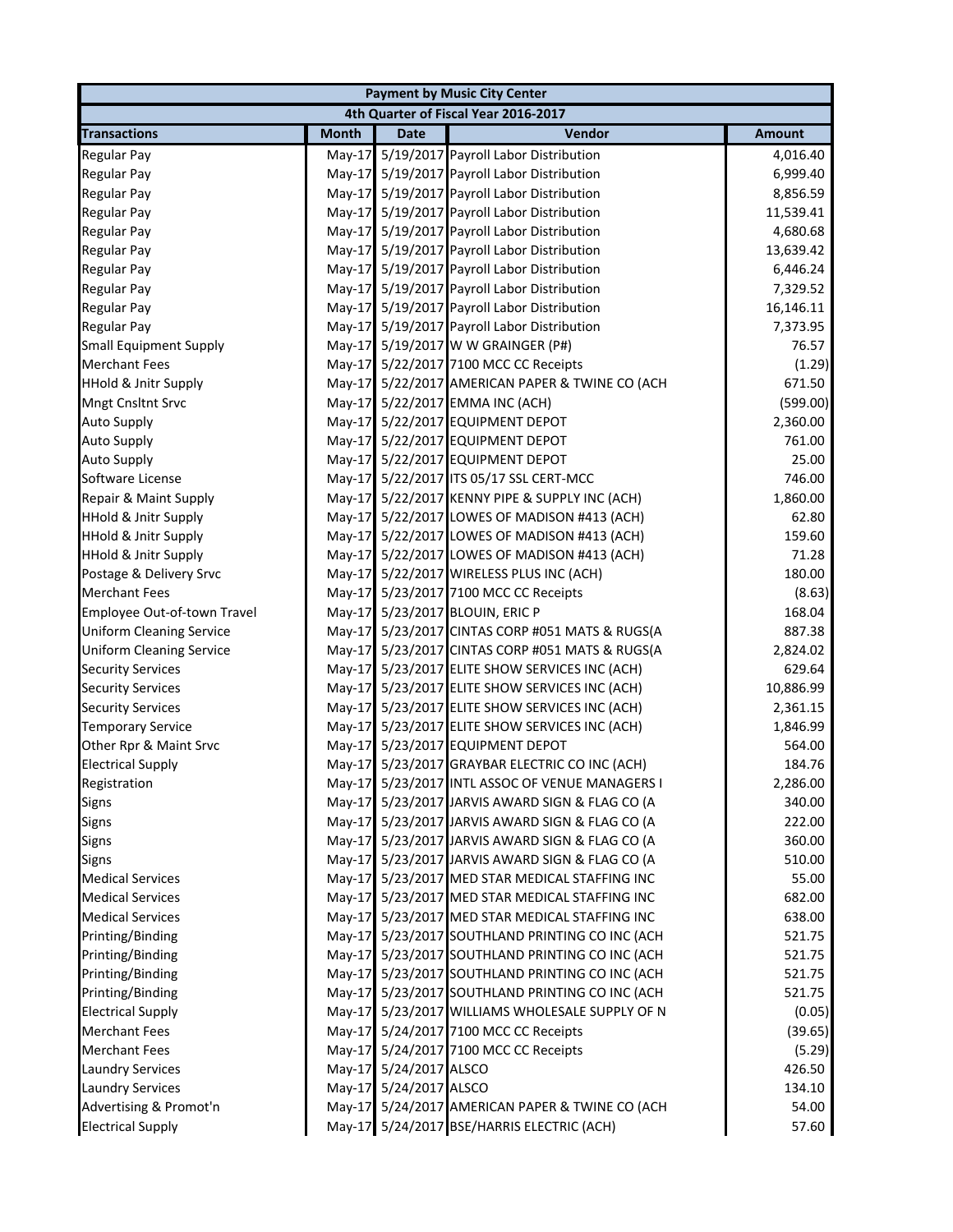| <b>Payment by Music City Center</b> |              |             |                                                 |               |  |
|-------------------------------------|--------------|-------------|-------------------------------------------------|---------------|--|
|                                     |              |             | 4th Quarter of Fiscal Year 2016-2017            |               |  |
| <b>Transactions</b>                 | <b>Month</b> | <b>Date</b> | Vendor                                          | <b>Amount</b> |  |
| <b>Electrical Supply</b>            |              |             | May-17 5/24/2017 BSE/HARRIS ELECTRIC (ACH)      | 117.02        |  |
| <b>Electrical Supply</b>            |              |             | May-17 5/24/2017 BSE/HARRIS ELECTRIC (ACH)      | 79.72         |  |
| <b>Electrical Supply</b>            |              |             | May-17 5/24/2017 BSE/HARRIS ELECTRIC (ACH)      | 156.60        |  |
| <b>Electrical Supply</b>            |              |             | May-17 5/24/2017 BSE/HARRIS ELECTRIC (ACH)      | 79.41         |  |
| <b>Electrical Supply</b>            |              |             | May-17 5/24/2017 BSE/HARRIS ELECTRIC (ACH)      | 92.10         |  |
| <b>Electrical Supply</b>            |              |             | May-17 5/24/2017 BSE/HARRIS ELECTRIC (ACH)      | 187.98        |  |
| Food & Bev-Inhouse                  |              |             | May-17 5/24/2017 CENTERPLATE MCC (ACH)          | 462.52        |  |
| Food & Bev-Inhouse                  |              |             | May-17 5/24/2017 CENTERPLATE MCC (ACH)          | 497.93        |  |
| Food & Ice                          |              |             | May-17 5/24/2017 CENTERPLATE MCC (ACH)          | 38.40         |  |
| Food & Ice                          |              |             | May-17 5/24/2017 CENTERPLATE MCC (ACH)          | 89.55         |  |
| Food & Ice                          |              |             | May-17 5/24/2017 CENTERPLATE MCC (ACH)          | 145.59        |  |
| Food & Ice                          |              |             | May-17 5/24/2017 CENTERPLATE MCC (ACH)          | 8,897.60      |  |
| Food & Ice                          |              |             | May-17 5/24/2017 CENTERPLATE MCC (ACH)          | 475.49        |  |
| Food & Ice                          |              |             | May-17 5/24/2017 CENTERPLATE MCC (ACH)          | 136.01        |  |
| <b>Small Equipment Supply</b>       |              |             | May-17 5/24/2017 DIVISION X SPECIALTIES INC     | 650.00        |  |
| <b>Small Equipment Supply</b>       |              |             | May-17 5/24/2017 DIVISION X SPECIALTIES INC     | 950.00        |  |
| Other Rpr & Maint Srvc              |              |             | May-17 5/24/2017 HOBART CORP                    | 1,072.13      |  |
| Janitorial Srvc                     |              |             | May-17 5/24/2017 INDUSTRIAL STAFFING OF TN (ACH | 8,478.76      |  |
| Janitorial Srvc                     |              |             | May-17 5/24/2017 INDUSTRIAL STAFFING OF TN (ACH | 8,589.02      |  |
| <b>Temporary Service</b>            |              |             | May-17 5/24/2017 INDUSTRIAL STAFFING OF TN (ACH | 6,749.75      |  |
| <b>Temporary Service</b>            |              |             | May-17 5/24/2017 INDUSTRIAL STAFFING OF TN (ACH | 4,734.80      |  |
| <b>HHold &amp; Jnitr Supply</b>     |              |             | May-17 5/24/2017 LOWES OF MADISON #413 (ACH)    | (3.20)        |  |
| <b>HHold &amp; Jnitr Supply</b>     |              |             | May-17 5/24/2017 LOWES OF MADISON #413 (ACH)    | (2.60)        |  |
| Host & Hostess                      |              |             | May-17 5/24/2017 OMNI NASHVILLE LLC (ACH)       | 101.23        |  |
| <b>Medical Supply</b>               |              |             | May-17 5/24/2017 W W GRAINGER (P#)              | 574.50        |  |
| <b>Medical Supply</b>               |              |             | May-17 5/24/2017 W W GRAINGER (P#)              | (32.43)       |  |
| <b>Auto Fuel</b>                    |              |             | May-17 5/24/2017 WEX (WRIGHT EXPRESS FINANCIAL) | 152.72        |  |
| Other Rpr & Maint Srvc              |              |             | May-17 5/24/2017 WIRELESS PLUS INC (ACH)        | 99.80         |  |
| Other Rpr & Maint Srvc              |              |             | May-17 5/24/2017 WIRELESS PLUS INC (ACH)        | 112.00        |  |
| <b>Medical Supply</b>               |              |             | May-17 5/25/2017 AIRGAS USA LLC (ACH)           | 120.00        |  |
| <b>Medical Supply</b>               |              |             | May-17 5/25/2017 AIRGAS USA LLC (ACH)           | 100.00        |  |
| <b>Medical Supply</b>               |              |             | May-17 5/25/2017 AIRGAS USA LLC (ACH)           | 125.00        |  |
| Tuition                             |              |             | May-17 5/25/2017 AMERICAN NATL RED CROSS (ACH)  | 108.00        |  |
| Telephone & Telegraph               |              |             | May-17 5/25/2017 AT&T CIRCUITS                  | 536.81        |  |
| Promotion-Goods                     |              |             | May-17 5/25/2017 BLINK MARKETING INC (ACH)      | 15.00         |  |
| <b>Promotion-Goods</b>              |              |             | May-17 5/25/2017 BLINK MARKETING INC (ACH)      | 700.00        |  |
| Promotion-Goods                     |              |             | May-17 5/25/2017 BLINK MARKETING INC (ACH)      | 350.00        |  |
| <b>Mngt Cnsltnt Srvc</b>            |              |             | May-17 5/25/2017 CUSHION EMPLOYER SER (ACH)     | 1,617.00      |  |
| <b>Temporary Service</b>            |              |             | May-17 5/25/2017 ELITE SHOW SERVICES INC (ACH)  | 3,507.06      |  |
| <b>Temporary Service</b>            |              |             | May-17 5/25/2017 ELITE SHOW SERVICES INC (ACH)  | (185.00)      |  |
| <b>Electrical Supply</b>            |              |             | May-17 5/25/2017 GRAYBAR ELECTRIC CO INC (ACH)  | (23.60)       |  |
| <b>Electrical Supply</b>            |              |             | May-17 5/25/2017 GRAYBAR ELECTRIC CO INC (ACH)  | (34.00)       |  |
| Rent Equipment                      |              |             | May-17 5/25/2017 LMG INC (ACH)                  | 3,687.00      |  |
| <b>Temporary Service</b>            |              |             | May-17 5/25/2017 LMG INC (ACH)                  | 4,712.50      |  |
| <b>Medical Services</b>             |              |             | May-17 5/25/2017 MED STAR MEDICAL STAFFING INC  | 1,584.00      |  |
| <b>Medical Services</b>             |              |             | May-17 5/25/2017 MED STAR MEDICAL STAFFING INC  | 2,376.00      |  |
| Employee Out-of-town Travel         |              |             | May-17 5/25/2017 STARKS, CHARLES L              | 129.50        |  |
| <b>Employee Award/Gift</b>          |              |             | May-17 5/25/2017 TERRYBERRY CO LLC              | 69.64         |  |
| <b>Employee Award/Gift</b>          |              |             | May-17 5/25/2017 TERRYBERRY CO LLC              | 139.28        |  |
| Employee Award/Gift                 |              |             | May-17 5/25/2017 TERRYBERRY CO LLC              | 1,464.72      |  |
| <b>Employee Award/Gift</b>          |              |             | May-17 5/25/2017 TERRYBERRY CO LLC              | 169.08        |  |
| Postage & Delivery Srvc             |              |             | May-17 5/25/2017 TERRYBERRY CO LLC              | 25.92         |  |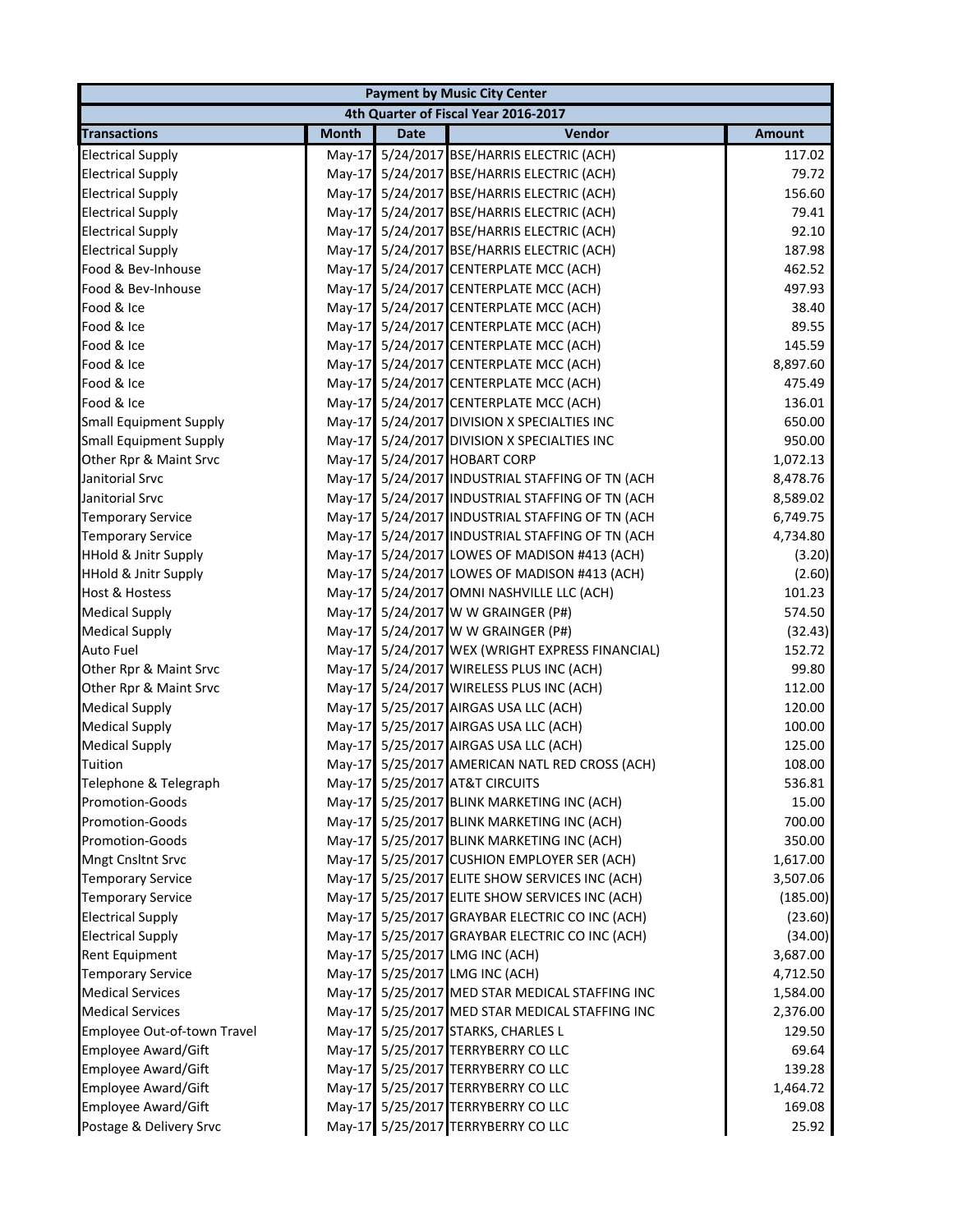|                                  | <b>Payment by Music City Center</b> |             |                                                 |               |  |  |
|----------------------------------|-------------------------------------|-------------|-------------------------------------------------|---------------|--|--|
|                                  |                                     |             | 4th Quarter of Fiscal Year 2016-2017            |               |  |  |
| <b>Transactions</b>              | <b>Month</b>                        | <b>Date</b> | Vendor                                          | <b>Amount</b> |  |  |
| <b>Electrical Supply</b>         | $May-17$                            |             | 5/25/2017 WILLIAMS WHOLESALE SUPPLY OF N        | 3,000.00      |  |  |
| <b>Electrical Supply</b>         |                                     |             | May-17 5/25/2017 WILLIAMS WHOLESALE SUPPLY OF N | 2,370.00      |  |  |
| <b>Electrical Supply</b>         |                                     |             | May-17 5/25/2017 WILLIAMS WHOLESALE SUPPLY OF N | 1,160.00      |  |  |
| <b>Electrical Supply</b>         |                                     |             | May-17 5/25/2017 WILLIAMS WHOLESALE SUPPLY OF N | 2,400.00      |  |  |
| <b>Electrical Supply</b>         | $May-17$                            |             | 5/25/2017 WILLIAMS WHOLESALE SUPPLY OF N        | 4,200.00      |  |  |
| <b>Electrical Supply</b>         | $May-17$                            |             | 5/25/2017 WILLIAMS WHOLESALE SUPPLY OF N        | 4,290.00      |  |  |
| <b>Electrical Supply</b>         | $May-17$                            |             | 5/25/2017 WILLIAMS WHOLESALE SUPPLY OF N        | 1,500.00      |  |  |
| <b>Electrical Supply</b>         |                                     |             | May-17 5/25/2017 WILLIAMS WHOLESALE SUPPLY OF N | 1,980.00      |  |  |
| <b>Electrical Supply</b>         |                                     |             | May-17 5/25/2017 WILLIAMS WHOLESALE SUPPLY OF N | 990.00        |  |  |
| <b>Electrical Supply</b>         |                                     |             | May-17 5/25/2017 WILLIAMS WHOLESALE SUPPLY OF N | 1,880.00      |  |  |
| <b>Electrical Supply</b>         | $May-17$                            |             | 5/25/2017 WILLIAMS WHOLESALE SUPPLY OF N        | 9,800.00      |  |  |
| <b>Electrical Supply</b>         |                                     |             | May-17 5/25/2017 WILLIAMS WHOLESALE SUPPLY OF N | 4,200.00      |  |  |
| <b>HHold &amp; Jnitr Supply</b>  |                                     |             | May-17 5/26/2017 AMERICAN PAPER & TWINE CO (ACH | 5,286.00      |  |  |
| <b>HHold &amp; Jnitr Supply</b>  | $May-17$                            |             | 5/26/2017 AMERICAN PAPER & TWINE CO (ACH        | 5,286.00      |  |  |
| <b>HHold &amp; Jnitr Supply</b>  |                                     |             | May-17 5/26/2017 AMERICAN PAPER & TWINE CO (ACH | 1,691.52      |  |  |
| <b>Medical Supply</b>            |                                     |             | May-17 5/26/2017 BATTERIES PLUS LLC (NASHVILLE) | (7.05)        |  |  |
| <b>Small Equipment Supply</b>    |                                     |             | May-17 5/26/2017 BATTERIES PLUS LLC (NASHVILLE) | (93.50)       |  |  |
| <b>Promotion-Goods</b>           |                                     |             | May-17 5/26/2017 BLINK MARKETING INC (ACH)      | 1,155.00      |  |  |
| Food & Ice                       |                                     |             | May-17 5/26/2017 CENTERPLATE MCC (ACH)          | 32.20         |  |  |
| <b>Cable Television</b>          |                                     |             | May-17 5/26/2017 COMCAST (ACH)                  | 411.83        |  |  |
| <b>Internet Services</b>         |                                     |             | May-17 5/26/2017 COMCAST (ACH)                  | 254.85        |  |  |
| <b>Auto Supply</b>               |                                     |             | May-17 5/26/2017 EQUIPMENT DEPOT                | (246.50)      |  |  |
| <b>Building Maintenance Srvc</b> |                                     |             | May-17 5/26/2017 HYDRO PRO PRESSURE WASHING (AC | 5,185.80      |  |  |
| Offc & Admin Supply              |                                     |             | May-17 5/26/2017 MYOFFICE PRODUCTS (ACH)        | 79.47         |  |  |
| <b>Printing Supply</b>           |                                     |             | May-17 5/26/2017 MYOFFICE PRODUCTS (ACH)        | 154.34        |  |  |
| Other Rpr & Maint Srvc           |                                     |             | May-17 5/26/2017 RICOH USA INC (ACH)            | 388.33        |  |  |
| Other Rpr & Maint Srvc           |                                     |             | May-17 5/26/2017 RICOH USA INC (ACH)            | 53.30         |  |  |
| Other Rpr & Maint Srvc           |                                     |             | May-17 5/26/2017 RICOH USA INC (ACH)            | 135.69        |  |  |
| Other Rpr & Maint Srvc           |                                     |             | May-17 5/26/2017 RICOH USA INC (ACH)            | 135.69        |  |  |
| Other Rpr & Maint Srvc           |                                     |             | May-17 5/26/2017 RICOH USA INC (ACH)            | 933.80        |  |  |
| Other Rpr & Maint Srvc           |                                     |             | May-17 5/26/2017 RICOH USA INC (ACH)            | 266.55        |  |  |
| Other Rpr & Maint Srvc           |                                     |             | May-17 5/26/2017 RICOH USA INC (ACH)            | 26.11         |  |  |
| Other Rpr & Maint Srvc           |                                     |             | May-17 5/26/2017 RICOH USA INC (ACH)            | 235.00        |  |  |
| Other Rpr & Maint Srvc           |                                     |             | May-17 5/26/2017 RICOH USA INC (ACH)            | 169.86        |  |  |
| Other Rpr & Maint Srvc           |                                     |             | May-17 5/26/2017 RICOH USA INC (ACH)            | 382.41        |  |  |
| Other Rpr & Maint Srvc           |                                     |             | May-17 5/26/2017 RICOH USA INC (ACH)            | 315.86        |  |  |
| Offc & Admin Supply              |                                     |             | May-17 5/26/2017 SOCIETY FOR HUMAN RESOURCES MG | 495.00        |  |  |
| Offc & Admin Supply              |                                     |             | May-17 5/26/2017 SOCIETY FOR HUMAN RESOURCES MG | 1,020.00      |  |  |
| Postage & Delivery Srvc          | $May-17$                            |             | 5/26/2017 SOCIETY FOR HUMAN RESOURCES MG        | 17.82         |  |  |
| Advertising & Promot'n           |                                     |             | May-17 5/26/2017 SUNSET MARKETING INC           | 56.70         |  |  |
| Offc & Admin Supply              |                                     |             | May-17 5/26/2017 SUNSET MARKETING INC           | 975.00        |  |  |
| Cable Television                 |                                     |             | May-17 5/30/2017 AT&T CIRCUITS                  | 111.00        |  |  |
| Telephone & Telegraph            |                                     |             | May-17 5/30/2017 AT&T MOBILITY II LLC           | 41.46         |  |  |
| <b>Electrical Supply</b>         |                                     |             | May-17 5/30/2017 BSE/HARRIS ELECTRIC (ACH)      | (70.21)       |  |  |
| Offc & Admin Supply              |                                     |             | May-17 5/30/2017 CAN DO NATIONAL TAPE (ACH)     | 53.00         |  |  |
| Offc & Admin Supply              |                                     |             | May-17 5/30/2017 CAN DO NATIONAL TAPE (ACH)     | 31.12         |  |  |
| Offc & Admin Supply              |                                     |             | May-17 5/30/2017 CAN DO NATIONAL TAPE (ACH)     | 21.00         |  |  |
| Food & Ice                       |                                     |             | May-17 5/30/2017 CENTERPLATE MCC (ACH)          | 203.15        |  |  |
| Food & Ice                       |                                     |             | May-17 5/30/2017 CENTERPLATE MCC (ACH)          | 856.89        |  |  |
| Food & Ice                       |                                     |             | May-17 5/30/2017 CENTERPLATE MCC (ACH)          | 246.16        |  |  |
| Food & Ice                       |                                     |             | May-17 5/30/2017 CENTERPLATE MCC (ACH)          | 62.78         |  |  |
| Food & Ice                       |                                     |             | May-17 5/30/2017 CENTERPLATE MCC (ACH)          | 285.74        |  |  |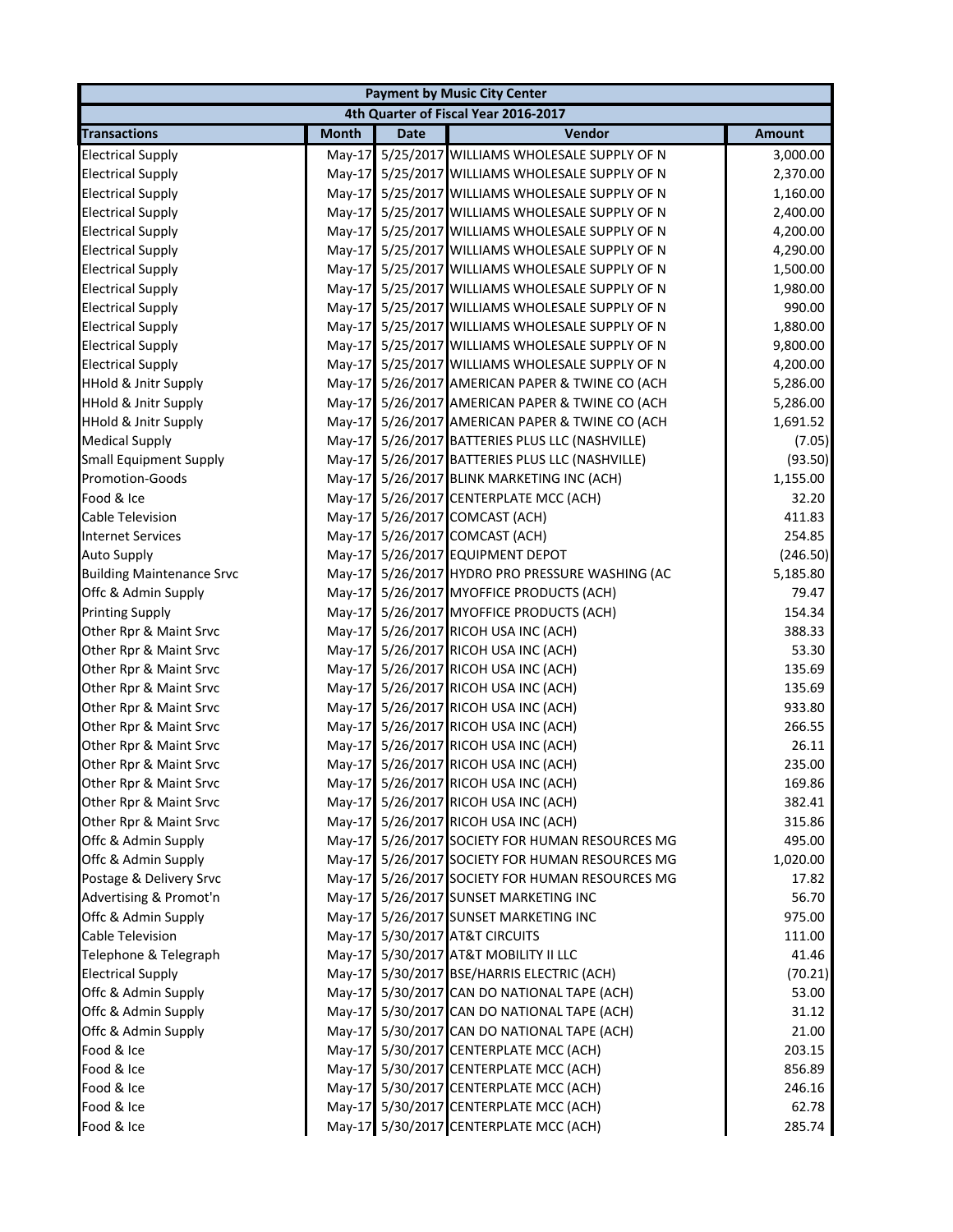| <b>Payment by Music City Center</b> |              |                            |                                                 |               |  |
|-------------------------------------|--------------|----------------------------|-------------------------------------------------|---------------|--|
|                                     |              |                            | 4th Quarter of Fiscal Year 2016-2017            |               |  |
| <b>Transactions</b>                 | <b>Month</b> | <b>Date</b>                | Vendor                                          | <b>Amount</b> |  |
| Food & Ice                          |              |                            | May-17 5/30/2017 CENTERPLATE MCC (ACH)          | 136.03        |  |
| <b>Temporary Service</b>            |              |                            | May-17 5/30/2017 CONVENTION PROD RIGGING INC (A | 510.00        |  |
| <b>Security Services</b>            |              |                            | May-17 5/30/2017 ELITE SHOW SERVICES INC (ACH)  | 2,577.53      |  |
| <b>Security Services</b>            |              |                            | May-17 5/30/2017 ELITE SHOW SERVICES INC (ACH)  | 1,716.29      |  |
| <b>Temporary Service</b>            |              |                            | May-17 5/30/2017 ELITE SHOW SERVICES INC (ACH)  | 2,044.68      |  |
| <b>Temporary Service</b>            |              |                            | May-17 5/30/2017 ELITE SHOW SERVICES INC (ACH)  | 1,705.40      |  |
| <b>Temporary Service</b>            |              |                            | May-17 5/30/2017 ELITE SHOW SERVICES INC (ACH)  | 1,431.09      |  |
| <b>Temporary Service</b>            |              |                            | May-17 5/30/2017 ELITE SHOW SERVICES INC (ACH)  | 1,771.59      |  |
| Other Rpr & Maint Srvc              |              |                            | May-17 5/30/2017 FIRE PRO LLC (ACH)             | 150.00        |  |
| <b>Paint Supply</b>                 |              |                            | May-17 5/30/2017 SHERWIN WILLIAMS CO INDUSTRIAL | 60.00         |  |
| <b>Paint Supply</b>                 |              |                            | May-17 5/30/2017 SHERWIN WILLIAMS CO INDUSTRIAL | 30.00         |  |
| <b>Paint Supply</b>                 |              |                            | May-17 5/30/2017 SHERWIN WILLIAMS CO INDUSTRIAL | 30.00         |  |
| <b>Paint Supply</b>                 |              |                            | May-17 5/30/2017 SHERWIN WILLIAMS CO INDUSTRIAL | 30.00         |  |
| Plumbing/HVAC Maintain Srvc         |              |                            | May-17 5/30/2017 SM LAWRENCE / DILLINGHAM & SMI | 1,035.01      |  |
| Plumbing/HVAC Maintain Srvc         |              |                            | May-17 5/30/2017 SM LAWRENCE / DILLINGHAM & SMI | 628.04        |  |
| Printing/Binding                    |              |                            | May-17 5/30/2017 SOUTHLAND PRINTING CO INC (ACH | (0.08)        |  |
| Printing/Binding                    |              |                            | May-17 5/30/2017 SOUTHLAND PRINTING CO INC (ACH | (0.08)        |  |
| Printing/Binding                    |              |                            | May-17 5/30/2017 SOUTHLAND PRINTING CO INC (ACH | (0.08)        |  |
| Printing/Binding                    |              |                            | May-17 5/30/2017 SOUTHLAND PRINTING CO INC (ACH | (0.08)        |  |
| <b>Temporary Service</b>            |              |                            | May-17 5/31/2017 May Temp Labor RCLS            | (2,409.79)    |  |
| Temporary Service-Reimb             |              |                            | May-17 5/31/2017 May Temp Labor RCLS            | 2,409.79      |  |
| Telephone & Telegraph               |              |                            | May-17 5/31/2017 AT&T (PO BOX 105320)(105262)(7 | 300.14        |  |
| Other Rpr & Maint Srvc              |              | May-17 5/31/2017 ATECH INC |                                                 | 1,650.14      |  |
| <b>Building Maintenance Srvc</b>    |              |                            | May-17 5/31/2017 BAKER ROOFING CO (ACH)         | 851.31        |  |
| Food & Bev-Inhouse                  |              |                            | May-17 5/31/2017 CENTERPLATE MCC (ACH)          | 292.61        |  |
| Food & Ice                          |              |                            | May-17 5/31/2017 CENTERPLATE MCC (ACH)          | 82.12         |  |
| <b>Food Serving Supply</b>          |              |                            | May-17 5/31/2017 CENTERPLATE MCC (ACH)          | (2, 174.22)   |  |
| <b>Food Serving Supply</b>          |              |                            | May-17 5/31/2017 CENTERPLATE MCC (ACH)          | 1,236.57      |  |
| <b>Food Serving Supply</b>          |              |                            | May-17 5/31/2017 CENTERPLATE MCC (ACH)          | 2,335.80      |  |
| <b>Food Serving Supply</b>          |              |                            | May-17 5/31/2017 CENTERPLATE MCC (ACH)          | 1,122.27      |  |
| Postage & Delivery Srvc             |              |                            | May-17 5/31/2017 CENTERPLATE MCC (ACH)          | (259.33)      |  |
| Postage & Delivery Srvc             |              |                            | May-17 5/31/2017 CENTERPLATE MCC (ACH)          | 259.33        |  |
| <b>Uniform Cleaning Service</b>     |              |                            | May-17 5/31/2017 CINTAS CORP #051 MATS & RUGS(A | 972.66        |  |
| Rent Storage/Safety Box             |              |                            | May-17 5/31/2017 CONTRACT CARPETS SALES CO      | 795.00        |  |
| <b>Security Services</b>            |              |                            | May-17 5/31/2017 ELITE SHOW SERVICES INC (ACH)  | 1,621.85      |  |
| <b>Security Services</b>            |              |                            | May-17 5/31/2017 ELITE SHOW SERVICES INC (ACH)  | 5,243.04      |  |
| <b>Temporary Service</b>            |              |                            | May-17 5/31/2017 ELITE SHOW SERVICES INC (ACH)  | 537.60        |  |
| <b>Temporary Service</b>            |              |                            | May-17 5/31/2017 ELITE SHOW SERVICES INC (ACH)  | 2,573.27      |  |
| <b>Temporary Service</b>            |              |                            | May-17 5/31/2017 ELITE SHOW SERVICES INC (ACH)  | (139.50)      |  |
| <b>Temporary Service</b>            |              |                            | May-17 5/31/2017 ELITE SHOW SERVICES INC (ACH)  | 3,749.00      |  |
| <b>Temporary Service</b>            |              |                            | May-17 5/31/2017 ELITE SHOW SERVICES INC (ACH)  | 1,844.14      |  |
| <b>Temporary Service</b>            |              |                            | May-17 5/31/2017 ELITE SHOW SERVICES INC (ACH)  | 559.68        |  |
| Other Rpr & Maint Srvc              |              |                            | May-17 5/31/2017 FOOD EQUIPMENT SERVICES CO LLC | 1,671.54      |  |
| Other Rpr & Maint Srvc              |              |                            | May-17 5/31/2017 FOOD EQUIPMENT SERVICES CO LLC | 333.65        |  |
| Other Rpr & Maint Srvc              |              |                            | May-17 5/31/2017 FOOD EQUIPMENT SERVICES CO LLC | 108.00        |  |
| Other Rpr & Maint Srvc              |              |                            | May-17 5/31/2017 FOOD EQUIPMENT SERVICES CO LLC | 273.89        |  |
| Other Rpr & Maint Srvc              |              |                            | May-17 5/31/2017 FOOD EQUIPMENT SERVICES CO LLC | 366.63        |  |
| Other Rpr & Maint Srvc              |              |                            | May-17 5/31/2017 FOOD EQUIPMENT SERVICES CO LLC | 219.20        |  |
| Other Rpr & Maint Srvc              |              |                            | May-17 5/31/2017 FOOD EQUIPMENT SERVICES CO LLC | 61.17         |  |
| Other Rpr & Maint Srvc              |              |                            | May-17 5/31/2017 FOOD EQUIPMENT SERVICES CO LLC | 1,148.91      |  |
| Other Rpr & Maint Srvc              |              |                            | May-17 5/31/2017 FOOD EQUIPMENT SERVICES CO LLC | 529.32        |  |
| Other Rpr & Maint Srvc              |              |                            | May-17 5/31/2017 FOOD EQUIPMENT SERVICES CO LLC | 694.16        |  |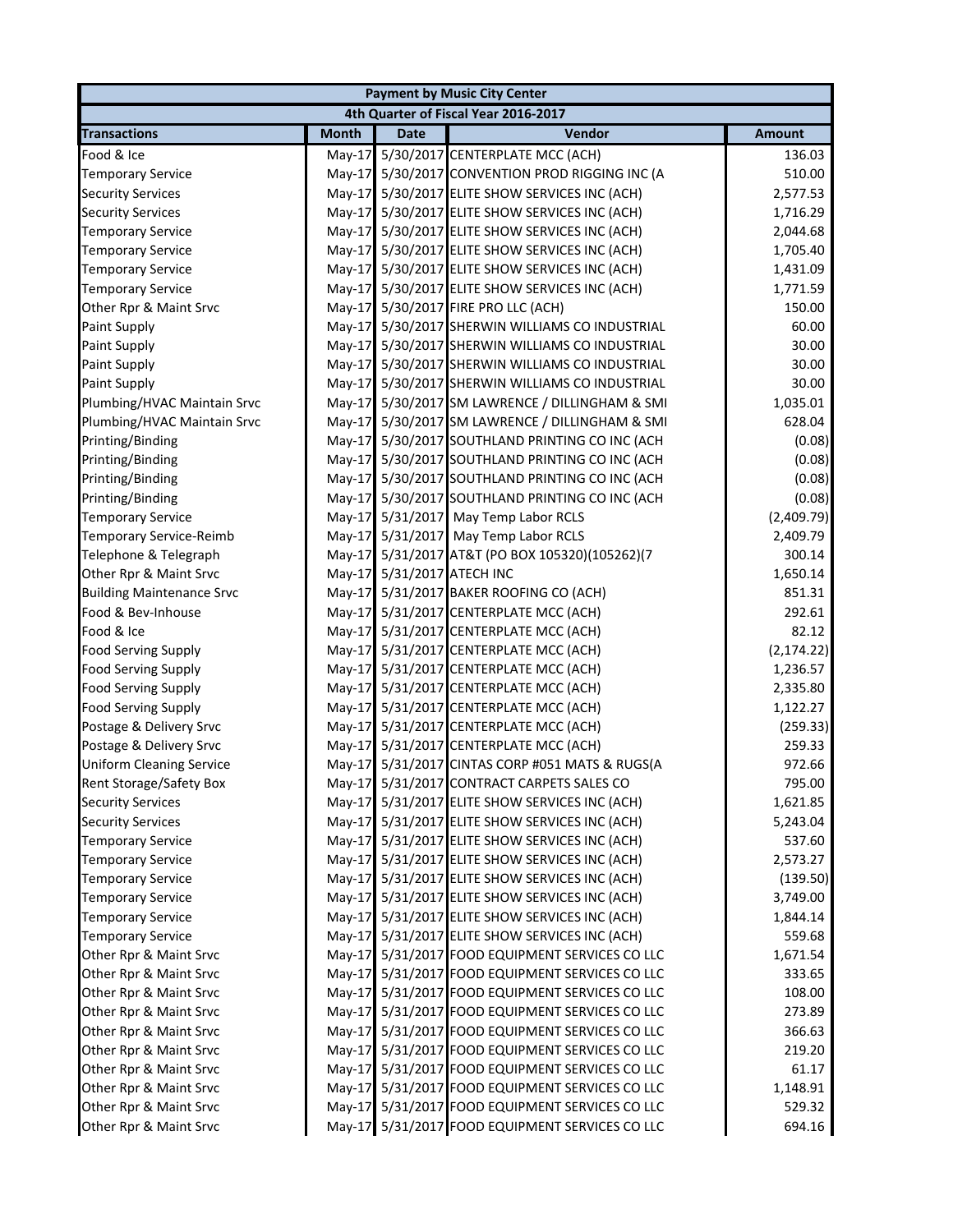|                                   |              |             | <b>Payment by Music City Center</b>             |               |
|-----------------------------------|--------------|-------------|-------------------------------------------------|---------------|
|                                   |              |             | 4th Quarter of Fiscal Year 2016-2017            |               |
| <b>Transactions</b>               | <b>Month</b> | <b>Date</b> | Vendor                                          | <b>Amount</b> |
| <b>Electrical Supply</b>          | $May-17$     |             | 5/31/2017 GRAYBAR ELECTRIC CO INC (ACH)         | (4.02)        |
| <b>Electrical Supply</b>          | $May-17$     |             | 5/31/2017 GRAYBAR ELECTRIC CO INC (ACH)         | (2.98)        |
| Postage & Delivery Srvc           | $May-17$     |             | 5/31/2017 GRAYBAR ELECTRIC CO INC (ACH)         | 12.16         |
| Postage & Delivery Srvc           | May-17       |             | 5/31/2017 GRAYBAR ELECTRIC CO INC (ACH)         | 35.00         |
| Postage & Delivery Srvc           | $May-17$     |             | 5/31/2017 GRAYBAR ELECTRIC CO INC (ACH)         | 12.71         |
| Rpr & Maint Srvc Green Roof       | May-17       |             | 5/31/2017 GREENRISE TECHNOLOGIES (ACH)          | 5,775.51      |
| Janitorial Srvc                   | May-17       |             | 5/31/2017 INDUSTRIAL STAFFING OF TN (ACH        | 5,192.99      |
| <b>Temporary Service</b>          | $May-17$     |             | 5/31/2017 INDUSTRIAL STAFFING OF TN (ACH        | 4,862.21      |
| <b>Building Maintenance Srvc</b>  | May-17       |             | 5/31/2017 ISENHOUR DOOR PRODUCTS INC (AC        | 225.00        |
| <b>Building Maintenance Srvc</b>  | May-17       |             | 5/31/2017 JOHN BOUCHARD & SONS CO (ACH)         | 2,674.10      |
| <b>HVAC Supply</b>                | $May-17$     |             | 5/31/2017 JOHNSON CNTRLS INC(TN/NC)(P#)(        | (6.00)        |
| <b>HVAC Supply</b>                | May-17       |             | 5/31/2017 JOHNSON CNTRLS INC(TN/NC)(P#)(        | (16.60)       |
| Rpr & Maint Srvc HVAC             | $May-17$     |             | 5/31/2017 JOHNSON CONTROLS INC/CARDKEY (        | 3,313.25      |
| <b>Merchant Fees</b>              | $May-17$     |             | 5/31/2017 MCC 05/17 Rev rcls 1705075            | 0.02          |
| Rpr & Maint Srvc Air Walls        | May-17       |             | 5/31/2017 MCC 5/17 SRVC CONTRACT RCLS           | 3,000.00      |
| Rpr & Maint Srvc Solar Panel      | $May-17$     |             | 5/31/2017 MCC 5/17 SRVC CONTRACT RCLS           | 450.00        |
| Offc & Admin Supply               | May-17       |             | 5/31/2017 MCC Misc Invoice JE 5/17              | (1, 137.60)   |
| <b>Merchant Fees</b>              | $May-17$     |             | 5/31/2017 MCC Parking Rev Accrual 5/17          | (87.63)       |
| Devlop/Framing/Artwork            | $May-17$     |             | 5/31/2017 MCC PCC MUSIC CITY CENTER             | 13.10         |
| <b>Employee Award/Gift</b>        | May-17       |             | 5/31/2017 MCC PCC MUSIC CITY CENTER             | 160.00        |
| Employee Local Travel/Park        | $May-17$     |             | 5/31/2017 MCC PCC MUSIC CITY CENTER             | 24.00         |
| Employee Local Travel/Park        | $May-17$     |             | 5/31/2017 MCC PCC MUSIC CITY CENTER             | 24.00         |
| Employee Local Travel/Park        | May-17       |             | 5/31/2017 MCC PCC MUSIC CITY CENTER             | 16.00         |
| <b>Employee Local Travel/Park</b> | May-17       |             | 5/31/2017 MCC PCC MUSIC CITY CENTER             | 26.00         |
| <b>Employee Local Travel/Park</b> | $May-17$     |             | 5/31/2017 MCC PCC MUSIC CITY CENTER             | 24.00         |
| <b>Employee Local Travel/Park</b> | May-17       |             | 5/31/2017 MCC PCC MUSIC CITY CENTER             | 9.00          |
| Other Rpr & Maint Srvc            | $May-17$     |             | 5/31/2017 MCC PCC MUSIC CITY CENTER             | 19.64         |
| Plumbing/HVAC Maintain Srvc       | $May-17$     |             | 5/31/2017 MCC PCC MUSIC CITY CENTER             | 220.86        |
| Printing/Binding                  | May-17       |             | 5/31/2017 MCC PCC MUSIC CITY CENTER             | 7.70          |
| Rent Tradeshow Booth Expenses     | $Mav-17$     |             | 5/31/2017 MCC PCC MUSIC CITY CENTER             | 39.14         |
| Repair & Maint Supply             | May-17       |             | 5/31/2017 MCC PCC MUSIC CITY CENTER             | 200.00        |
| <b>Medical Services</b>           | $Mav-17$     |             | 5/31/2017 MED STAR MEDICAL STAFFING INC         | 2,079.00      |
| <b>Printing Supply</b>            | May-17       |             | 5/31/2017 MYOFFICE PRODUCTS (ACH)               | (144.27)      |
| Promotion                         |              |             | May-17 5/31/2017 NASHVILLE CONVENTION & VISITOR | 25,000.00     |
| Electric                          |              |             | May-17 5/31/2017 NASHVILLE ELECTRIC SERVICE CO  | 121,572.66    |
| Gas                               |              |             | May-17 5/31/2017 PIEDMONT NATURAL GAS CO (METRO | 2,663.35      |
| <b>Employee Air Travel</b>        |              |             | May-17 5/31/2017 PINNACLE NATIONAL BANK (MCC CC | 1,049.91      |
| Employee Out-of-town Travel       | $May-17$     |             | 5/31/2017 PINNACLE NATIONAL BANK (MCC CC        | 302.50        |
| Employee Out-of-town Travel       | $May-17$     |             | 5/31/2017 PINNACLE NATIONAL BANK (MCC CC        | 485.84        |
| Employee Out-of-town Travel       | $May-17$     |             | 5/31/2017 PINNACLE NATIONAL BANK (MCC CC        | 713.36        |
| Employee Out-of-town Travel       | $May-17$     |             | 5/31/2017 PINNACLE NATIONAL BANK (MCC CC        | 191.51        |
| <b>Host &amp; Hostess</b>         |              |             | May-17 5/31/2017 PINNACLE NATIONAL BANK (MCC CC | 98.45         |
| <b>Host &amp; Hostess</b>         | $May-17$     |             | 5/31/2017 PINNACLE NATIONAL BANK (MCC CC        | 37.23         |
| <b>Internet Services</b>          | $May-17$     |             | 5/31/2017 PINNACLE NATIONAL BANK (MCC CC        | 32.95         |
| <b>Internet Services</b>          | $May-17$     |             | 5/31/2017 PINNACLE NATIONAL BANK (MCC CC        | 30.00         |
| <b>Membership Dues</b>            | $May-17$     |             | 5/31/2017 PINNACLE NATIONAL BANK (MCC CC        | 440.00        |
| Mngt Cnsltnt Srvc                 |              |             | May-17 5/31/2017 PINNACLE NATIONAL BANK (MCC CC | 45.00         |
| Offc & Admin Supply               |              |             | May-17 5/31/2017 PINNACLE NATIONAL BANK (MCC CC | 477.63        |
| Promotion                         |              |             | May-17 5/31/2017 PINNACLE NATIONAL BANK (MCC CC | 1,088.80      |
| Registration                      | $May-17$     |             | 5/31/2017 PINNACLE NATIONAL BANK (MCC CC        | 110.00        |
| Registration                      |              |             | May-17 5/31/2017 PINNACLE NATIONAL BANK (MCC CC | 375.00        |
| Registration                      |              |             | May-17 5/31/2017 PINNACLE NATIONAL BANK (MCC CC | 75.00         |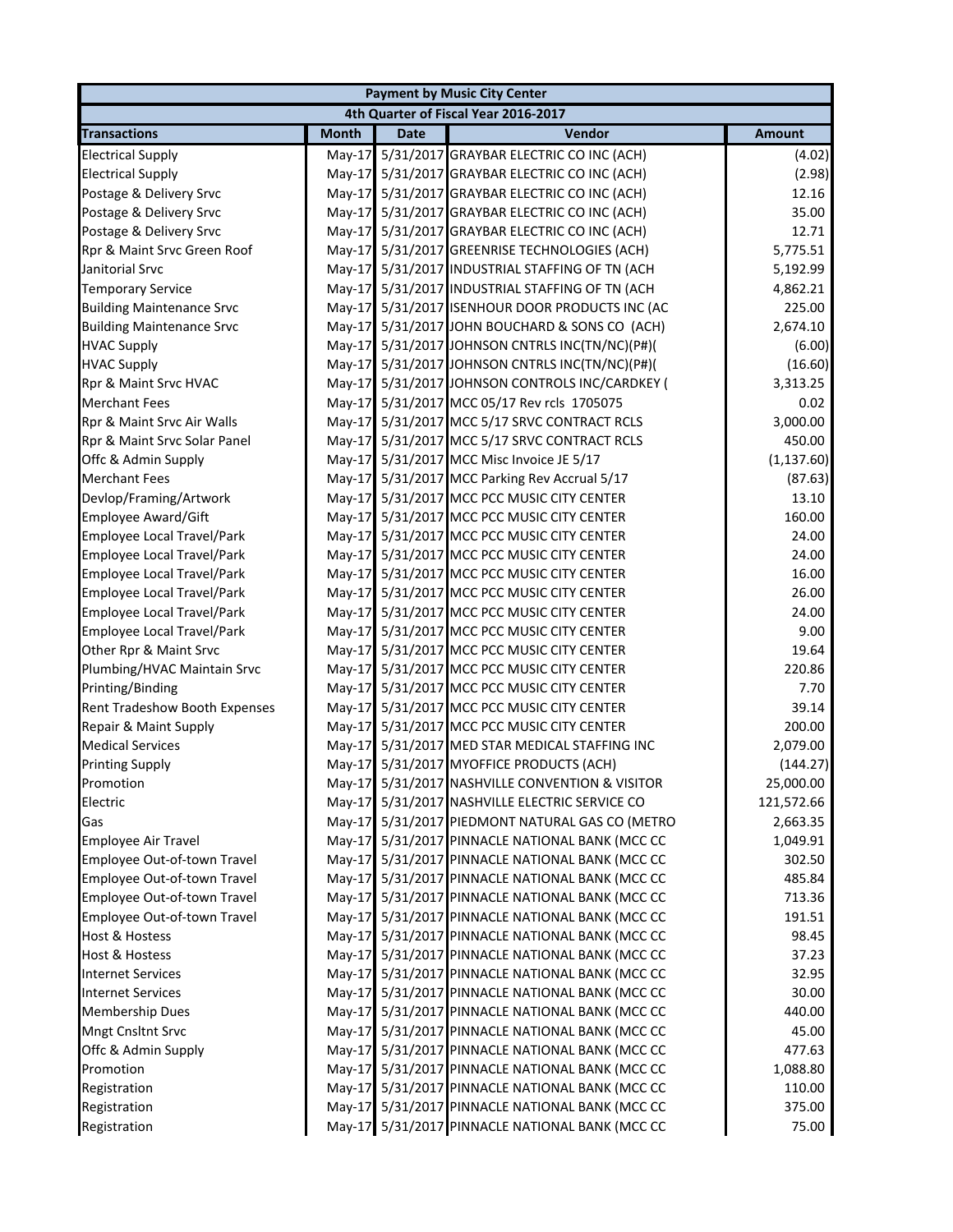|                                  |               |              | <b>Payment by Music City Center</b>      |                |
|----------------------------------|---------------|--------------|------------------------------------------|----------------|
|                                  |               |              | 4th Quarter of Fiscal Year 2016-2017     |                |
| <b>Transactions</b>              | <b>Month</b>  | <b>Date</b>  | Vendor                                   | <b>Amount</b>  |
| Registration                     | $May-17$      |              | 5/31/2017 PINNACLE NATIONAL BANK (MCC CC | 266.33         |
| <b>Small Equipment Supply</b>    | $Mav-17$      |              | 5/31/2017 PINNACLE NATIONAL BANK (MCC CC | 90.96          |
| <b>Small Equipment Supply</b>    | $May-17$      |              | 5/31/2017 PINNACLE NATIONAL BANK (MCC CC | 10.00          |
| Subscriptions                    | May-17        |              | 5/31/2017 PINNACLE NATIONAL BANK (MCC CC | 150.00         |
| <b>Electrical Supply</b>         | $May-17$      |              | 5/31/2017 PRESIDIO NETWORKED SOLUTIONS I | 1,920.00       |
| <b>Electrical Supply</b>         | May-17        |              | 5/31/2017 PRESIDIO NETWORKED SOLUTIONS I | 3,060.00       |
| Refuse Disposal-Reimb            | $May-17$      |              | 5/31/2017 REPUBLIC SVCS NASH /ALLIED WAS | 291.41         |
| Paint Supply                     | $May-17$      |              | 5/31/2017 SHERWIN WILLIAMS CO INDUSTRIAL | (2.09)         |
| Paint Supply                     | May-17        |              | 5/31/2017 SHERWIN WILLIAMS CO INDUSTRIAL | (1.79)         |
| Paint Supply                     | $May-17$      |              | 5/31/2017 SHERWIN WILLIAMS CO INDUSTRIAL | (22.04)        |
| Paint Supply                     | $May-17$      |              | 5/31/2017 SHERWIN WILLIAMS CO INDUSTRIAL | (0.44)         |
| Offc & Admin Supply              | $May-17$      |              | 5/31/2017 SOCIETY FOR HUMAN RESOURCES MG | (1.50)         |
| Offc & Admin Supply              | $May-17$      |              | 5/31/2017 SOCIETY FOR HUMAN RESOURCES MG | (3.00)         |
| Safety Supply                    | $May-17$      |              | 5/31/2017 SUNSET MARKETING INC           | 87.00          |
| Postage & Delivery Srvc          | $May-17$      |              | 5/31/2017 TERRYBERRY CO LLC              | 30.45          |
| <b>Building Maintenance Srvc</b> | $May-17$      |              | 5/31/2017 THOMAS CONSTRUCTORS LLC (ACH)  | 19,722.00      |
| <b>Medical Supply</b>            | May-17        |              | 5/31/2017 W W GRAINGER (P#)              | 636.50         |
| <b>Medical Supply</b>            |               |              | May-17 5/31/2017 W W GRAINGER (P#)       | (155.10)       |
| <b>Medical Supply</b>            |               |              | May-17 5/31/2017 W W GRAINGER (P#)       | (171.86)       |
| Water                            |               |              | May-17 5/31/2017 W&S/MAY 2017/SEWER IDB  | 4,351.39       |
| Water                            |               |              | May-17 5/31/2017 W&S/MAY 2017/WATER IDB  | 1,117.24       |
| Employee Out-of-town Travel      |               |              | May-17 5/31/2017 WAGNER, RICHARD L       | 214.80         |
|                                  | <b>May 17</b> | <b>Total</b> |                                          | \$1,975,097.92 |
| <b>Merchant Fees</b>             | Jun-17        |              | 6/1/2017 7100 MCC CC Receipts            | (87.63)        |
| <b>Merchant Fees</b>             | Jun-17        |              | 6/1/2017 7100 MCC CC Receipts            | (25.99)        |
| Transfer LOCAP reimbursement     | Jun-17        |              | 6/1/2017 ADM FY17 6/17 LOCAP billing     | 35,512.00      |
| <b>HHold &amp; Jnitr Supply</b>  | Jun-17        |              | 6/1/2017 AMERICAN PAPER & TWINE CO (ACH  | 361.20         |
| <b>HHold &amp; Jnitr Supply</b>  | Jun-17        |              | 6/1/2017 AMERICAN PAPER & TWINE CO (ACH  | 951.48         |
| <b>HHold &amp; Jnitr Supply</b>  | Jun-17        |              | 6/1/2017 AMERICAN PAPER & TWINE CO (ACH  | 441.76         |
| <b>HHold &amp; Jnitr Supply</b>  | Jun-17        |              | 6/1/2017 AMERICAN PAPER & TWINE CO (ACH  | 607.42         |
| Other Rpr & Maint Srvc           | Jun-17        |              | 6/1/2017 BSE/HARRIS ELECTRIC (ACH)       | 6.28           |
| Other Rpr & Maint Srvc           | Jun-17        |              | 6/1/2017 BSE/HARRIS ELECTRIC (ACH)       | 1.89           |
| Other Rpr & Maint Srvc           | Jun-17        |              | 6/1/2017 BSE/HARRIS ELECTRIC (ACH)       | 8.20           |
| Other Rpr & Maint Srvc           | Jun-17        |              | 6/1/2017 BSE/HARRIS ELECTRIC (ACH)       | 23.44          |
| Other Rpr & Maint Srvc           | Jun-17        |              | 6/1/2017 BSE/HARRIS ELECTRIC (ACH)       | 6.52           |
| Other Rpr & Maint Srvc           | Jun-17        |              | 6/1/2017 BSE/HARRIS ELECTRIC (ACH)       | 13.72          |
| Other Rpr & Maint Srvc           | Jun-17        |              | 6/1/2017 BSE/HARRIS ELECTRIC (ACH)       | 15.80          |
| Other Rpr & Maint Srvc           | $Jun-17$      |              | 6/1/2017 BSE/HARRIS ELECTRIC (ACH)       | 118.67         |
| <b>Electrical Supply</b>         | $Jun-17$      |              | 6/1/2017 COMBINED UTILITIES BOX SYS INC  | 200.00         |
| Info Systems Charge              | Jun-17        |              | 6/1/2017 ITS 06/17 FY 17 ISF BILLING     | 20,983.37      |
| Software License                 | Jun-17        |              | 6/1/2017 ITS 8/16-6/17 SSL CERT          | 746.00         |
| Software License                 | Jun-17        |              | 6/1/2017 ITS 8/16-6/17 SSL CERT          | 1,492.00       |
| Software License                 | Jun-17        |              | 6/1/2017 ITS 8/16-6/17 SSL CERT          | 1,492.00       |
| MIS Tech Revolving Charge        | Jun-17        |              | 6/1/2017 ITS PC REVOLVING FD 06/17       | 2,090.61       |
| Repair & Maint Supply            | Jun-17        |              | 6/1/2017 LOWES OF MADISON #413 (ACH)     | 129.00         |
| <b>Small Equipment Supply</b>    | Jun-17        |              | 6/1/2017 LOWES OF MADISON #413 (ACH)     | 99.90          |
| <b>Small Equipment Supply</b>    | Jun-17        |              | 6/1/2017 LOWES OF MADISON #413 (ACH)     | 99.90          |
| <b>Small Equipment Supply</b>    | Jun-17        |              | 6/1/2017 LOWES OF MADISON #413 (ACH)     | 195.47         |
| Insurance-Liability/PropDmg      | Jun-17        |              | 6/1/2017 MCC 6/17 INSURANCE RCLS         | 10,432.62      |
| Insurance-Liability/PropDmg      | Jun-17        |              | 6/1/2017 MCC 6/17 INSURANCE RCLS         | 266.85         |
| Insurance-Liability/PropDmg      | Jun-17        |              | 6/1/2017 MCC 6/17 INSURANCE RCLS         | 3,336.12       |
| Insurance-Liability/PropDmg      | Jun-17        |              | 6/1/2017 MCC 6/17 INSURANCE RCLS         | 2,788.87       |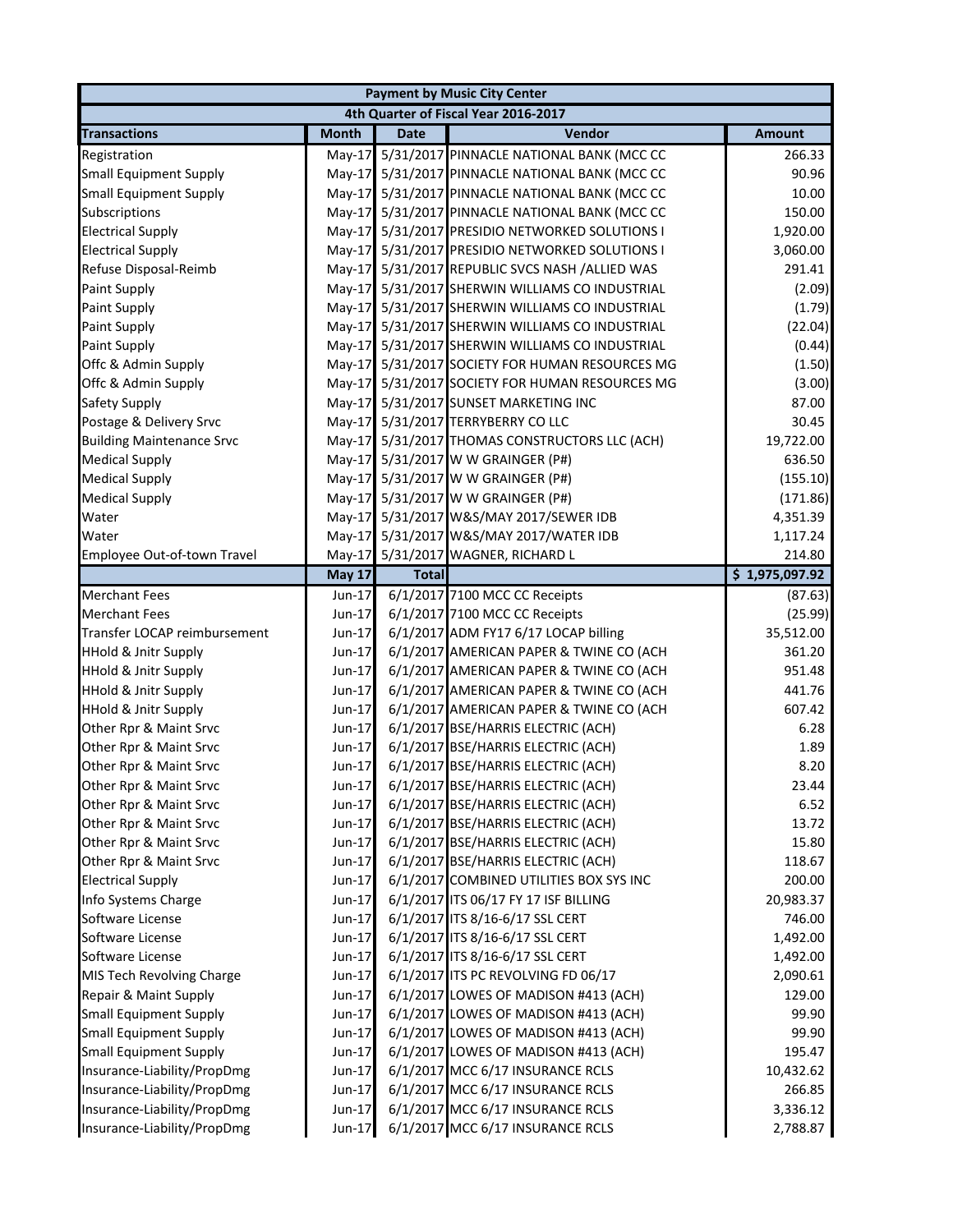|                                            |                  |             | <b>Payment by Music City Center</b>                                  |               |
|--------------------------------------------|------------------|-------------|----------------------------------------------------------------------|---------------|
|                                            |                  |             | 4th Quarter of Fiscal Year 2016-2017                                 |               |
| <b>Transactions</b>                        | <b>Month</b>     | <b>Date</b> | Vendor                                                               | <b>Amount</b> |
| Insurance-Liability/PropDmg                | Jun-17           |             | 6/1/2017 MCC 6/17 INSURANCE RCLS                                     | 2,595.87      |
| Insurance-Liability/PropDmg                | Jun-17           |             | 6/1/2017 MCC 6/17 INSURANCE RCLS                                     | 2,125.00      |
| Insurance-Liability/PropDmg                | Jun-17           |             | 6/1/2017 MCC 6/17 INSURANCE RCLS                                     | 7,436.13      |
| Insurance-Liability/PropDmg                | Jun-17           |             | 6/1/2017 MCC 6/17 INSURANCE RCLS                                     | 595.50        |
| Insurance-Liability/PropDmg                | Jun-17           |             | 6/1/2017 MCC 6/17 INSURANCE RCLS                                     | 398.00        |
| Insurance-Liability/PropDmg                | Jun-17           |             | 6/1/2017 MCC 6/17 INSURANCE RCLS                                     | 3,129.63      |
| Insurance-Liability/PropDmg                | Jun-17           |             | 6/1/2017 MCC 6/17 INSURANCE RCLS                                     | 2,194.00      |
| Insurance-Liability/PropDmg                | Jun-17           |             | 6/1/2017 MCC 6/17 INSURANCE RCLS                                     | 682.12        |
| Insurance-Liability/PropDmg                | Jun-17           |             | 6/1/2017 MCC 6/17 INSURANCE RCLS                                     | 300.87        |
| Insurance-Vehicles                         | Jun-17           |             | 6/1/2017 MCC 6/17 INSURANCE RCLS                                     | 1,442.00      |
| Insurance-Workman's Comp                   | $Jun-17$         |             | 6/1/2017 MCC 6/17 INSURANCE RCLS                                     | 7,997.38      |
| Rpr & Maint Srvc Access Ctrl               | Jun-17           |             | 6/1/2017 MCC 6/17 SRVC CONTRACT RCLS                                 | 3,166.63      |
| Rpr & Maint Srvc Air Walls                 | Jun-17           |             | 6/1/2017 MCC 6/17 SRVC CONTRACT RCLS                                 | 3,550.00      |
| Rpr & Maint Srvc Air Walls                 | Jun-17           |             | 6/1/2017 MCC 6/17 SRVC CONTRACT RCLS                                 | 3,000.00      |
| Rpr & Maint Srvc Bld Auto                  | Jun-17           |             | 6/1/2017 MCC 6/17 SRVC CONTRACT RCLS                                 | 232.92        |
| Rpr & Maint Srvc CCTV                      | Jun-17           |             | 6/1/2017 MCC 6/17 SRVC CONTRACT RCLS                                 | 4,250.00      |
| Rpr & Maint Srvc Crestron                  | Jun-17           |             | 6/1/2017 MCC 6/17 SRVC CONTRACT RCLS                                 | 2,066.66      |
| Rpr & Maint Srvc Solar Panel               | Jun-17           |             | 6/1/2017 MCC 6/17 SRVC CONTRACT RCLS                                 | 450.00        |
| <b>Merchant Fees</b>                       | Jun-17           |             | 6/1/2017 MCC AR Misc Correction JE                                   | (138.00)      |
| <b>Merchant Fees</b>                       | Jun-17           |             | 6/1/2017 MCC Deferred Pkg Corrections                                | (59.11)       |
| <b>Merchant Fees</b>                       | Jun-17           |             | 6/1/2017 MCC Parking Rev Accrual 5/17                                | 87.63         |
| Offc & Admin Supply                        | Jun-17           |             | 6/1/2017 MYOFFICE PRODUCTS (ACH)                                     | 112.52        |
| Offc & Admin Supply                        | Jun-17           |             | 6/1/2017 MYOFFICE PRODUCTS (ACH)                                     | 2.11          |
| Offc & Admin Supply                        | Jun-17           |             | 6/1/2017 MYOFFICE PRODUCTS (ACH)                                     | 4.81          |
| Offc & Admin Supply                        | Jun-17           |             | 6/1/2017 MYOFFICE PRODUCTS (ACH)                                     | 6.13          |
| Offc & Admin Supply                        | Jun-17           |             | 6/1/2017 MYOFFICE PRODUCTS (ACH)                                     | 3.54          |
| Offc & Admin Supply                        | Jun-17           |             | 6/1/2017 MYOFFICE PRODUCTS (ACH)                                     | 7.56          |
| Offc & Admin Supply                        | Jun-17           |             | 6/1/2017 MYOFFICE PRODUCTS (ACH)                                     | 13.08         |
| Offc & Admin Supply                        | Jun-17           |             | 6/1/2017 MYOFFICE PRODUCTS (ACH)                                     | 8.04          |
| Offc & Admin Supply                        | $Jun-17$         |             | 6/1/2017 MYOFFICE PRODUCTS (ACH)                                     | 8.04          |
| Offc & Admin Supply                        | Jun-17           |             | 6/1/2017 MYOFFICE PRODUCTS (ACH)                                     | 4.56          |
| Offc & Admin Supply                        | Jun-17           |             | 6/1/2017 MYOFFICE PRODUCTS (ACH)                                     | 4.82          |
| Offc & Admin Supply                        | Jun-17           |             | 6/1/2017 MYOFFICE PRODUCTS (ACH)                                     | 10.56         |
| Offc & Admin Supply                        | Jun-17           |             | 6/1/2017 MYOFFICE PRODUCTS (ACH)                                     | 40.62         |
| Offc & Admin Supply                        | Jun-17           |             | 6/1/2017 MYOFFICE PRODUCTS (ACH)                                     | 44.25         |
| Offc & Admin Supply                        | Jun-17           |             | 6/1/2017 MYOFFICE PRODUCTS (ACH)                                     | 12.80         |
| Offc & Admin Supply                        | Jun-17           |             | 6/1/2017 MYOFFICE PRODUCTS (ACH)                                     | 16.59         |
| Offc & Admin Supply                        | Jun-17           |             | 6/1/2017 MYOFFICE PRODUCTS (ACH)<br>6/1/2017 MYOFFICE PRODUCTS (ACH) | 16.35         |
| Offc & Admin Supply<br>Offc & Admin Supply | Jun-17           |             |                                                                      | 3.56          |
|                                            | Jun-17           |             | 6/1/2017 MYOFFICE PRODUCTS (ACH)<br>6/1/2017 MYOFFICE PRODUCTS (ACH) | 11.57<br>0.74 |
| Offc & Admin Supply<br>Offc & Admin Supply | Jun-17<br>Jun-17 |             | 6/1/2017 MYOFFICE PRODUCTS (ACH)                                     | 7.86          |
| Offc & Admin Supply                        | Jun-17           |             | 6/1/2017 MYOFFICE PRODUCTS (ACH)                                     | 10.26         |
| Postage & Delivery Srvc                    | Jun-17           |             | 6/1/2017 RED IRON BRAND SOLUTIONS LLC (                              | 125.00        |
| Repair & Maint Supply                      | Jun-17           |             | 6/1/2017 RED IRON BRAND SOLUTIONS LLC (                              | 3,390.00      |
| Repair & Maint Supply                      | Jun-17           |             | 6/1/2017 RED IRON BRAND SOLUTIONS LLC (                              | 25.00         |
| Repair & Maint Supply                      | Jun-17           |             | 6/1/2017 RED IRON BRAND SOLUTIONS LLC (                              | 792.50        |
| Repair & Maint Supply                      | Jun-17           |             | 6/1/2017 SICO NORTH AMERICA INC (ACH)                                | 2,532.00      |
| <b>Small Equipment Supply</b>              | Jun-17           |             | 6/1/2017 SUNSET MARKETING INC                                        | 851.20        |
| <b>Small Equipment Supply</b>              | Jun-17           |             | 6/1/2017 SUNSET MARKETING INC                                        | 987.50        |
| <b>Small Equipment Supply</b>              | Jun-17           |             | 6/1/2017 SUNSET MARKETING INC                                        | 570.00        |
| <b>Merchant Fees</b>                       | Jun-17           |             | 6/2/2017 7100 MCC CC Receipts                                        | (42.55)       |
|                                            |                  |             |                                                                      |               |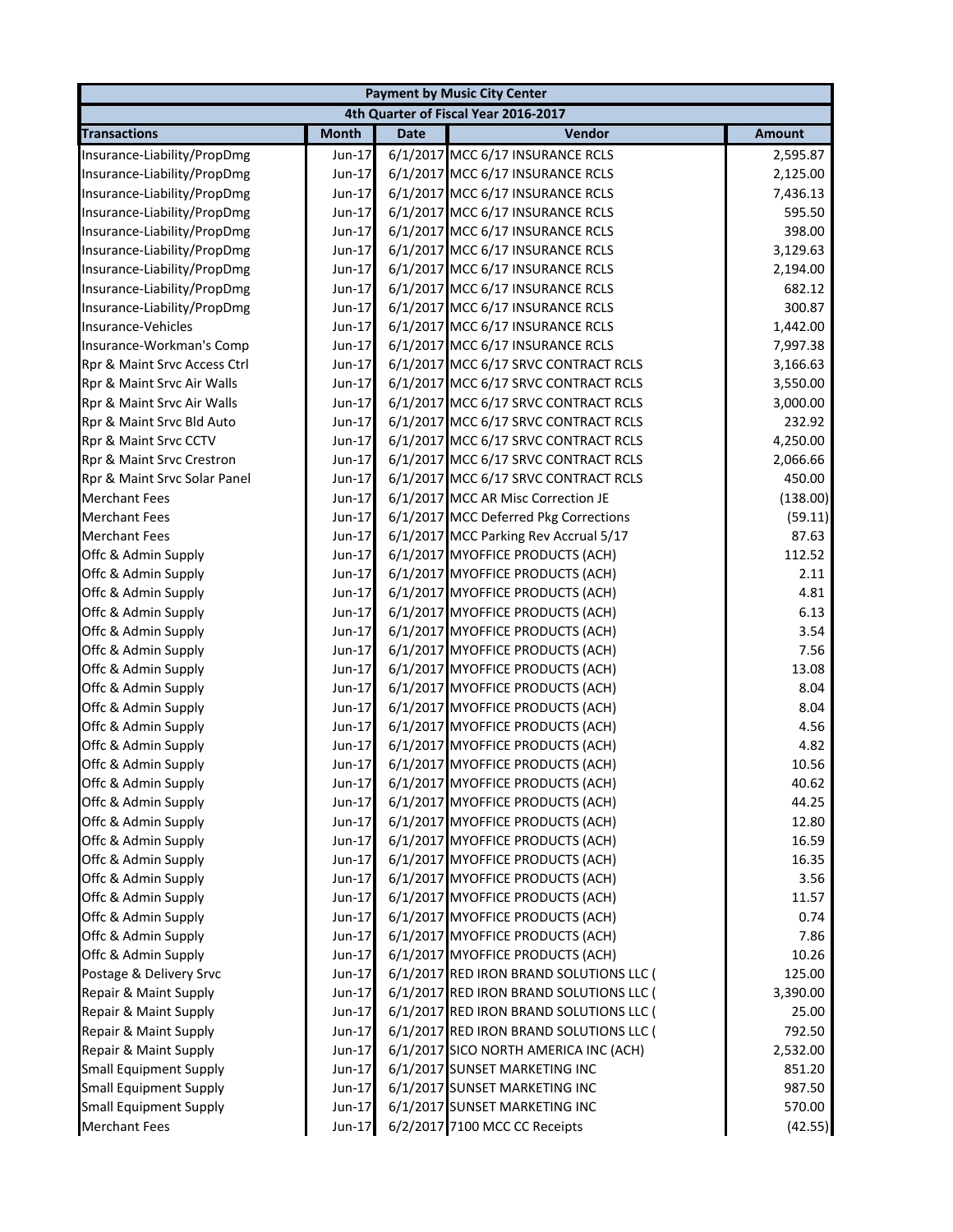|                              |              |             | <b>Payment by Music City Center</b>    |               |
|------------------------------|--------------|-------------|----------------------------------------|---------------|
|                              |              |             | 4th Quarter of Fiscal Year 2016-2017   |               |
| <b>Transactions</b>          | <b>Month</b> | <b>Date</b> | Vendor                                 | <b>Amount</b> |
| Cafe Plan Pre-Tax Savings    | Jun-17       |             | 6/2/2017 Actual Burden Journal Entries | 117.09        |
| Cafe Plan Pre-Tax Savings    | Jun-17       |             | 6/2/2017 Actual Burden Journal Entries | 43.54         |
| Cafe Plan Pre-Tax Savings    | $Jun-17$     |             | 6/2/2017 Actual Burden Journal Entries | 168.51        |
| Cafe Plan Pre-Tax Savings    | Jun-17       |             | 6/2/2017 Actual Burden Journal Entries | 312.01        |
| Cafe Plan Pre-Tax Savings    | Jun-17       |             | 6/2/2017 Actual Burden Journal Entries | 18.12         |
| Cafe Plan Pre-Tax Savings    | Jun-17       |             | 6/2/2017 Actual Burden Journal Entries | 49.66         |
| Cafe Plan Pre-Tax Savings    | $Jun-17$     |             | 6/2/2017 Actual Burden Journal Entries | 25.86         |
| Cafe Plan Pre-Tax Savings    | Jun-17       |             | 6/2/2017 Actual Burden Journal Entries | 193.01        |
| Cafe Plan Pre-Tax Savings    | Jun-17       |             | 6/2/2017 Actual Burden Journal Entries | 43.10         |
| Cafe Plan Pre-Tax Savings    | Jun-17       |             | 6/2/2017 Actual Burden Journal Entries | 36.81         |
| Cafe Plan Pre-Tax Savings    | Jun-17       |             | 6/2/2017 Actual Burden Journal Entries | 33.47         |
| Cafe Plan Pre-Tax Savings    | Jun-17       |             | 6/2/2017 Actual Burden Journal Entries | 39.72         |
| Cafe Plan Pre-Tax Savings    | Jun-17       |             | 6/2/2017 Actual Burden Journal Entries | 13.91         |
| Cafe Plan Pre-Tax Savings    | Jun-17       |             | 6/2/2017 Actual Burden Journal Entries | 76.47         |
| Cafe Plan Pre-Tax Savings    | Jun-17       |             | 6/2/2017 Actual Burden Journal Entries | 25.47         |
| Cafe Plan Pre-Tax Savings    | $Jun-17$     |             | 6/2/2017 Actual Burden Journal Entries | 14.30         |
| Cafe Plan Pre-Tax Savings    | Jun-17       |             | 6/2/2017 Actual Burden Journal Entries | 37.20         |
| Cafe Plan Pre-Tax Savings    | Jun-17       |             | 6/2/2017 Actual Burden Journal Entries | 41.97         |
| CCA Employer 401K Plan       | Jun-17       |             | 6/2/2017 Actual Burden Journal Entries | 705.49        |
| CCA Employer 401K Plan       | Jun-17       |             | 6/2/2017 Actual Burden Journal Entries | 737.37        |
| CCA Employer 401K Plan       | Jun-17       |             | 6/2/2017 Actual Burden Journal Entries | 897.25        |
| CCA Employer 401K Plan       | Jun-17       |             | 6/2/2017 Actual Burden Journal Entries | 316.71        |
| CCA Employer 401K Plan       | Jun-17       |             | 6/2/2017 Actual Burden Journal Entries | 703.24        |
| CCA Employer 401K Plan       | Jun-17       |             | 6/2/2017 Actual Burden Journal Entries | 67.04         |
| CCA Employer 401K Plan       | Jun-17       |             | 6/2/2017 Actual Burden Journal Entries | 327.85        |
| CCA Employer 401K Plan       | Jun-17       |             | 6/2/2017 Actual Burden Journal Entries | 207.73        |
| CCA Employer 401K Plan       | Jun-17       |             | 6/2/2017 Actual Burden Journal Entries | 409.12        |
| CCA Employer 401K Plan       | Jun-17       |             | 6/2/2017 Actual Burden Journal Entries | 222.27        |
| CCA Employer 401K Plan       | Jun-17       |             | 6/2/2017 Actual Burden Journal Entries | 74.41         |
| <b>Employer Dental Group</b> | $Jun-17$     |             | 6/2/2017 Actual Burden Journal Entries | 183.82        |
| <b>Employer Dental Group</b> | Jun-17       |             | 6/2/2017 Actual Burden Journal Entries | 42.42         |
| <b>Employer Dental Group</b> | Jun-17       |             | 6/2/2017 Actual Burden Journal Entries | 245.09        |
| <b>Employer Dental Group</b> | Jun-17       |             | 6/2/2017 Actual Burden Journal Entries | 442.83        |
| <b>Employer Dental Group</b> | Jun-17       |             | 6/2/2017 Actual Burden Journal Entries | 14.14         |
| <b>Employer Dental Group</b> | Jun-17       |             | 6/2/2017 Actual Burden Journal Entries | 89.99         |
| <b>Employer Dental Group</b> | Jun-17       |             | 6/2/2017 Actual Burden Journal Entries | 28.28         |
| <b>Employer Dental Group</b> | Jun-17       |             | 6/2/2017 Actual Burden Journal Entries | 245.09        |
| <b>Employer Dental Group</b> | Jun-17       |             | 6/2/2017 Actual Burden Journal Entries | 42.42         |
| <b>Employer Dental Group</b> | Jun-17       |             | 6/2/2017 Actual Burden Journal Entries | 47.14         |
| <b>Employer Dental Group</b> | Jun-17       |             | 6/2/2017 Actual Burden Journal Entries | 42.42         |
| <b>Employer Dental Group</b> | Jun-17       |             | 6/2/2017 Actual Burden Journal Entries | 70.70         |
| <b>Employer Dental Group</b> | Jun-17       |             | 6/2/2017 Actual Burden Journal Entries | 28.28         |
| <b>Employer Dental Group</b> | Jun-17       |             | 6/2/2017 Actual Burden Journal Entries | 113.12        |
| <b>Employer Dental Group</b> | Jun-17       |             | 6/2/2017 Actual Burden Journal Entries | 28.28         |
| <b>Employer Dental Group</b> | Jun-17       |             | 6/2/2017 Actual Burden Journal Entries | 42.42         |
| <b>Employer Dental Group</b> | Jun-17       |             | 6/2/2017 Actual Burden Journal Entries | 28.28         |
| <b>Employer Dental Group</b> | Jun-17       |             | 6/2/2017 Actual Burden Journal Entries | 61.06         |
| <b>Employer Group Health</b> | Jun-17       |             | 6/2/2017 Actual Burden Journal Entries | 4,308.00      |
| <b>Employer Group Health</b> | Jun-17       |             | 6/2/2017 Actual Burden Journal Entries | 1,548.00      |
| <b>Employer Group Health</b> | Jun-17       |             | 6/2/2017 Actual Burden Journal Entries | 6,200.97      |
| <b>Employer Group Health</b> | Jun-17       |             | 6/2/2017 Actual Burden Journal Entries | 11,578.01     |
| <b>Employer Group Health</b> | Jun-17       |             | 6/2/2017 Actual Burden Journal Entries | 654.00        |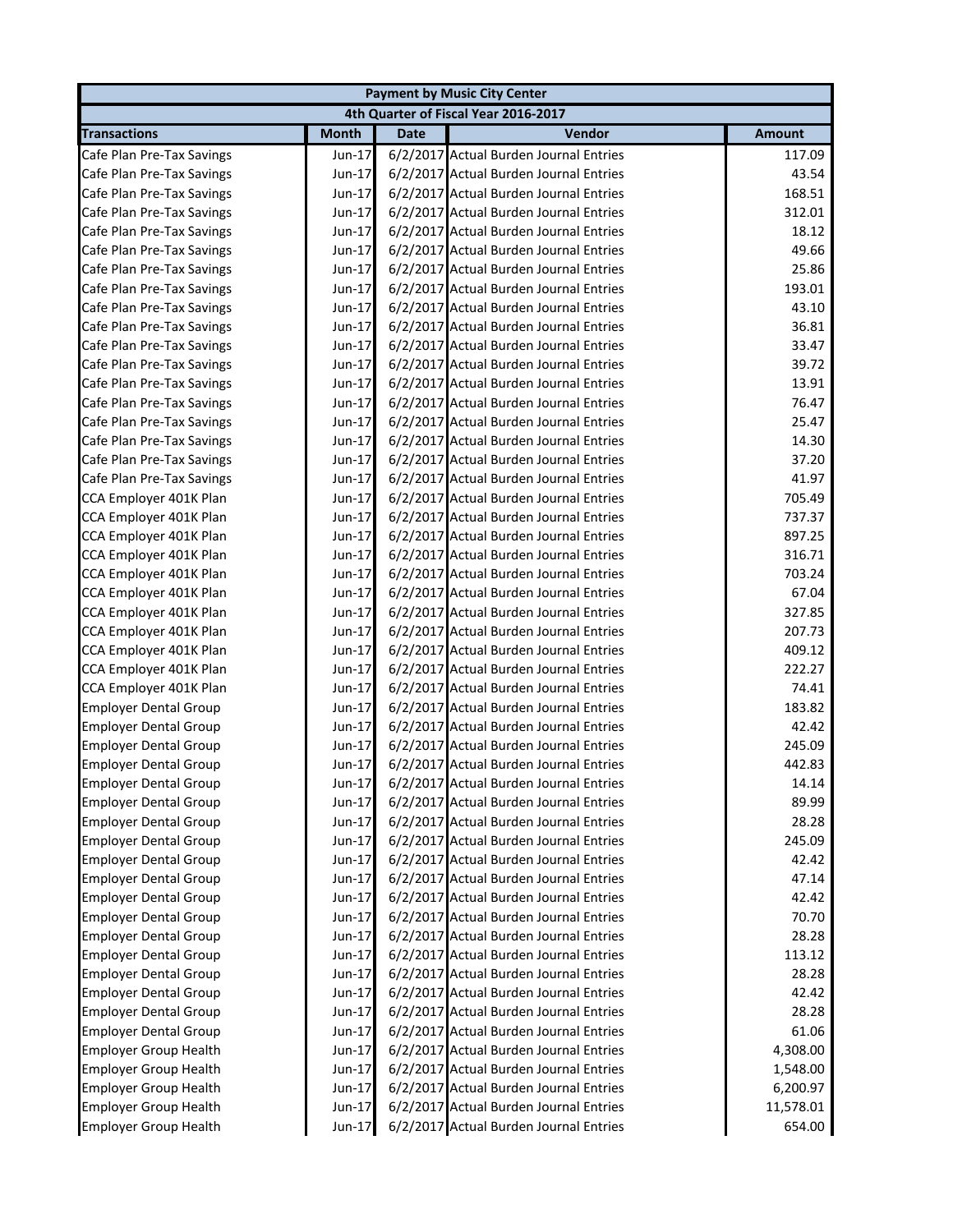|                              |              |             | <b>Payment by Music City Center</b>    |               |
|------------------------------|--------------|-------------|----------------------------------------|---------------|
|                              |              |             | 4th Quarter of Fiscal Year 2016-2017   |               |
| <b>Transactions</b>          | <b>Month</b> | <b>Date</b> | Vendor                                 | <b>Amount</b> |
| <b>Employer Group Health</b> | Jun-17       |             | 6/2/2017 Actual Burden Journal Entries | 2,460.89      |
| <b>Employer Group Health</b> | Jun-17       |             | 6/2/2017 Actual Burden Journal Entries | 927.00        |
| <b>Employer Group Health</b> | Jun-17       |             | 6/2/2017 Actual Burden Journal Entries | 6,977.97      |
| <b>Employer Group Health</b> | Jun-17       |             | 6/2/2017 Actual Burden Journal Entries | 1,533.00      |
| <b>Employer Group Health</b> | Jun-17       |             | 6/2/2017 Actual Burden Journal Entries | 1,359.06      |
| <b>Employer Group Health</b> | Jun-17       |             | 6/2/2017 Actual Burden Journal Entries | 654.00        |
| <b>Employer Group Health</b> | Jun-17       |             | 6/2/2017 Actual Burden Journal Entries | 1,425.00      |
| <b>Employer Group Health</b> | Jun-17       |             | 6/2/2017 Actual Burden Journal Entries | 531.00        |
| <b>Employer Group Health</b> | Jun-17       |             | 6/2/2017 Actual Burden Journal Entries | 2,703.00      |
| <b>Employer Group Health</b> | Jun-17       |             | 6/2/2017 Actual Burden Journal Entries | 912.00        |
| <b>Employer Group Health</b> | Jun-17       |             | 6/2/2017 Actual Burden Journal Entries | 546.00        |
| <b>Employer Group Health</b> | Jun-17       |             | 6/2/2017 Actual Burden Journal Entries | 1,911.00      |
| <b>Employer Group Health</b> | $Jun-17$     |             | 6/2/2017 Actual Burden Journal Entries | 1,525.10      |
| <b>Employer Group Life</b>   | $Jun-17$     |             | 6/2/2017 Actual Burden Journal Entries | 213.00        |
| <b>Employer Group Life</b>   | $Jun-17$     |             | 6/2/2017 Actual Burden Journal Entries | 42.60         |
| <b>Employer Group Life</b>   | Jun-17       |             | 6/2/2017 Actual Burden Journal Entries | 260.34        |
| <b>Employer Group Life</b>   | $Jun-17$     |             | 6/2/2017 Actual Burden Journal Entries | 473.12        |
| <b>Employer Group Life</b>   | Jun-17       |             | 6/2/2017 Actual Burden Journal Entries | 14.20         |
| Employer Group Life          | Jun-17       |             | 6/2/2017 Actual Burden Journal Entries | 90.36         |
| <b>Employer Group Life</b>   | Jun-17       |             | 6/2/2017 Actual Burden Journal Entries | 28.40         |
| <b>Employer Group Life</b>   | Jun-17       |             | 6/2/2017 Actual Burden Journal Entries | 264.60        |
| Employer Group Life          | Jun-17       |             | 6/2/2017 Actual Burden Journal Entries | 42.60         |
| <b>Employer Group Life</b>   | Jun-17       |             | 6/2/2017 Actual Burden Journal Entries | 61.52         |
| <b>Employer Group Life</b>   | Jun-17       |             | 6/2/2017 Actual Burden Journal Entries | 56.80         |
| <b>Employer Group Life</b>   | Jun-17       |             | 6/2/2017 Actual Burden Journal Entries | 71.00         |
| <b>Employer Group Life</b>   | Jun-17       |             | 6/2/2017 Actual Burden Journal Entries | 42.60         |
| <b>Employer Group Life</b>   | Jun-17       |             | 6/2/2017 Actual Burden Journal Entries | 127.80        |
| Employer Group Life          | Jun-17       |             | 6/2/2017 Actual Burden Journal Entries | 42.60         |
| Employer Group Life          | Jun-17       |             | 6/2/2017 Actual Burden Journal Entries | 42.60         |
| Employer Group Life          | Jun-17       |             | 6/2/2017 Actual Burden Journal Entries | 42.60         |
| <b>Employer Group Life</b>   | Jun-17       |             | 6/2/2017 Actual Burden Journal Entries | 61.32         |
| <b>Employer OASDI</b>        | Jun-17       |             | 6/2/2017 Actual Burden Journal Entries | 1,617.79      |
| <b>Employer OASDI</b>        | Jun-17       |             | 6/2/2017 Actual Burden Journal Entries | 387.18        |
| <b>Employer OASDI</b>        | Jun-17       |             | 6/2/2017 Actual Burden Journal Entries | 1,924.30      |
| <b>Employer OASDI</b>        | Jun-17       |             | 6/2/2017 Actual Burden Journal Entries | 2,524.07      |
| Employer OASDI               | Jun-17       |             | 6/2/2017 Actual Burden Journal Entries | 105.84        |
| <b>Employer OASDI</b>        | Jun-17       |             | 6/2/2017 Actual Burden Journal Entries | 589.26        |
| <b>Employer OASDI</b>        | Jun-17       |             | 6/2/2017 Actual Burden Journal Entries | 386.61        |
| <b>Employer OASDI</b>        | Jun-17       |             | 6/2/2017 Actual Burden Journal Entries | 1,827.44      |
| Employer OASDI               | Jun-17       |             | 6/2/2017 Actual Burden Journal Entries | 292.21        |
| Employer OASDI               | $Jun-17$     |             | 6/2/2017 Actual Burden Journal Entries | 461.31        |
| Employer OASDI               | Jun-17       |             | 6/2/2017 Actual Burden Journal Entries | 524.27        |
| Employer OASDI               | Jun-17       |             | 6/2/2017 Actual Burden Journal Entries | 1,028.59      |
| <b>Employer OASDI</b>        | Jun-17       |             | 6/2/2017 Actual Burden Journal Entries | 319.26        |
| Employer OASDI               | Jun-17       |             | 6/2/2017 Actual Burden Journal Entries | 916.71        |
| Employer OASDI               | Jun-17       |             | 6/2/2017 Actual Burden Journal Entries | 447.37        |
| Employer OASDI               | Jun-17       |             | 6/2/2017 Actual Burden Journal Entries | 461.34        |
| Employer OASDI               | Jun-17       |             | 6/2/2017 Actual Burden Journal Entries | 521.82        |
| <b>Employer OASDI</b>        | Jun-17       |             | 6/2/2017 Actual Burden Journal Entries | 467.44        |
| <b>Employer Pension</b>      | Jun-17       |             | 6/2/2017 Actual Burden Journal Entries | 837.82        |
| <b>Employer Pension</b>      | Jun-17       |             | 6/2/2017 Actual Burden Journal Entries | 239.89        |
| <b>Employer Pension</b>      | Jun-17       |             | 6/2/2017 Actual Burden Journal Entries | 812.66        |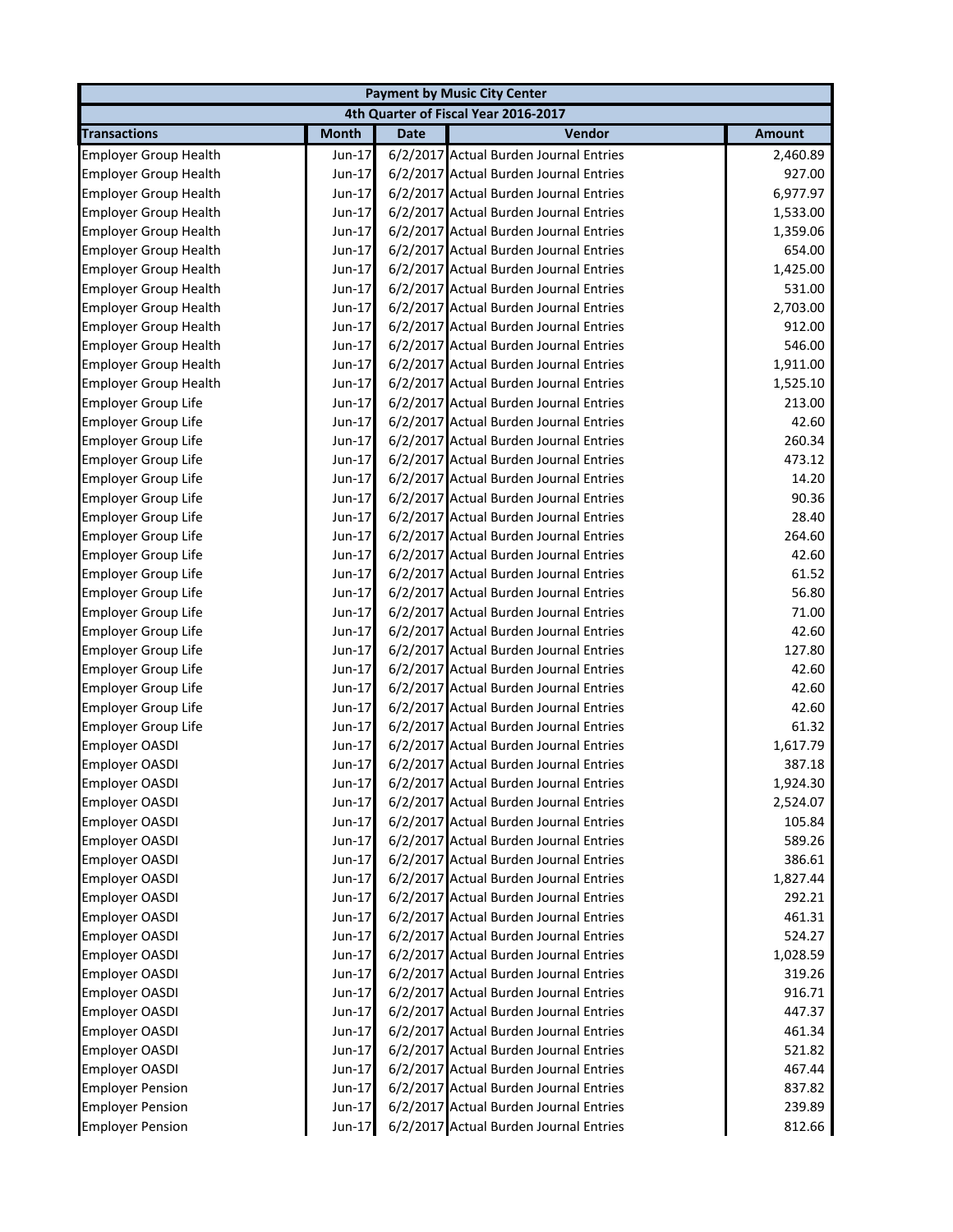|                                 |              |             | <b>Payment by Music City Center</b>     |               |
|---------------------------------|--------------|-------------|-----------------------------------------|---------------|
|                                 |              |             | 4th Quarter of Fiscal Year 2016-2017    |               |
| <b>Transactions</b>             | <b>Month</b> | <b>Date</b> | Vendor                                  | <b>Amount</b> |
| <b>Employer Pension</b>         | Jun-17       |             | 6/2/2017 Actual Burden Journal Entries  | 651.11        |
| <b>Employer Pension</b>         | Jun-17       |             | 6/2/2017 Actual Burden Journal Entries  | 2,097.30      |
| <b>Employer Pension</b>         | $Jun-17$     |             | 6/2/2017 Actual Burden Journal Entries  | 958.68        |
| <b>Employer Pension</b>         | Jun-17       |             | 6/2/2017 Actual Burden Journal Entries  | 2,304.26      |
| <b>Employer SSN Medical</b>     | Jun-17       |             | 6/2/2017 Actual Burden Journal Entries  | 378.34        |
| <b>Employer SSN Medical</b>     | Jun-17       |             | 6/2/2017 Actual Burden Journal Entries  | 90.54         |
| <b>Employer SSN Medical</b>     | Jun-17       |             | 6/2/2017 Actual Burden Journal Entries  | 450.04        |
| <b>Employer SSN Medical</b>     | Jun-17       |             | 6/2/2017 Actual Burden Journal Entries  | 590.35        |
| <b>Employer SSN Medical</b>     | Jun-17       |             | 6/2/2017 Actual Burden Journal Entries  | 24.75         |
| <b>Employer SSN Medical</b>     | Jun-17       |             | 6/2/2017 Actual Burden Journal Entries  | 137.82        |
| <b>Employer SSN Medical</b>     | Jun-17       |             | 6/2/2017 Actual Burden Journal Entries  | 90.41         |
| <b>Employer SSN Medical</b>     | Jun-17       |             | 6/2/2017 Actual Burden Journal Entries  | 427.40        |
| <b>Employer SSN Medical</b>     | Jun-17       |             | 6/2/2017 Actual Burden Journal Entries  | 68.34         |
| <b>Employer SSN Medical</b>     | Jun-17       |             | 6/2/2017 Actual Burden Journal Entries  | 107.90        |
| <b>Employer SSN Medical</b>     | $Jun-17$     |             | 6/2/2017 Actual Burden Journal Entries  | 122.59        |
| <b>Employer SSN Medical</b>     | Jun-17       |             | 6/2/2017 Actual Burden Journal Entries  | 240.56        |
| <b>Employer SSN Medical</b>     | Jun-17       |             | 6/2/2017 Actual Burden Journal Entries  | 74.67         |
| <b>Employer SSN Medical</b>     | Jun-17       |             | 6/2/2017 Actual Burden Journal Entries  | 214.38        |
| <b>Employer SSN Medical</b>     | Jun-17       |             | 6/2/2017 Actual Burden Journal Entries  | 104.62        |
| <b>Employer SSN Medical</b>     | Jun-17       |             | 6/2/2017 Actual Burden Journal Entries  | 107.89        |
| <b>Employer SSN Medical</b>     | Jun-17       |             | 6/2/2017 Actual Burden Journal Entries  | 263.52        |
| <b>Employer SSN Medical</b>     | Jun-17       |             | 6/2/2017 Actual Burden Journal Entries  | 109.32        |
| <b>FSA Pre-Tax Savings</b>      | Jun-17       |             | 6/2/2017 Actual Burden Journal Entries  | 5.17          |
| <b>FSA Pre-Tax Savings</b>      | Jun-17       |             | 6/2/2017 Actual Burden Journal Entries  | 7.97          |
| <b>FSA Pre-Tax Savings</b>      | Jun-17       |             | 6/2/2017 Actual Burden Journal Entries  | 8.93          |
| <b>FSA Pre-Tax Savings</b>      | Jun-17       |             | 6/2/2017 Actual Burden Journal Entries  | 23.91         |
| <b>FSA Pre-Tax Savings</b>      | Jun-17       |             | 6/2/2017 Actual Burden Journal Entries  | 7.97          |
| <b>HHold &amp; Jnitr Supply</b> | Jun-17       |             | 6/2/2017 AMERICAN PAPER & TWINE CO (ACH | 36.81         |
| <b>Legal Services</b>           | Jun-17       |             | 6/2/2017 BONE MCALLESTER NORTON PLLC    | 10,000.00     |
| <b>Uniform Cleaning Service</b> | Jun-17       |             | 6/2/2017 CINTAS CORP #051 MATS & RUGS(A | 1,304.62      |
| Postage & Delivery Srvc         | Jun-17       |             | 6/2/2017 GRAYBAR ELECTRIC CO INC (ACH)  | 36.98         |
| Rpr & Maint Srvc Park Equip     | Jun-17       |             | 6/2/2017 MCGANN, AMANO (ACH)            | 7,750.00      |
| Allowance-Cell/Mobile Devices   | Jun-17       |             | 6/2/2017 Payroll Labor Distribution     | 322.00        |
| Allowance-Cell/Mobile Devices   | Jun-17       |             | 6/2/2017 Payroll Labor Distribution     | 92.00         |
| Allowance-Cell/Mobile Devices   | Jun-17       |             | 6/2/2017 Payroll Labor Distribution     | 92.00         |
| Allowance-Cell/Mobile Devices   | Jun-17       |             | 6/2/2017 Payroll Labor Distribution     | 138.00        |
| Allowance-Cell/Mobile Devices   | Jun-17       |             | 6/2/2017 Payroll Labor Distribution     | 46.00         |
| Allowance-Cell/Mobile Devices   | Jun-17       |             | 6/2/2017 Payroll Labor Distribution     | 92.00         |
| Allowance-Cell/Mobile Devices   | $Jun-17$     |             | 6/2/2017 Payroll Labor Distribution     | 230.00        |
| Allowance-Cell/Mobile Devices   | Jun-17       |             | 6/2/2017 Payroll Labor Distribution     | 46.00         |
| Allowance-Cell/Mobile Devices   | Jun-17       |             | 6/2/2017 Payroll Labor Distribution     | 92.00         |
| Allowance-Cell/Mobile Devices   | Jun-17       |             | 6/2/2017 Payroll Labor Distribution     | 230.00        |
| Allowance-Cell/Mobile Devices   | Jun-17       |             | 6/2/2017 Payroll Labor Distribution     | 138.00        |
| Allowance-Cell/Mobile Devices   | Jun-17       |             | 6/2/2017 Payroll Labor Distribution     | 92.00         |
| Allowance-Cell/Mobile Devices   | Jun-17       |             | 6/2/2017 Payroll Labor Distribution     | 92.00         |
| Allowance-Cell/Mobile Devices   | Jun-17       |             | 6/2/2017 Payroll Labor Distribution     | 92.00         |
| Allowance-Cell/Mobile Devices   | Jun-17       |             | 6/2/2017 Payroll Labor Distribution     | 92.00         |
| Allowance-Cell/Mobile Devices   | Jun-17       |             | 6/2/2017 Payroll Labor Distribution     | 92.00         |
| <b>Holiday Pay</b>              | Jun-17       |             | 6/2/2017 Payroll Labor Distribution     | 1,901.66      |
| <b>Holiday Pay</b>              | Jun-17       |             | 6/2/2017 Payroll Labor Distribution     | 923.12        |
| <b>Holiday Pay</b>              | Jun-17       |             | 6/2/2017 Payroll Labor Distribution     | 3,437.50      |
| <b>Holiday Pay</b>              | Jun-17       |             | 6/2/2017 Payroll Labor Distribution     | 3,994.72      |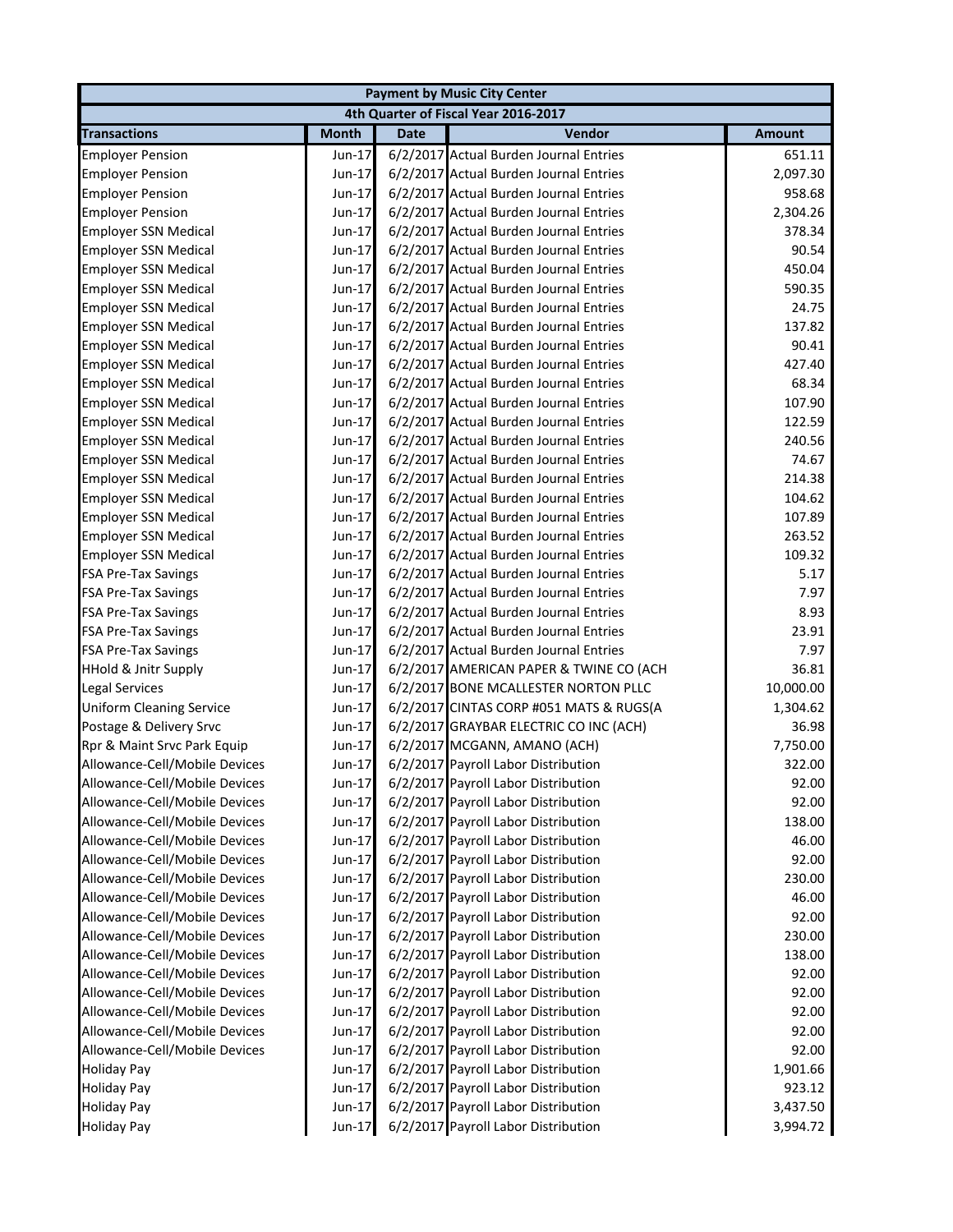|                     |                                      |             | <b>Payment by Music City Center</b> |               |  |  |
|---------------------|--------------------------------------|-------------|-------------------------------------|---------------|--|--|
|                     | 4th Quarter of Fiscal Year 2016-2017 |             |                                     |               |  |  |
| <b>Transactions</b> | <b>Month</b>                         | <b>Date</b> | Vendor                              | <b>Amount</b> |  |  |
| <b>Holiday Pay</b>  | Jun-17                               |             | 6/2/2017 Payroll Labor Distribution | 652.88        |  |  |
| <b>Holiday Pay</b>  | Jun-17                               |             | 6/2/2017 Payroll Labor Distribution | 658.56        |  |  |
| <b>Holiday Pay</b>  | $Jun-17$                             |             | 6/2/2017 Payroll Labor Distribution | 1,258.38      |  |  |
| <b>Holiday Pay</b>  | Jun-17                               |             | 6/2/2017 Payroll Labor Distribution | 265.08        |  |  |
| <b>Holiday Pay</b>  | Jun-17                               |             | 6/2/2017 Payroll Labor Distribution | 887.28        |  |  |
| <b>Holiday Pay</b>  | Jun-17                               |             | 6/2/2017 Payroll Labor Distribution | 1,699.60      |  |  |
| <b>Holiday Pay</b>  | Jun-17                               |             | 6/2/2017 Payroll Labor Distribution | 550.09        |  |  |
| <b>Holiday Pay</b>  | Jun-17                               |             | 6/2/2017 Payroll Labor Distribution | 1,584.64      |  |  |
| <b>Holiday Pay</b>  | Jun-17                               |             | 6/2/2017 Payroll Labor Distribution | 776.48        |  |  |
| <b>Holiday Pay</b>  | Jun-17                               |             | 6/2/2017 Payroll Labor Distribution | 904.88        |  |  |
| <b>Holiday Pay</b>  | $Jun-17$                             |             | 6/2/2017 Payroll Labor Distribution | 2,475.47      |  |  |
| <b>Holiday Pay</b>  | Jun-17                               |             | 6/2/2017 Payroll Labor Distribution | 757.52        |  |  |
| Leave Pay           | Jun-17                               |             | 6/2/2017 Payroll Labor Distribution | 545.12        |  |  |
| Leave Pay           | Jun-17                               |             | 6/2/2017 Payroll Labor Distribution | 1,161.60      |  |  |
| Leave Pay           | Jun-17                               |             | 6/2/2017 Payroll Labor Distribution | 3,133.12      |  |  |
| Leave Pay           | Jun-17                               |             | 6/2/2017 Payroll Labor Distribution | 2,811.07      |  |  |
| Leave Pav           | Jun-17                               |             | 6/2/2017 Payroll Labor Distribution | 846.24        |  |  |
| Leave Pay           | Jun-17                               |             | 6/2/2017 Payroll Labor Distribution | 2,397.92      |  |  |
| Leave Pay           | Jun-17                               |             | 6/2/2017 Payroll Labor Distribution | 1,441.26      |  |  |
| Leave Pay           | $Jun-17$                             |             | 6/2/2017 Payroll Labor Distribution | 219.75        |  |  |
| Leave Pay           | Jun-17                               |             | 6/2/2017 Payroll Labor Distribution | 86.28         |  |  |
| Leave Pay           | Jun-17                               |             | 6/2/2017 Payroll Labor Distribution | 588.77        |  |  |
| Leave Pay           | Jun-17                               |             | 6/2/2017 Payroll Labor Distribution | 4,445.42      |  |  |
| Leave Pay           | Jun-17                               |             | 6/2/2017 Payroll Labor Distribution | 1,193.99      |  |  |
| Leave Pay           | Jun-17                               |             | 6/2/2017 Payroll Labor Distribution | 1,191.36      |  |  |
| Leave Pay           | Jun-17                               |             | 6/2/2017 Payroll Labor Distribution | 829.50        |  |  |
| Leave Pay           | Jun-17                               |             | 6/2/2017 Payroll Labor Distribution | 6,817.30      |  |  |
| Leave Pay           | Jun-17                               |             | 6/2/2017 Payroll Labor Distribution | 712.51        |  |  |
| Overtime Pay        | Jun-17                               |             | 6/2/2017 Payroll Labor Distribution | 104.32        |  |  |
| Overtime Pay        | Jun-17                               |             | 6/2/2017 Payroll Labor Distribution | 260.75        |  |  |
| Overtime Pay        | Jun-17                               |             | 6/2/2017 Payroll Labor Distribution | 240.63        |  |  |
| Overtime Pay        | Jun-17                               |             | 6/2/2017 Payroll Labor Distribution | 36.83         |  |  |
| Overtime Pay        | Jun-17                               |             | 6/2/2017 Payroll Labor Distribution | 5.67          |  |  |
| Overtime Pay        | Jun-17                               |             | 6/2/2017 Payroll Labor Distribution | 1,646.73      |  |  |
| Overtime Pay        | Jun-17                               |             | 6/2/2017 Payroll Labor Distribution | 678.13        |  |  |
| Overtime Pay        | Jun-17                               |             | 6/2/2017 Payroll Labor Distribution | 93.22         |  |  |
| Overtime Pay        | Jun-17                               |             | 6/2/2017 Payroll Labor Distribution | 187.90        |  |  |
| Overtime Pay        | Jun-17                               |             | 6/2/2017 Payroll Labor Distribution | 55.20         |  |  |
| Overtime Pay        | Jun-17                               |             | 6/2/2017 Payroll Labor Distribution | 10.98         |  |  |
| Regular Pay         | Jun-17                               |             | 6/2/2017 Payroll Labor Distribution | 24,750.70     |  |  |
| Regular Pay         | Jun-17                               |             | 6/2/2017 Payroll Labor Distribution | 4,704.72      |  |  |
| Regular Pay         | Jun-17                               |             | 6/2/2017 Payroll Labor Distribution | 26,316.06     |  |  |
| <b>Regular Pay</b>  | Jun-17                               |             | 6/2/2017 Payroll Labor Distribution | 37,604.36     |  |  |
| <b>Regular Pay</b>  | $Jun-17$                             |             | 6/2/2017 Payroll Labor Distribution | 1,907.20      |  |  |
| <b>Regular Pay</b>  | Jun-17                               |             | 6/2/2017 Payroll Labor Distribution | 8,602.35      |  |  |
| <b>Regular Pay</b>  | Jun-17                               |             | 6/2/2017 Payroll Labor Distribution | 3,529.12      |  |  |
| <b>Regular Pay</b>  | Jun-17                               |             | 6/2/2017 Payroll Labor Distribution | 27,420.74     |  |  |
| <b>Regular Pay</b>  | Jun-17                               |             | 6/2/2017 Payroll Labor Distribution | 4,378.55      |  |  |
| <b>Regular Pay</b>  | Jun-17                               |             | 6/2/2017 Payroll Labor Distribution | 7,431.24      |  |  |
| <b>Regular Pay</b>  | Jun-17                               |             | 6/2/2017 Payroll Labor Distribution | 7,325.31      |  |  |
| <b>Regular Pay</b>  | Jun-17                               |             | 6/2/2017 Payroll Labor Distribution | 10,850.98     |  |  |
|                     |                                      |             |                                     |               |  |  |
| Regular Pay         | Jun-17                               |             | 6/2/2017 Payroll Labor Distribution | 4,643.07      |  |  |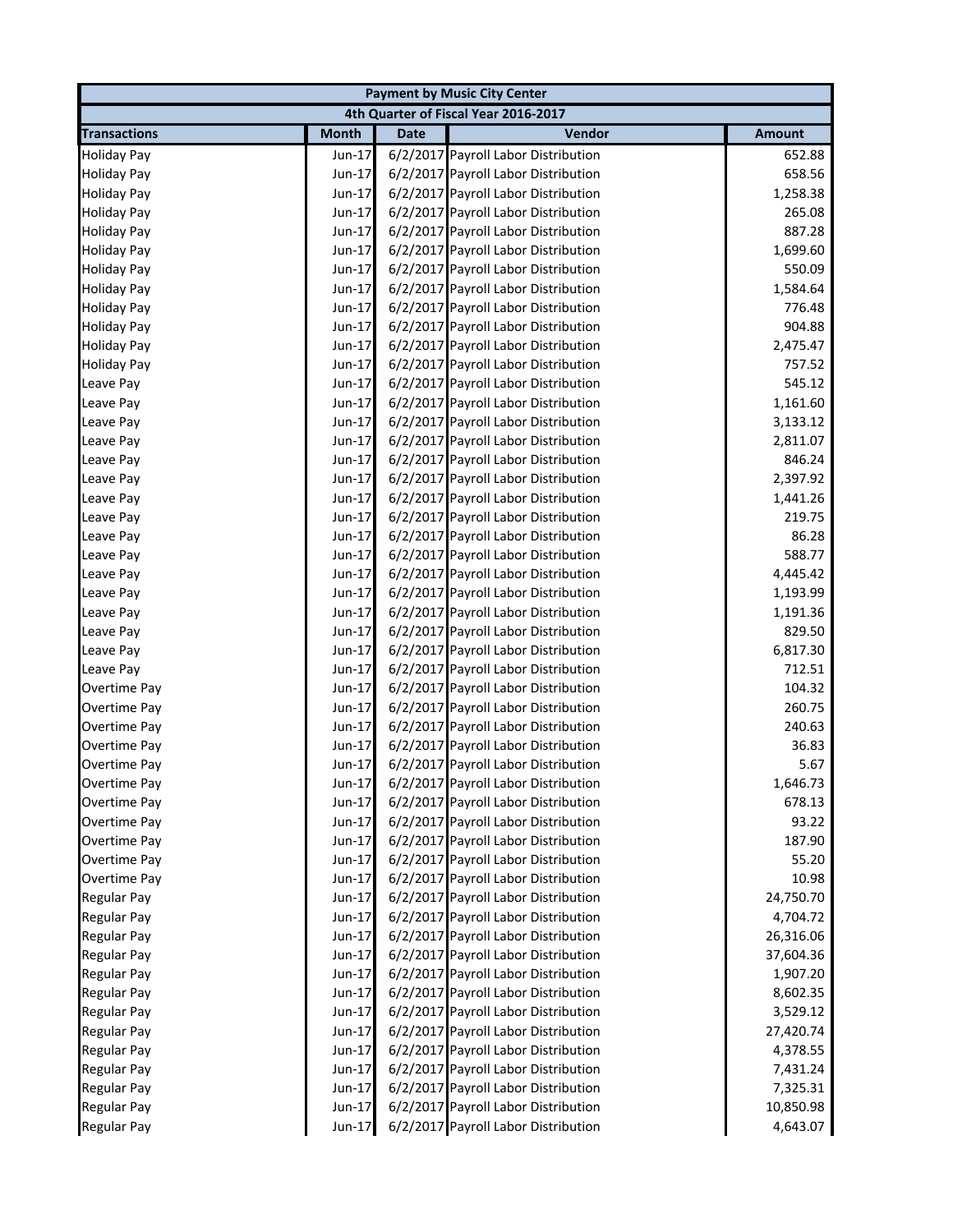|                               | <b>Payment by Music City Center</b>  |             |                                     |               |  |  |
|-------------------------------|--------------------------------------|-------------|-------------------------------------|---------------|--|--|
|                               | 4th Quarter of Fiscal Year 2016-2017 |             |                                     |               |  |  |
| <b>Transactions</b>           | <b>Month</b>                         | <b>Date</b> | Vendor                              | <b>Amount</b> |  |  |
| Regular Pay                   | Jun-17                               |             | 6/2/2017 Payroll Labor Distribution | 12,726.67     |  |  |
| Regular Pay                   | Jun-17                               |             | 6/2/2017 Payroll Labor Distribution | 5,801.03      |  |  |
| <b>Regular Pay</b>            | Jun-17                               |             | 6/2/2017 Payroll Labor Distribution | 5,801.62      |  |  |
| Regular Pay                   | Jun-17                               |             | 6/2/2017 Payroll Labor Distribution | 9,325.14      |  |  |
| Regular Pay                   | Jun-17                               |             | 6/2/2017 Payroll Labor Distribution | 6,514.69      |  |  |
| Computer Hardware <\$10K      | Jun-17                               |             | 6/2/2017 PCMG INC (ACH)             | 920.00        |  |  |
| Computer Hardware <\$10K      | Jun-17                               |             | 6/2/2017 PCMG INC (ACH)             | 2,000.00      |  |  |
| Computer Hardware <\$10K      | Jun-17                               |             | 6/2/2017 PCMG INC (ACH)             | 1,200.00      |  |  |
| Computer Hardware <\$10K      | Jun-17                               |             | 6/2/2017 PCMG INC (ACH)             | 600.00        |  |  |
| Computer Hardware <\$10K      | Jun-17                               |             | 6/2/2017 PCMG INC (ACH)             | 1,000.00      |  |  |
| Computer Hardware <\$10K      | Jun-17                               |             | 6/2/2017 PCMG INC (ACH)             | 5,000.00      |  |  |
| Computer Hardware <\$10K      | Jun-17                               |             | 6/2/2017 PCMG INC (ACH)             | 375.00        |  |  |
| Computer Hardware <\$10K      | Jun-17                               |             | 6/2/2017 PCMG INC (ACH)             | 475.00        |  |  |
| Computer Hardware <\$10K      | Jun-17                               |             | 6/2/2017 PCMG INC (ACH)             | 1,100.00      |  |  |
| Computer Hardware <\$10K      | Jun-17                               |             | 6/2/2017 PCMG INC (ACH)             | 4,400.00      |  |  |
| Computer Hardware <\$10K      | Jun-17                               |             | 6/2/2017 PCMG INC (ACH)             | 40.00         |  |  |
| Computer Hardware <\$10K      | Jun-17                               |             | 6/2/2017 PCMG INC (ACH)             | 200.00        |  |  |
| Computer Hardware <\$10K      | Jun-17                               |             | 6/2/2017 PCMG INC (ACH)             | 500.00        |  |  |
| Computer Hardware <\$10K      | Jun-17                               |             | 6/2/2017 PCMG INC (ACH)             | 2,216.00      |  |  |
| Computer Hardware <\$10K      | Jun-17                               |             | 6/2/2017 PCMG INC (ACH)             | 420.00        |  |  |
| <b>Electrical Supply</b>      | Jun-17                               |             | 6/2/2017 PCMG INC (ACH)             | 1,050.00      |  |  |
| <b>Electrical Supply</b>      | Jun-17                               |             | 6/2/2017 PCMG INC (ACH)             | 400.00        |  |  |
| <b>Electrical Supply</b>      | Jun-17                               |             | 6/2/2017 PCMG INC (ACH)             | 120.00        |  |  |
| <b>Electrical Supply</b>      | Jun-17                               |             | 6/2/2017 PCMG INC (ACH)             | 150.00        |  |  |
| <b>Electrical Supply</b>      | Jun-17                               |             | 6/2/2017 PCMG INC (ACH)             | 180.00        |  |  |
| <b>Electrical Supply</b>      | Jun-17                               |             | 6/2/2017 PCMG INC (ACH)             | 175.00        |  |  |
| <b>Electrical Supply</b>      | Jun-17                               |             | 6/2/2017 PCMG INC (ACH)             | 160.00        |  |  |
| <b>Electrical Supply</b>      | Jun-17                               |             | 6/2/2017 PCMG INC (ACH)             | 900.00        |  |  |
| <b>Electrical Supply</b>      | Jun-17                               |             | 6/2/2017 PCMG INC (ACH)             | 92.00         |  |  |
| <b>Electrical Supply</b>      | Jun-17                               |             | 6/2/2017 PCMG INC (ACH)             | 400.00        |  |  |
| <b>Electrical Supply</b>      | Jun-17                               |             | 6/2/2017 PCMG INC (ACH)             | 255.00        |  |  |
| <b>Electrical Supply</b>      | Jun-17                               |             | 6/2/2017 PCMG INC (ACH)             | 150.00        |  |  |
| <b>Electrical Supply</b>      | Jun-17                               |             | 6/2/2017 PCMG INC (ACH)             | 30.00         |  |  |
| <b>Electrical Supply</b>      | Jun-17                               |             | 6/2/2017 PCMG INC (ACH)             | 1,920.00      |  |  |
| <b>Electrical Supply</b>      | Jun-17                               |             | 6/2/2017 PCMG INC (ACH)             | 1,440.00      |  |  |
| <b>Electrical Supply</b>      | Jun-17                               |             | 6/2/2017 PCMG INC (ACH)             | 275.00        |  |  |
| <b>Electrical Supply</b>      | Jun-17                               |             | 6/2/2017 PCMG INC (ACH)             | 275.00        |  |  |
| <b>Electrical Supply</b>      | Jun-17                               |             | 6/2/2017 PCMG INC (ACH)             | 269.50        |  |  |
| <b>Electrical Supply</b>      | Jun-17                               |             | 6/2/2017 PCMG INC (ACH)             | 65.00         |  |  |
| <b>Electrical Supply</b>      | Jun-17                               |             | 6/2/2017 PCMG INC (ACH)             | 75.00         |  |  |
| <b>Electrical Supply</b>      | Jun-17                               |             | 6/2/2017 PCMG INC (ACH)             | 6,000.00      |  |  |
| Offc & Admin Supply           | Jun-17                               |             | 6/2/2017 PCMG INC (ACH)             | 1.99          |  |  |
| Offc & Admin Supply           | Jun-17                               |             | 6/2/2017 PCMG INC (ACH)             | 520.00        |  |  |
| Offc & Admin Supply           | Jun-17                               |             | 6/2/2017 PCMG INC (ACH)             | 600.00        |  |  |
| Offc & Admin Supply           | Jun-17                               |             | 6/2/2017 PCMG INC (ACH)             | 600.00        |  |  |
| Offc & Admin Supply           | Jun-17                               |             | 6/2/2017 PCMG INC (ACH)             | 19.96         |  |  |
| <b>Small Equipment Supply</b> | Jun-17                               |             | 6/2/2017 PCMG INC (ACH)             | 125.00        |  |  |
| <b>Small Equipment Supply</b> | Jun-17                               |             | 6/2/2017 PCMG INC (ACH)             | 525.00        |  |  |
| <b>Small Equipment Supply</b> | Jun-17                               |             | 6/2/2017 PCMG INC (ACH)             | 300.00        |  |  |
| <b>Small Equipment Supply</b> | Jun-17                               |             | 6/2/2017 PCMG INC (ACH)             | 90.00         |  |  |
| <b>Small Equipment Supply</b> | Jun-17                               |             | 6/2/2017 PCMG INC (ACH)             | 40.00         |  |  |
| <b>Small Equipment Supply</b> | Jun-17                               |             | 6/2/2017 PCMG INC (ACH)             | 250.00        |  |  |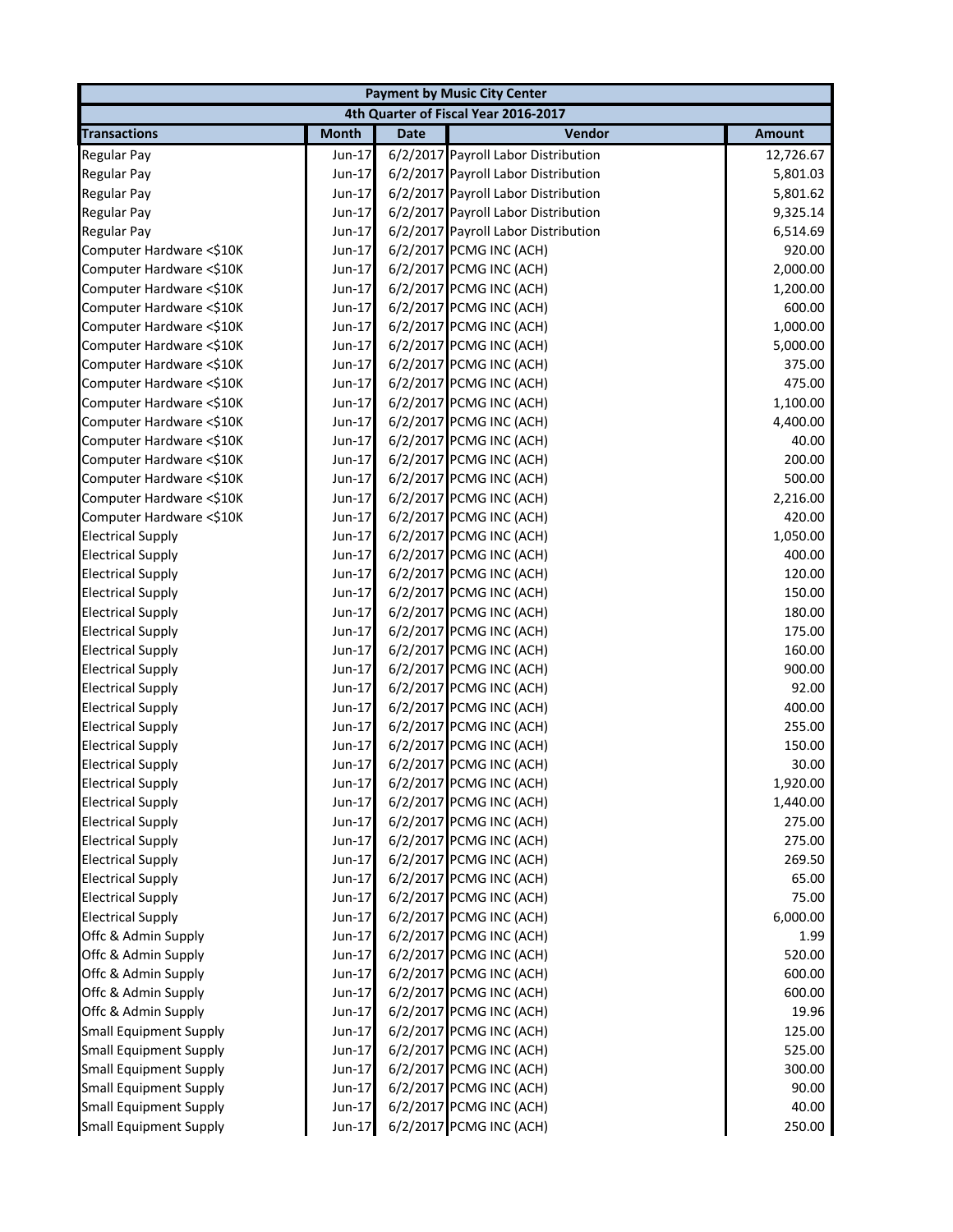|                                  |              |             | <b>Payment by Music City Center</b>      |               |
|----------------------------------|--------------|-------------|------------------------------------------|---------------|
|                                  |              |             | 4th Quarter of Fiscal Year 2016-2017     |               |
| <b>Transactions</b>              | <b>Month</b> | <b>Date</b> | Vendor                                   | <b>Amount</b> |
| Landscaping Srvc                 | Jun-17       |             | 6/2/2017 REED LANDSCAPING INC (ACH)      | 2,800.00      |
| Printing/Binding                 | Jun-17       |             | 6/2/2017 RICOH USA INC (ACH)             | 125.00        |
| Postage & Delivery Srvc          | Jun-17       |             | 6/2/2017 STAGERIGHT CORP (ACH)           | 10.00         |
| <b>Small Equipment Supply</b>    | Jun-17       |             | 6/2/2017 STAGERIGHT CORP (ACH)           | 1.00          |
| <b>Small Equipment Supply</b>    | Jun-17       |             | 6/2/2017 STAGERIGHT CORP (ACH)           | 200.00        |
| <b>Small Equipment Supply</b>    | Jun-17       |             | 6/2/2017 STAGERIGHT CORP (ACH)           | 10.00         |
| <b>Small Equipment Supply</b>    | Jun-17       |             | 6/2/2017 STAGERIGHT CORP (ACH)           | 70.00         |
| <b>Small Equipment Supply</b>    | Jun-17       |             | 6/2/2017 STAGERIGHT CORP (ACH)           | 1.00          |
| Postage & Delivery Srvc          | Jun-17       |             | 6/2/2017 TECHNIBILT LTD (ACH)            | 171.04        |
| <b>Merchant Fees</b>             | Jun-17       |             | 6/5/2017 7100 MCC CC Receipts            | (15.64)       |
| <b>Merchant Fees</b>             | Jun-17       |             | 6/5/2017 7100 MCC CC Receipts            | (102.58)      |
| Plumbing/HVAC Maintain Srvc      | Jun-17       |             | 6/5/2017 BEST PLUMBING SPECIALTIES INC   | 254.75        |
| Plumbing/HVAC Maintain Srvc      | Jun-17       |             | 6/5/2017 BEST PLUMBING SPECIALTIES INC   | 222.72        |
| Plumbing/HVAC Maintain Srvc      | Jun-17       |             | 6/5/2017 BEST PLUMBING SPECIALTIES INC   | 222.72        |
| Postage & Delivery Srvc          | Jun-17       |             | 6/5/2017 BLINK MARKETING INC (ACH)       | 279.79        |
| <b>Promotion-Goods</b>           | Jun-17       |             | 6/5/2017 BLINK MARKETING INC (ACH)       | 2,472.00      |
| Furniture/Fixtures<\$10K         | Jun-17       |             | 6/5/2017 GUY BROWN INTERIORS LLC (ACH)   | 190.00        |
| Furniture/Fixtures<\$10K         | Jun-17       |             | 6/5/2017 GUY BROWN INTERIORS LLC (ACH)   | 47.94         |
| Furniture/Fixtures<\$10K         | Jun-17       |             | 6/5/2017 GUY BROWN INTERIORS LLC (ACH)   | 140.06        |
| Furniture/Fixtures<\$10K         | Jun-17       |             | 6/5/2017 GUY BROWN INTERIORS LLC (ACH)   | 140.06        |
| Furniture/Fixtures<\$10K         | Jun-17       |             | 6/5/2017 GUY BROWN INTERIORS LLC (ACH)   | 116.77        |
| Furniture/Fixtures<\$10K         | Jun-17       |             | 6/5/2017 GUY BROWN INTERIORS LLC (ACH)   | 635.00        |
| Furniture/Fixtures<\$10K         | Jun-17       |             | 6/5/2017 GUY BROWN INTERIORS LLC (ACH)   | 50.00         |
| Furniture/Fixtures<\$10K         | Jun-17       |             | 6/5/2017 GUY BROWN INTERIORS LLC (ACH)   | 154.78        |
| Furniture/Fixtures<\$10K         | Jun-17       |             | 6/5/2017 GUY BROWN INTERIORS LLC (ACH)   | 100.00        |
| Furniture/Fixtures<\$10K         | Jun-17       |             | 6/5/2017 GUY BROWN INTERIORS LLC (ACH)   | 1,151.82      |
| Postage & Delivery Srvc          | Jun-17       |             | 6/5/2017 GUY BROWN INTERIORS LLC (ACH)   | 36.58         |
| Other Rpr & Maint Srvc           | Jun-17       |             | 6/6/2017 615 FENCING INC (ACH)           | 250.00        |
| <b>Internet Services</b>         | Jun-17       |             | 6/6/2017 AT&T DATACOMM                   | 5,001.95      |
| Telephone & Telegraph            | Jun-17       |             | 6/6/2017 AT&T DATACOMM                   | 2,464.74      |
| Repair & Maint Supply            | Jun-17       |             | 6/6/2017 CRAWFORD DOOR SALES (ACH)       | 550.00        |
| <b>Building Maintenance Srvc</b> | Jun-17       |             | 6/6/2017 IR-G   INDUSTRIAL RUBBER & GASK | 3,962.34      |
| Postage & Delivery Srvc          | Jun-17       |             | 6/6/2017 IR-G   INDUSTRIAL RUBBER & GASK | 86.95         |
| <b>Building Maintenance Srvc</b> | Jun-17       |             | 6/6/2017 ISENHOUR DOOR PRODUCTS INC (AC  | 3,183.18      |
| <b>Building Maintenance Srvc</b> | Jun-17       |             | 6/6/2017 ISENHOUR DOOR PRODUCTS INC (AC  | 1,555.84      |
| Repair & Maint Supply            | Jun-17       |             | 6/6/2017 KENNY PIPE & SUPPLY INC (ACH)   | 5,923.29      |
| <b>Electrical Supply</b>         | Jun-17       |             | 6/6/2017 LMG INC (ACH)                   | 3,351.60      |
| <b>Electrical Supply</b>         | Jun-17       |             | 6/6/2017 LMG INC (ACH)                   | 1,527.60      |
| Postage & Delivery Srvc          | Jun-17       |             | 6/6/2017 LMG INC (ACH)                   | 45.00         |
| <b>Food Serving Supply</b>       | Jun-17       |             | 6/6/2017 MCC ACH RC621307 Reclass 6/6    | (50, 358.15)  |
| Offc & Admin Supply              | Jun-17       |             | 6/6/2017 MYOFFICE PRODUCTS (ACH)         | 78.48         |
| Other Rpr & Maint Srvc           | Jun-17       |             | 6/6/2017 NASHVILLE GLASS CO              | 175.00        |
| <b>Mngt Cnsltnt Srvc</b>         | Jun-17       |             | 6/7/2017 7100 MCC Cash Receipts          | (255.00)      |
| <b>Merchant Fees</b>             | Jun-17       |             | 6/7/2017 7100 MCC CC Receipts            | (152.88)      |
| <b>Merchant Fees</b>             | Jun-17       |             | 6/7/2017 7100 MCC CC Receipts            | (152.88)      |
| <b>Merchant Fees</b>             | Jun-17       |             | 6/7/2017 7100 MCC CC Receipts            | (152.88)      |
| <b>Merchant Fees</b>             | Jun-17       |             | 6/7/2017 7100 MCC CC Receipts            | (175.89)      |
| <b>Merchant Fees</b>             | Jun-17       |             | 6/7/2017 7100 MCC CC Receipts            | (14.95)       |
| <b>Electrical Supply</b>         | Jun-17       |             | 6/7/2017 BSE/HARRIS ELECTRIC (ACH)       | 30.93         |
| <b>Electrical Supply</b>         | Jun-17       |             | 6/7/2017 BSE/HARRIS ELECTRIC (ACH)       | 119.58        |
| <b>Electrical Supply</b>         | Jun-17       |             | 6/7/2017 PRESIDIO NETWORKED SOLUTIONS I  | 8,364.50      |
| <b>Electrical Supply</b>         | Jun-17       |             | 6/7/2017 PRESIDIO NETWORKED SOLUTIONS I  | 258.30        |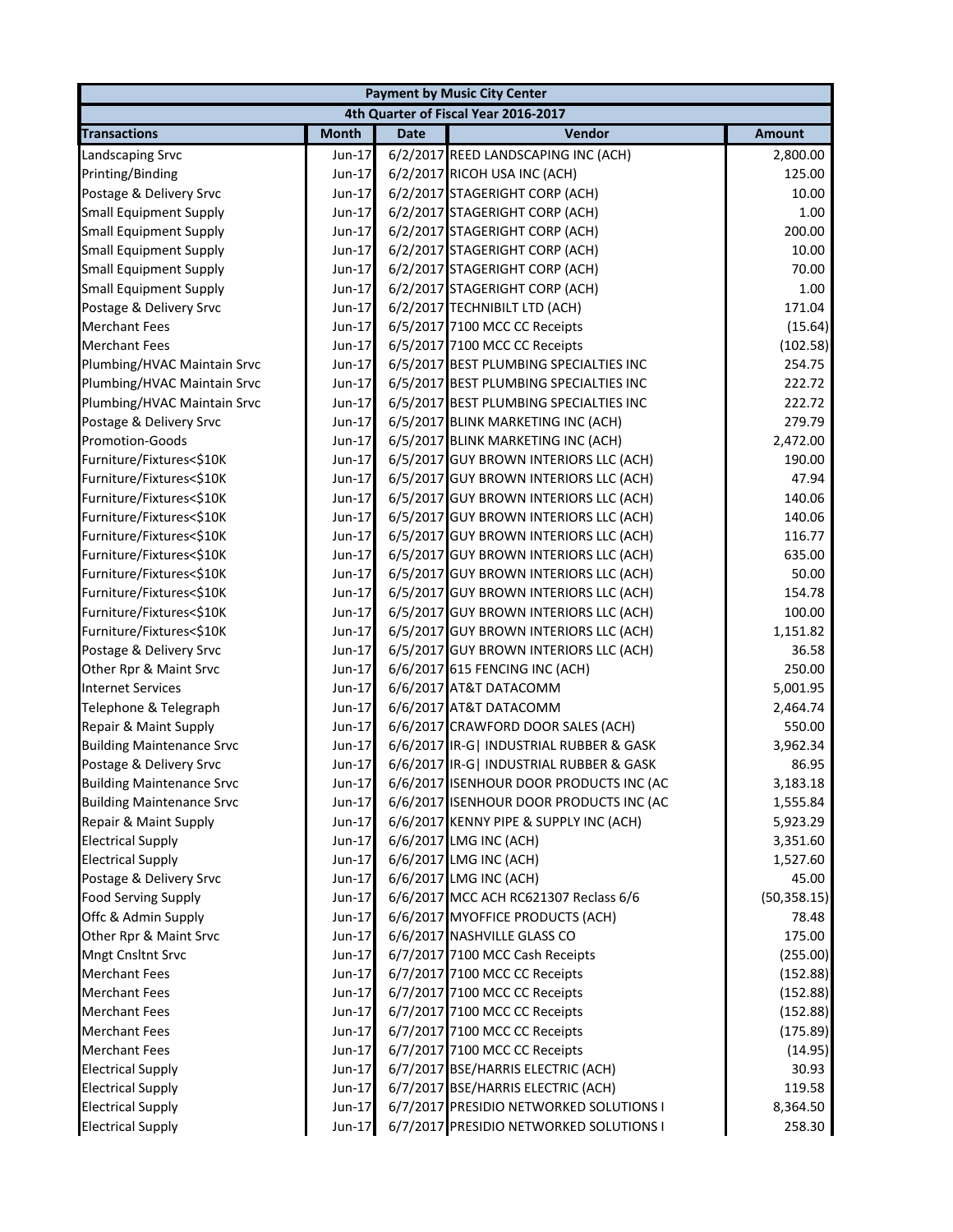|                                 | <b>Payment by Music City Center</b>  |                 |                                                 |               |  |  |  |
|---------------------------------|--------------------------------------|-----------------|-------------------------------------------------|---------------|--|--|--|
|                                 | 4th Quarter of Fiscal Year 2016-2017 |                 |                                                 |               |  |  |  |
| <b>Transactions</b>             | <b>Month</b>                         | <b>Date</b>     | Vendor                                          | <b>Amount</b> |  |  |  |
| <b>Electrical Supply</b>        | Jun-17                               |                 | 6/7/2017 PRESIDIO NETWORKED SOLUTIONS I         | 1,375.00      |  |  |  |
| <b>Electrical Supply</b>        | Jun-17                               |                 | 6/7/2017 WILLIAMS WHOLESALE SUPPLY OF N         | 110.00        |  |  |  |
| <b>Electrical Supply</b>        | Jun-17                               |                 | 6/7/2017 WILLIAMS WHOLESALE SUPPLY OF N         | 240.00        |  |  |  |
| <b>Electrical Supply</b>        | Jun-17                               |                 | 6/7/2017 WILLIAMS WHOLESALE SUPPLY OF N         | 320.00        |  |  |  |
| <b>Electrical Supply</b>        | Jun-17                               |                 | 6/7/2017 WILLIAMS WHOLESALE SUPPLY OF N         | 390.00        |  |  |  |
| <b>Electrical Supply-Lamps</b>  | Jun-17                               |                 | 6/7/2017 WILLIAMS WHOLESALE SUPPLY OF N         | 9,375.00      |  |  |  |
| Software License                | Jun-17                               |                 | 6/8/2017 DELL MARKET LP (ASAP SOFTWARE)         | 5,356.10      |  |  |  |
| Software License                | $Jun-17$                             |                 | 6/8/2017 DELL MARKET LP (ASAP SOFTWARE)         | 4,482.22      |  |  |  |
| Software License                | Jun-17                               |                 | 6/8/2017 DELL MARKETING LP(ROUNDROCK TX         | 4,482.20      |  |  |  |
| Other Rpr & Maint Srvc          | Jun-17                               |                 | 6/8/2017 ELITTE SEPTIC TANK SVC INC             | 2,025.00      |  |  |  |
| <b>HHold &amp; Jnitr Supply</b> | Jun-17                               |                 | 6/8/2017 KELSAN INC (ACH)                       | 479.60        |  |  |  |
| <b>HHold &amp; Jnitr Supply</b> | Jun-17                               |                 | 6/8/2017 KELSAN INC (ACH)                       | 512.08        |  |  |  |
| <b>HHold &amp; Jnitr Supply</b> | Jun-17                               |                 | 6/8/2017 KELSAN INC (ACH)                       | 34.50         |  |  |  |
| <b>HHold &amp; Jnitr Supply</b> | Jun-17                               |                 | 6/8/2017 KELSAN INC (ACH)                       | 86.40         |  |  |  |
| <b>HHold &amp; Jnitr Supply</b> | Jun-17                               |                 | 6/8/2017 KELSAN INC (ACH)                       | 66.30         |  |  |  |
| <b>HHold &amp; Jnitr Supply</b> | Jun-17                               |                 | 6/8/2017 KELSAN INC (ACH)                       | 55.80         |  |  |  |
| <b>HHold &amp; Jnitr Supply</b> | Jun-17                               |                 | 6/8/2017 KELSAN INC (ACH)                       | 53.20         |  |  |  |
| Postage & Delivery Srvc         | Jun-17                               |                 | 6/8/2017 LOWES OF MADISON #413 (ACH)            | (10.00)       |  |  |  |
| Postage & Delivery Srvc         | Jun-17                               |                 | 6/8/2017 LOWES OF MADISON #413 (ACH)            | (10.00)       |  |  |  |
| Repair & Maint Supply           | Jun-17                               |                 | 6/8/2017 LOWES OF MADISON #413 (ACH)            | (6.45)        |  |  |  |
| <b>Small Equipment Supply</b>   | Jun-17                               |                 | 6/8/2017 LOWES OF MADISON #413 (ACH)            | (4.76)        |  |  |  |
| Rpr & Maint Srvc Janus          | Jun-17                               |                 | 6/8/2017 MORROW TECHNOLOGIES CORP (ACH)         | 2,130.00      |  |  |  |
| Software License                | $Jun-17$                             |                 | 6/9/2017 DELL MARKET LP (ASAP SOFTWARE)         | (0.02)        |  |  |  |
| Postage & Delivery Srvc         | $Jun-17$                             |                 | 6/12/2017 7100 MCC Cash Receipts                | (9.00)        |  |  |  |
| <b>Merchant Fees</b>            | $Jun-17$                             |                 | 6/12/2017 7100 MCC CC Receipts                  | (18.40)       |  |  |  |
| <b>Merchant Fees</b>            | $Jun-17$                             |                 | 6/12/2017 7100 MCC CC Receipts                  | (69.00)       |  |  |  |
| <b>Merchant Fees</b>            |                                      |                 | Jun-17 6/12/2017 7100 MCC CC Receipts           | (90.57)       |  |  |  |
| <b>Membership Dues</b>          | Jun-17                               | 6/12/2017 CABLE |                                                 | 635.00        |  |  |  |
| <b>Uniform Cleaning Service</b> | Jun-17                               |                 | 6/12/2017 CINTAS CORP #051 MATS & RUGS(A        | 1,919.78      |  |  |  |
| Refuse Disposal-Reimb           | $Jun-17$                             |                 | 6/12/2017 COMPOST CO (ACH)                      | 2,140.00      |  |  |  |
| <b>Temporary Service</b>        |                                      |                 | Jun-17 6/12/2017 ELITE SHOW SERVICES INC (ACH)  | 11,538.00     |  |  |  |
| <b>Temporary Service</b>        | $Jun-17$                             |                 | 6/12/2017 ELITE SHOW SERVICES INC (ACH)         | (44.00)       |  |  |  |
| <b>Temporary Service</b>        |                                      |                 | Jun-17 6/12/2017 ELITE SHOW SERVICES INC (ACH)  | (5.00)        |  |  |  |
| <b>Temporary Service</b>        |                                      |                 | Jun-17 6/12/2017 ELITE SHOW SERVICES INC (ACH)  | (19.00)       |  |  |  |
| <b>Temporary Service</b>        |                                      |                 | Jun-17 6/12/2017 ELITE SHOW SERVICES INC (ACH)  | 139.92        |  |  |  |
| <b>Mngt Cnsltnt Srvc</b>        |                                      |                 | Jun-17 6/12/2017 EMPL & ASSESSMENT SOL INC (E&A | 136.60        |  |  |  |
| Janitorial Srvc                 |                                      |                 | Jun-17 6/12/2017 INDUSTRIAL STAFFING OF TN (ACH | 5,656.89      |  |  |  |
| <b>Temporary Service</b>        |                                      |                 | Jun-17 6/12/2017 INDUSTRIAL STAFFING OF TN (ACH | 1,702.41      |  |  |  |
| <b>Medical Services</b>         |                                      |                 | Jun-17 6/12/2017 MED STAR MEDICAL STAFFING INC  | 1,551.00      |  |  |  |
| Registration                    |                                      |                 | Jun-17 6/12/2017 NASHVILLE CONVENTION & VISITOR | 300.00        |  |  |  |
| Rpr & Maint Srvc Elev/Escel     |                                      |                 | Jun-17 6/12/2017 NASHVILLE MACHINE ELEVATOR CO  | 13,865.25     |  |  |  |
| Advertising & Promot'n          |                                      |                 | Jun-17 6/12/2017 NAYLOR LLC                     | 1,059.50      |  |  |  |
| Computer Software               |                                      |                 | Jun-17 6/12/2017 NET TANGO INC (ACH)            | 400.00        |  |  |  |
| Landscaping Srvc-Indoor         |                                      |                 | Jun-17 6/12/2017 PLANTS ALIVE (ACH)             | 510.00        |  |  |  |
| Rent Storage/Safety Box         |                                      |                 | Jun-17 6/12/2017 PLANTS ALIVE (ACH)             | 2,700.00      |  |  |  |
| Printing/Binding                |                                      |                 | Jun-17 6/12/2017 RICOH USA INC (ACH)            | 1,195.00      |  |  |  |
| <b>Electrical Supply</b>        |                                      |                 | Jun-17 6/12/2017 WILLIAMS WHOLESALE SUPPLY OF N | 5,865.00      |  |  |  |
| <b>Electrical Supply</b>        |                                      |                 | Jun-17 6/12/2017 WILLIAMS WHOLESALE SUPPLY OF N | 1,960.00      |  |  |  |
| <b>Electrical Supply</b>        | Jun-17                               |                 | 6/12/2017 WILLIAMS WHOLESALE SUPPLY OF N        | 14,260.00     |  |  |  |
| <b>Electrical Supply</b>        | Jun-17                               |                 | 6/12/2017 WILLIAMS WHOLESALE SUPPLY OF N        | 5,485.00      |  |  |  |
| <b>Electrical Supply</b>        |                                      |                 | Jun-17 6/12/2017 WILLIAMS WHOLESALE SUPPLY OF N | 8,995.00      |  |  |  |
| <b>HHold &amp; Jnitr Supply</b> |                                      |                 | Jun-17 6/13/2017 AMERICAN PAPER & TWINE CO (ACH | 269.90        |  |  |  |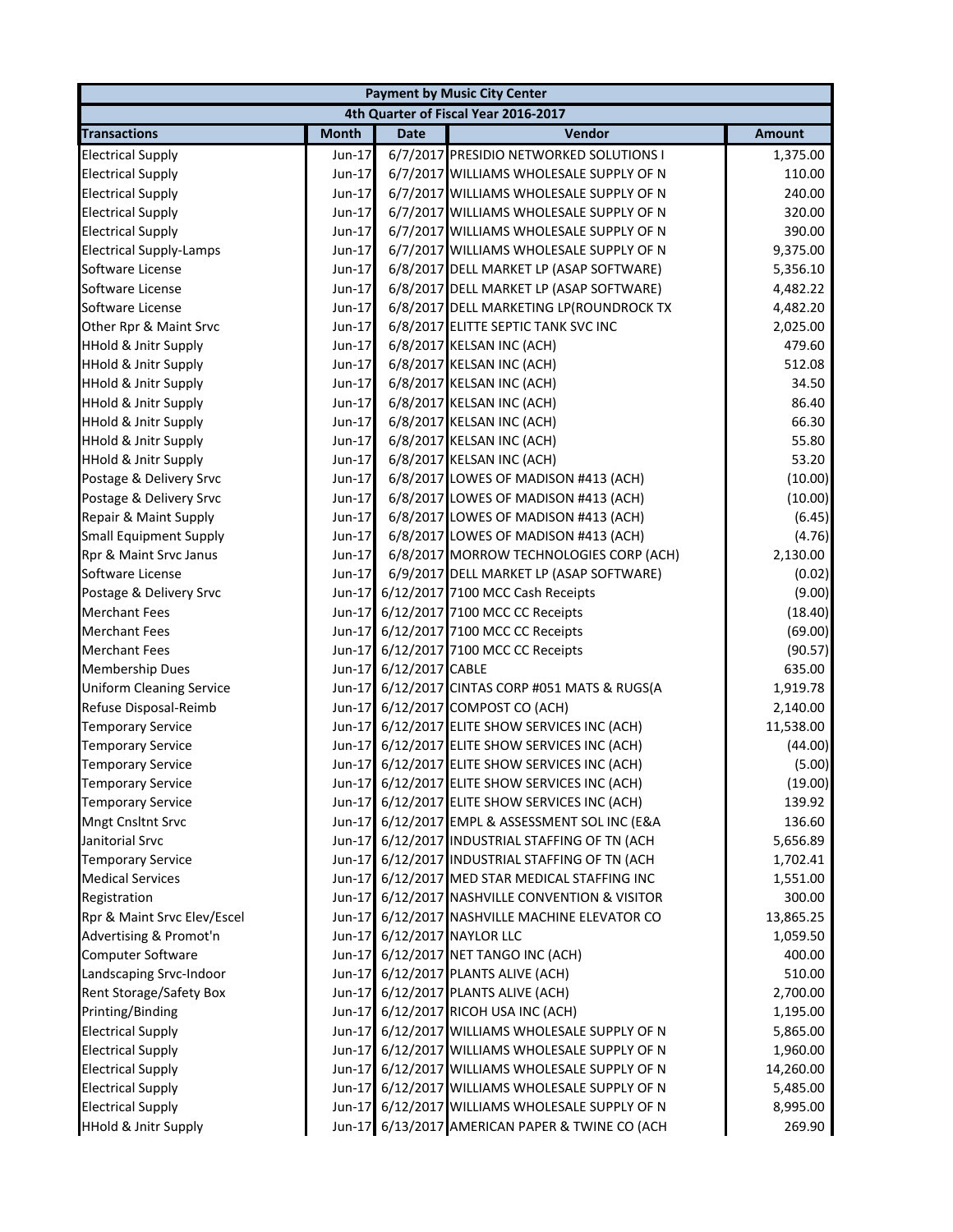| <b>Payment by Music City Center</b> |              |                            |                                                 |               |  |
|-------------------------------------|--------------|----------------------------|-------------------------------------------------|---------------|--|
|                                     |              |                            | 4th Quarter of Fiscal Year 2016-2017            |               |  |
| <b>Transactions</b>                 | <b>Month</b> | <b>Date</b>                | Vendor                                          | <b>Amount</b> |  |
| <b>HHold &amp; Jnitr Supply</b>     | Jun-17       |                            | 6/13/2017 AMERICAN PAPER & TWINE CO (ACH        | 311.40        |  |
| <b>HHold &amp; Jnitr Supply</b>     |              |                            | Jun-17 6/13/2017 AMERICAN PAPER & TWINE CO (ACH | 113.76        |  |
| <b>HHold &amp; Jnitr Supply</b>     | Jun-17       |                            | 6/13/2017 AMERICAN PAPER & TWINE CO (ACH        | 251.40        |  |
| <b>HHold &amp; Jnitr Supply</b>     | Jun-17       |                            | 6/13/2017 AMERICAN PAPER & TWINE CO (ACH        | 35.50         |  |
| Furniture/Fixtures<\$10K            |              |                            | Jun-17 6/14/2017 615 FENCING INC (ACH)          | 2,925.00      |  |
| <b>Merchant Fees</b>                |              |                            | Jun-17 6/14/2017 7100 MCC CC Receipts           | (8.05)        |  |
| Tuition                             |              |                            | Jun-17 6/14/2017 AMERICAN NATL RED CROSS (ACH)  | 27.00         |  |
| Telephone & Telegraph               |              | Jun-17 6/14/2017 AT&T (GA) |                                                 | 2,421.81      |  |
| Rpr & Maint Srvc Generators         |              |                            | Jun-17 6/14/2017 CUMMINS CROSSPOINT LLC (ACH)   | 450.40        |  |
| Rpr & Maint Srvc Generators         |              |                            | Jun-17 6/14/2017 CUMMINS CROSSPOINT LLC (ACH)   | 450.40        |  |
| Drapery/Window Covering             | $Jun-17$     |                            | 6/14/2017 CUSTOM WINDOW COVERINGS (ACH)         | 85.40         |  |
| Drapery/Window Covering             |              |                            | Jun-17 6/14/2017 CUSTOM WINDOW COVERINGS (ACH)  | 150.00        |  |
| <b>Small Equipment Supply</b>       |              |                            | Jun-17 6/14/2017 DIVISION X SPECIALTIES INC     | 194.00        |  |
| <b>Small Equipment Supply</b>       | Jun-17       |                            | 6/14/2017 DIVISION X SPECIALTIES INC            | 200.00        |  |
| <b>HVAC Supply-Filter</b>           |              |                            | Jun-17 6/14/2017 LLOVET FILTRATION CO           | 38,115.00     |  |
| <b>HVAC Supply-Filter</b>           | $Jun-17$     |                            | 6/14/2017 LLOVET FILTRATION CO                  | 8,525.00      |  |
| <b>HVAC Supply-Filter</b>           |              |                            | Jun-17 6/14/2017 LLOVET FILTRATION CO           | 6,604.00      |  |
| <b>HVAC Supply-Filter</b>           | Jun-17       |                            | 6/14/2017 LLOVET FILTRATION CO                  | 1,715.00      |  |
| <b>HVAC Supply-Filter</b>           | Jun-17       |                            | 6/14/2017 LLOVET FILTRATION CO                  | 362.60        |  |
| <b>HVAC Supply-Filter</b>           | $Jun-17$     |                            | 6/14/2017 LLOVET FILTRATION CO                  | 2,873.00      |  |
| <b>HVAC Supply-Filter</b>           | Jun-17       |                            | 6/14/2017 LLOVET FILTRATION CO                  | 2,968.00      |  |
| <b>HVAC Supply-Filter</b>           | $Jun-17$     |                            | 6/14/2017 LLOVET FILTRATION CO                  | 803.32        |  |
| <b>HVAC Supply-Filter</b>           |              |                            | Jun-17 6/14/2017 LLOVET FILTRATION CO           | 271.00        |  |
| <b>HVAC Supply-Filter</b>           | $Jun-17$     |                            | 6/14/2017 LLOVET FILTRATION CO                  | 2,940.00      |  |
| <b>Medical Services</b>             |              |                            | Jun-17 6/14/2017 MED STAR MEDICAL STAFFING INC  | 4,609.00      |  |
| Offc & Admin Supply                 |              |                            | Jun-17 6/14/2017 MYOFFICE PRODUCTS (ACH)        | 10.12         |  |
| Offc & Admin Supply                 |              |                            | Jun-17 6/14/2017 MYOFFICE PRODUCTS (ACH)        | 43.71         |  |
| Offc & Admin Supply                 |              |                            | Jun-17 6/14/2017 MYOFFICE PRODUCTS (ACH)        | 8.58          |  |
| Offc & Admin Supply                 |              |                            | Jun-17 6/14/2017 MYOFFICE PRODUCTS (ACH)        | 15.99         |  |
| Offc & Admin Supply                 |              |                            | Jun-17 6/14/2017 MYOFFICE PRODUCTS (ACH)        | 4.62          |  |
| Offc & Admin Supply                 |              |                            | Jun-17 6/14/2017 MYOFFICE PRODUCTS (ACH)        | 9.26          |  |
| Offc & Admin Supply                 |              |                            | Jun-17 6/14/2017 MYOFFICE PRODUCTS (ACH)        | 12.96         |  |
| Other Rpr & Maint Srvc              |              |                            | Jun-17 6/14/2017 PREMIUM FLOOR CARE & SERVICES  | 4,368.00      |  |
| Offc & Admin Supply                 |              |                            | Jun-17 6/14/2017 RICOH USA INC (ACH)            | 151.68        |  |
| <b>HVAC Supply</b>                  |              |                            | Jun-17 6/14/2017 W W GRAINGER (P#)              | 197.20        |  |
| <b>HVAC Supply</b>                  |              |                            | Jun-17 6/14/2017 W W GRAINGER (P#)              | 283.40        |  |
| <b>HVAC Supply</b>                  |              |                            | Jun-17 6/14/2017 W W GRAINGER (P#)              | 306.20        |  |
| <b>HVAC Supply</b>                  |              |                            | Jun-17 6/14/2017 W W GRAINGER (P#)              | 992.75        |  |
| <b>Merchant Fees</b>                |              |                            | Jun-17 6/15/2017 7100 MCC CC Receipts           | (241.50)      |  |
| <b>Small Equipment Supply</b>       |              |                            | Jun-17 6/15/2017 AMERICAN PAPER & TWINE CO (ACH | 505.98        |  |
| Telephone & Telegraph               |              | Jun-17 6/15/2017 AT&T      |                                                 | 452.96        |  |
| <b>Electrical Supply</b>            |              |                            | Jun-17 6/15/2017 BSE/HARRIS ELECTRIC (ACH)      | 70.21         |  |
| Postage & Delivery Srvc             |              |                            | Jun-17 6/15/2017 BSE/HARRIS ELECTRIC (ACH)      | 12.89         |  |
| <b>Building Maintenance Srvc</b>    |              |                            | Jun-17 6/15/2017 ISENHOUR DOOR PRODUCTS INC (AC | 1,511.06      |  |
| <b>Building Maintenance Srvc</b>    |              |                            | Jun-17 6/15/2017 ISENHOUR DOOR PRODUCTS INC (AC | 575.45        |  |
| <b>Building Maintenance Srvc</b>    |              |                            | Jun-17 6/15/2017 ISENHOUR DOOR PRODUCTS INC (AC | 1,694.15      |  |
| Postage & Delivery Srvc             |              |                            | Jun-17 6/15/2017 ISENHOUR DOOR PRODUCTS INC (AC | 65.00         |  |
| <b>Small Equipment Supply</b>       |              |                            | Jun-17 6/15/2017 ISENHOUR DOOR PRODUCTS INC (AC | 471.24        |  |
| <b>Small Equipment Supply</b>       |              |                            | Jun-17 6/15/2017 ISENHOUR DOOR PRODUCTS INC (AC | 21.50         |  |
| <b>Building Maintenance Srvc</b>    |              |                            | Jun-17 6/15/2017 JOHN BOUCHARD & SONS CO (ACH)  | 3,398.87      |  |
| <b>Building Maintenance Srvc</b>    |              |                            | Jun-17 6/15/2017 JOHNSON CNTRLS INC(TN/NC)(P#)( | 804.04        |  |
| <b>HHold &amp; Jnitr Supply</b>     |              |                            | Jun-17 6/15/2017 KELSAN INC (ACH)               | 66.00         |  |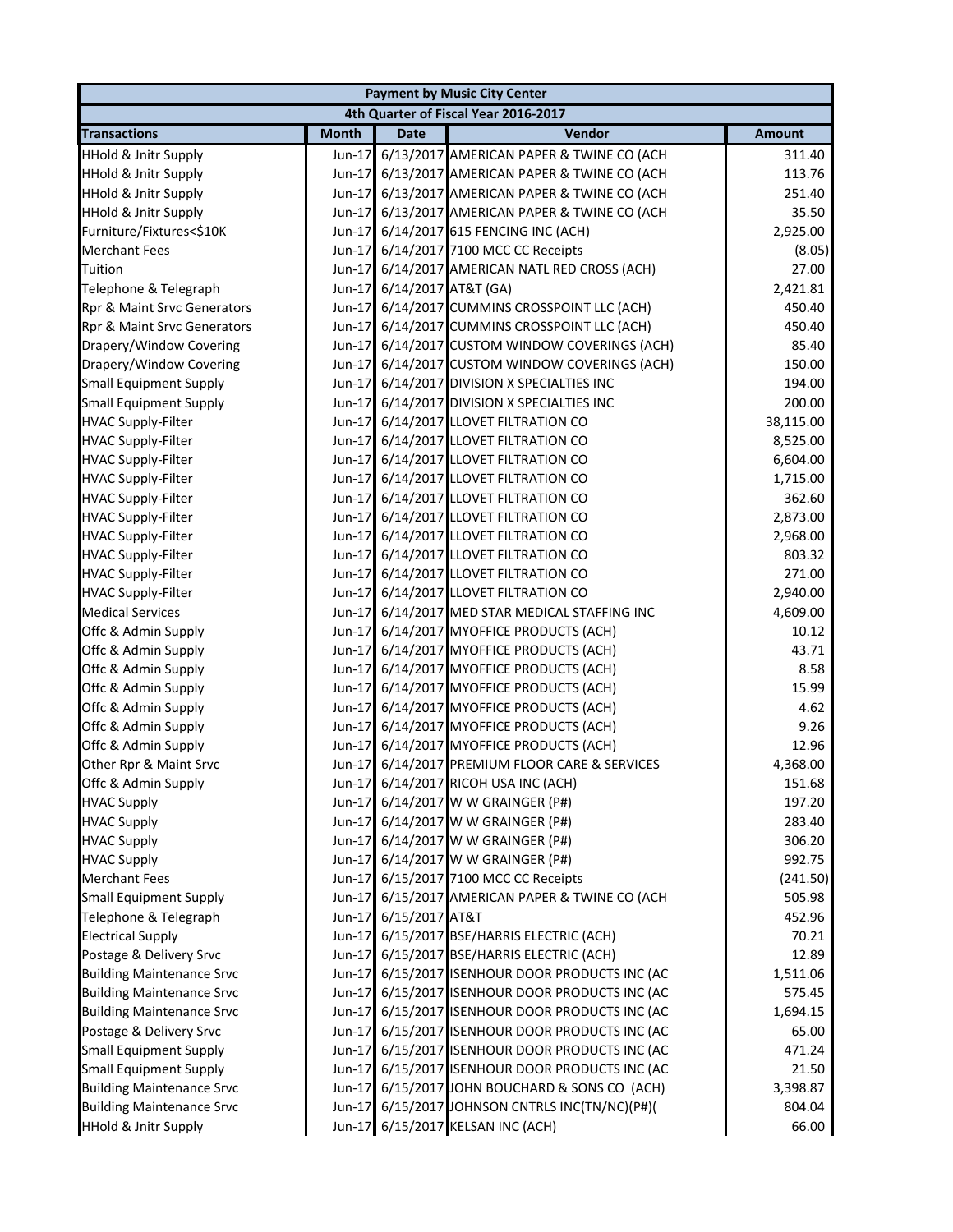|                              |              |             | <b>Payment by Music City Center</b>            |               |
|------------------------------|--------------|-------------|------------------------------------------------|---------------|
|                              |              |             | 4th Quarter of Fiscal Year 2016-2017           |               |
| <b>Transactions</b>          | <b>Month</b> | <b>Date</b> | Vendor                                         | <b>Amount</b> |
| Postage & Delivery Srvc      | Jun-17       |             | 6/15/2017 KELSAN INC (ACH)                     | 9.12          |
| Software License             | $Jun-17$     |             | 6/15/2017 PCMG INC (ACH)                       | 1,554.00      |
| <b>Employee Award/Gift</b>   | $Jun-17$     |             | 6/15/2017 SUNSET MARKETING INC                 | 300.00        |
| <b>Merchant Fees</b>         | $Jun-17$     |             | 6/16/2017 7100 MCC CC Receipts                 | (178.13)      |
| Cafe Plan Pre-Tax Savings    | $Jun-17$     |             | 6/16/2017 Actual Burden Journal Entries        | 124.24        |
| Cafe Plan Pre-Tax Savings    | $Jun-17$     |             | 6/16/2017 Actual Burden Journal Entries        | 43.54         |
| Cafe Plan Pre-Tax Savings    | $Jun-17$     |             | 6/16/2017 Actual Burden Journal Entries        | 168.51        |
| Cafe Plan Pre-Tax Savings    | $Jun-17$     |             | 6/16/2017 Actual Burden Journal Entries        | 295.19        |
| Cafe Plan Pre-Tax Savings    | $Jun-17$     |             | 6/16/2017 Actual Burden Journal Entries        | 18.12         |
| Cafe Plan Pre-Tax Savings    | $Jun-17$     |             | 6/16/2017 Actual Burden Journal Entries        | 46.70         |
| Cafe Plan Pre-Tax Savings    | $Jun-17$     |             | 6/16/2017 Actual Burden Journal Entries        | 25.86         |
| Cafe Plan Pre-Tax Savings    | $Jun-17$     |             | 6/16/2017 Actual Burden Journal Entries        | 192.69        |
| Cafe Plan Pre-Tax Savings    | $Jun-17$     |             | 6/16/2017 Actual Burden Journal Entries        | 43.10         |
| Cafe Plan Pre-Tax Savings    | Jun-17       |             | 6/16/2017 Actual Burden Journal Entries        | 36.81         |
| Cafe Plan Pre-Tax Savings    | $Jun-17$     |             | 6/16/2017 Actual Burden Journal Entries        | 33.47         |
| Cafe Plan Pre-Tax Savings    | $Jun-17$     |             | 6/16/2017 Actual Burden Journal Entries        | 39.72         |
| Cafe Plan Pre-Tax Savings    |              |             | Jun-17 6/16/2017 Actual Burden Journal Entries | 13.91         |
| Cafe Plan Pre-Tax Savings    | $Jun-17$     |             | 6/16/2017 Actual Burden Journal Entries        | 69.77         |
| Cafe Plan Pre-Tax Savings    | Jun-17       |             | 6/16/2017 Actual Burden Journal Entries        | 25.47         |
| Cafe Plan Pre-Tax Savings    | $Jun-17$     |             | 6/16/2017 Actual Burden Journal Entries        | 14.30         |
| Cafe Plan Pre-Tax Savings    | $Jun-17$     |             | 6/16/2017 Actual Burden Journal Entries        | 37.20         |
| Cafe Plan Pre-Tax Savings    | Jun-17       |             | 6/16/2017 Actual Burden Journal Entries        | 50.94         |
| CCA Employer 401K Plan       | $Jun-17$     |             | 6/16/2017 Actual Burden Journal Entries        | 699.41        |
| CCA Employer 401K Plan       | $Jun-17$     |             | 6/16/2017 Actual Burden Journal Entries        | 755.54        |
| CCA Employer 401K Plan       | $Jun-17$     |             | 6/16/2017 Actual Burden Journal Entries        | 941.45        |
| CCA Employer 401K Plan       | $Jun-17$     |             | 6/16/2017 Actual Burden Journal Entries        | 337.64        |
| CCA Employer 401K Plan       | $Jun-17$     |             | 6/16/2017 Actual Burden Journal Entries        | 761.59        |
| CCA Employer 401K Plan       | $Jun-17$     |             | 6/16/2017 Actual Burden Journal Entries        | 94.72         |
| CCA Employer 401K Plan       | $Jun-17$     |             | 6/16/2017 Actual Burden Journal Entries        | 329.38        |
| CCA Employer 401K Plan       |              |             | Jun-17 6/16/2017 Actual Burden Journal Entries | 220.04        |
| CCA Employer 401K Plan       |              |             | Jun-17 6/16/2017 Actual Burden Journal Entries | 385.25        |
| CCA Employer 401K Plan       |              |             | Jun-17 6/16/2017 Actual Burden Journal Entries | 223.05        |
| CCA Employer 401K Plan       |              |             | Jun-17 6/16/2017 Actual Burden Journal Entries | 141.61        |
| <b>Employer Dental Group</b> |              |             | Jun-17 6/16/2017 Actual Burden Journal Entries | 197.96        |
| <b>Employer Dental Group</b> | Jun-17       |             | 6/16/2017 Actual Burden Journal Entries        | 42.42         |
| <b>Employer Dental Group</b> | $Jun-17$     |             | 6/16/2017 Actual Burden Journal Entries        | 245.10        |
| <b>Employer Dental Group</b> | $Jun-17$     |             | 6/16/2017 Actual Burden Journal Entries        | 410.06        |
| <b>Employer Dental Group</b> | $Jun-17$     |             | 6/16/2017 Actual Burden Journal Entries        | 14.14         |
| <b>Employer Dental Group</b> | Jun-17       |             | 6/16/2017 Actual Burden Journal Entries        | 84.84         |
| <b>Employer Dental Group</b> | $Jun-17$     |             | 6/16/2017 Actual Burden Journal Entries        | 28.28         |
| <b>Employer Dental Group</b> | $Jun-17$     |             | 6/16/2017 Actual Burden Journal Entries        | 245.10        |
| <b>Employer Dental Group</b> | $Jun-17$     |             | 6/16/2017 Actual Burden Journal Entries        | 42.42         |
| <b>Employer Dental Group</b> | $Jun-17$     |             | 6/16/2017 Actual Burden Journal Entries        | 47.12         |
| <b>Employer Dental Group</b> | Jun-17       |             | 6/16/2017 Actual Burden Journal Entries        | 42.42         |
| <b>Employer Dental Group</b> | Jun-17       |             | 6/16/2017 Actual Burden Journal Entries        | 70.70         |
| <b>Employer Dental Group</b> | Jun-17       |             | 6/16/2017 Actual Burden Journal Entries        | 28.28         |
| <b>Employer Dental Group</b> | $Jun-17$     |             | 6/16/2017 Actual Burden Journal Entries        | 98.98         |
| <b>Employer Dental Group</b> | $Jun-17$     |             | 6/16/2017 Actual Burden Journal Entries        | 28.28         |
| <b>Employer Dental Group</b> | $Jun-17$     |             | 6/16/2017 Actual Burden Journal Entries        | 42.42         |
| <b>Employer Dental Group</b> | $Jun-17$     |             | 6/16/2017 Actual Burden Journal Entries        | 42.42         |
| <b>Employer Dental Group</b> | $Jun-17$     |             | 6/16/2017 Actual Burden Journal Entries        | 56.56         |
| <b>Employer Group Health</b> |              |             | Jun-17 6/16/2017 Actual Burden Journal Entries | 4,581.00      |
|                              |              |             |                                                |               |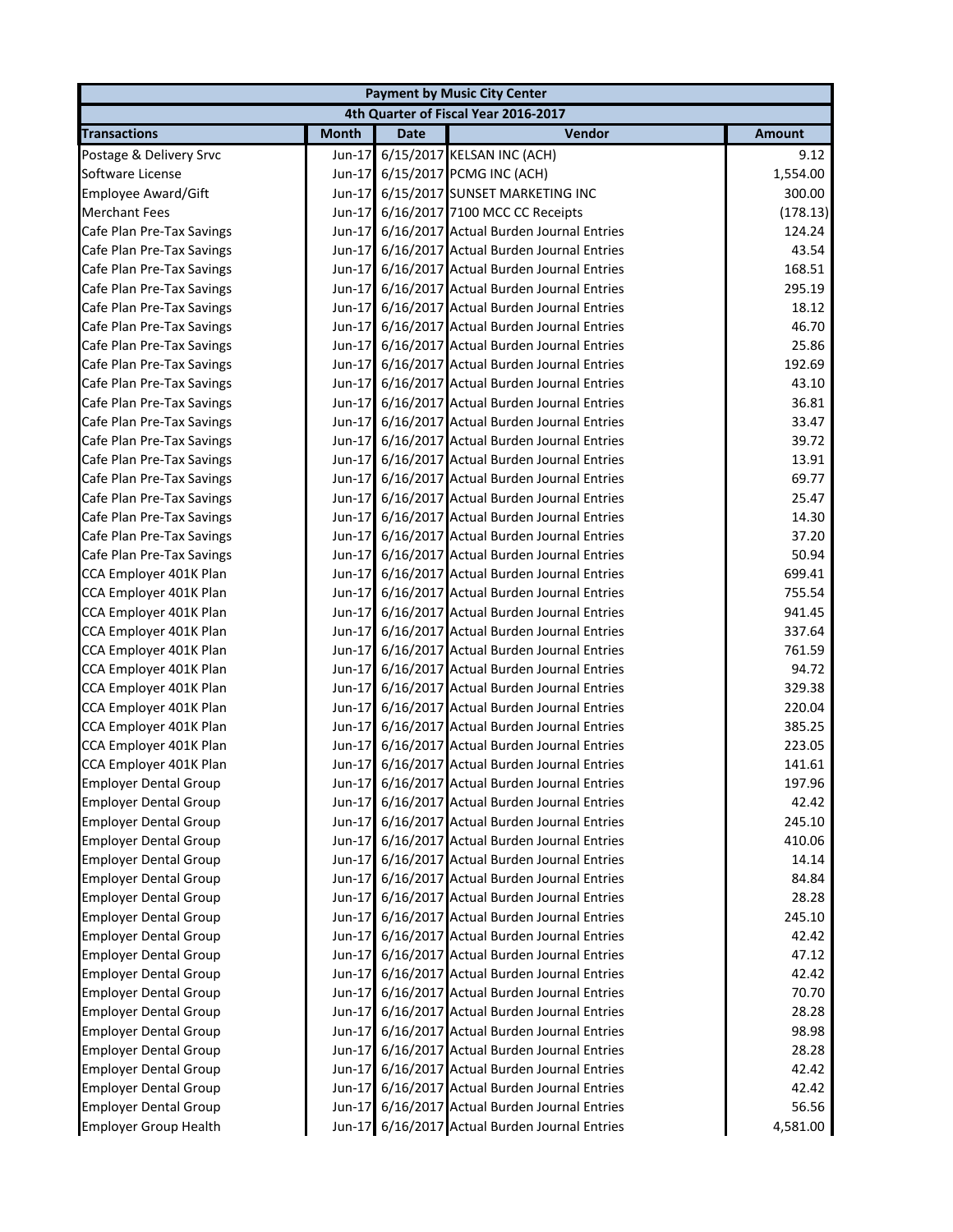| <b>Payment by Music City Center</b> |              |             |                                                |               |  |
|-------------------------------------|--------------|-------------|------------------------------------------------|---------------|--|
|                                     |              |             | 4th Quarter of Fiscal Year 2016-2017           |               |  |
| <b>Transactions</b>                 | <b>Month</b> | <b>Date</b> | Vendor                                         | <b>Amount</b> |  |
| <b>Employer Group Health</b>        | Jun-17       |             | 6/16/2017 Actual Burden Journal Entries        | 1,548.00      |  |
| <b>Employer Group Health</b>        | $Jun-17$     |             | 6/16/2017 Actual Burden Journal Entries        | 6,200.99      |  |
| <b>Employer Group Health</b>        | $Jun-17$     |             | 6/16/2017 Actual Burden Journal Entries        | 10,950.00     |  |
| <b>Employer Group Health</b>        | Jun-17       |             | 6/16/2017 Actual Burden Journal Entries        | 654.00        |  |
| <b>Employer Group Health</b>        | $Jun-17$     |             | 6/16/2017 Actual Burden Journal Entries        | 2,367.00      |  |
| <b>Employer Group Health</b>        | $Jun-17$     |             | 6/16/2017 Actual Burden Journal Entries        | 927.00        |  |
| <b>Employer Group Health</b>        | Jun-17       |             | 6/16/2017 Actual Burden Journal Entries        | 6,962.99      |  |
| <b>Employer Group Health</b>        | Jun-17       |             | 6/16/2017 Actual Burden Journal Entries        | 1,533.00      |  |
| <b>Employer Group Health</b>        | Jun-17       |             | 6/16/2017 Actual Burden Journal Entries        | 1,359.02      |  |
| <b>Employer Group Health</b>        | Jun-17       |             | 6/16/2017 Actual Burden Journal Entries        | 654.00        |  |
| <b>Employer Group Health</b>        | $Jun-17$     |             | 6/16/2017 Actual Burden Journal Entries        | 1,425.00      |  |
| <b>Employer Group Health</b>        | $Jun-17$     |             | 6/16/2017 Actual Burden Journal Entries        | 531.00        |  |
| <b>Employer Group Health</b>        | $Jun-17$     |             | 6/16/2017 Actual Burden Journal Entries        | 2,445.00      |  |
| <b>Employer Group Health</b>        | Jun-17       |             | 6/16/2017 Actual Burden Journal Entries        | 912.00        |  |
| <b>Employer Group Health</b>        |              |             | Jun-17 6/16/2017 Actual Burden Journal Entries | 546.00        |  |
| <b>Employer Group Health</b>        | $Jun-17$     |             | 6/16/2017 Actual Burden Journal Entries        | 1,137.00      |  |
| <b>Employer Group Health</b>        |              |             | Jun-17 6/16/2017 Actual Burden Journal Entries | 1,824.00      |  |
| Employer OASDI                      | $Jun-17$     |             | 6/16/2017 Actual Burden Journal Entries        | 1,620.42      |  |
| <b>Employer OASDI</b>               | $Jun-17$     |             | 6/16/2017 Actual Burden Journal Entries        | 381.17        |  |
| Employer OASDI                      |              |             | Jun-17 6/16/2017 Actual Burden Journal Entries | 1,995.60      |  |
| Employer OASDI                      | $Jun-17$     |             | 6/16/2017 Actual Burden Journal Entries        | 2,655.47      |  |
| Employer OASDI                      | $Jun-17$     |             | 6/16/2017 Actual Burden Journal Entries        | 129.73        |  |
| Employer OASDI                      | $Jun-17$     |             | 6/16/2017 Actual Burden Journal Entries        | 597.14        |  |
| Employer OASDI                      | $Jun-17$     |             | 6/16/2017 Actual Burden Journal Entries        | 380.89        |  |
| Employer OASDI                      |              |             | Jun-17 6/16/2017 Actual Burden Journal Entries | 1,894.11      |  |
| Employer OASDI                      |              |             | Jun-17 6/16/2017 Actual Burden Journal Entries | 443.40        |  |
| <b>Employer OASDI</b>               |              |             | Jun-17 6/16/2017 Actual Burden Journal Entries | 555.17        |  |
| <b>Employer OASDI</b>               |              |             | Jun-17 6/16/2017 Actual Burden Journal Entries | 521.24        |  |
| <b>Employer OASDI</b>               |              |             | Jun-17 6/16/2017 Actual Burden Journal Entries | 1,014.33      |  |
| <b>Employer OASDI</b>               |              |             | Jun-17 6/16/2017 Actual Burden Journal Entries | 329.79        |  |
| <b>Employer OASDI</b>               |              |             | Jun-17 6/16/2017 Actual Burden Journal Entries | 889.10        |  |
| <b>Employer OASDI</b>               |              |             | Jun-17 6/16/2017 Actual Burden Journal Entries | 441.97        |  |
| <b>Employer OASDI</b>               |              |             | Jun-17 6/16/2017 Actual Burden Journal Entries | 456.86        |  |
| Employer OASDI                      |              |             | Jun-17 6/16/2017 Actual Burden Journal Entries | 518.50        |  |
| <b>Employer OASDI</b>               |              |             | Jun-17 6/16/2017 Actual Burden Journal Entries | 438.95        |  |
| <b>Employer Pension</b>             | $Jun-17$     |             | 6/16/2017 Actual Burden Journal Entries        | 837.20        |  |
| <b>Employer Pension</b>             |              |             | Jun-17 6/16/2017 Actual Burden Journal Entries | 287.42        |  |
| <b>Employer Pension</b>             |              |             | Jun-17 6/16/2017 Actual Burden Journal Entries | 812.66        |  |
| <b>Employer Pension</b>             |              |             | Jun-17 6/16/2017 Actual Burden Journal Entries | 952.05        |  |
| <b>Employer Pension</b>             |              |             | Jun-17 6/16/2017 Actual Burden Journal Entries | 2,097.30      |  |
| <b>Employer Pension</b>             |              |             | Jun-17 6/16/2017 Actual Burden Journal Entries | 959.31        |  |
| <b>Employer Pension</b>             |              |             | Jun-17 6/16/2017 Actual Burden Journal Entries | 2,260.14      |  |
| <b>Employer SSN Medical</b>         |              |             | Jun-17 6/16/2017 Actual Burden Journal Entries | 378.99        |  |
| <b>Employer SSN Medical</b>         |              |             | Jun-17 6/16/2017 Actual Burden Journal Entries | 89.16         |  |
| <b>Employer SSN Medical</b>         |              |             | Jun-17 6/16/2017 Actual Burden Journal Entries | 466.71        |  |
| <b>Employer SSN Medical</b>         |              |             | Jun-17 6/16/2017 Actual Burden Journal Entries | 621.04        |  |
| <b>Employer SSN Medical</b>         |              |             | Jun-17 6/16/2017 Actual Burden Journal Entries | 30.34         |  |
| <b>Employer SSN Medical</b>         |              |             | Jun-17 6/16/2017 Actual Burden Journal Entries | 139.65        |  |
|                                     |              |             |                                                |               |  |
| <b>Employer SSN Medical</b>         |              |             | Jun-17 6/16/2017 Actual Burden Journal Entries | 89.08         |  |
| <b>Employer SSN Medical</b>         |              |             | Jun-17 6/16/2017 Actual Burden Journal Entries | 442.97        |  |
| <b>Employer SSN Medical</b>         |              |             | Jun-17 6/16/2017 Actual Burden Journal Entries | 103.70        |  |
| <b>Employer SSN Medical</b>         |              |             | Jun-17 6/16/2017 Actual Burden Journal Entries | 129.83        |  |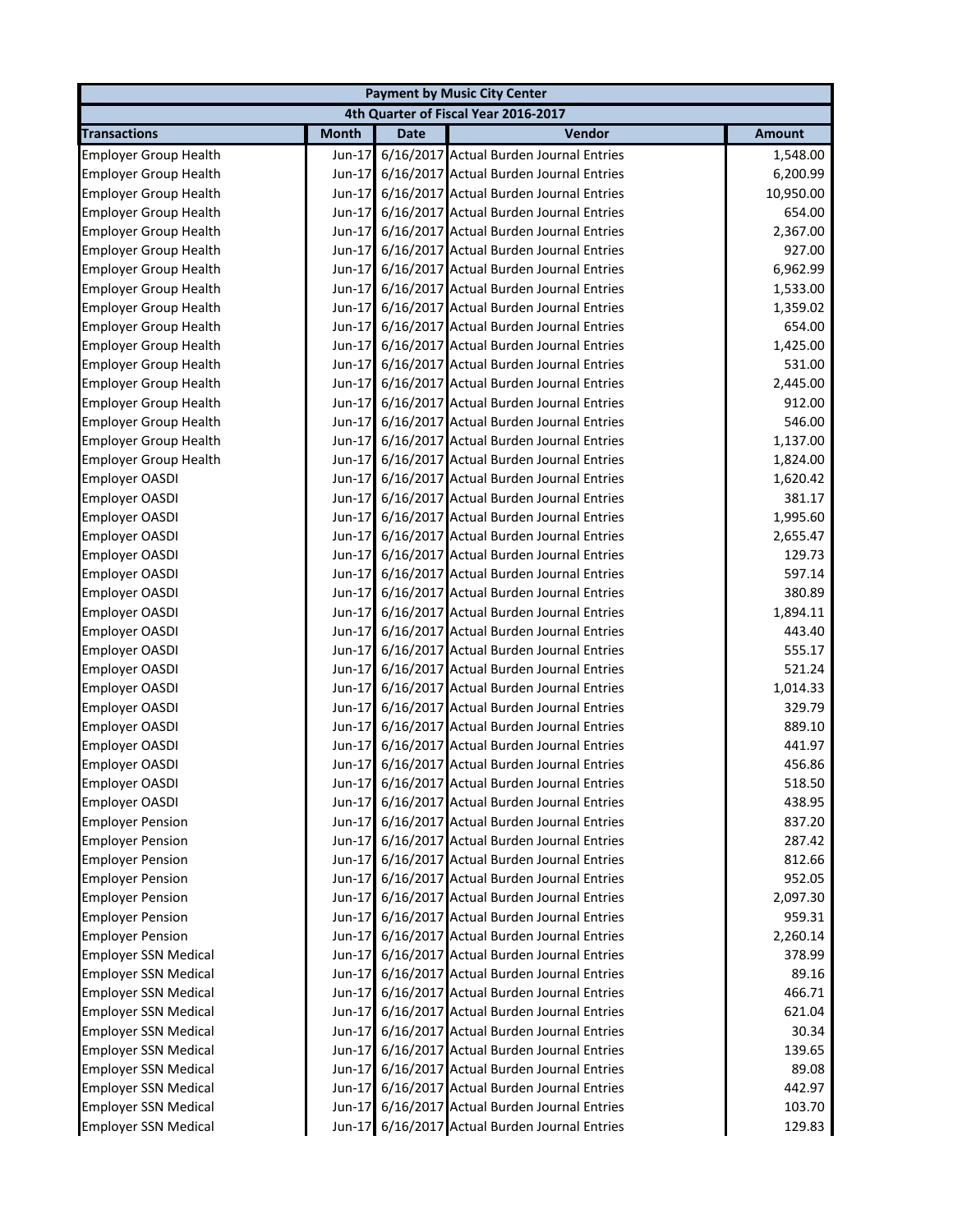|                               |              | <b>Payment by Music City Center</b> |                                                 |               |  |  |
|-------------------------------|--------------|-------------------------------------|-------------------------------------------------|---------------|--|--|
|                               |              |                                     | 4th Quarter of Fiscal Year 2016-2017            |               |  |  |
| <b>Transactions</b>           | <b>Month</b> | <b>Date</b>                         | Vendor                                          | <b>Amount</b> |  |  |
| <b>Employer SSN Medical</b>   | $Jun-17$     |                                     | 6/16/2017 Actual Burden Journal Entries         | 121.91        |  |  |
| <b>Employer SSN Medical</b>   |              |                                     | Jun-17 6/16/2017 Actual Burden Journal Entries  | 237.23        |  |  |
| <b>Employer SSN Medical</b>   | $Jun-17$     |                                     | 6/16/2017 Actual Burden Journal Entries         | 77.13         |  |  |
| <b>Employer SSN Medical</b>   | $Jun-17$     |                                     | 6/16/2017 Actual Burden Journal Entries         | 207.95        |  |  |
| <b>Employer SSN Medical</b>   | $Jun-17$     |                                     | 6/16/2017 Actual Burden Journal Entries         | 103.36        |  |  |
| <b>Employer SSN Medical</b>   | Jun-17       |                                     | 6/16/2017 Actual Burden Journal Entries         | 106.86        |  |  |
| <b>Employer SSN Medical</b>   | $Jun-17$     |                                     | 6/16/2017 Actual Burden Journal Entries         | 257.02        |  |  |
| <b>Employer SSN Medical</b>   | $Jun-17$     |                                     | 6/16/2017 Actual Burden Journal Entries         | 102.65        |  |  |
| <b>FSA Pre-Tax Savings</b>    |              |                                     | Jun-17 6/16/2017 Actual Burden Journal Entries  | 5.17          |  |  |
| <b>FSA Pre-Tax Savings</b>    |              |                                     | Jun-17 6/16/2017 Actual Burden Journal Entries  | 7.97          |  |  |
| <b>FSA Pre-Tax Savings</b>    |              |                                     | Jun-17 6/16/2017 Actual Burden Journal Entries  | 8.93          |  |  |
| <b>FSA Pre-Tax Savings</b>    |              |                                     | Jun-17 6/16/2017 Actual Burden Journal Entries  | 23.91         |  |  |
| <b>FSA Pre-Tax Savings</b>    |              |                                     | Jun-17 6/16/2017 Actual Burden Journal Entries  | 7.97          |  |  |
| <b>Auto Supply</b>            |              |                                     | Jun-17 6/16/2017 BATTERIES PLUS LLC (NASHVILLE) | 69.80         |  |  |
| Advertising & Promot'n        |              |                                     | Jun-17 6/16/2017 CONVENTION PROD RIGGING INC (A | 3,451.44      |  |  |
| Advertising & Promot'n        |              |                                     | Jun-17 6/16/2017 CONVENTION PROD RIGGING INC (A | 3,451.44      |  |  |
| Other Rpr & Maint Srvc        |              |                                     | Jun-17 6/16/2017 FIRE PRO LLC (ACH)             | 1,440.00      |  |  |
| <b>Small Equipment Supply</b> |              |                                     | Jun-17 6/16/2017 GRAYBAR ELECTRIC CO INC (ACH)  | 1,536.40      |  |  |
| Postage & Delivery Srvc       |              |                                     | Jun-17 6/16/2017 JOHNSON CNTRLS INC(TN/NC)(P#)( | 20.00         |  |  |
| Repair & Maint Supply         |              |                                     | Jun-17 6/16/2017 JOHNSON CNTRLS INC(TN/NC)(P#)( | 57.42         |  |  |
| Postage & Delivery Srvc       |              |                                     | Jun-17 6/16/2017 KELSAN INC (ACH)               | 5.40          |  |  |
| Offc & Admin Supply           |              |                                     | Jun-17 6/16/2017 MYOFFICE PRODUCTS (ACH)        | 55.00         |  |  |
| <b>Holiday Pay</b>            |              |                                     | Jun-17 6/16/2017 Payroll Labor Distribution     | 216.72        |  |  |
| <b>Holiday Pay</b>            |              |                                     | Jun-17 6/16/2017 Payroll Labor Distribution     | 200.00        |  |  |
| <b>Holiday Pay</b>            |              |                                     | Jun-17 6/16/2017 Payroll Labor Distribution     | 140.40        |  |  |
| <b>Holiday Pay</b>            |              |                                     | Jun-17 6/16/2017 Payroll Labor Distribution     | 577.28        |  |  |
| <b>Holiday Pay</b>            |              |                                     | Jun-17 6/16/2017 Payroll Labor Distribution     | 121.28        |  |  |
| <b>Holiday Pay</b>            |              |                                     | Jun-17 6/16/2017 Payroll Labor Distribution     | 343.84        |  |  |
| <b>Holiday Pay</b>            |              |                                     | Jun-17 6/16/2017 Payroll Labor Distribution     | 147.36        |  |  |
| Leave Pay                     |              |                                     | Jun-17 6/16/2017 Payroll Labor Distribution     | 265.69        |  |  |
| Leave Pay                     |              |                                     | Jun-17 6/16/2017 Payroll Labor Distribution     | 410.40        |  |  |
| Leave Pay                     |              |                                     | Jun-17 6/16/2017 Payroll Labor Distribution     | 1,520.12      |  |  |
| Leave Pay                     |              |                                     | Jun-17 6/16/2017 Payroll Labor Distribution     | 1,231.11      |  |  |
| Leave Pay                     |              |                                     | Jun-17 6/16/2017 Payroll Labor Distribution     | 702.00        |  |  |
| Leave Pay                     |              |                                     | Jun-17 6/16/2017 Payroll Labor Distribution     | 2,343.25      |  |  |
| Leave Pay                     |              |                                     | Jun-17 6/16/2017 Payroll Labor Distribution     | 403.50        |  |  |
| Leave Pay                     |              |                                     | Jun-17 6/16/2017 Payroll Labor Distribution     | 560.64        |  |  |
| Leave Pay                     |              |                                     | Jun-17 6/16/2017 Payroll Labor Distribution     | 1,758.24      |  |  |
| Leave Pay                     |              |                                     | Jun-17 6/16/2017 Payroll Labor Distribution     | 512.48        |  |  |
| Leave Pay                     |              |                                     | Jun-17 6/16/2017 Payroll Labor Distribution     | 517.04        |  |  |
| Leave Pay                     |              |                                     | Jun-17 6/16/2017 Payroll Labor Distribution     | 942.40        |  |  |
| Leave Pay                     |              |                                     | Jun-17 6/16/2017 Payroll Labor Distribution     | 395.84        |  |  |
| Leave Pay                     |              |                                     | Jun-17 6/16/2017 Payroll Labor Distribution     | 2,907.70      |  |  |
| Leave Pay                     |              |                                     | Jun-17 6/16/2017 Payroll Labor Distribution     | 962.88        |  |  |
| Overtime Pay                  |              |                                     | Jun-17 6/16/2017 Payroll Labor Distribution     | 999.89        |  |  |
| Overtime Pay                  |              |                                     | Jun-17 6/16/2017 Payroll Labor Distribution     | 9.07          |  |  |
| Overtime Pay                  |              |                                     | Jun-17 6/16/2017 Payroll Labor Distribution     | 1,633.50      |  |  |
| Overtime Pay                  |              |                                     | Jun-17 6/16/2017 Payroll Labor Distribution     | 2,794.88      |  |  |
| Overtime Pay                  |              |                                     | Jun-17 6/16/2017 Payroll Labor Distribution     | 421.97        |  |  |
| Overtime Pay                  |              |                                     | Jun-17 6/16/2017 Payroll Labor Distribution     | 551.79        |  |  |
| Overtime Pay                  |              |                                     | Jun-17 6/16/2017 Payroll Labor Distribution     | 1,795.53      |  |  |
| Overtime Pay                  |              |                                     | Jun-17 6/16/2017 Payroll Labor Distribution     | 2,885.42      |  |  |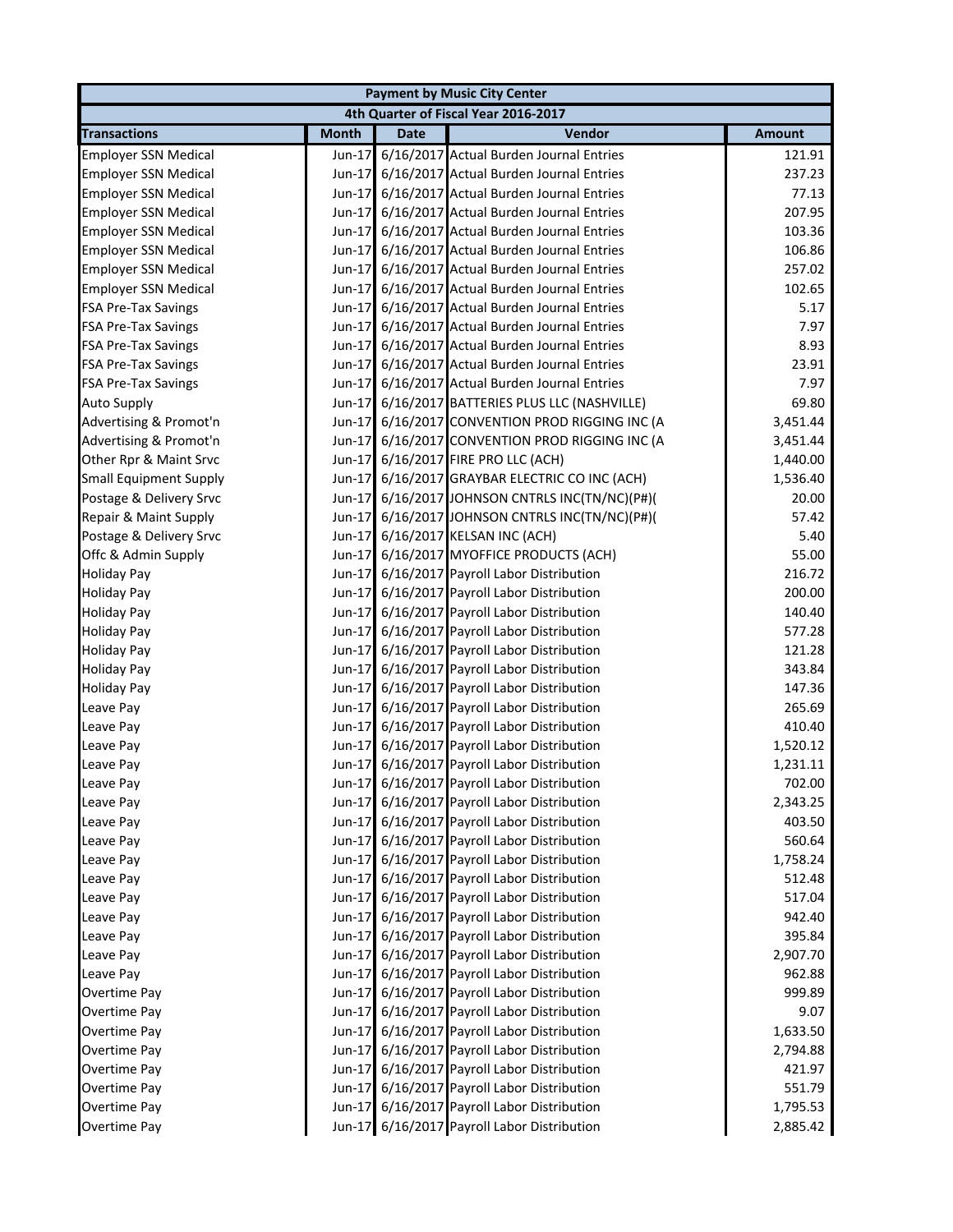| <b>Payment by Music City Center</b> |              |             |                                                 |               |
|-------------------------------------|--------------|-------------|-------------------------------------------------|---------------|
|                                     |              |             | 4th Quarter of Fiscal Year 2016-2017            |               |
| <b>Transactions</b>                 | <b>Month</b> | <b>Date</b> | Vendor                                          | <b>Amount</b> |
| Overtime Pay                        |              |             | Jun-17 6/16/2017 Payroll Labor Distribution     | 964.27        |
| Overtime Pay                        |              |             | Jun-17 6/16/2017 Payroll Labor Distribution     | 31.37         |
| Overtime Pay                        |              |             | Jun-17 6/16/2017 Payroll Labor Distribution     | 504.83        |
| Overtime Pay                        |              |             | Jun-17 6/16/2017 Payroll Labor Distribution     | 9.17          |
| Overtime Pay                        |              |             | Jun-17 6/16/2017 Payroll Labor Distribution     | 23.26         |
| Overtime Pay                        |              |             | Jun-17 6/16/2017 Payroll Labor Distribution     | 76.90         |
| Overtime Pay                        |              |             | Jun-17 6/16/2017 Payroll Labor Distribution     | 170.55        |
| <b>Regular Pay</b>                  |              |             | Jun-17 6/16/2017 Payroll Labor Distribution     | 26,277.88     |
| <b>Regular Pay</b>                  |              |             | Jun-17 6/16/2017 Payroll Labor Distribution     | 6,365.00      |
| <b>Regular Pay</b>                  |              |             | Jun-17 6/16/2017 Payroll Labor Distribution     | 31,035.25     |
| <b>Regular Pay</b>                  |              |             | Jun-17 6/16/2017 Payroll Labor Distribution     | 42,663.07     |
| <b>Regular Pay</b>                  |              |             | Jun-17 6/16/2017 Payroll Labor Distribution     | 1,907.20      |
| <b>Regular Pay</b>                  |              |             | Jun-17 6/16/2017 Payroll Labor Distribution     | 8,847.64      |
| <b>Regular Pay</b>                  | Jun-17       |             | 6/16/2017 Payroll Labor Distribution            | 6,585.60      |
| <b>Regular Pay</b>                  |              |             | Jun-17 6/16/2017 Payroll Labor Distribution     | 28,352.22     |
| <b>Regular Pay</b>                  |              |             | Jun-17 6/16/2017 Payroll Labor Distribution     | 4,708.49      |
| <b>Regular Pay</b>                  |              |             | Jun-17 6/16/2017 Payroll Labor Distribution     | 7,724.33      |
| <b>Regular Pay</b>                  |              |             | Jun-17 6/16/2017 Payroll Labor Distribution     | 8,252.64      |
| <b>Regular Pay</b>                  |              |             | Jun-17 6/16/2017 Payroll Labor Distribution     | 15,237.76     |
| <b>Regular Pay</b>                  |              |             | Jun-17 6/16/2017 Payroll Labor Distribution     | 4,988.38      |
| <b>Regular Pay</b>                  |              |             | Jun-17 6/16/2017 Payroll Labor Distribution     | 14,083.03     |
| <b>Regular Pay</b>                  |              |             | Jun-17 6/16/2017 Payroll Labor Distribution     | 6,822.40      |
| <b>Regular Pay</b>                  |              |             | Jun-17 6/16/2017 Payroll Labor Distribution     | 7,136.38      |
| <b>Regular Pay</b>                  |              |             | Jun-17 6/16/2017 Payroll Labor Distribution     | 15,331.02     |
| <b>Regular Pay</b>                  |              |             | Jun-17 6/16/2017 Payroll Labor Distribution     | 6,612.32      |
| Safety Supply                       |              |             | Jun-17 6/16/2017 W W GRAINGER (P#)              | 354.23        |
| HHold & Jnitr Supply                |              |             | Jun-17 6/19/2017 AMERICAN PAPER & TWINE CO (ACH | 2,614.00      |
| Safety Supply                       |              |             | Jun-17 6/19/2017 AMERICAN PAPER & TWINE CO (ACH | 442.26        |
| Safety Supply                       |              |             | Jun-17 6/19/2017 AMERICAN PAPER & TWINE CO (ACH | 54.84         |
| Rent Equipment                      |              |             | Jun-17 6/19/2017 AT&T MOBILITY II LLC           | 2,000.00      |
| Offc & Admin Supply                 |              |             | Jun-17 6/19/2017 CAN DO NATIONAL TAPE (ACH)     | 52.56         |
| Offc & Admin Supply                 |              |             | Jun-17 6/19/2017 CAN DO NATIONAL TAPE (ACH)     | 31.54         |
| Offc & Admin Supply                 |              |             | Jun-17 6/19/2017 CAN DO NATIONAL TAPE (ACH)     | 21.02         |
| Food & Ice                          |              |             | Jun-17 6/19/2017 CENTERPLATE MCC (ACH)          | 64.15         |
| Food & Ice                          |              |             | Jun-17 6/19/2017 CENTERPLATE MCC (ACH)          | 402.21        |
| Food & Ice                          |              |             | Jun-17 6/19/2017 CENTERPLATE MCC (ACH)          | 168.56        |
| Food & Ice                          |              |             | Jun-17 6/19/2017 CENTERPLATE MCC (ACH)          | 88.43         |
| Food & Ice                          |              |             | Jun-17 6/19/2017 CENTERPLATE MCC (ACH)          | 607.68        |
| Postage & Delivery Srvc             |              |             | Jun-17 6/19/2017 CENTERPLATE MCC (ACH)          | 180.11        |
| <b>District Energy System</b>       |              |             | Jun-17 6/19/2017 DES REVENUE / US BANK (ACH)    | 221,675.86    |
| Other Rpr & Maint Srvc              |              |             | Jun-17 6/19/2017 GUY BROWN PRODUCTS (ACH)       | 81.25         |
| Other Rpr & Maint Srvc              |              |             | Jun-17 6/19/2017 GUY BROWN PRODUCTS (ACH)       | 93.75         |
| Other Rpr & Maint Srvc              |              |             | Jun-17 6/19/2017 GUY BROWN PRODUCTS (ACH)       | 33.69         |
| Other Rpr & Maint Srvc              |              |             | Jun-17 6/19/2017 GUY BROWN PRODUCTS (ACH)       | (33.69)       |
| Postage & Delivery Srvc             |              |             | Jun-17 6/19/2017 GUY BROWN PRODUCTS (ACH)       | 25.00         |
| <b>Signs</b>                        |              |             | Jun-17 6/19/2017 JARVIS AWARD SIGN & FLAG CO (A | 212.00        |
| <b>Temporary Service</b>            |              |             | Jun-17 6/19/2017 LOOMIS FARGO & CO              | 1,173.48      |
| <b>Medical Services</b>             |              |             | Jun-17 6/19/2017 MED STAR MEDICAL STAFFING INC  | 8,063.00      |
| Offc & Admin Supply                 |              |             | Jun-17 6/19/2017 MYOFFICE PRODUCTS (ACH)        | 8.14          |
| Offc & Admin Supply                 |              |             | Jun-17 6/19/2017 MYOFFICE PRODUCTS (ACH)        | 12.21         |
| Offc & Admin Supply                 |              |             | Jun-17 6/19/2017 MYOFFICE PRODUCTS (ACH)        | 10.64         |
| Offc & Admin Supply                 |              |             | Jun-17 6/19/2017 MYOFFICE PRODUCTS (ACH)        | 10.64         |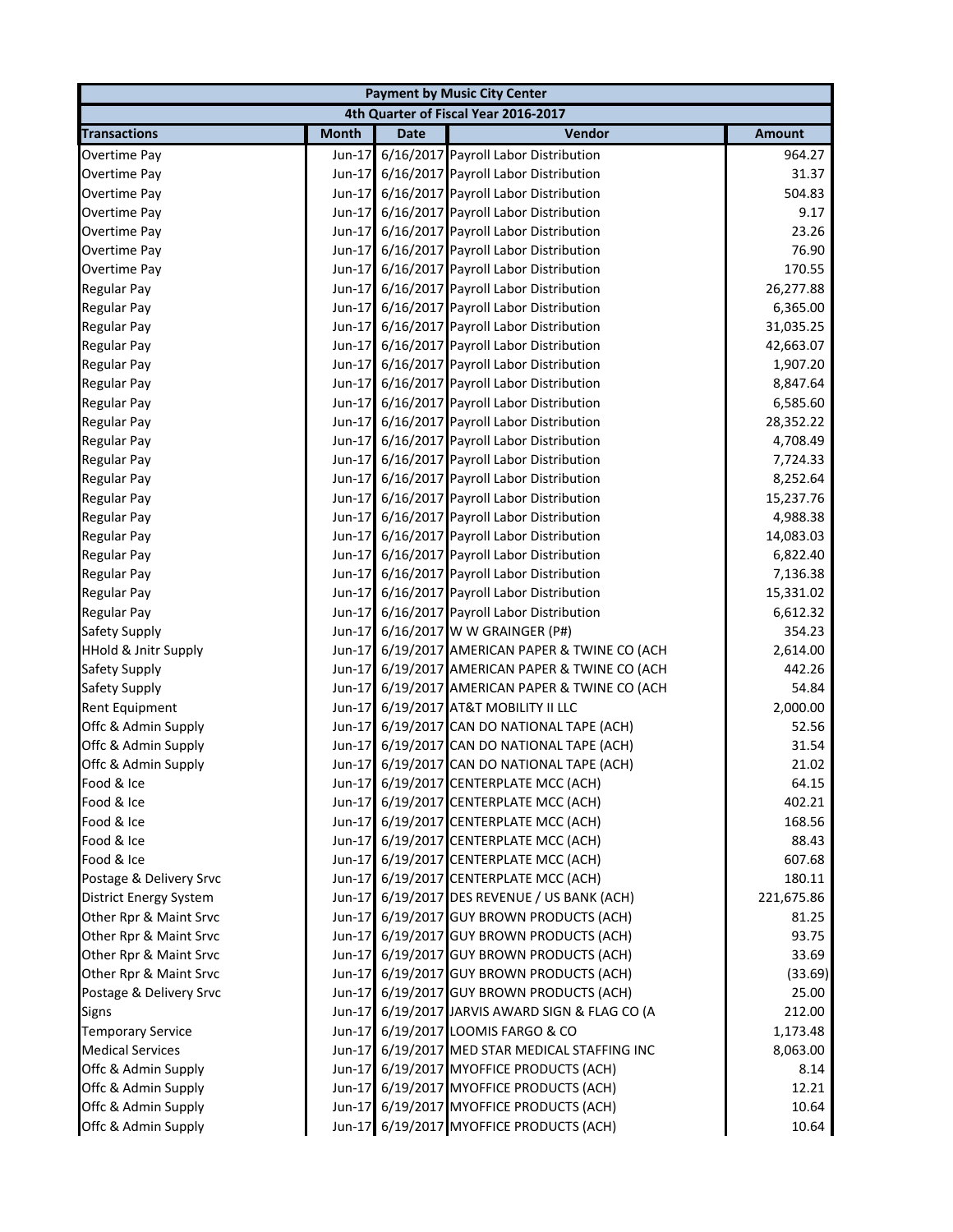|                                  | <b>Payment by Music City Center</b> |                 |                                                 |               |  |
|----------------------------------|-------------------------------------|-----------------|-------------------------------------------------|---------------|--|
|                                  |                                     |                 | 4th Quarter of Fiscal Year 2016-2017            |               |  |
| <b>Transactions</b>              | <b>Month</b>                        | <b>Date</b>     | Vendor                                          | <b>Amount</b> |  |
| Offc & Admin Supply              | Jun-17                              |                 | 6/19/2017 MYOFFICE PRODUCTS (ACH)               | 4.07          |  |
| Other Rpr & Maint Srvc           | Jun-17                              |                 | 6/19/2017 NASHVILLE MACHINE ELEVATOR CO         | 900.00        |  |
| Host & Hostess                   | Jun-17                              |                 | 6/19/2017 OMNI NASHVILLE LLC (ACH)              | 45.23         |  |
| Printing/Binding                 | Jun-17                              |                 | 6/19/2017 SOUTHERN TROPHY HOUSE INC (ACH        | 1,440.00      |  |
| Printing/Binding                 | Jun-17                              |                 | 6/19/2017 SOUTHERN TROPHY HOUSE INC (ACH        | 20.00         |  |
| <b>Small Equipment Supply</b>    | Jun-17                              |                 | 6/19/2017 STAGERIGHT CORP (ACH)                 | (0.50)        |  |
| <b>Small Equipment Supply</b>    | Jun-17                              |                 | 6/19/2017 STAGERIGHT CORP (ACH)                 | (0.50)        |  |
| <b>Laundry Services</b>          | Jun-17                              | 6/20/2017 ALSCO |                                                 | 134.10        |  |
| <b>Laundry Services</b>          | Jun-17                              | 6/20/2017 ALSCO |                                                 | 134.10        |  |
| <b>Laundry Services</b>          | Jun-17                              | 6/20/2017 ALSCO |                                                 | 134.10        |  |
| <b>Laundry Services</b>          | Jun-17                              | 6/20/2017 ALSCO |                                                 | 134.10        |  |
| <b>Laundry Services</b>          | Jun-17                              | 6/20/2017 ALSCO |                                                 | 639.50        |  |
| <b>Laundry Services</b>          | Jun-17                              | 6/20/2017 ALSCO |                                                 | 270.12        |  |
| <b>Laundry Services</b>          | Jun-17                              | 6/20/2017 ALSCO |                                                 | 298.55        |  |
| <b>HHold &amp; Jnitr Supply</b>  | Jun-17                              |                 | 6/20/2017 AMERICAN PAPER & TWINE CO (ACH        | 2,632.28      |  |
| Telephone & Telegraph            | Jun-17                              |                 | 6/20/2017 AT&T CIRCUITS                         | 486.61        |  |
| Employee Award/Gift              | Jun-17                              |                 | 6/20/2017 AWARD CENTER INC, THE (ACH)           | 120.00        |  |
| <b>Uniform Cleaning Service</b>  | Jun-17                              |                 | 6/20/2017 CINTAS CORP #051 MATS & RUGS(A        | 1,308.34      |  |
| <b>Security Services</b>         | Jun-17                              |                 | 6/20/2017 ELITE SHOW SERVICES INC (ACH)         | 157.41        |  |
| <b>Merchant Fees</b>             | Jun-17                              | 6/20/2017 FIS   |                                                 | 18,294.37     |  |
| Other Rpr & Maint Srvc           | Jun-17                              |                 | 6/20/2017 GUY BROWN PRODUCTS (ACH)              | 43.80         |  |
| Janitorial Srvc                  | Jun-17                              |                 | 6/20/2017 INDUSTRIAL STAFFING OF TN (ACH        | 7,657.49      |  |
| <b>Temporary Service</b>         | Jun-17                              |                 | 6/20/2017 INDUSTRIAL STAFFING OF TN (ACH        | 3,354.93      |  |
| Mngt Cnsltnt Srvc                | Jun-17                              |                 | 6/20/2017 INQUIRIES INC (ACH)                   | 201.75        |  |
| Signs                            | Jun-17                              |                 | 6/20/2017 JARVIS AWARD SIGN & FLAG CO (A        | 72.00         |  |
| <b>Signs</b>                     | Jun-17                              |                 | 6/20/2017 JARVIS AWARD SIGN & FLAG CO (A        | 77.00         |  |
| <b>Building Maintenance Srvc</b> | Jun-17                              |                 | 6/20/2017 JOHN BOUCHARD & SONS CO (ACH)         | 2,407.46      |  |
| <b>Small Equipment Supply</b>    | Jun-17                              |                 | 6/20/2017 KELSAN INC (ACH)                      | 585.00        |  |
| Repair & Maint Supply            | Jun-17                              |                 | 6/20/2017 KENNY PIPE & SUPPLY INC (ACH)         | 10.00         |  |
| Repair & Maint Supply            | Jun-17                              |                 | 6/20/2017 KENNY PIPE & SUPPLY INC (ACH)         | 150.00        |  |
| Repair & Maint Supply            | Jun-17                              |                 | 6/20/2017 KENNY PIPE & SUPPLY INC (ACH)         | 120.00        |  |
| Repair & Maint Supply            | Jun-17                              |                 | 6/20/2017 KENNY PIPE & SUPPLY INC (ACH)         | 200.00        |  |
| Repair & Maint Supply            |                                     |                 | Jun-17 6/20/2017 KENNY PIPE & SUPPLY INC (ACH)  | 20.00         |  |
| Repair & Maint Supply            |                                     |                 | Jun-17 6/20/2017 KENNY PIPE & SUPPLY INC (ACH)  | 50.00         |  |
| Repair & Maint Supply            |                                     |                 | Jun-17 6/20/2017 KENNY PIPE & SUPPLY INC (ACH)  | 40.00         |  |
| Repair & Maint Supply            |                                     |                 | Jun-17 6/20/2017 KENNY PIPE & SUPPLY INC (ACH)  | 120.00        |  |
| Repair & Maint Supply            |                                     |                 | Jun-17 6/20/2017 KENNY PIPE & SUPPLY INC (ACH)  | 160.00        |  |
| Repair & Maint Supply            |                                     |                 | Jun-17 6/20/2017 KENNY PIPE & SUPPLY INC (ACH)  | 120.00        |  |
| Repair & Maint Supply            | Jun-17                              |                 | 6/20/2017 KENNY PIPE & SUPPLY INC (ACH)         | 140.00        |  |
| <b>Medical Services</b>          |                                     |                 | Jun-17 6/20/2017 MED STAR MEDICAL STAFFING INC  | 1,127.50      |  |
| Computer Software                |                                     |                 | Jun-17 6/20/2017 PCMG INC (ACH)                 | 60.00         |  |
| <b>Electrical Supply</b>         |                                     |                 | Jun-17 6/20/2017 PCMG INC (ACH)                 | 6,000.00      |  |
| Offc & Admin Supply              |                                     |                 | Jun-17 6/20/2017 PCMG INC (ACH)                 | 100.00        |  |
| Offc & Admin Supply              |                                     |                 | Jun-17 6/20/2017 PCMG INC (ACH)                 | 750.00        |  |
| Registration                     |                                     |                 | Jun-17 6/20/2017 SKILLPATH SEMINARS (P#)(ACH)   | 242.00        |  |
| Signs                            |                                     |                 | Jun-17 6/21/2017 JARVIS AWARD SIGN & FLAG CO (A | 800.00        |  |
| Signs                            | Jun-17                              |                 | 6/21/2017 JARVIS AWARD SIGN & FLAG CO (A        | 3,819.00      |  |
| Signs                            |                                     |                 | Jun-17 6/21/2017 JARVIS AWARD SIGN & FLAG CO (A | 33,088.00     |  |
| Signs                            |                                     |                 | Jun-17 6/21/2017 JARVIS AWARD SIGN & FLAG CO (A | 212.00        |  |
| Signs                            |                                     |                 | Jun-17 6/21/2017 JARVIS AWARD SIGN & FLAG CO (A | (800.00)      |  |
| Signs                            |                                     |                 | Jun-17 6/21/2017 JARVIS AWARD SIGN & FLAG CO (A | (33,088.00)   |  |
| HHold & Jnitr Supply             | Jun-17                              |                 | 6/22/2017 AMERICAN PAPER & TWINE CO (ACH        | 1,325.28      |  |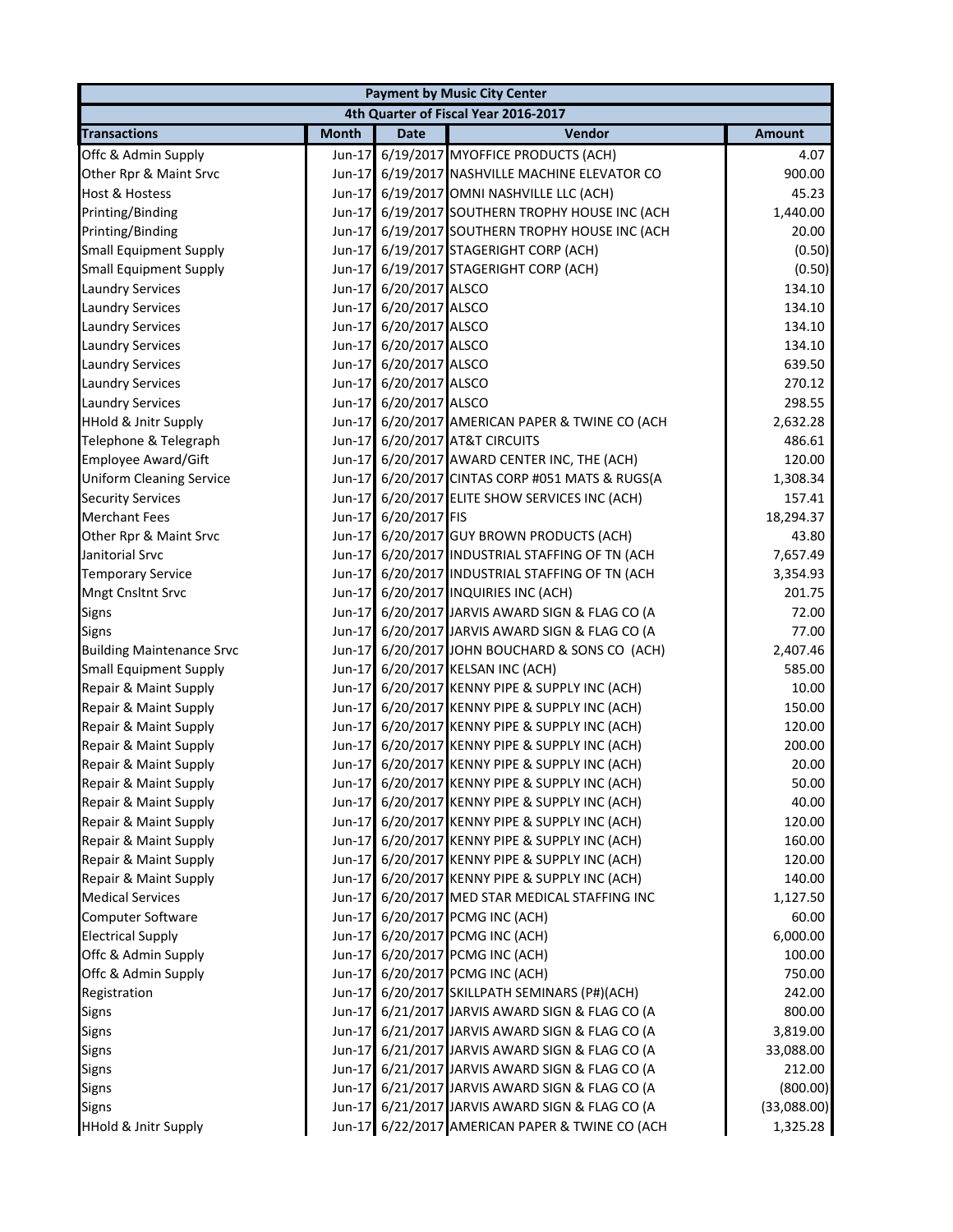|                                  |              |                        | <b>Payment by Music City Center</b>             |               |
|----------------------------------|--------------|------------------------|-------------------------------------------------|---------------|
|                                  |              |                        | 4th Quarter of Fiscal Year 2016-2017            |               |
| <b>Transactions</b>              | <b>Month</b> | <b>Date</b>            | Vendor                                          | <b>Amount</b> |
| <b>HHold &amp; Jnitr Supply</b>  | Jun-17       |                        | 6/22/2017 AMERICAN PAPER & TWINE CO (ACH        | 55.22         |
| <b>HHold &amp; Jnitr Supply</b>  |              |                        | Jun-17 6/22/2017 AMERICAN PAPER & TWINE CO (ACH | 2,249.60      |
| <b>HHold &amp; Jnitr Supply</b>  |              |                        | Jun-17 6/22/2017 AMERICAN PAPER & TWINE CO (ACH | 1,247.25      |
| <b>HHold &amp; Jnitr Supply</b>  | $Jun-17$     |                        | 6/22/2017 AMERICAN PAPER & TWINE CO (ACH        | 1,767.04      |
| <b>Auto Supply</b>               |              |                        | Jun-17 6/22/2017 AMERICAS MOTOR SPORTS          | 27.98         |
| <b>Host &amp; Hostess</b>        |              |                        | Jun-17 6/22/2017 BATCH NASHVILLE LLC (ACH)      | 600.00        |
| Repair & Maint Supply            |              |                        | Jun-17 6/22/2017 GRAYBAR ELECTRIC CO INC (ACH)  | 860.00        |
| Other Rpr & Maint Srvc           | $Jun-17$     |                        | 6/22/2017 NASHVILLE MACHINE ELEVATOR CO         | (25.00)       |
| Postage & Delivery Srvc          |              |                        | Jun-17 6/22/2017 SICO NORTH AMERICA INC (ACH)   | 170.00        |
| <b>Small Equipment Supply</b>    |              |                        | Jun-17 6/22/2017 SICO NORTH AMERICA INC (ACH)   | 1,740.00      |
| <b>Laundry Services</b>          |              | Jun-17 6/23/2017 ALSCO |                                                 | 710.84        |
| <b>Laundry Services</b>          |              | Jun-17 6/23/2017 ALSCO |                                                 | 699.97        |
| <b>Building Maintenance Srvc</b> |              |                        | Jun-17 6/23/2017 BRADFIELD CO LLC, THE (ACH)    | 1,225.40      |
| Food & Ice                       |              |                        | Jun-17 6/23/2017 CENTERPLATE MCC (ACH)          | 45.13         |
| Food & Ice                       |              |                        | Jun-17 6/23/2017 CENTERPLATE MCC (ACH)          | 46.82         |
| Food & Ice                       |              |                        | Jun-17 6/23/2017 CENTERPLATE MCC (ACH)          | 17.91         |
| Food & Ice                       |              |                        | Jun-17 6/23/2017 CENTERPLATE MCC (ACH)          | 71.64         |
| <b>Food Serving Supply</b>       |              |                        | Jun-17 6/23/2017 CENTERPLATE MCC (ACH)          | 3,550.47      |
| <b>Uniform Cleaning Service</b>  | Jun-17       |                        | 6/23/2017 CINTAS CORP #051 MATS & RUGS(A        | 1,353.39      |
| Cable Television                 | $Jun-17$     |                        | 6/23/2017 COMCAST (ACH)                         | 411.84        |
| <b>Internet Services</b>         | $Jun-17$     |                        | 6/23/2017 COMCAST (ACH)                         | 254.85        |
| Rent Storage/Safety Box          |              |                        | Jun-17 6/23/2017 CONTRACT CARPETS SALES CO      | 795.00        |
| <b>Security Services</b>         |              |                        | Jun-17 6/23/2017 ELITE SHOW SERVICES INC (ACH)  | 6,230.87      |
| <b>Security Services</b>         |              |                        | Jun-17 6/23/2017 ELITE SHOW SERVICES INC (ACH)  | 1,601.62      |
| <b>Security Services</b>         |              |                        | Jun-17 6/23/2017 ELITE SHOW SERVICES INC (ACH)  | 22,905.52     |
| <b>Security Services</b>         |              |                        | Jun-17 6/23/2017 ELITE SHOW SERVICES INC (ACH)  | 425.60        |
| <b>Temporary Service</b>         |              |                        | Jun-17 6/23/2017 ELITE SHOW SERVICES INC (ACH)  | 349.80        |
| <b>Temporary Service</b>         |              |                        | Jun-17 6/23/2017 ELITE SHOW SERVICES INC (ACH)  | 1,791.18      |
| <b>Temporary Service</b>         |              |                        | Jun-17 6/23/2017 ELITE SHOW SERVICES INC (ACH)  | (14.00)       |
| <b>Temporary Service</b>         |              |                        | Jun-17 6/23/2017 ELITE SHOW SERVICES INC (ACH)  | 3,819.52      |
| <b>Temporary Service</b>         |              |                        | Jun-17 6/23/2017 ELITE SHOW SERVICES INC (ACH)  | (150.00)      |
| <b>Temporary Service</b>         |              |                        | Jun-17 6/23/2017 ELITE SHOW SERVICES INC (ACH)  | 1,105.18      |
| <b>Temporary Service</b>         |              |                        | Jun-17 6/23/2017 ELITE SHOW SERVICES INC (ACH)  | 3,614.02      |
| Signs                            |              |                        | Jun-17 6/23/2017 JARVIS AWARD SIGN & FLAG CO (A | 371.00        |
| <b>Signs</b>                     |              |                        | Jun-17 6/23/2017 JARVIS AWARD SIGN & FLAG CO (A | 248.00        |
| <b>Employee Award/Gift</b>       |              |                        | Jun-17 6/23/2017 LITHOGRAPHICS, INC             | 132.02        |
| Offc & Admin Supply              |              |                        | Jun-17 6/23/2017 MCGANN, AMANO (ACH)            | 500.00        |
| Offc & Admin Supply              |              |                        | Jun-17 6/23/2017 MCGANN, AMANO (ACH)            | 6,018.00      |
| Offc & Admin Supply              |              |                        | Jun-17 6/23/2017 PCMG INC (ACH)                 | 315.00        |
| Postage & Delivery Srvc          |              |                        | Jun-17 6/23/2017 SICO NORTH AMERICA INC (ACH)   | 20.00         |
| Repair & Maint Supply            |              |                        | Jun-17 6/23/2017 SICO NORTH AMERICA INC (ACH)   | (10.56)       |
| Employee Out-of-town Travel      |              |                        | Jun-17 6/23/2017 STARKS, CHARLES L              | 1,797.85      |
| <b>Auto Fuel</b>                 | $Jun-17$     |                        | 6/23/2017 WEX (WRIGHT EXPRESS FINANCIAL)        | 296.47        |
| <b>Electrical Supply</b>         | $Jun-17$     |                        | 6/23/2017 WILLIAMS WHOLESALE SUPPLY OF N        | 500.00        |
| <b>Electrical Supply</b>         |              |                        | Jun-17 6/23/2017 WILLIAMS WHOLESALE SUPPLY OF N | 500.00        |
| <b>Electrical Supply</b>         | $Jun-17$     |                        | 6/23/2017 WILLIAMS WHOLESALE SUPPLY OF N        | 500.00        |
| <b>Electrical Supply</b>         | $Jun-17$     |                        | 6/23/2017 WILLIAMS WHOLESALE SUPPLY OF N        | 120.00        |
| <b>Electrical Supply</b>         |              |                        | Jun-17 6/23/2017 WILLIAMS WHOLESALE SUPPLY OF N | 120.00        |
| <b>Electrical Supply</b>         | $Jun-17$     |                        | 6/23/2017 WILLIAMS WHOLESALE SUPPLY OF N        | 120.00        |
| <b>Electrical Supply</b>         | $Jun-17$     |                        | 6/23/2017 WILLIAMS WHOLESALE SUPPLY OF N        | 180.00        |
| <b>Electrical Supply</b>         | $Jun-17$     |                        | 6/23/2017 WILLIAMS WHOLESALE SUPPLY OF N        | 120.00        |
| <b>Electrical Supply</b>         |              |                        | Jun-17 6/23/2017 WILLIAMS WHOLESALE SUPPLY OF N | 120.00        |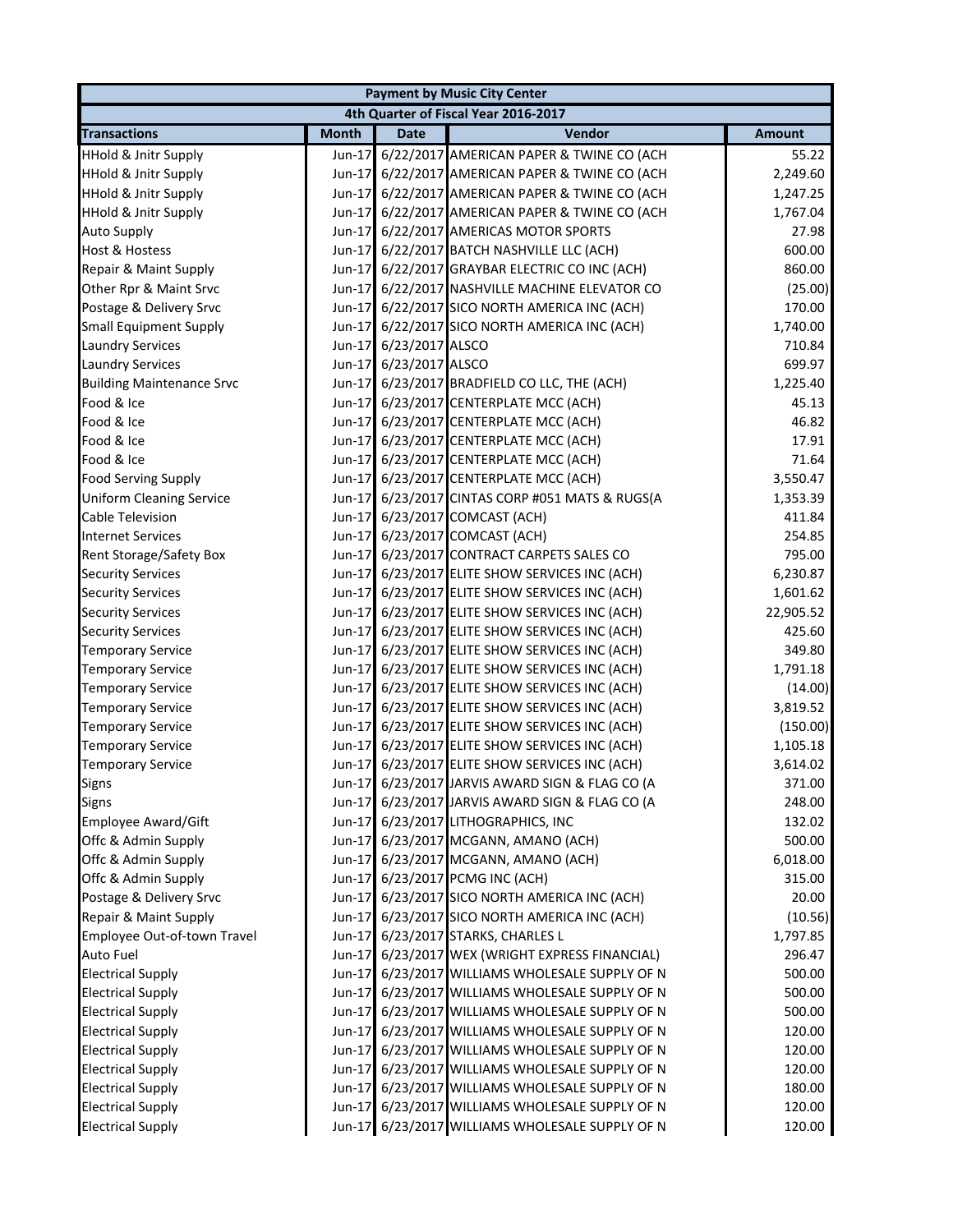|                                  |              |             | <b>Payment by Music City Center</b>             |               |
|----------------------------------|--------------|-------------|-------------------------------------------------|---------------|
|                                  |              |             | 4th Quarter of Fiscal Year 2016-2017            |               |
| <b>Transactions</b>              | <b>Month</b> | <b>Date</b> | Vendor                                          | <b>Amount</b> |
| <b>Electrical Supply</b>         | Jun-17       |             | 6/23/2017 WILLIAMS WHOLESALE SUPPLY OF N        | 120.00        |
| <b>Electrical Supply</b>         | Jun-17       |             | 6/23/2017 WILLIAMS WHOLESALE SUPPLY OF N        | 120.00        |
| <b>Electrical Supply</b>         | Jun-17       |             | 6/23/2017 WILLIAMS WHOLESALE SUPPLY OF N        | 120.00        |
| <b>Electrical Supply</b>         | Jun-17       |             | 6/23/2017 WILLIAMS WHOLESALE SUPPLY OF N        | 120.00        |
| <b>Electrical Supply</b>         | Jun-17       |             | 6/23/2017 WILLIAMS WHOLESALE SUPPLY OF N        | 120.00        |
| <b>Electrical Supply</b>         | Jun-17       |             | 6/23/2017 WILLIAMS WHOLESALE SUPPLY OF N        | 660.00        |
| <b>Electrical Supply</b>         | Jun-17       |             | 6/23/2017 WILLIAMS WHOLESALE SUPPLY OF N        | 280.00        |
| <b>Electrical Supply</b>         | Jun-17       |             | 6/23/2017 WILLIAMS WHOLESALE SUPPLY OF N        | 500.00        |
| <b>Electrical Supply</b>         | Jun-17       |             | 6/23/2017 WILLIAMS WHOLESALE SUPPLY OF N        | 500.00        |
| <b>Electrical Supply</b>         | Jun-17       |             | 6/23/2017 WILLIAMS WHOLESALE SUPPLY OF N        | 500.00        |
| <b>Electrical Supply</b>         | Jun-17       |             | 6/23/2017 WILLIAMS WHOLESALE SUPPLY OF N        | 500.00        |
| <b>Electrical Supply</b>         | Jun-17       |             | 6/23/2017 WILLIAMS WHOLESALE SUPPLY OF N        | 500.00        |
| <b>Electrical Supply</b>         | Jun-17       |             | 6/23/2017 WILLIAMS WHOLESALE SUPPLY OF N        | 500.00        |
| <b>Electrical Supply</b>         | Jun-17       |             | 6/23/2017 WILLIAMS WHOLESALE SUPPLY OF N        | 500.00        |
| <b>Electrical Supply</b>         | Jun-17       |             | 6/23/2017 WILLIAMS WHOLESALE SUPPLY OF N        | 1,077.00      |
| <b>Electrical Supply-Lamps</b>   | Jun-17       |             | 6/23/2017 WILLIAMS WHOLESALE SUPPLY OF N        | 7,460.00      |
| <b>Electrical Supply-Lamps</b>   | Jun-17       |             | 6/23/2017 WILLIAMS WHOLESALE SUPPLY OF N        | 20,400.00     |
| <b>Electrical Supply-Lamps</b>   | Jun-17       |             | 6/23/2017 WILLIAMS WHOLESALE SUPPLY OF N        | 2,400.00      |
| <b>Electrical Supply-Lamps</b>   | Jun-17       |             | 6/23/2017 WILLIAMS WHOLESALE SUPPLY OF N        | 1,000.00      |
| <b>Electrical Supply-Lamps</b>   | Jun-17       |             | 6/23/2017 WILLIAMS WHOLESALE SUPPLY OF N        | 2,000.00      |
| <b>Electrical Supply-Lamps</b>   | Jun-17       |             | 6/23/2017 WILLIAMS WHOLESALE SUPPLY OF N        | 2,000.00      |
| <b>Electrical Supply-Lamps</b>   | Jun-17       |             | 6/23/2017 WILLIAMS WHOLESALE SUPPLY OF N        | 6,500.00      |
| <b>Electrical Supply-Lamps</b>   | Jun-17       |             | 6/23/2017 WILLIAMS WHOLESALE SUPPLY OF N        | 2,500.00      |
| <b>Electrical Supply-Lamps</b>   | Jun-17       |             | 6/23/2017 WILLIAMS WHOLESALE SUPPLY OF N        | 15,900.00     |
| <b>Electrical Supply-Lamps</b>   | Jun-17       |             | 6/23/2017 WILLIAMS WHOLESALE SUPPLY OF N        | 16,200.00     |
| <b>Electrical Supply-Lamps</b>   | Jun-17       |             | 6/23/2017 WILLIAMS WHOLESALE SUPPLY OF N        | 12,500.00     |
| <b>Electrical Supply-Lamps</b>   | Jun-17       |             | 6/23/2017 WILLIAMS WHOLESALE SUPPLY OF N        | 1,600.00      |
| <b>Electrical Supply-Lamps</b>   | Jun-17       |             | 6/23/2017 WILLIAMS WHOLESALE SUPPLY OF N        | 17,000.00     |
| <b>Electrical Supply-Lamps</b>   | Jun-17       |             | 6/23/2017 WILLIAMS WHOLESALE SUPPLY OF N        | 3,900.00      |
| <b>Electrical Supply-Lamps</b>   | Jun-17       |             | 6/23/2017 WILLIAMS WHOLESALE SUPPLY OF N        | 10,200.00     |
| <b>Electrical Supply-Lamps</b>   | Jun-17       |             | 6/23/2017 WILLIAMS WHOLESALE SUPPLY OF N        | 4,173.00      |
| <b>HHold &amp; Jnitr Supply</b>  | Jun-17       |             | 6/26/2017 AMERICAN PAPER & TWINE CO (ACH        | (0.02)        |
| <b>HHold &amp; Jnitr Supply</b>  |              |             | Jun-17 6/26/2017 AMERICAN PAPER & TWINE CO (ACH | (0.48)        |
| Cable Television                 |              |             | Jun-17 6/26/2017 AT&T CIRCUITS                  | 120.00        |
| Advertising & Promot'n           |              |             | Jun-17 6/26/2017 BLINK MARKETING INC (ACH)      | 2,046.00      |
| Advertising & Promot'n           |              |             | Jun-17 6/26/2017 BLINK MARKETING INC (ACH)      | 2,384.40      |
| Advertising & Promot'n           |              |             | Jun-17 6/26/2017 BLINK MARKETING INC (ACH)      | 100.00        |
| <b>Electrical Supply</b>         |              |             | Jun-17 6/26/2017 COMBINED UTILITIES BOX SYS INC | 17,580.00     |
| Postage & Delivery Srvc          |              |             | Jun-17 6/26/2017 COMBINED UTILITIES BOX SYS INC | 583.00        |
| <b>Mngt Cnsltnt Srvc</b>         |              |             | Jun-17 6/26/2017 COMMONWEALTH DEVELOPMENT GRP I | 19,572.50     |
| <b>Mngt Cnsltnt Srvc</b>         |              |             | Jun-17 6/26/2017 COMMONWEALTH DEVELOPMENT GRP I | 5,122.50      |
| <b>Mngt Cnsltnt Srvc</b>         |              |             | Jun-17 6/26/2017 CUSHION EMPLOYER SER (ACH)     | 1,267.00      |
| <b>Temporary Service</b>         |              |             | Jun-17 6/26/2017 ELITE SHOW SERVICES INC (ACH)  | 6,770.30      |
| Auto Oil/Lubricants              |              |             | Jun-17 6/26/2017 FERRELLGAS (ACH)               | 298.20        |
| Rpr & Maint Srvc Sprinkler       |              |             | Jun-17 6/26/2017 FIRE PRO LLC (ACH)             | 1,440.00      |
| Other Rpr & Maint Srvc           |              |             | Jun-17 6/26/2017 FOOD EQUIPMENT SERVICES CO LLC | 275.72        |
| Other Rpr & Maint Srvc           |              |             | Jun-17 6/26/2017 FORKLIFT SYSTEMS INC (ACH)     | 510.21        |
| Postage & Delivery Srvc          |              |             | Jun-17 6/26/2017 GRAYBAR ELECTRIC CO INC (ACH)  | 25.00         |
| <b>Building Maintenance Srvc</b> |              |             | Jun-17 6/26/2017 ISENHOUR DOOR PRODUCTS INC (AC | 2,843.76      |
| <b>Signs</b>                     |              |             | Jun-17 6/26/2017 JARVIS AWARD SIGN & FLAG CO (A | 1,400.00      |
| Signs                            |              |             | Jun-17 6/26/2017 JARVIS AWARD SIGN & FLAG CO (A | 33,088.00     |
| <b>Signs</b>                     |              |             | Jun-17 6/26/2017 JARVIS AWARD SIGN & FLAG CO (A | 800.00        |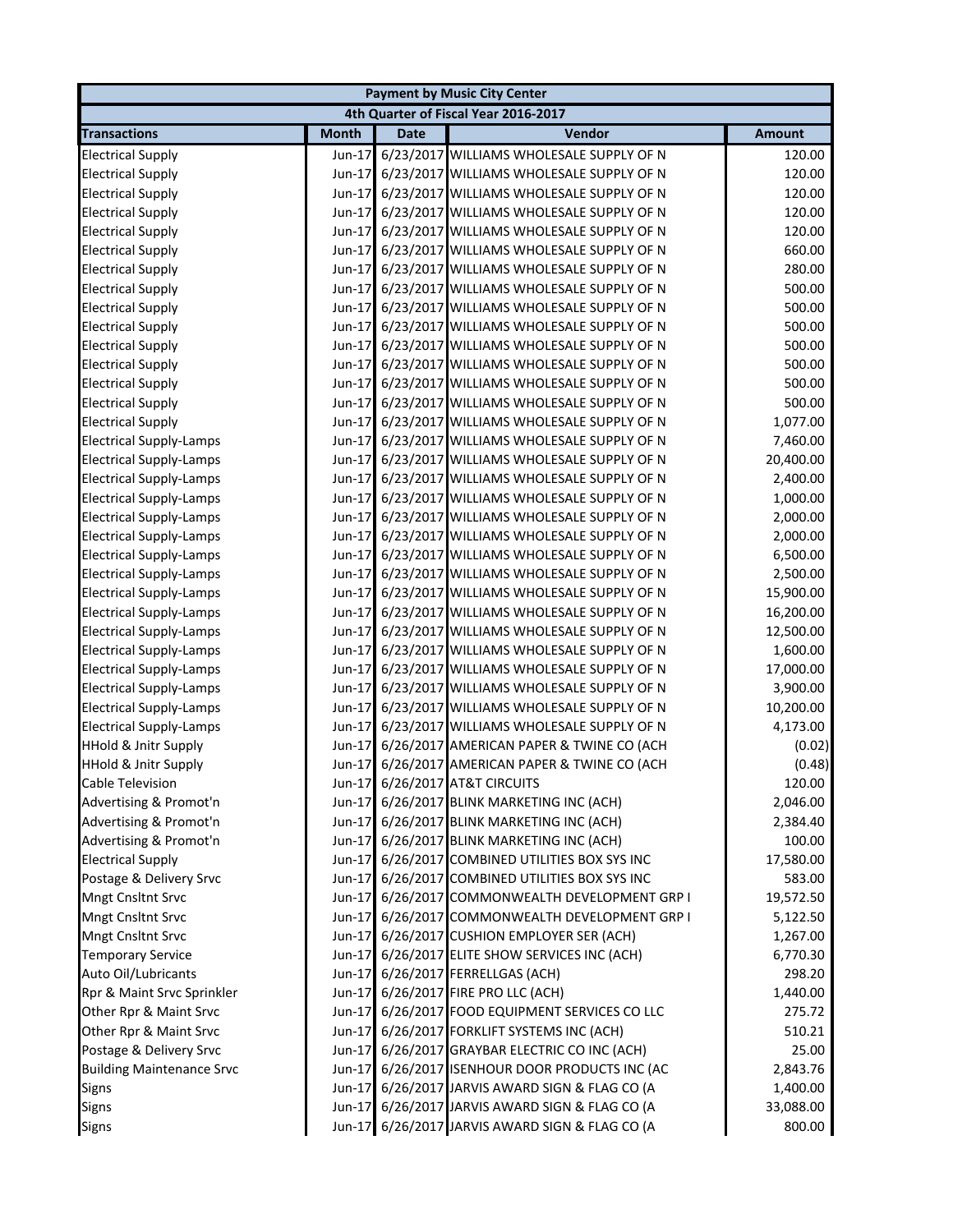|                                  |              |             | <b>Payment by Music City Center</b>             |               |
|----------------------------------|--------------|-------------|-------------------------------------------------|---------------|
|                                  |              |             | 4th Quarter of Fiscal Year 2016-2017            |               |
| <b>Transactions</b>              | <b>Month</b> | <b>Date</b> | Vendor                                          | <b>Amount</b> |
| <b>Building Maintenance Srvc</b> | Jun-17       |             | 6/26/2017 JOHN BOUCHARD & SONS CO (ACH)         | 1,248.17      |
| Other Rpr & Maint Srvc           |              |             | Jun-17 6/26/2017 JOHNSON CONTROLS INC/CARDKEY ( | 674.50        |
| Lumber/Wood Products             | Jun-17       |             | 6/26/2017 LOWES OF MADISON #413 (ACH)           | 627.00        |
| Offc & Admin Supply              | Jun-17       |             | 6/26/2017 MCGANN, AMANO (ACH)                   | (485.60)      |
| Offc & Admin Supply              | Jun-17       |             | 6/26/2017 MYOFFICE PRODUCTS (ACH)               | 23.10         |
| Other Rpr & Maint Srvc           | Jun-17       |             | 6/26/2017 NASHVILLE MACHINE ELEVATOR CO         | 330.00        |
| Other Rpr & Maint Srvc           | Jun-17       |             | 6/26/2017 NASHVILLE MACHINE ELEVATOR CO         | 495.00        |
| Other Rpr & Maint Srvc           | Jun-17       |             | 6/26/2017 NASHVILLE MACHINE ELEVATOR CO         | 825.00        |
| Other Rpr & Maint Srvc           | Jun-17       |             | 6/26/2017 NASHVILLE MACHINE ELEVATOR CO         | 165.00        |
| Other Rpr & Maint Srvc           | Jun-17       |             | 6/26/2017 NASHVILLE MACHINE ELEVATOR CO         | 330.00        |
| Computer Hardware <\$10K         |              |             | Jun-17 6/26/2017 PCMG INC (ACH)                 | 7,500.00      |
| <b>Electrical Supply</b>         |              |             | Jun-17 6/26/2017 PCMG INC (ACH)                 | 1,500.00      |
| <b>Electrical Supply</b>         |              |             | Jun-17 6/26/2017 PCMG INC (ACH)                 | 92.00         |
| <b>Electrical Supply</b>         |              |             | Jun-17 6/26/2017 PCMG INC (ACH)                 | 5.50          |
| <b>Electrical Supply</b>         |              |             | Jun-17 6/26/2017 PCMG INC (ACH)                 | 20.00         |
| Offc & Admin Supply              |              |             | Jun-17 6/26/2017 PCMG INC (ACH)                 | 45.00         |
| <b>Small Equipment Supply</b>    |              |             | Jun-17 6/26/2017 PCMG INC (ACH)                 | 338.00        |
| Computer Hardware <\$10K         |              |             | Jun-17 6/26/2017 PIERREMONT MEDIA GROUP INC (AC | 6,167.00      |
| <b>Electrical Supply</b>         | Jun-17       |             | 6/26/2017 PIERREMONT MEDIA GROUP INC (AC        | 886.00        |
| <b>Electrical Supply</b>         | Jun-17       |             | 6/26/2017 PIERREMONT MEDIA GROUP INC (AC        | 4,270.00      |
| <b>Electrical Supply</b>         | Jun-17       |             | 6/26/2017 PIERREMONT MEDIA GROUP INC (AC        | 3,000.00      |
| Postage & Delivery Srvc          | Jun-17       |             | 6/26/2017 PIERREMONT MEDIA GROUP INC (AC        | 291.00        |
| <b>Paint Supply</b>              | Jun-17       |             | 6/26/2017 SHERWIN WILLIAMS CO INDUSTRIAL        | 67.80         |
| Paint Supply                     | Jun-17       |             | 6/26/2017 SHERWIN WILLIAMS CO INDUSTRIAL        | 67.80         |
| Paint Supply                     | Jun-17       |             | 6/26/2017 SHERWIN WILLIAMS CO INDUSTRIAL        | 339.00        |
| Paint Supply                     | Jun-17       |             | 6/26/2017 SHERWIN WILLIAMS CO INDUSTRIAL        | 339.00        |
| Paint Supply                     |              |             | Jun-17 6/26/2017 SHERWIN WILLIAMS CO INDUSTRIAL | 67.80         |
| <b>Electrical Supply</b>         | Jun-17       |             | 6/26/2017 WILLIAMS WHOLESALE SUPPLY OF N        | 233.40        |
| <b>Electrical Supply</b>         | Jun-17       |             | 6/26/2017 WILLIAMS WHOLESALE SUPPLY OF N        | 97.30         |
| Advertising & Promot'n           | Jun-17       |             | 6/27/2017 AERIAL INNOVATIONS OF TN INC          | 475.00        |
| <b>Electrical Supply</b>         | Jun-17       |             | 6/27/2017 COMBINED UTILITIES BOX SYS INC        | (50.00)       |
| <b>Electrical Supply</b>         | $Jun-17$     |             | 6/27/2017 COMBINED UTILITIES BOX SYS INC        | (0.80)        |
| Furniture/Fixtures<\$10K         |              |             | Jun-17 6/27/2017 GUY BROWN INTERIORS LLC (ACH)  | 2,579.88      |
| Furniture/Fixtures<\$10K         |              |             | Jun-17 6/27/2017 GUY BROWN INTERIORS LLC (ACH)  | 125.00        |
| <b>Building Maintenance Srvc</b> |              |             | Jun-17 6/27/2017 ISENHOUR DOOR PRODUCTS INC (AC | 280.00        |
| <b>Building Maintenance Srvc</b> |              |             | Jun-17 6/27/2017 ISENHOUR DOOR PRODUCTS INC (AC | 3,112.09      |
| Repair & Maint Supply            |              |             | Jun-17 6/27/2017 KENNY PIPE & SUPPLY INC (ACH)  | 30.00         |
| Repair & Maint Supply            |              |             | Jun-17 6/27/2017 KENNY PIPE & SUPPLY INC (ACH)  | 30.00         |
| <b>Medical Services</b>          |              |             | Jun-17 6/27/2017 MED STAR MEDICAL STAFFING INC  | 2,244.00      |
| Pest Control Srvc                |              |             | Jun-17 6/27/2017 MIDDLE TN EXTERMINATING (ACH)  | 703.50        |
| Computer Hardware <\$10K         |              |             | Jun-17 6/27/2017 PIERREMONT MEDIA GROUP INC (AC | 4,820.00      |
| Offc & Admin Supply              |              |             | Jun-17 6/27/2017 REEVES CO INC                  | (135.07)      |
| Mngt Cnsltnt Srvc                |              |             | Jun-17 6/27/2017 UNITED TESTING AND BALANCING I | 800.00        |
| Mngt Cnsltnt Srvc                | $Jun-17$     |             | 6/28/2017 BARGE WAGGONER SUMNER & CANNON        | 15,813.00     |
| Postage & Delivery Srvc          |              |             | Jun-17 6/28/2017 BLINK MARKETING INC (ACH)      | 650.00        |
| Postage & Delivery Srvc          |              |             | Jun-17 6/28/2017 BLINK MARKETING INC (ACH)      | (650.00)      |
| Promotion-Goods                  |              |             | Jun-17 6/28/2017 BLINK MARKETING INC (ACH)      | 2,546.00      |
| <b>Promotion-Goods</b>           |              |             | Jun-17 6/28/2017 BLINK MARKETING INC (ACH)      | 50.00         |
| <b>Promotion-Goods</b>           |              |             | Jun-17 6/28/2017 BLINK MARKETING INC (ACH)      | 50.00         |
| <b>Building Maintenance Srvc</b> |              |             | Jun-17 6/28/2017 ISENHOUR DOOR PRODUCTS INC (AC | 444.00        |
| Plumbing/HVAC Maintain Srvc      |              |             | Jun-17 6/28/2017 JOHNSON CNTRLS INC(TN/NC)(P#)( | 804.04        |
| <b>HHold &amp; Jnitr Supply</b>  |              |             | Jun-17 6/28/2017 KELSAN INC (ACH)               | 36.60         |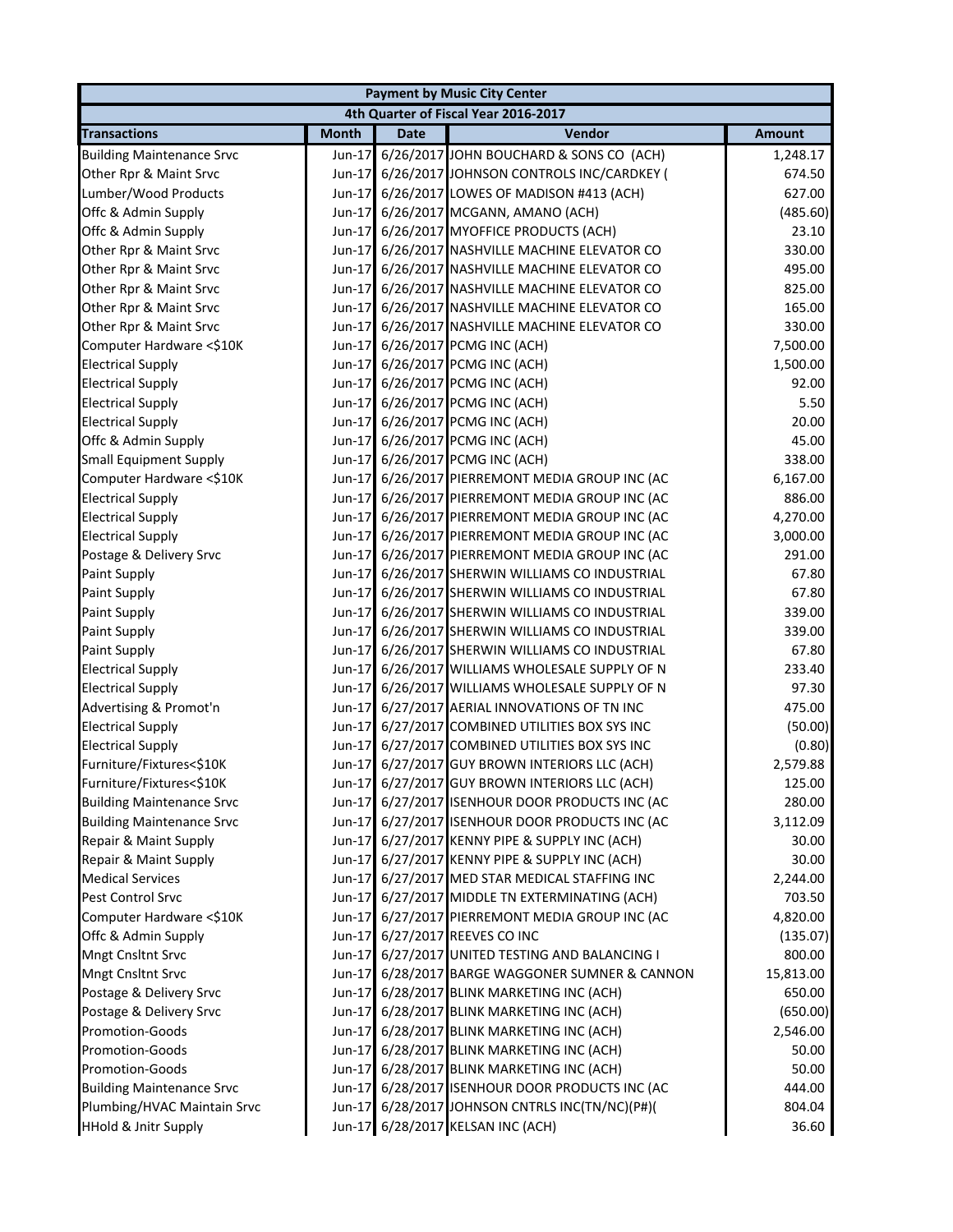|                         | <b>Payment by Music City Center</b> |             |                                                |               |  |  |
|-------------------------|-------------------------------------|-------------|------------------------------------------------|---------------|--|--|
|                         |                                     |             | 4th Quarter of Fiscal Year 2016-2017           |               |  |  |
| <b>Transactions</b>     | <b>Month</b>                        | <b>Date</b> | Vendor                                         | <b>Amount</b> |  |  |
| Other Rpr & Maint Srvc  | Jun-17                              |             | 6/28/2017 KELSAN INC (ACH)                     | 469.00        |  |  |
| Other Rpr & Maint Srvc  |                                     |             | Jun-17 6/28/2017 KELSAN INC (ACH)              | 37.50         |  |  |
| Other Rpr & Maint Srvc  |                                     |             | Jun-17 6/28/2017 KELSAN INC (ACH)              | 694.50        |  |  |
| Other Rpr & Maint Srvc  |                                     |             | Jun-17 6/28/2017 KELSAN INC (ACH)              | 37.50         |  |  |
| Other Rpr & Maint Srvc  |                                     |             | Jun-17 6/28/2017 KELSAN INC (ACH)              | 760.00        |  |  |
| Other Rpr & Maint Srvc  |                                     |             | Jun-17 6/28/2017 KELSAN INC (ACH)              | 37.50         |  |  |
| Other Rpr & Maint Srvc  |                                     |             | Jun-17 6/28/2017 KELSAN INC (ACH)              | (37.50)       |  |  |
| Other Rpr & Maint Srvc  |                                     |             | Jun-17 6/28/2017 KELSAN INC (ACH)              | (694.50)      |  |  |
| Postage & Delivery Srvc |                                     |             | Jun-17 6/28/2017 KELSAN INC (ACH)              | 5.72          |  |  |
| Repair & Maint Supply   |                                     |             | Jun-17 6/28/2017 KENNY PIPE & SUPPLY INC (ACH) | 20.00         |  |  |
| Repair & Maint Supply   |                                     |             | Jun-17 6/28/2017 KENNY PIPE & SUPPLY INC (ACH) | 20.00         |  |  |
| Offc & Admin Supply     |                                     |             | Jun-17 6/28/2017 MYOFFICE PRODUCTS (ACH)       | 21.78         |  |  |
| Offc & Admin Supply     |                                     |             | Jun-17 6/28/2017 MYOFFICE PRODUCTS (ACH)       | 15.05         |  |  |
| Offc & Admin Supply     |                                     |             | Jun-17 6/28/2017 MYOFFICE PRODUCTS (ACH)       | 19.40         |  |  |
| Offc & Admin Supply     |                                     |             | Jun-17 6/28/2017 MYOFFICE PRODUCTS (ACH)       | 5.25          |  |  |
| Offc & Admin Supply     |                                     |             | Jun-17 6/28/2017 MYOFFICE PRODUCTS (ACH)       | 4.46          |  |  |
| Offc & Admin Supply     |                                     |             | Jun-17 6/28/2017 MYOFFICE PRODUCTS (ACH)       | 9.84          |  |  |
| Offc & Admin Supply     |                                     |             | Jun-17 6/28/2017 MYOFFICE PRODUCTS (ACH)       | 7.96          |  |  |
| Offc & Admin Supply     | $Jun-17$                            |             | 6/28/2017 MYOFFICE PRODUCTS (ACH)              | 4.10          |  |  |
| Offc & Admin Supply     |                                     |             | Jun-17 6/28/2017 MYOFFICE PRODUCTS (ACH)       | 17.91         |  |  |
| Offc & Admin Supply     |                                     |             | Jun-17 6/28/2017 MYOFFICE PRODUCTS (ACH)       | 21.64         |  |  |
| Offc & Admin Supply     | Jun-17                              |             | 6/28/2017 MYOFFICE PRODUCTS (ACH)              | 3.54          |  |  |
| Offc & Admin Supply     | $Jun-17$                            |             | 6/28/2017 MYOFFICE PRODUCTS (ACH)              | 4.48          |  |  |
| Offc & Admin Supply     | $Jun-17$                            |             | 6/28/2017 MYOFFICE PRODUCTS (ACH)              | 4.48          |  |  |
| Offc & Admin Supply     |                                     |             | Jun-17 6/28/2017 MYOFFICE PRODUCTS (ACH)       | 13.44         |  |  |
| Offc & Admin Supply     |                                     |             | Jun-17 6/28/2017 MYOFFICE PRODUCTS (ACH)       | 14.93         |  |  |
| Offc & Admin Supply     |                                     |             | Jun-17 6/28/2017 MYOFFICE PRODUCTS (ACH)       | 11.48         |  |  |
| Offc & Admin Supply     |                                     |             | Jun-17 6/28/2017 MYOFFICE PRODUCTS (ACH)       | 6.92          |  |  |
| Offc & Admin Supply     |                                     |             | Jun-17 6/28/2017 MYOFFICE PRODUCTS (ACH)       | 11.64         |  |  |
| Offc & Admin Supply     |                                     |             | Jun-17 6/28/2017 MYOFFICE PRODUCTS (ACH)       | 51.32         |  |  |
| Offc & Admin Supply     |                                     |             | Jun-17 6/28/2017 MYOFFICE PRODUCTS (ACH)       | 24.12         |  |  |
| Offc & Admin Supply     |                                     |             | Jun-17 6/28/2017 MYOFFICE PRODUCTS (ACH)       | 38.14         |  |  |
| Offc & Admin Supply     |                                     |             | Jun-17 6/28/2017 MYOFFICE PRODUCTS (ACH)       | 8.45          |  |  |
| Offc & Admin Supply     |                                     |             | Jun-17 6/28/2017 MYOFFICE PRODUCTS (ACH)       | 9.97          |  |  |
| Offc & Admin Supply     |                                     |             | Jun-17 6/28/2017 SIMPLEX GRINNELL LP (ACH)     | 3,611.38      |  |  |
| Other Rpr & Maint Srvc  |                                     |             | Jun-17 6/28/2017 SIMPLEX GRINNELL LP (ACH)     | 1,215.00      |  |  |
| Other Rpr & Maint Srvc  |                                     |             | Jun-17 6/28/2017 SIMPLEX GRINNELL LP (ACH)     | 65.75         |  |  |
| Other Rpr & Maint Srvc  |                                     |             | Jun-17 6/28/2017 SIMPLEX GRINNELL LP (ACH)     | 41.97         |  |  |
| Other Rpr & Maint Srvc  |                                     |             | Jun-17 6/28/2017 SIMPLEX GRINNELL LP (ACH)     | 470.77        |  |  |
| Other Rpr & Maint Srvc  |                                     |             | Jun-17 6/28/2017 SIMPLEX GRINNELL LP (ACH)     | 741.20        |  |  |
| Other Rpr & Maint Srvc  |                                     |             | Jun-17 6/28/2017 SIMPLEX GRINNELL LP (ACH)     | 1,257.76      |  |  |
| Other Rpr & Maint Srvc  |                                     |             | Jun-17 6/28/2017 SIMPLEX GRINNELL LP (ACH)     | 735.60        |  |  |
| Other Rpr & Maint Srvc  |                                     |             | Jun-17 6/28/2017 SIMPLEX GRINNELL LP (ACH)     | 200.94        |  |  |
| Other Rpr & Maint Srvc  |                                     |             | Jun-17 6/28/2017 SIMPLEX GRINNELL LP (ACH)     | 108.33        |  |  |
| Other Rpr & Maint Srvc  |                                     |             | Jun-17 6/28/2017 SIMPLEX GRINNELL LP (ACH)     | 934.44        |  |  |
| Other Rpr & Maint Srvc  |                                     |             | Jun-17 6/28/2017 SIMPLEX GRINNELL LP (ACH)     | 12.50         |  |  |
| Other Rpr & Maint Srvc  |                                     |             | Jun-17 6/28/2017 SIMPLEX GRINNELL LP (ACH)     | 41.65         |  |  |
| Other Rpr & Maint Srvc  |                                     |             | Jun-17 6/28/2017 SIMPLEX GRINNELL LP (ACH)     | 1,275.66      |  |  |
| Other Rpr & Maint Srvc  |                                     |             | Jun-17 6/28/2017 SIMPLEX GRINNELL LP (ACH)     | 628.72        |  |  |
| Other Rpr & Maint Srvc  |                                     |             | Jun-17 6/28/2017 SIMPLEX GRINNELL LP (ACH)     | 200.86        |  |  |
| Other Rpr & Maint Srvc  |                                     |             | Jun-17 6/28/2017 SIMPLEX GRINNELL LP (ACH)     | 24.45         |  |  |
| Other Rpr & Maint Srvc  |                                     |             | Jun-17 6/28/2017 SIMPLEX GRINNELL LP (ACH)     | 369.35        |  |  |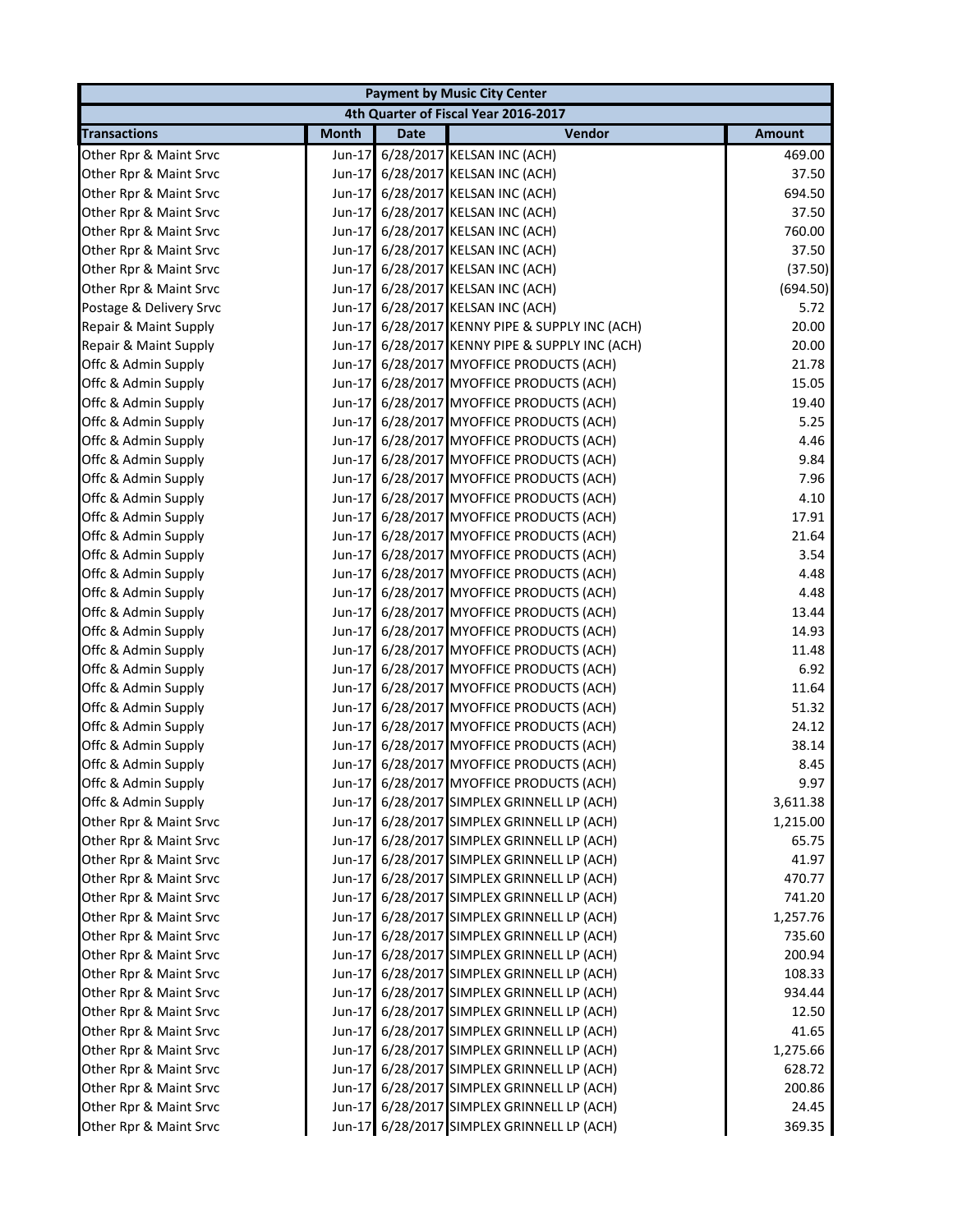|                                  |              |      | <b>Payment by Music City Center</b>             |               |
|----------------------------------|--------------|------|-------------------------------------------------|---------------|
|                                  |              |      | 4th Quarter of Fiscal Year 2016-2017            |               |
| <b>Transactions</b>              | <b>Month</b> | Date | Vendor                                          | <b>Amount</b> |
| Other Rpr & Maint Srvc           | Jun-17       |      | 6/28/2017 SIMPLEX GRINNELL LP (ACH)             | 133.42        |
| Other Rpr & Maint Srvc           | Jun-17       |      | 6/28/2017 SIMPLEX GRINNELL LP (ACH)             | 1,257.60      |
| Other Rpr & Maint Srvc           | Jun-17       |      | 6/28/2017 SIMPLEX GRINNELL LP (ACH)             | 735.52        |
| Other Rpr & Maint Srvc           | Jun-17       |      | 6/28/2017 SIMPLEX GRINNELL LP (ACH)             | 200.90        |
| Other Rpr & Maint Srvc           | Jun-17       |      | 6/28/2017 SIMPLEX GRINNELL LP (ACH)             | 108.32        |
| Other Rpr & Maint Srvc           |              |      | Jun-17 6/28/2017 SIMPLEX GRINNELL LP (ACH)      | 934.33        |
| Other Rpr & Maint Srvc           |              |      | Jun-17 6/28/2017 SIMPLEX GRINNELL LP (ACH)      | 6.25          |
| Other Rpr & Maint Srvc           | $Jun-17$     |      | 6/28/2017 SIMPLEX GRINNELL LP (ACH)             | 41.64         |
| Other Rpr & Maint Srvc           |              |      | Jun-17 6/28/2017 SIMPLEX GRINNELL LP (ACH)      | 1,275.56      |
| Other Rpr & Maint Srvc           | $Jun-17$     |      | 6/28/2017 SIMPLEX GRINNELL LP (ACH)             | 1,215.00      |
| Other Rpr & Maint Srvc           | Jun-17       |      | 6/28/2017 SIMPLEX GRINNELL LP (ACH)             | 65.75         |
| Other Rpr & Maint Srvc           | Jun-17       |      | 6/28/2017 SIMPLEX GRINNELL LP (ACH)             | 41.97         |
| Other Rpr & Maint Srvc           | $Jun-17$     |      | 6/28/2017 SIMPLEX GRINNELL LP (ACH)             | 470.77        |
| Other Rpr & Maint Srvc           |              |      | Jun-17 6/28/2017 SIMPLEX GRINNELL LP (ACH)      | 741.20        |
| Other Rpr & Maint Srvc           |              |      | Jun-17 6/28/2017 SIMPLEX GRINNELL LP (ACH)      | 1,237.02      |
| Other Rpr & Maint Srvc           |              |      | Jun-17 6/28/2017 SIMPLEX GRINNELL LP (ACH)      | 185.24        |
| Postage & Delivery Srvc          |              |      | Jun-17 6/28/2017 SIMPLEX GRINNELL LP (ACH)      | 32.31         |
| Postage & Delivery Srvc          |              |      | Jun-17 6/28/2017 SIMPLEX GRINNELL LP (ACH)      | 14.12         |
| Postage & Delivery Srvc          |              |      | Jun-17 6/28/2017 SIMPLEX GRINNELL LP (ACH)      | 6.20          |
| Postage & Delivery Srvc          |              |      | Jun-17 6/28/2017 SIMPLEX GRINNELL LP (ACH)      | 13.88         |
| Postage & Delivery Srvc          |              |      | Jun-17 6/28/2017 SIMPLEX GRINNELL LP (ACH)      | 32.31         |
| Postage & Delivery Srvc          |              |      | Jun-17 6/28/2017 SIMPLEX GRINNELL LP (ACH)      | 33.74         |
| <b>HHold &amp; Jnitr Supply</b>  |              |      | Jun-17 6/29/2017 AMERICAN PAPER & TWINE CO (ACH | 843.60        |
| Advertising & Promot'n           | Jun-17       |      | 6/29/2017 BLINK MARKETING INC (ACH)             | 636.84        |
| Postage & Delivery Srvc          | Jun-17       |      | 6/29/2017 BLINK MARKETING INC (ACH)             | 656.22        |
| Postage & Delivery Srvc          | $Jun-17$     |      | 6/29/2017 BLINK MARKETING INC (ACH)             | 50.00         |
| <b>Uniform Cleaning Service</b>  |              |      | Jun-17 6/29/2017 CINTAS CORP #051 MATS & RUGS(A | 1,080.14      |
| Other Rpr & Maint Srvc           |              |      | Jun-17 6/29/2017 KELSAN INC (ACH)               | 215.10        |
| Other Rpr & Maint Srvc           |              |      | Jun-17 6/29/2017 KELSAN INC (ACH)               | 1,471.88      |
| Other Rpr & Maint Srvc           |              |      | Jun-17 6/29/2017 KELSAN INC (ACH)               | 37.50         |
| Other Rpr & Maint Srvc           |              |      | Jun-17 6/29/2017 KELSAN INC (ACH)               | 153.90        |
| <b>Small Equipment Supply</b>    |              |      | Jun-17 6/29/2017 KELSAN INC (ACH)               | 2,272.80      |
| Printing/Binding                 |              |      | Jun-17 6/29/2017 LITHOGRAPHICS, INC             | 3,305.25      |
| Printing/Binding                 |              |      | Jun-17 6/29/2017 LITHOGRAPHICS, INC             | 2,250.56      |
| Offc & Admin Supply              |              |      | Jun-17 6/29/2017 MYOFFICE PRODUCTS (ACH)        | 90.70         |
| Offc & Admin Supply              |              |      | Jun-17 6/29/2017 MYOFFICE PRODUCTS (ACH)        | 67.30         |
| Computer Hardware <\$10K         |              |      | Jun-17 6/29/2017 PIERREMONT MEDIA GROUP INC (AC | 9,668.00      |
| Computer Hardware <\$10K         |              |      | Jun-17 6/29/2017 PIERREMONT MEDIA GROUP INC (AC | 1,120.00      |
| Computer Software                |              |      | Jun-17 6/29/2017 PIERREMONT MEDIA GROUP INC (AC | 4,500.00      |
| Postage & Delivery Srvc          |              |      | Jun-17 6/29/2017 PRESTWICK GROUP (ACH)          | 301.00        |
| Repair & Maint Supply            |              |      | Jun-17 6/29/2017 PRESTWICK GROUP (ACH)          | 2,893.20      |
| Repair & Maint Supply            |              |      | Jun-17 6/29/2017 PRESTWICK GROUP (ACH)          | 620.00        |
| Repair & Maint Supply            |              |      | Jun-17 6/29/2017 PRESTWICK GROUP (ACH)          | 152.00        |
| <b>Building Maintenance Srvc</b> |              |      | Jun-17 6/29/2017 W W GRAINGER (P#)              | 1,684.54      |
| Furniture/Fixtures<\$10K         |              |      | Jun-17 6/29/2017 WHERRY, R J & ASSOC INC (ACH)  | 18,000.00     |
| Cafe Plan Pre-Tax Savings        |              |      | Jun-17 6/30/2017 Actual Burden Journal Entries  | 110.08        |
| Cafe Plan Pre-Tax Savings        |              |      | Jun-17 6/30/2017 Actual Burden Journal Entries  | 43.54         |
| Cafe Plan Pre-Tax Savings        |              |      | Jun-17 6/30/2017 Actual Burden Journal Entries  | 163.23        |
| Cafe Plan Pre-Tax Savings        |              |      | Jun-17 6/30/2017 Actual Burden Journal Entries  | 295.19        |
| Cafe Plan Pre-Tax Savings        |              |      | Jun-17 6/30/2017 Actual Burden Journal Entries  | 18.12         |
| Cafe Plan Pre-Tax Savings        |              |      | Jun-17 6/30/2017 Actual Burden Journal Entries  | 46.70         |
| Cafe Plan Pre-Tax Savings        |              |      | Jun-17 6/30/2017 Actual Burden Journal Entries  | 25.86         |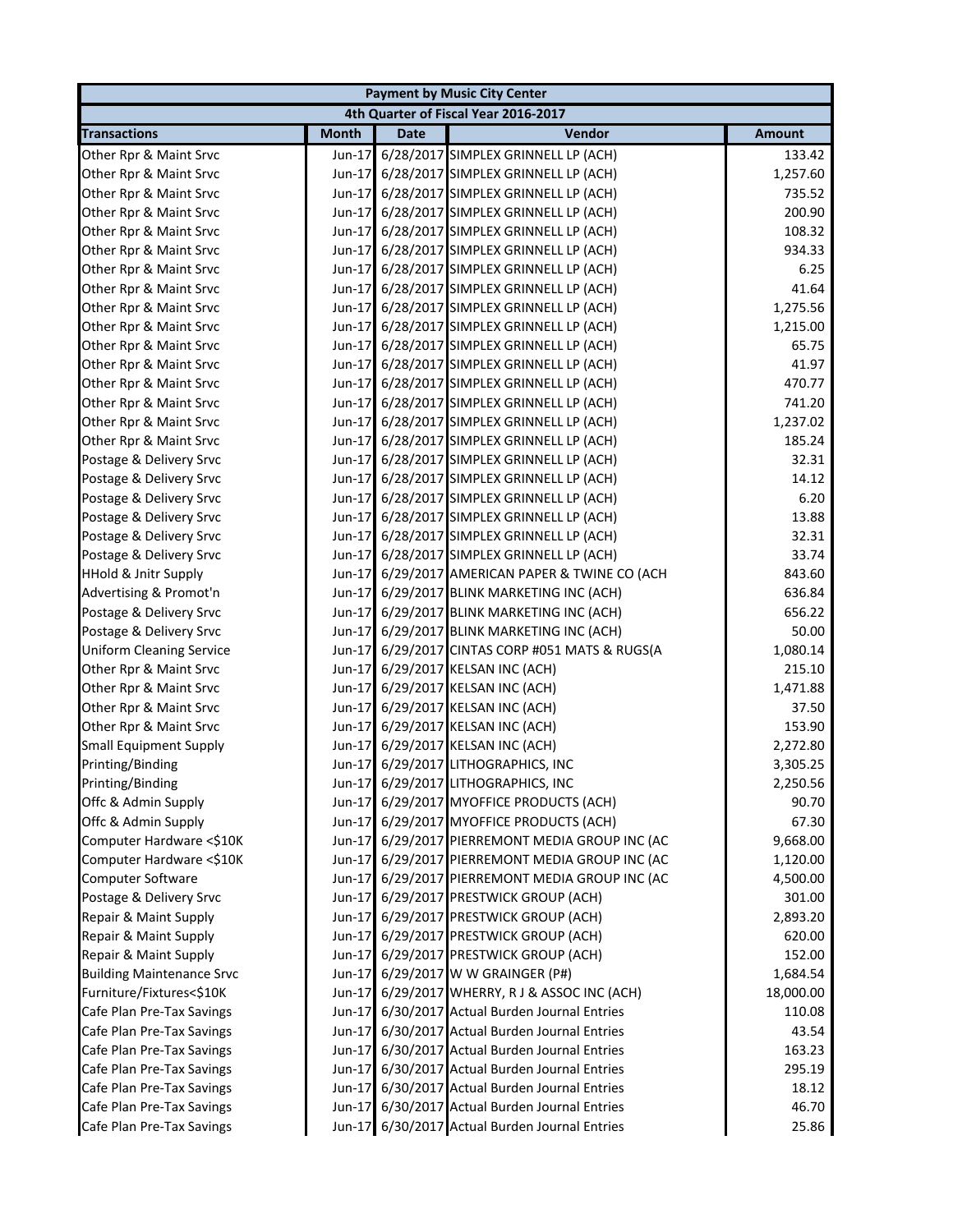|                              |              |             | <b>Payment by Music City Center</b>            |               |
|------------------------------|--------------|-------------|------------------------------------------------|---------------|
|                              |              |             | 4th Quarter of Fiscal Year 2016-2017           |               |
| <b>Transactions</b>          | <b>Month</b> | <b>Date</b> | Vendor                                         | <b>Amount</b> |
| Cafe Plan Pre-Tax Savings    | Jun-17       |             | 6/30/2017 Actual Burden Journal Entries        | 184.74        |
| Cafe Plan Pre-Tax Savings    |              |             | Jun-17 6/30/2017 Actual Burden Journal Entries | 43.10         |
| Cafe Plan Pre-Tax Savings    | Jun-17       |             | 6/30/2017 Actual Burden Journal Entries        | 31.53         |
| Cafe Plan Pre-Tax Savings    | $Jun-17$     |             | 6/30/2017 Actual Burden Journal Entries        | 16.80         |
| Cafe Plan Pre-Tax Savings    | $Jun-17$     |             | 6/30/2017 Actual Burden Journal Entries        | 39.72         |
| Cafe Plan Pre-Tax Savings    | Jun-17       |             | 6/30/2017 Actual Burden Journal Entries        | 13.91         |
| Cafe Plan Pre-Tax Savings    | $Jun-17$     |             | 6/30/2017 Actual Burden Journal Entries        | 69.77         |
| Cafe Plan Pre-Tax Savings    | $Jun-17$     |             | 6/30/2017 Actual Burden Journal Entries        | 25.47         |
| Cafe Plan Pre-Tax Savings    | $Jun-17$     |             | 6/30/2017 Actual Burden Journal Entries        | 14.30         |
| Cafe Plan Pre-Tax Savings    | $Jun-17$     |             | 6/30/2017 Actual Burden Journal Entries        | 37.20         |
| Cafe Plan Pre-Tax Savings    | $Jun-17$     |             | 6/30/2017 Actual Burden Journal Entries        | 62.50         |
| CCA Employer 401K Plan       | $Jun-17$     |             | 6/30/2017 Actual Burden Journal Entries        | 700.07        |
| CCA Employer 401K Plan       | $Jun-17$     |             | 6/30/2017 Actual Burden Journal Entries        | 734.99        |
| CCA Employer 401K Plan       | Jun-17       |             | 6/30/2017 Actual Burden Journal Entries        | 939.46        |
| CCA Employer 401K Plan       |              |             | Jun-17 6/30/2017 Actual Burden Journal Entries | 317.18        |
| CCA Employer 401K Plan       | $Jun-17$     |             | 6/30/2017 Actual Burden Journal Entries        | 745.81        |
| CCA Employer 401K Plan       |              |             | Jun-17 6/30/2017 Actual Burden Journal Entries | 203.83        |
| CCA Employer 401K Plan       |              |             | Jun-17 6/30/2017 Actual Burden Journal Entries | 310.64        |
| CCA Employer 401K Plan       | Jun-17       |             | 6/30/2017 Actual Burden Journal Entries        | 220.04        |
| CCA Employer 401K Plan       |              |             | Jun-17 6/30/2017 Actual Burden Journal Entries | 393.82        |
| CCA Employer 401K Plan       | $Jun-17$     |             | 6/30/2017 Actual Burden Journal Entries        | 222.38        |
| CCA Employer 401K Plan       | Jun-17       |             | 6/30/2017 Actual Burden Journal Entries        | 139.08        |
| <b>Employer Dental Group</b> | $Jun-17$     |             | 6/30/2017 Actual Burden Journal Entries        | 169.68        |
| <b>Employer Dental Group</b> | $Jun-17$     |             | 6/30/2017 Actual Burden Journal Entries        | 42.42         |
| <b>Employer Dental Group</b> | $Jun-17$     |             | 6/30/2017 Actual Burden Journal Entries        | 245.09        |
| <b>Employer Dental Group</b> | $Jun-17$     |             | 6/30/2017 Actual Burden Journal Entries        | 410.06        |
| <b>Employer Dental Group</b> |              |             | Jun-17 6/30/2017 Actual Burden Journal Entries | 14.14         |
| <b>Employer Dental Group</b> | Jun-17       |             | 6/30/2017 Actual Burden Journal Entries        | 84.84         |
| <b>Employer Dental Group</b> |              |             | Jun-17 6/30/2017 Actual Burden Journal Entries | 28.28         |
| <b>Employer Dental Group</b> |              |             | Jun-17 6/30/2017 Actual Burden Journal Entries | 245.09        |
| <b>Employer Dental Group</b> |              |             | Jun-17 6/30/2017 Actual Burden Journal Entries | 42.42         |
| <b>Employer Dental Group</b> |              |             | Jun-17 6/30/2017 Actual Burden Journal Entries | 47.14         |
| <b>Employer Dental Group</b> |              |             | Jun-17 6/30/2017 Actual Burden Journal Entries | 42.42         |
| <b>Employer Dental Group</b> |              |             | Jun-17 6/30/2017 Actual Burden Journal Entries | 70.70         |
| <b>Employer Dental Group</b> |              |             | Jun-17 6/30/2017 Actual Burden Journal Entries | 28.28         |
| <b>Employer Dental Group</b> | Jun-17       |             | 6/30/2017 Actual Burden Journal Entries        | 98.98         |
| <b>Employer Dental Group</b> |              |             | Jun-17 6/30/2017 Actual Burden Journal Entries | 28.28         |
| <b>Employer Dental Group</b> | $Jun-17$     |             | 6/30/2017 Actual Burden Journal Entries        | 42.42         |
| <b>Employer Dental Group</b> | $Jun-17$     |             | 6/30/2017 Actual Burden Journal Entries        | 42.42         |
| <b>Employer Dental Group</b> |              |             | Jun-17 6/30/2017 Actual Burden Journal Entries | 56.56         |
| <b>Employer Group Health</b> |              |             | Jun-17 6/30/2017 Actual Burden Journal Entries | 4,035.00      |
| <b>Employer Group Health</b> |              |             | Jun-17 6/30/2017 Actual Burden Journal Entries | 1,548.00      |
| <b>Employer Group Health</b> |              |             | Jun-17 6/30/2017 Actual Burden Journal Entries | 5,994.00      |
| <b>Employer Group Health</b> |              |             | Jun-17 6/30/2017 Actual Burden Journal Entries | 10,950.00     |
| <b>Employer Group Health</b> |              |             | Jun-17 6/30/2017 Actual Burden Journal Entries | 654.00        |
| <b>Employer Group Health</b> |              |             | Jun-17 6/30/2017 Actual Burden Journal Entries | 2,367.00      |
| <b>Employer Group Health</b> | $Jun-17$     |             | 6/30/2017 Actual Burden Journal Entries        | 927.00        |
| <b>Employer Group Health</b> |              |             | Jun-17 6/30/2017 Actual Burden Journal Entries | 6,651.00      |
| <b>Employer Group Health</b> |              |             | Jun-17 6/30/2017 Actual Burden Journal Entries | 1,533.00      |
| <b>Employer Group Health</b> | $Jun-17$     |             | 6/30/2017 Actual Burden Journal Entries        | 1,152.00      |
| <b>Employer Group Health</b> | $Jun-17$     |             | 6/30/2017 Actual Burden Journal Entries        | 654.00        |
| <b>Employer Group Health</b> |              |             | Jun-17 6/30/2017 Actual Burden Journal Entries | 1,425.00      |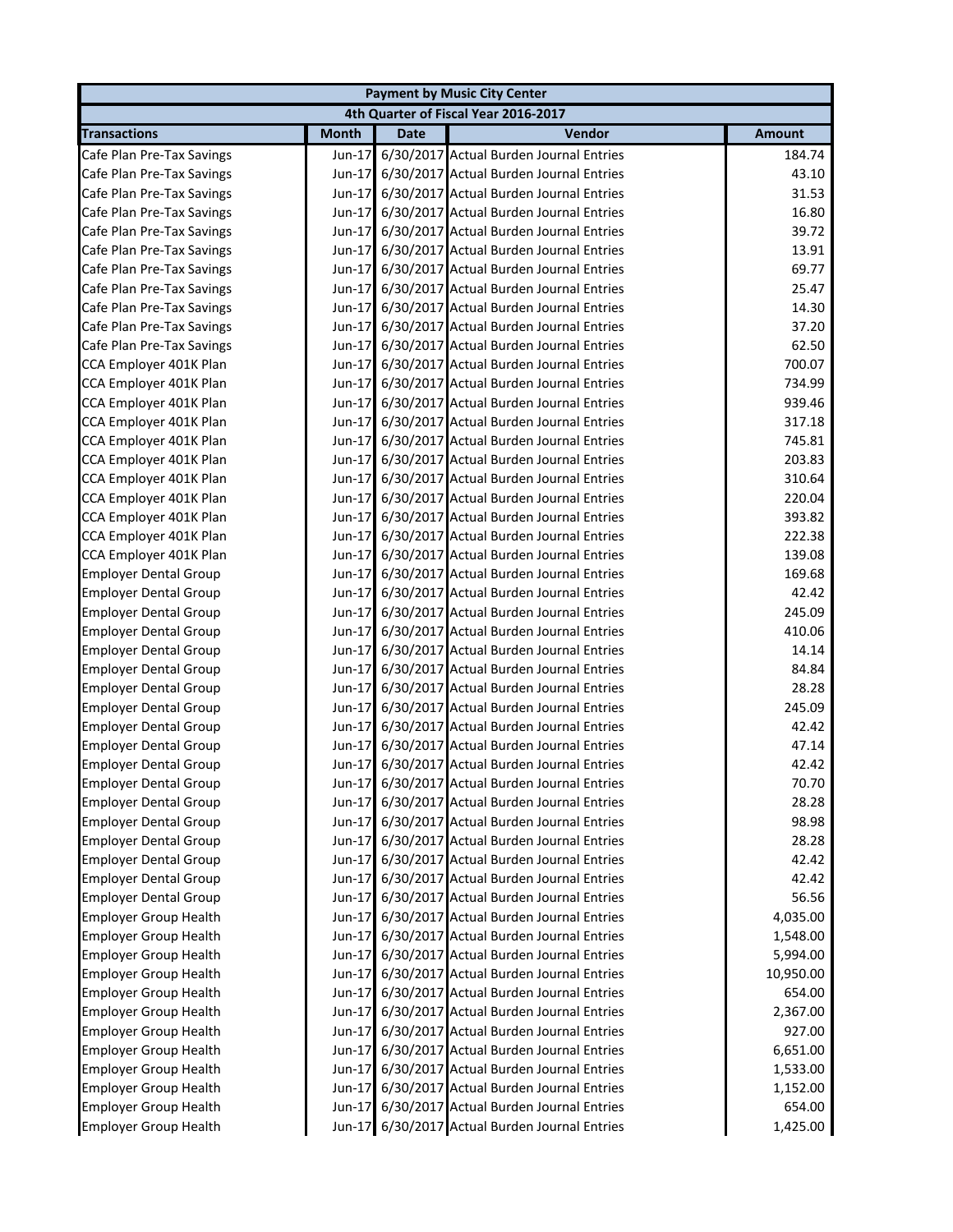| <b>Payment by Music City Center</b>     |                      |             |                                                |                    |  |
|-----------------------------------------|----------------------|-------------|------------------------------------------------|--------------------|--|
| 4th Quarter of Fiscal Year 2016-2017    |                      |             |                                                |                    |  |
| <b>Transactions</b>                     | <b>Month</b>         | <b>Date</b> | Vendor                                         | <b>Amount</b>      |  |
| <b>Employer Group Health</b>            | Jun-17               |             | 6/30/2017 Actual Burden Journal Entries        | 531.00             |  |
| <b>Employer Group Health</b>            | $Jun-17$             |             | 6/30/2017 Actual Burden Journal Entries        | 2,445.00           |  |
| <b>Employer Group Health</b>            | $Jun-17$             |             | 6/30/2017 Actual Burden Journal Entries        | 912.00             |  |
| <b>Employer Group Health</b>            | Jun-17               |             | 6/30/2017 Actual Burden Journal Entries        | 546.00             |  |
| <b>Employer Group Health</b>            | Jun-17               |             | 6/30/2017 Actual Burden Journal Entries        | 1,137.00           |  |
| <b>Employer Group Health</b>            | $Jun-17$             |             | 6/30/2017 Actual Burden Journal Entries        | 2,586.00           |  |
| <b>Employer Group Life</b>              | Jun-17               |             | 6/30/2017 Actual Burden Journal Entries        | 227.20             |  |
| Employer Group Life                     | Jun-17               |             | 6/30/2017 Actual Burden Journal Entries        | 42.60              |  |
| <b>Employer Group Life</b>              | $Jun-17$             |             | 6/30/2017 Actual Burden Journal Entries        | 260.33             |  |
| <b>Employer Group Life</b>              | Jun-17               |             | 6/30/2017 Actual Burden Journal Entries        | 440.20             |  |
| <b>Employer Group Life</b>              | Jun-17               |             | 6/30/2017 Actual Burden Journal Entries        | 14.20              |  |
| <b>Employer Group Life</b>              |                      |             | Jun-17 6/30/2017 Actual Burden Journal Entries | 85.20              |  |
| <b>Employer Group Life</b>              | $Jun-17$             |             | 6/30/2017 Actual Burden Journal Entries        | 28.40              |  |
| <b>Employer Group Life</b>              | $Jun-17$             |             | 6/30/2017 Actual Burden Journal Entries        | 264.59             |  |
| <b>Employer Group Life</b>              | $Jun-17$             |             | 6/30/2017 Actual Burden Journal Entries        | 42.60              |  |
| <b>Employer Group Life</b>              | $Jun-17$             |             | 6/30/2017 Actual Burden Journal Entries        | 47.34              |  |
| <b>Employer Group Life</b>              |                      |             | Jun-17 6/30/2017 Actual Burden Journal Entries | 56.80              |  |
| Employer Group Life                     | $Jun-17$             |             | 6/30/2017 Actual Burden Journal Entries        | 71.00              |  |
| <b>Employer Group Life</b>              | $Jun-17$             |             | 6/30/2017 Actual Burden Journal Entries        | 42.60              |  |
| <b>Employer Group Life</b>              | $Jun-17$             |             | 6/30/2017 Actual Burden Journal Entries        | 113.60             |  |
| <b>Employer Group Life</b>              | $Jun-17$             |             | 6/30/2017 Actual Burden Journal Entries        | 42.60              |  |
| Employer Group Life                     | $Jun-17$             |             | 6/30/2017 Actual Burden Journal Entries        | 42.60              |  |
| <b>Employer Group Life</b>              | $Jun-17$             |             | 6/30/2017 Actual Burden Journal Entries        | 42.60              |  |
| <b>Employer Group Life</b>              | $Jun-17$             |             | 6/30/2017 Actual Burden Journal Entries        | 56.80              |  |
|                                         |                      |             | 6/30/2017 Actual Burden Journal Entries        | 1,605.09           |  |
| <b>Employer OASDI</b><br>Employer OASDI | $Jun-17$<br>$Jun-17$ |             | 6/30/2017 Actual Burden Journal Entries        | 380.19             |  |
|                                         |                      |             |                                                |                    |  |
| <b>Employer OASDI</b>                   | $Jun-17$             |             | 6/30/2017 Actual Burden Journal Entries        | 1,919.50           |  |
| Employer OASDI                          | $Jun-17$             |             | 6/30/2017 Actual Burden Journal Entries        | 2,582.01<br>106.43 |  |
| Employer OASDI                          | $Jun-17$             |             | 6/30/2017 Actual Burden Journal Entries        |                    |  |
| <b>Employer OASDI</b>                   | $Jun-17$             |             | 6/30/2017 Actual Burden Journal Entries        | 564.23             |  |
| <b>Employer OASDI</b>                   | $Jun-17$             |             | 6/30/2017 Actual Burden Journal Entries        | 380.90             |  |
| <b>Employer OASDI</b>                   | $Jun-17$             |             | 6/30/2017 Actual Burden Journal Entries        | 1,773.65           |  |
| <b>Employer OASDI</b>                   |                      |             | Jun-17 6/30/2017 Actual Burden Journal Entries | 284.35             |  |
| <b>Employer OASDI</b>                   |                      |             | Jun-17 6/30/2017 Actual Burden Journal Entries | 464.58             |  |
| <b>Employer OASDI</b>                   |                      |             | Jun-17 6/30/2017 Actual Burden Journal Entries | 507.59             |  |
| <b>Employer OASDI</b>                   |                      |             | Jun-17 6/30/2017 Actual Burden Journal Entries | 1,014.35           |  |
| <b>Employer OASDI</b>                   |                      |             | Jun-17 6/30/2017 Actual Burden Journal Entries | 329.78             |  |
| <b>Employer OASDI</b>                   |                      |             | Jun-17 6/30/2017 Actual Burden Journal Entries | 892.72             |  |
| <b>Employer OASDI</b>                   |                      |             | Jun-17 6/30/2017 Actual Burden Journal Entries | 445.44             |  |
| <b>Employer OASDI</b>                   |                      |             | Jun-17 6/30/2017 Actual Burden Journal Entries | 455.83             |  |
| Employer OASDI                          |                      |             | Jun-17 6/30/2017 Actual Burden Journal Entries | 519.44             |  |
| Employer OASDI                          |                      |             | Jun-17 6/30/2017 Actual Burden Journal Entries | 423.82             |  |
| <b>Employer Pension</b>                 |                      |             | Jun-17 6/30/2017 Actual Burden Journal Entries | 835.25             |  |
| <b>Employer Pension</b>                 | $Jun-17$             |             | 6/30/2017 Actual Burden Journal Entries        | 241.06             |  |
| <b>Employer Pension</b>                 |                      |             | Jun-17 6/30/2017 Actual Burden Journal Entries | 812.66             |  |
| <b>Employer Pension</b>                 |                      |             | Jun-17 6/30/2017 Actual Burden Journal Entries | 635.48             |  |
| <b>Employer Pension</b>                 |                      |             | Jun-17 6/30/2017 Actual Burden Journal Entries | 2,097.30           |  |
| <b>Employer Pension</b>                 |                      |             | Jun-17 6/30/2017 Actual Burden Journal Entries | 966.23             |  |
| <b>Employer Pension</b>                 |                      |             | Jun-17 6/30/2017 Actual Burden Journal Entries | 2,262.02           |  |
| <b>Employer SSN Medical</b>             |                      |             | Jun-17 6/30/2017 Actual Burden Journal Entries | 375.39             |  |
| <b>Employer SSN Medical</b>             |                      |             | Jun-17 6/30/2017 Actual Burden Journal Entries | 88.91              |  |
| <b>Employer SSN Medical</b>             |                      |             | Jun-17 6/30/2017 Actual Burden Journal Entries | 448.89             |  |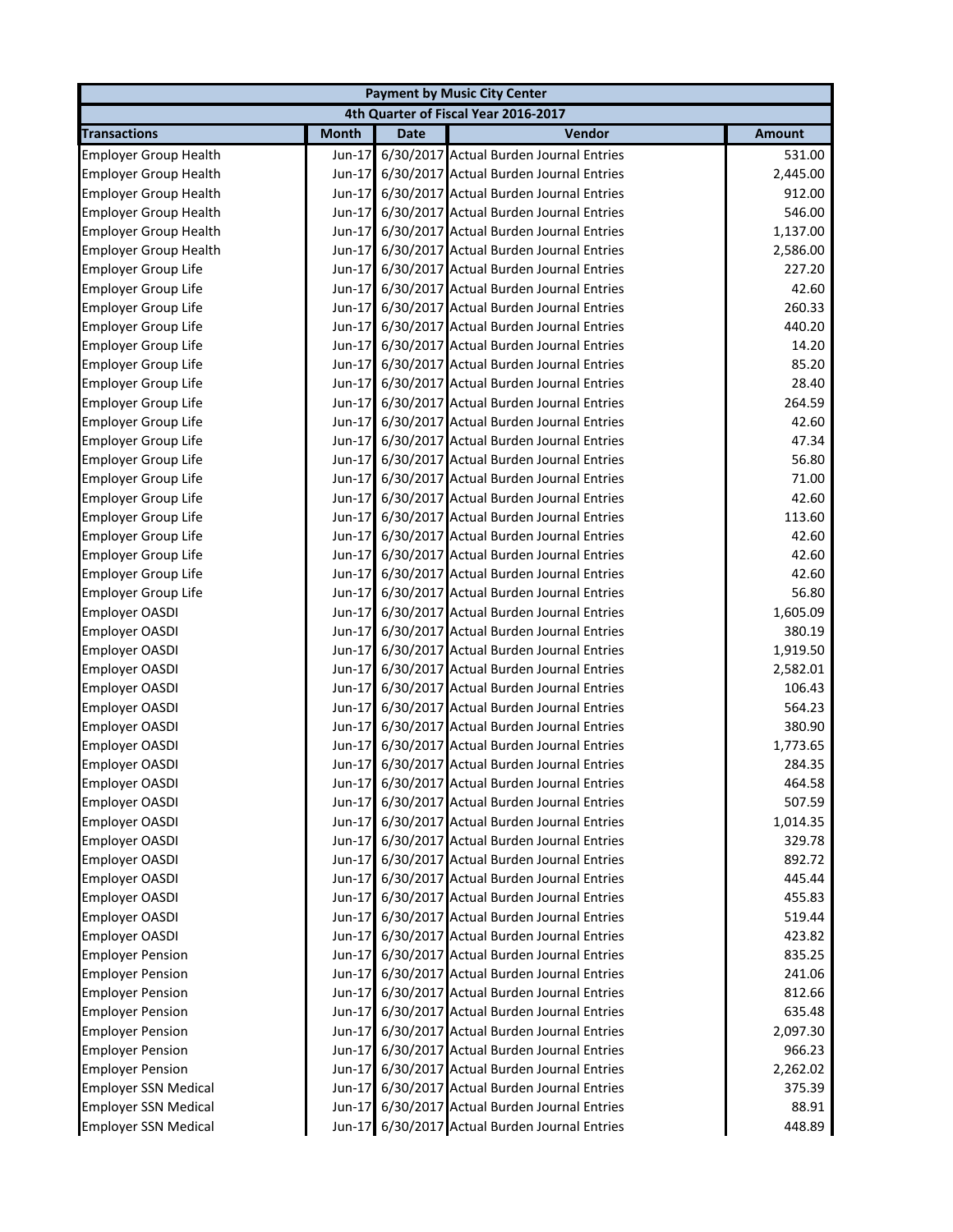| <b>Payment by Music City Center</b>  |              |                            |                                                 |               |  |
|--------------------------------------|--------------|----------------------------|-------------------------------------------------|---------------|--|
| 4th Quarter of Fiscal Year 2016-2017 |              |                            |                                                 |               |  |
| <b>Transactions</b>                  | <b>Month</b> | <b>Date</b>                | Vendor                                          | <b>Amount</b> |  |
| <b>Employer SSN Medical</b>          | Jun-17       |                            | 6/30/2017 Actual Burden Journal Entries         | 603.82        |  |
| <b>Employer SSN Medical</b>          |              |                            | Jun-17 6/30/2017 Actual Burden Journal Entries  | 24.89         |  |
| <b>Employer SSN Medical</b>          |              |                            | Jun-17 6/30/2017 Actual Burden Journal Entries  | 131.97        |  |
| <b>Employer SSN Medical</b>          | Jun-17       |                            | 6/30/2017 Actual Burden Journal Entries         | 89.08         |  |
| <b>Employer SSN Medical</b>          |              |                            | Jun-17 6/30/2017 Actual Burden Journal Entries  | 414.80        |  |
| <b>Employer SSN Medical</b>          |              |                            | Jun-17 6/30/2017 Actual Burden Journal Entries  | 66.50         |  |
| <b>Employer SSN Medical</b>          |              |                            | Jun-17 6/30/2017 Actual Burden Journal Entries  | 108.66        |  |
| <b>Employer SSN Medical</b>          | $Jun-17$     |                            | 6/30/2017 Actual Burden Journal Entries         | 118.71        |  |
| <b>Employer SSN Medical</b>          | Jun-17       |                            | 6/30/2017 Actual Burden Journal Entries         | 237.21        |  |
| <b>Employer SSN Medical</b>          | Jun-17       |                            | 6/30/2017 Actual Burden Journal Entries         | 77.12         |  |
| <b>Employer SSN Medical</b>          | $Jun-17$     |                            | 6/30/2017 Actual Burden Journal Entries         | 208.78        |  |
| <b>Employer SSN Medical</b>          |              |                            | Jun-17 6/30/2017 Actual Burden Journal Entries  | 104.19        |  |
| <b>Employer SSN Medical</b>          |              |                            | Jun-17 6/30/2017 Actual Burden Journal Entries  | 106.60        |  |
| <b>Employer SSN Medical</b>          | $Jun-17$     |                            | 6/30/2017 Actual Burden Journal Entries         | 257.24        |  |
| <b>Employer SSN Medical</b>          |              |                            | Jun-17 6/30/2017 Actual Burden Journal Entries  | 99.12         |  |
| <b>FSA Pre-Tax Savings</b>           |              |                            | Jun-17 6/30/2017 Actual Burden Journal Entries  | 5.17          |  |
| <b>FSA Pre-Tax Savings</b>           |              |                            | Jun-17 6/30/2017 Actual Burden Journal Entries  | 7.97          |  |
| <b>FSA Pre-Tax Savings</b>           |              |                            | Jun-17 6/30/2017 Actual Burden Journal Entries  | 8.93          |  |
| <b>FSA Pre-Tax Savings</b>           |              |                            | Jun-17 6/30/2017 Actual Burden Journal Entries  | 23.91         |  |
| <b>FSA Pre-Tax Savings</b>           |              |                            | Jun-17 6/30/2017 Actual Burden Journal Entries  | 7.97          |  |
| <b>Medical Supply</b>                |              |                            | Jun-17 6/30/2017 AIRGAS USA LLC (ACH)           | (120.00)      |  |
| <b>Medical Supply</b>                | Jun-17       |                            | 6/30/2017 AIRGAS USA LLC (ACH)                  | (108.30)      |  |
| <b>Medical Supply</b>                | Jun-17       |                            | 6/30/2017 AIRGAS USA LLC (ACH)                  | (5.05)        |  |
| <b>Laundry Services</b>              | Jun-17       | 6/30/2017 ALSCO            |                                                 | 134.10        |  |
| <b>Laundry Services</b>              | Jun-17       | 6/30/2017 ALSCO            |                                                 | 710.84        |  |
| <b>Laundry Services</b>              | Jun-17       | 6/30/2017 ALSCO            |                                                 | 1,530.53      |  |
| <b>Laundry Services</b>              |              | Jun-17 6/30/2017 ALSCO     |                                                 | 426.50        |  |
| <b>HHold &amp; Jnitr Supply</b>      |              |                            | Jun-17 6/30/2017 AMERICAN PAPER & TWINE CO (ACH | 562.40        |  |
| Telephone & Telegraph                |              | Jun-17 6/30/2017 AT&T (GA) |                                                 | 46.22         |  |
| Telephone & Telegraph                |              |                            | Jun-17 6/30/2017 AT&T (PO BOX 105320)(105262)(7 | 300.00        |  |
| Rent Equipment                       |              |                            | Jun-17 6/30/2017 AT&T MOBILITY II LLC           | 2,000.00      |  |
| <b>Building Maintenance Srvc</b>     |              |                            | Jun-17 6/30/2017 BAKER ROOFING CO (ACH)         | 1,172.63      |  |
| Postage & Delivery Srvc              |              |                            | Jun-17 6/30/2017 BLINK MARKETING INC (ACH)      | (0.50)        |  |
| Food & Bev-Inhouse                   |              |                            | Jun-17 6/30/2017 CENTERPLATE MCC (ACH)          | 319.07        |  |
| Food & Ice                           |              |                            | Jun-17 6/30/2017 CENTERPLATE MCC (ACH)          | 54.77         |  |
| Food & Ice                           |              |                            | Jun-17 6/30/2017 CENTERPLATE MCC (ACH)          | 41.18         |  |
| Food & Ice                           |              |                            | Jun-17 6/30/2017 CENTERPLATE MCC (ACH)          | 53.11         |  |
| Food & Ice                           |              |                            | Jun-17 6/30/2017 CENTERPLATE MCC (ACH)          | 437.39        |  |
| Mngt Cnsltnt Srvc                    |              |                            | Jun-17 6/30/2017 COMMONWEALTH DEVELOPMENT GRP I | 7,917.50      |  |
| Other Rpr & Maint Srvc               |              |                            | Jun-17 6/30/2017 CONVENTION PROD RIGGING INC (A | 510.00        |  |
| Other Rpr & Maint Srvc               |              |                            | Jun-17 6/30/2017 CRAWFORD DOOR SALES (ACH)      | 1,009.09      |  |
| Other Rpr & Maint Srvc               |              |                            | Jun-17 6/30/2017 DEMAND MECHANICAL LLC (ACH)    | 262.50        |  |
| District Energy System               |              |                            | Jun-17 6/30/2017 DES REVENUE / US BANK (ACH)    | 245,020.38    |  |
| <b>Security Services</b>             |              |                            | Jun-17 6/30/2017 ELITE SHOW SERVICES INC (ACH)  | 4,124.78      |  |
| <b>Security Services</b>             |              |                            | Jun-17 6/30/2017 ELITE SHOW SERVICES INC (ACH)  | 617.67        |  |
| <b>Security Services</b>             |              |                            | Jun-17 6/30/2017 ELITE SHOW SERVICES INC (ACH)  | 2,675.50      |  |
| <b>Security Services</b>             |              |                            | Jun-17 6/30/2017 ELITE SHOW SERVICES INC (ACH)  | 51,160.08     |  |
| <b>Security Services</b>             |              |                            | Jun-17 6/30/2017 ELITE SHOW SERVICES INC (ACH)  | 94,026.87     |  |
| <b>Temporary Service</b>             |              |                            | Jun-17 6/30/2017 ELITE SHOW SERVICES INC (ACH)  | 1,224.62      |  |
| <b>Temporary Service</b>             |              |                            | Jun-17 6/30/2017 ELITE SHOW SERVICES INC (ACH)  | 577.43        |  |
| <b>Temporary Service</b>             |              |                            | Jun-17 6/30/2017 ELITE SHOW SERVICES INC (ACH)  | 13,536.50     |  |
| Mngt Cnsltnt Srvc                    |              |                            | Jun-17 6/30/2017 EMPL & ASSESSMENT SOL INC (E&A | 155.60        |  |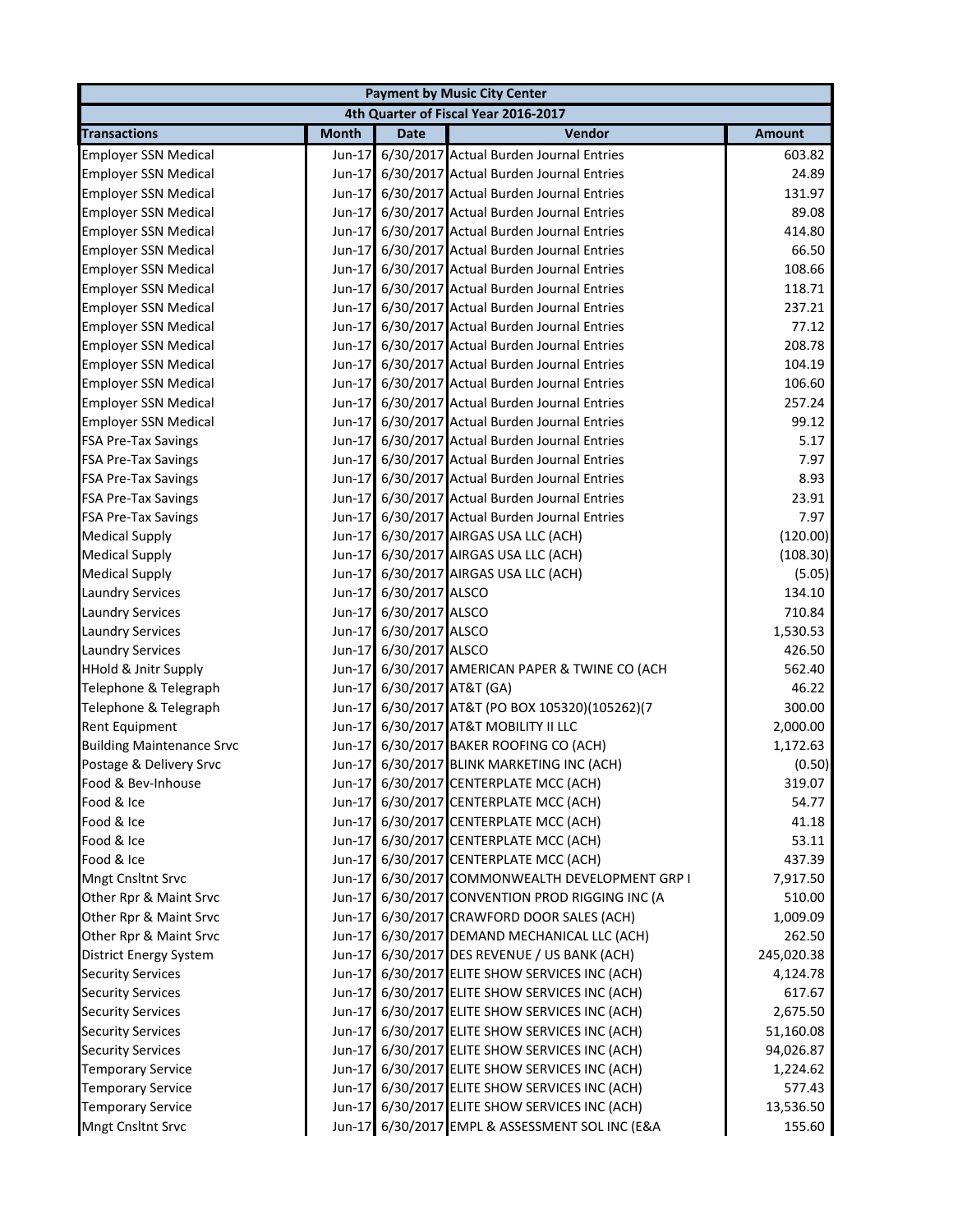| <b>Payment by Music City Center</b>  |              |                            |                                                 |               |  |
|--------------------------------------|--------------|----------------------------|-------------------------------------------------|---------------|--|
| 4th Quarter of Fiscal Year 2016-2017 |              |                            |                                                 |               |  |
| <b>Transactions</b>                  | <b>Month</b> | <b>Date</b>                | Vendor                                          | <b>Amount</b> |  |
| Auto Oil/Lubricants                  | Jun-17       |                            | 6/30/2017 FERRELLGAS (ACH)                      | (1.30)        |  |
| <b>Credit Card Clearing</b>          |              |                            | Jun-17 6/30/2017 Fifth Third CCard June 2017    | (486.16)      |  |
| Rpr & Maint Srvc Sprinkler           |              |                            | Jun-17 6/30/2017 FIRE PRO LLC (ACH)             | 430.00        |  |
| Rpr & Maint Srvc Sprinkler           |              |                            | Jun-17 6/30/2017 FIRE PRO LLC (ACH)             | 617.00        |  |
| <b>Small Equipment Supply</b>        |              | Jun-17 6/30/2017 FIS (ACH) |                                                 | 580.00        |  |
| Other Rpr & Maint Srvc               |              |                            | Jun-17 6/30/2017 FOOD EQUIPMENT SERVICES CO LLC | 278.46        |  |
| Other Rpr & Maint Srvc               |              |                            | Jun-17 6/30/2017 FOOD EQUIPMENT SERVICES CO LLC | 947.71        |  |
| Other Rpr & Maint Srvc               |              |                            | Jun-17 6/30/2017 FOOD EQUIPMENT SERVICES CO LLC | 216.00        |  |
| Other Rpr & Maint Srvc               |              |                            | Jun-17 6/30/2017 FOOD EQUIPMENT SERVICES CO LLC | 278.46        |  |
| Other Rpr & Maint Srvc               |              |                            | Jun-17 6/30/2017 FOOD EQUIPMENT SERVICES CO LLC | 332.46        |  |
| Other Rpr & Maint Srvc               |              |                            | Jun-17 6/30/2017 FORKLIFT SYSTEMS INC (ACH)     | 453.85        |  |
| Other Rpr & Maint Srvc               |              |                            | Jun-17 6/30/2017 FORKLIFT SYSTEMS INC (ACH)     | 208.25        |  |
| Rpr & Maint Srvc Green Roof          |              |                            | Jun-17 6/30/2017 GREENRISE TECHNOLOGIES (ACH)   | 5,775.51      |  |
| <b>Building Maintenance Srvc</b>     |              |                            | Jun-17 6/30/2017 HYDRO PRO PRESSURE WASHING (AC | 2,215.26      |  |
| Janitorial Srvc                      |              |                            | Jun-17 6/30/2017 INDUSTRIAL STAFFING OF TN (ACH | 8,997.46      |  |
| Janitorial Srvc                      |              |                            | Jun-17 6/30/2017 INDUSTRIAL STAFFING OF TN (ACH | 10,932.61     |  |
| Janitorial Srvc                      |              |                            | Jun-17 6/30/2017 INDUSTRIAL STAFFING OF TN (ACH | 14,347.40     |  |
| <b>Temporary Service</b>             |              |                            | Jun-17 6/30/2017 INDUSTRIAL STAFFING OF TN (ACH | 7,546.69      |  |
| <b>Temporary Service</b>             |              |                            | Jun-17 6/30/2017 INDUSTRIAL STAFFING OF TN (ACH | 7,679.69      |  |
| <b>Temporary Service</b>             |              |                            | Jun-17 6/30/2017 INDUSTRIAL STAFFING OF TN (ACH | 7,802.31      |  |
| <b>Mngt Cnsltnt Srvc</b>             | $Jun-17$     |                            | 6/30/2017 INQUIRIES INC (ACH)                   | 641.25        |  |
| <b>Building Maintenance Srvc</b>     | $Jun-17$     |                            | 6/30/2017 ISENHOUR DOOR PRODUCTS INC (AC        | 1,848.44      |  |
| <b>Building Maintenance Srvc</b>     | $Jun-17$     |                            | 6/30/2017 ISENHOUR DOOR PRODUCTS INC (AC        | 450.00        |  |
| Postage & Delivery Srvc              | $Jun-17$     |                            | 6/30/2017 ISENHOUR DOOR PRODUCTS INC (AC        | 75.00         |  |
| Employee Out-of-town Travel          | $Jun-17$     |                            | 6/30/2017 JACKSON, ERNEST N                     | 252.00        |  |
| <b>Signs</b>                         | $Jun-17$     |                            | 6/30/2017 JARVIS AWARD SIGN & FLAG CO (A        | (400.00)      |  |
| <b>Building Maintenance Srvc</b>     |              |                            | Jun-17 6/30/2017 JOHN BOUCHARD & SONS CO (ACH)  | 2,539.50      |  |
| <b>Building Maintenance Srvc</b>     |              |                            | Jun-17 6/30/2017 JOHN BOUCHARD & SONS CO (ACH)  | 2,394.28      |  |
| Rpr & Maint Srvc HVAC                |              |                            | Jun-17 6/30/2017 JOHNSON CONTROLS INC/CARDKEY ( | 3,313.25      |  |
| Employee Out-of-town Travel          |              |                            | Jun-17 6/30/2017 JOLLY, PETER C                 | 584.04        |  |
| Other Rpr & Maint Srvc               |              |                            | Jun-17 6/30/2017 KELSAN INC (ACH)               | (372.40)      |  |
| Other Rpr & Maint Srvc               |              |                            | Jun-17 6/30/2017 KELSAN INC (ACH)               | 550.00        |  |
| Other Rpr & Maint Srvc               |              |                            | Jun-17 6/30/2017 KELSAN INC (ACH)               | 418.30        |  |
| Lumber/Wood Products                 |              |                            | Jun-17 6/30/2017 LOWES OF MADISON #413 (ACH)    | (16.25)       |  |
| <b>Paint Supply</b>                  |              |                            | Jun-17 6/30/2017 LOWES OF MADISON #413 (ACH)    | 13.88         |  |
| Paint Supply                         |              |                            | Jun-17 6/30/2017 LOWES OF MADISON #413 (ACH)    | 22.98         |  |
| <b>Paint Supply</b>                  |              |                            | Jun-17 6/30/2017 LOWES OF MADISON #413 (ACH)    | 11.96         |  |
| <b>Paint Supply</b>                  |              |                            | Jun-17 6/30/2017 LOWES OF MADISON #413 (ACH)    | 119.60        |  |
| Paint Supply                         |              |                            | Jun-17 6/30/2017 LOWES OF MADISON #413 (ACH)    | 71.76         |  |
| <b>Paint Supply</b>                  |              |                            | Jun-17 6/30/2017 LOWES OF MADISON #413 (ACH)    | 27.92         |  |
| Paint Supply                         |              |                            | Jun-17 6/30/2017 LOWES OF MADISON #413 (ACH)    | (0.72)        |  |
| <b>Paint Supply</b>                  |              |                            | Jun-17 6/30/2017 LOWES OF MADISON #413 (ACH)    | (1.15)        |  |
| Paint Supply                         |              |                            | Jun-17 6/30/2017 LOWES OF MADISON #413 (ACH)    | (1.40)        |  |
| Paint Supply                         |              |                            | Jun-17 6/30/2017 LOWES OF MADISON #413 (ACH)    | (5.14)        |  |
| Repair & Maint Supply                |              |                            | Jun-17 6/30/2017 LOWES OF MADISON #413 (ACH)    | 6.97          |  |
| Repair & Maint Supply                | $Jun-17$     |                            | 6/30/2017 LOWES OF MADISON #413 (ACH)           | 12.97         |  |
| Repair & Maint Supply                | $Jun-17$     |                            | 6/30/2017 LOWES OF MADISON #413 (ACH)           | 39.70         |  |
| Repair & Maint Supply                | $Jun-17$     |                            | 6/30/2017 LOWES OF MADISON #413 (ACH)           | (0.33)        |  |
| Repair & Maint Supply                | $Jun-17$     |                            | 6/30/2017 LOWES OF MADISON #413 (ACH)           | (2.00)        |  |
| Repair & Maint Supply                | Jun-17       |                            | 6/30/2017 LOWES OF MADISON #413 (ACH)           | (0.65)        |  |
| <b>Small Equipment Supply</b>        | Jun-17       |                            | 6/30/2017 LOWES OF MADISON #413 (ACH)           | 16.98         |  |
| <b>Small Equipment Supply</b>        | Jun-17       |                            | 6/30/2017 LOWES OF MADISON #413 (ACH)           | (0.84)        |  |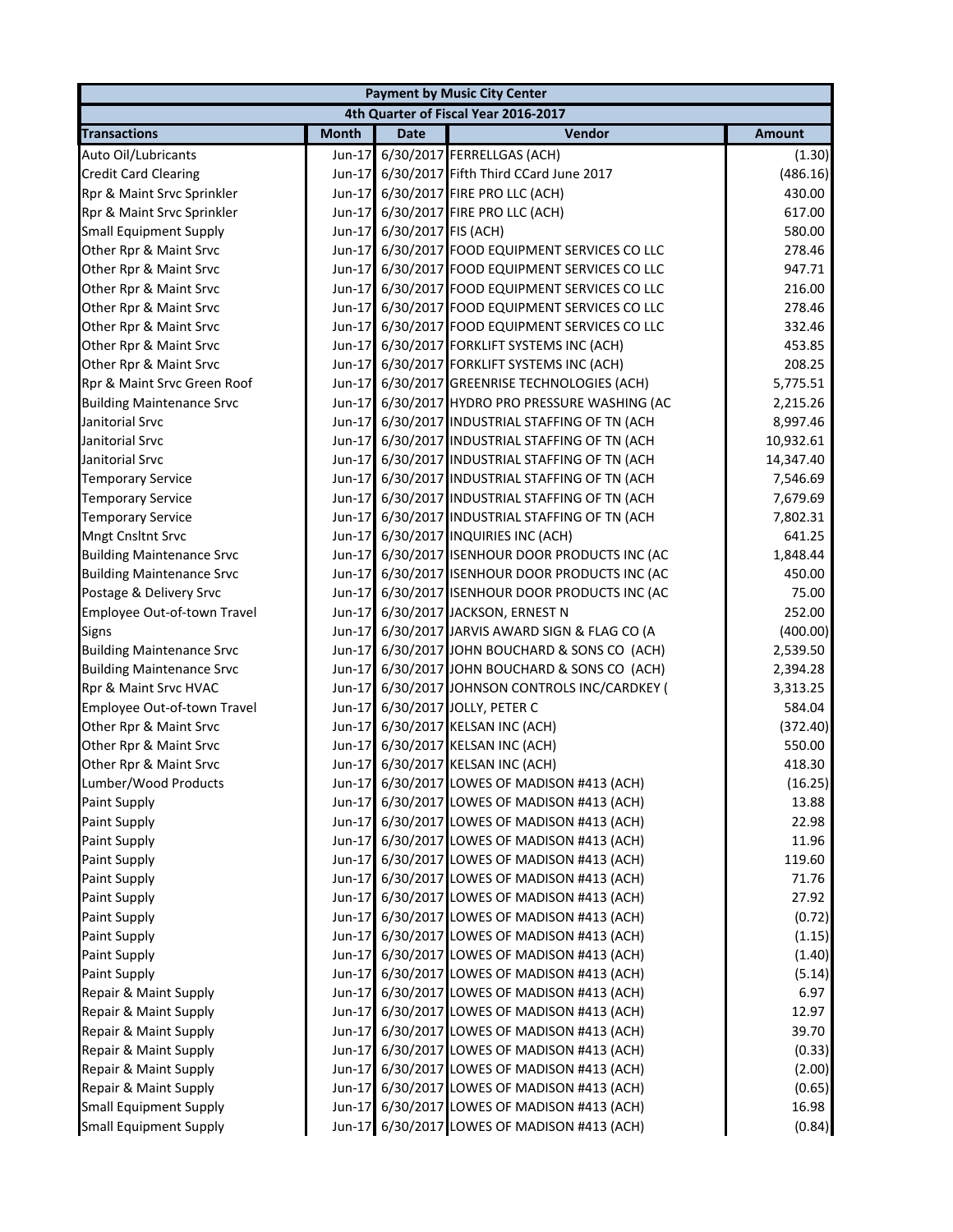| <b>Payment by Music City Center</b>  |              |             |                                                |               |  |
|--------------------------------------|--------------|-------------|------------------------------------------------|---------------|--|
| 4th Quarter of Fiscal Year 2016-2017 |              |             |                                                |               |  |
| <b>Transactions</b>                  | <b>Month</b> | <b>Date</b> | Vendor                                         | <b>Amount</b> |  |
| Employee Out-of-town Travel          | Jun-17       |             | 6/30/2017 MCALISTER, TERI A                    | 1,144.29      |  |
| Other Rpr & Maint Srvc               |              |             | Jun-17 6/30/2017 MCC 06/17 Misc Invoice RCLS   | 1,618.76      |  |
| Rpr & Maint Srvc Air Walls           | Jun-17       |             | 6/30/2017 MCC 06/17 Misc Invoice RCLS          | (1,618.76)    |  |
| <b>Merchant Fees</b>                 | Jun-17       |             | 6/30/2017 MCC 06/17 Rev rcls                   | (0.10)        |  |
| <b>Temporary Service</b>             | Jun-17       |             | 6/30/2017 MCC 06/17 Temp Labor rcls            | (2,441.15)    |  |
| Temporary Service-Reimb              | Jun-17       |             | 6/30/2017 MCC 06/17 Temp Labor rcls            | 2,441.15      |  |
| CCA Employer 401K Plan               | Jun-17       |             | 6/30/2017 MCC 6/17 INCENTIVE PAY ACCRUAL       | 21,367.00     |  |
| <b>Employer OASDI</b>                | $Jun-17$     |             | 6/30/2017 MCC 6/17 INCENTIVE PAY ACCRUAL       | 33,118.00     |  |
| <b>Employer SSN Medical</b>          | Jun-17       |             | 6/30/2017 MCC 6/17 INCENTIVE PAY ACCRUAL       | 7,745.00      |  |
| Other Special Pay                    | Jun-17       |             | 6/30/2017 MCC 6/17 INCENTIVE PAY ACCRUAL       | 534,161.00    |  |
| <b>Credit Card Clearing</b>          | Jun-17       |             | 6/30/2017 MCC 6/17 JE 1150607 Corr             | 486.16        |  |
| Registration                         | Jun-17       |             | 6/30/2017 MCC 6/17 JE 1150607 Corr             | (486.16)      |  |
| Cafe Plan Pre-Tax Savings            | Jun-17       |             | 6/30/2017 MCC 6/17 LEAVE LIABILITY RCLS        | 336.61        |  |
| CCA Employer 401K Plan               | Jun-17       |             | 6/30/2017 MCC 6/17 LEAVE LIABILITY RCLS        | 1,956.54      |  |
| <b>Employer Dental Group</b>         |              |             | Jun-17 6/30/2017 MCC 6/17 LEAVE LIABILITY RCLS | 328.16        |  |
| <b>Employer Group Health</b>         | Jun-17       |             | 6/30/2017 MCC 6/17 LEAVE LIABILITY RCLS        | 12,734.90     |  |
| <b>Employer Group Life</b>           |              |             | Jun-17 6/30/2017 MCC 6/17 LEAVE LIABILITY RCLS | 245.90        |  |
| <b>Employer OASDI</b>                |              |             | Jun-17 6/30/2017 MCC 6/17 LEAVE LIABILITY RCLS | 858.12        |  |
| <b>Employer Pension</b>              | Jun-17       |             | 6/30/2017 MCC 6/17 LEAVE LIABILITY RCLS        | (11, 349.60)  |  |
| <b>Employer SSN Medical</b>          | Jun-17       |             | 6/30/2017 MCC 6/17 LEAVE LIABILITY RCLS        | 335.13        |  |
| <b>FSA Pre-Tax Savings</b>           | Jun-17       |             | 6/30/2017 MCC 6/17 LEAVE LIABILITY RCLS        | 9.68          |  |
| <b>Regular Pay</b>                   | Jun-17       |             | 6/30/2017 MCC 6/17 LEAVE LIABILITY RCLS        | 45,359.76     |  |
| CCA Employer 401K Plan               | Jun-17       |             | 6/30/2017 MCC 6/17 SALES BONUS ACCRUAL         | 0.18          |  |
| <b>Employer OASDI</b>                | Jun-17       |             | 6/30/2017 MCC 6/17 SALES BONUS ACCRUAL         | 1,883.05      |  |
| <b>Employer OASDI</b>                | Jun-17       |             | 6/30/2017 MCC 6/17 SALES BONUS ACCRUAL         | 2,396.72      |  |
| <b>Employer Pension</b>              | Jun-17       |             | 6/30/2017 MCC 6/17 SALES BONUS ACCRUAL         | 4.93          |  |
| <b>Employer SSN Medical</b>          |              |             | Jun-17 6/30/2017 MCC 6/17 SALES BONUS ACCRUAL  | 27.30         |  |
| <b>Employer SSN Medical</b>          | Jun-17       |             | 6/30/2017 MCC 6/17 SALES BONUS ACCRUAL         | 30.79         |  |
| Other Special Pay                    |              |             | Jun-17 6/30/2017 MCC 6/17 SALES BONUS ACCRUAL  | 30,371.78     |  |
| Other Special Pay                    | Jun-17       |             | 6/30/2017 MCC 6/17 SALES BONUS ACCRUAL         | 34,246.40     |  |
| Insurance-Liability/PropDmg          |              |             | Jun-17 6/30/2017 MCC 6/17 YE PREPAID EXP RCLS  | 24,720.00     |  |
| Insurance-Workman's Comp             | Jun-17       |             | 6/30/2017 MCC 6/17 YE PREPAID EXP RCLS         | (19,743.00)   |  |
| <b>Membership Dues</b>               |              |             | Jun-17 6/30/2017 MCC 6/17 YE PREPAID EXP RCLS  | 375.00        |  |
| <b>Membership Dues</b>               |              |             | Jun-17 6/30/2017 MCC 6/17 YE PREPAID EXP RCLS  | 274.50        |  |
| Rent Tradeshow Booth Expenses        |              |             | Jun-17 6/30/2017 MCC 6/17 YE PREPAID EXP RCLS  | 4,550.00      |  |
| Other Rpr & Maint Srvc               |              |             | Jun-17 6/30/2017 MCC Misc Invoice JE 6/17      | (933.80)      |  |
| <b>Employee Local Travel/Park</b>    |              |             | Jun-17 6/30/2017 MCC PCC MUSIC CITY CENTER     | 36.00         |  |
| <b>Employee Local Travel/Park</b>    |              |             | Jun-17 6/30/2017 MCC PCC MUSIC CITY CENTER     | 24.00         |  |
| <b>Host &amp; Hostess</b>            |              |             | Jun-17 6/30/2017 MCC PCC MUSIC CITY CENTER     | 8.35          |  |
| <b>Membership Dues</b>               |              |             | Jun-17 6/30/2017 MCC PCC MUSIC CITY CENTER     | 10.00         |  |
| Postage & Delivery Srvc              |              |             | Jun-17 6/30/2017 MCC PCC MUSIC CITY CENTER     | 13.73         |  |
| <b>Medical Services</b>              |              |             | Jun-17 6/30/2017 MED STAR MEDICAL STAFFING INC | 731.50        |  |
| <b>Medical Services</b>              |              |             | Jun-17 6/30/2017 MED STAR MEDICAL STAFFING INC | 1,188.00      |  |
| Pest Control Srvc                    |              |             | Jun-17 6/30/2017 MIDDLE TN EXTERMINATING (ACH) | 1,407.00      |  |
| Offc & Admin Supply                  |              |             | Jun-17 6/30/2017 MYOFFICE PRODUCTS (ACH)       | (0.01)        |  |
| Offc & Admin Supply                  |              |             | Jun-17 6/30/2017 MYOFFICE PRODUCTS (ACH)       | (28.92)       |  |
| Offc & Admin Supply                  |              |             | Jun-17 6/30/2017 MYOFFICE PRODUCTS (ACH)       | 28.92         |  |
| Offc & Admin Supply                  |              |             | Jun-17 6/30/2017 MYOFFICE PRODUCTS (ACH)       | (5.30)        |  |
| Offc & Admin Supply                  |              |             | Jun-17 6/30/2017 MYOFFICE PRODUCTS (ACH)       | (7.95)        |  |
| Offc & Admin Supply                  |              |             | Jun-17 6/30/2017 MYOFFICE PRODUCTS (ACH)       | (2.65)        |  |
| Electric                             |              |             | Jun-17 6/30/2017 NASHVILLE ELECTRIC SERVICE CO | 132,648.04    |  |
| <b>Building Maintenance Srvc</b>     |              |             | Jun-17 6/30/2017 NASHVILLE GLASS CO            | 951.28        |  |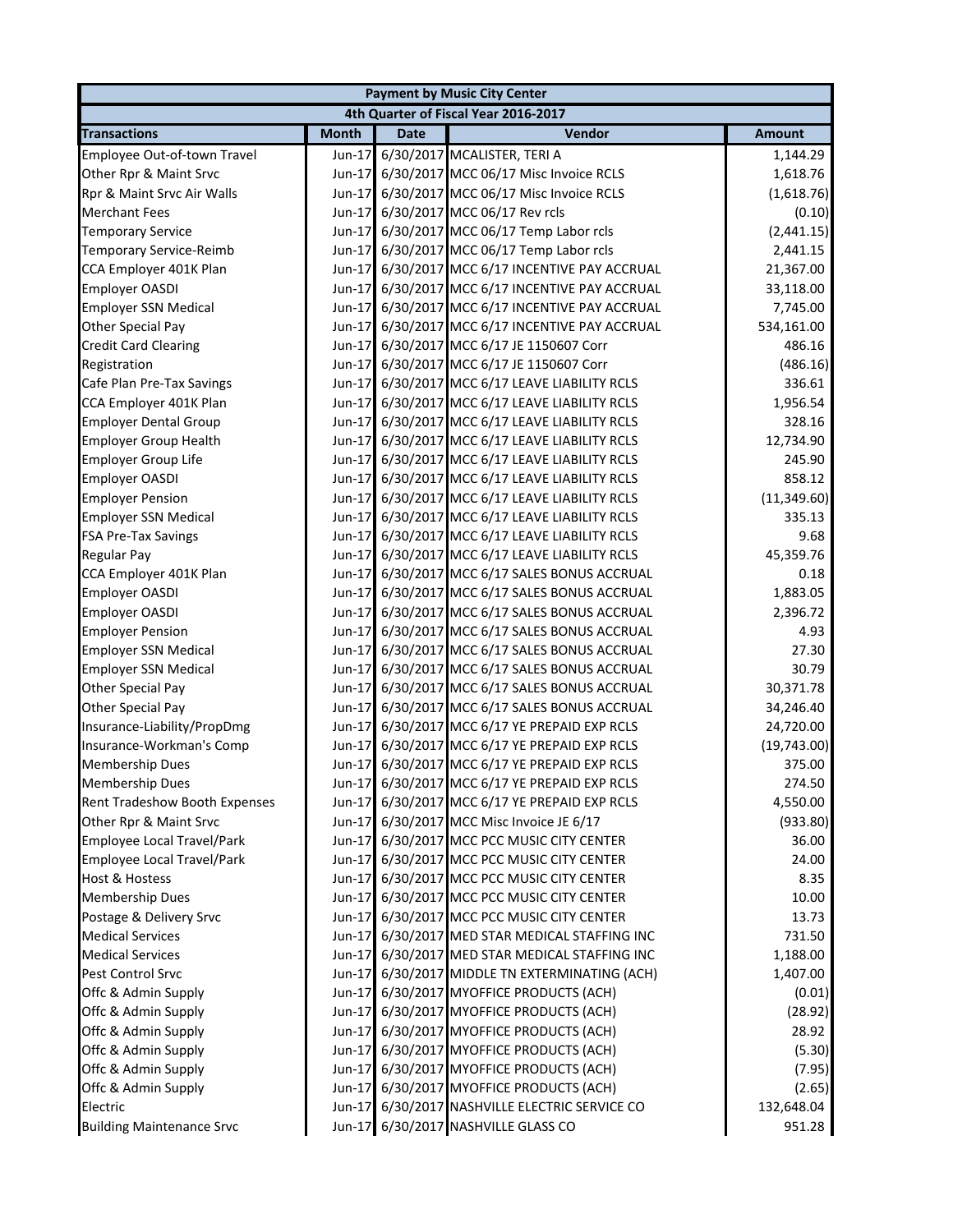| <b>Payment by Music City Center</b>  |              |             |                                                |               |  |
|--------------------------------------|--------------|-------------|------------------------------------------------|---------------|--|
| 4th Quarter of Fiscal Year 2016-2017 |              |             |                                                |               |  |
| <b>Transactions</b>                  | <b>Month</b> | <b>Date</b> | Vendor                                         | <b>Amount</b> |  |
| Other Rpr & Maint Srvc               | Jun-17       |             | 6/30/2017 NASHVILLE MACHINE ELEVATOR CO        | 247.50        |  |
| Other Rpr & Maint Srvc               |              |             | Jun-17 6/30/2017 NASHVILLE MACHINE ELEVATOR CO | 330.00        |  |
| Other Rpr & Maint Srvc               | $Jun-17$     |             | 6/30/2017 NASHVILLE MACHINE ELEVATOR CO        | 201.00        |  |
| Computer Software                    | $Jun-17$     |             | 6/30/2017 NET TANGO INC (ACH)                  | 400.00        |  |
| <b>Host &amp; Hostess</b>            | Jun-17       |             | 6/30/2017 OMNI NASHVILLE LLC (ACH)             | 53.99         |  |
| <b>Host &amp; Hostess</b>            | Jun-17       |             | 6/30/2017 OMNI NASHVILLE LLC (ACH)             | 90.46         |  |
| <b>Holiday Pay</b>                   | $Jun-17$     |             | 6/30/2017 Payroll Labor Distribution           | 346.96        |  |
| <b>Holiday Pay</b>                   | $Jun-17$     |             | 6/30/2017 Payroll Labor Distribution           | 958.96        |  |
| <b>Holiday Pay</b>                   |              |             | Jun-17 6/30/2017 Payroll Labor Distribution    | 190.72        |  |
| <b>Holiday Pay</b>                   |              |             | Jun-17 6/30/2017 Payroll Labor Distribution    | 140.08        |  |
| <b>Holiday Pay</b>                   |              |             | Jun-17 6/30/2017 Payroll Labor Distribution    | 640.08        |  |
| <b>Holiday Pay</b>                   |              |             | Jun-17 6/30/2017 Payroll Labor Distribution    | 343.04        |  |
| <b>Holiday Pay</b>                   |              |             | Jun-17 6/30/2017 Payroll Labor Distribution    | 452.72        |  |
| Leave Pay                            |              |             | Jun-17 6/30/2017 Payroll Labor Distribution    | 589.60        |  |
| Leave Pay                            |              |             | Jun-17 6/30/2017 Payroll Labor Distribution    | 32.40         |  |
| Leave Pay                            |              |             | Jun-17 6/30/2017 Payroll Labor Distribution    | 1,926.35      |  |
| Leave Pay                            |              |             | Jun-17 6/30/2017 Payroll Labor Distribution    | 3,409.03      |  |
| Leave Pay                            |              |             | Jun-17 6/30/2017 Payroll Labor Distribution    | 1,140.46      |  |
| Leave Pay                            |              |             | Jun-17 6/30/2017 Payroll Labor Distribution    | 4,878.30      |  |
| Leave Pay                            |              |             | Jun-17 6/30/2017 Payroll Labor Distribution    | 243.43        |  |
| Leave Pay                            |              |             | Jun-17 6/30/2017 Payroll Labor Distribution    | 242.00        |  |
| Leave Pay                            |              |             | Jun-17 6/30/2017 Payroll Labor Distribution    | 4,300.60      |  |
| Leave Pay                            |              |             | Jun-17 6/30/2017 Payroll Labor Distribution    | 630.00        |  |
| Leave Pay                            |              |             | Jun-17 6/30/2017 Payroll Labor Distribution    | 455.80        |  |
| Leave Pay                            |              |             | Jun-17 6/30/2017 Payroll Labor Distribution    | 731.85        |  |
| Leave Pay                            |              |             | Jun-17 6/30/2017 Payroll Labor Distribution    | 1,198.62      |  |
| Leave Pay                            |              |             | Jun-17 6/30/2017 Payroll Labor Distribution    | 203.04        |  |
| Leave Pay                            |              |             | Jun-17 6/30/2017 Payroll Labor Distribution    | 645.79        |  |
| Overtime Pay                         |              |             | Jun-17 6/30/2017 Payroll Labor Distribution    | 736.68        |  |
| Overtime Pay                         |              |             | Jun-17 6/30/2017 Payroll Labor Distribution    | 5.51          |  |
| Overtime Pay                         |              |             | Jun-17 6/30/2017 Payroll Labor Distribution    | 282.41        |  |
| Overtime Pay                         |              |             | Jun-17 6/30/2017 Payroll Labor Distribution    | 749.08        |  |
| Overtime Pay                         |              |             | Jun-17 6/30/2017 Payroll Labor Distribution    | 45.77         |  |
| Overtime Pay                         |              |             | Jun-17 6/30/2017 Payroll Labor Distribution    | 19.66         |  |
| Overtime Pay                         |              |             | Jun-17 6/30/2017 Payroll Labor Distribution    | 1,269.69      |  |
| Overtime Pay                         |              |             | Jun-17 6/30/2017 Payroll Labor Distribution    | 369.26        |  |
| Overtime Pay                         |              |             | Jun-17 6/30/2017 Payroll Labor Distribution    | 75.07         |  |
| Overtime Pay                         |              |             | Jun-17 6/30/2017 Payroll Labor Distribution    | 17.81         |  |
| Overtime Pay                         |              |             | Jun-17 6/30/2017 Payroll Labor Distribution    | 52.66         |  |
| Overtime Pay                         |              |             | Jun-17 6/30/2017 Payroll Labor Distribution    | 13.33         |  |
| Overtime Pay                         |              |             | Jun-17 6/30/2017 Payroll Labor Distribution    | 76.90         |  |
| Overtime Pay                         |              |             | Jun-17 6/30/2017 Payroll Labor Distribution    | 53.90         |  |
| Regular Pay                          |              |             | Jun-17 6/30/2017 Payroll Labor Distribution    | 26,001.40     |  |
| <b>Regular Pay</b>                   |              |             | Jun-17 6/30/2017 Payroll Labor Distribution    | 6,730.69      |  |
| <b>Regular Pay</b>                   |              |             | Jun-17 6/30/2017 Payroll Labor Distribution    | 30,525.89     |  |
| <b>Regular Pay</b>                   |              |             | Jun-17 6/30/2017 Payroll Labor Distribution    | 40,386.30     |  |
| <b>Regular Pay</b>                   |              |             | Jun-17 6/30/2017 Payroll Labor Distribution    | 1,716.96      |  |
| <b>Regular Pay</b>                   |              |             | Jun-17 6/30/2017 Payroll Labor Distribution    | 8,410.79      |  |
| <b>Regular Pay</b>                   |              |             | Jun-17 6/30/2017 Payroll Labor Distribution    | 6,585.60      |  |
| <b>Regular Pay</b>                   |              |             | Jun-17 6/30/2017 Payroll Labor Distribution    | 24,256.39     |  |
| <b>Regular Pay</b>                   |              |             | Jun-17 6/30/2017 Payroll Labor Distribution    | 4,194.03      |  |
| Regular Pay                          |              |             | Jun-17 6/30/2017 Payroll Labor Distribution    | 7,365.79      |  |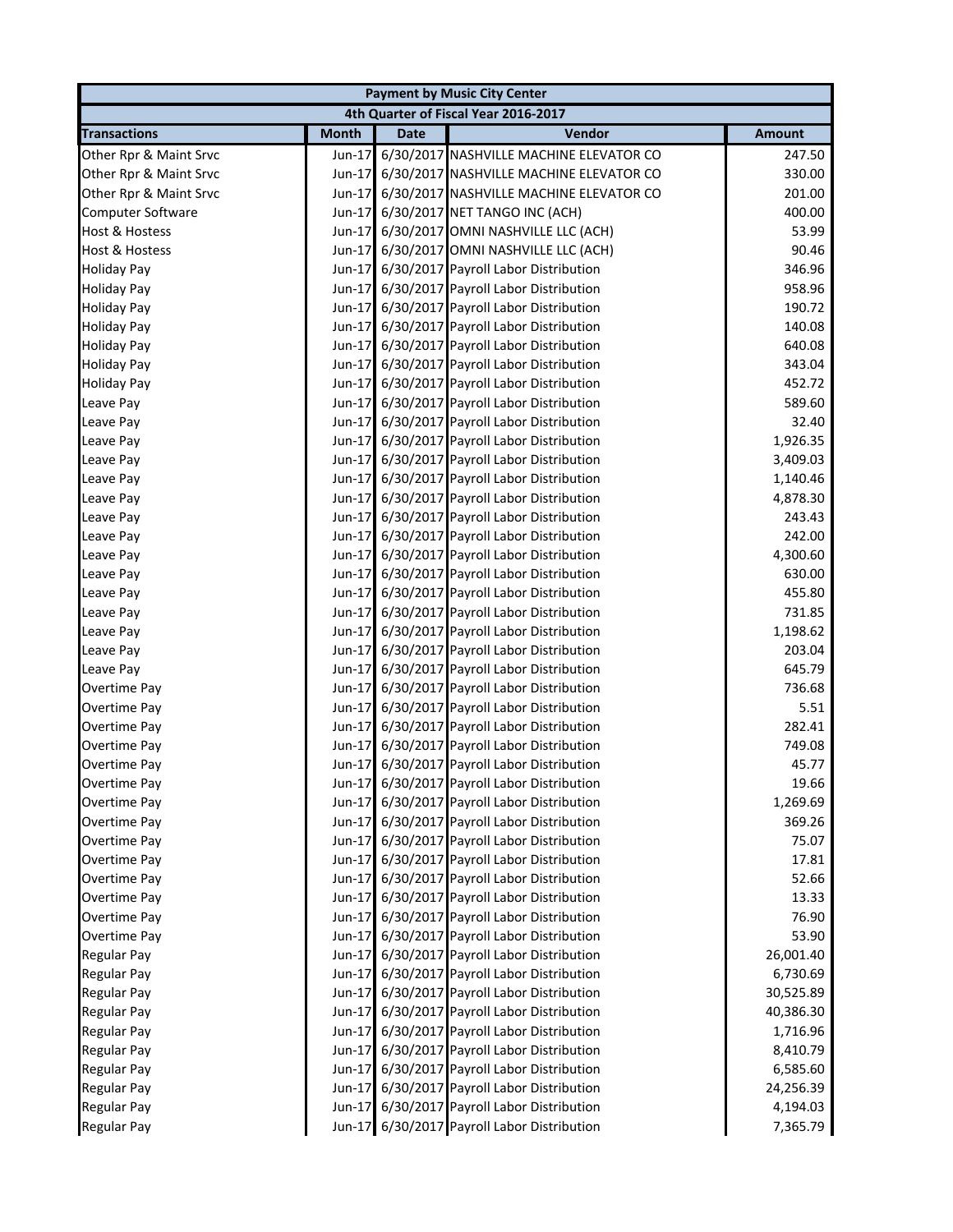| <b>Payment by Music City Center</b>  |              |             |                                                 |               |  |
|--------------------------------------|--------------|-------------|-------------------------------------------------|---------------|--|
| 4th Quarter of Fiscal Year 2016-2017 |              |             |                                                 |               |  |
| <b>Transactions</b>                  | <b>Month</b> | <b>Date</b> | Vendor                                          | <b>Amount</b> |  |
| <b>Regular Pay</b>                   |              |             | Jun-17 6/30/2017 Payroll Labor Distribution     | 8,146.80      |  |
| <b>Regular Pay</b>                   |              |             | Jun-17 6/30/2017 Payroll Labor Distribution     | 12,695.40     |  |
| <b>Regular Pay</b>                   |              |             | Jun-17 6/30/2017 Payroll Labor Distribution     | 4,870.86      |  |
| <b>Regular Pay</b>                   |              |             | Jun-17 6/30/2017 Payroll Labor Distribution     | 14,802.01     |  |
| <b>Regular Pay</b>                   |              |             | Jun-17 6/30/2017 Payroll Labor Distribution     | 7,084.87      |  |
| <b>Regular Pay</b>                   |              |             | Jun-17 6/30/2017 Payroll Labor Distribution     | 6,340.22      |  |
| <b>Regular Pay</b>                   |              |             | Jun-17 6/30/2017 Payroll Labor Distribution     | 18,050.91     |  |
| <b>Regular Pay</b>                   |              |             | Jun-17 6/30/2017 Payroll Labor Distribution     | 6,952.99      |  |
| Computer Software                    |              |             | Jun-17 6/30/2017 PCMG INC (ACH)                 | 60.00         |  |
| <b>Electrical Supply</b>             |              |             | Jun-17 6/30/2017 PCMG INC (ACH)                 | 450.00        |  |
| <b>Electrical Supply</b>             |              |             | Jun-17 6/30/2017 PCMG INC (ACH)                 | 6,000.00      |  |
| Gas                                  |              |             | Jun-17 6/30/2017 PIEDMONT NATURAL GAS CO (METRO | 2,841.27      |  |
| <b>Computer Software</b>             |              |             | Jun-17 6/30/2017 PINNACLE NATIONAL BANK (MCC CC | 261.00        |  |
| <b>Employee Air Travel</b>           |              |             | Jun-17 6/30/2017 PINNACLE NATIONAL BANK (MCC CC | 341.95        |  |
| Employee Out-of-town Travel          |              |             | Jun-17 6/30/2017 PINNACLE NATIONAL BANK (MCC CC | 485.22        |  |
| Employee Out-of-town Travel          | $Jun-17$     |             | 6/30/2017 PINNACLE NATIONAL BANK (MCC CC        | 8.00          |  |
| <b>Host &amp; Hostess</b>            | $Jun-17$     |             | 6/30/2017 PINNACLE NATIONAL BANK (MCC CC        | 96.09         |  |
| <b>Host &amp; Hostess</b>            | $Jun-17$     |             | 6/30/2017 PINNACLE NATIONAL BANK (MCC CC        | 41.22         |  |
| <b>Internet Services</b>             | Jun-17       |             | 6/30/2017 PINNACLE NATIONAL BANK (MCC CC        | 32.95         |  |
| <b>Internet Services</b>             | $Jun-17$     |             | 6/30/2017 PINNACLE NATIONAL BANK (MCC CC        | 30.00         |  |
| <b>Membership Dues</b>               |              |             | Jun-17 6/30/2017 PINNACLE NATIONAL BANK (MCC CC | 575.00        |  |
| <b>Mngt Cnsltnt Srvc</b>             |              |             | Jun-17 6/30/2017 PINNACLE NATIONAL BANK (MCC CC | 65.00         |  |
| Postage & Delivery Srvc              |              |             | Jun-17 6/30/2017 PINNACLE NATIONAL BANK (MCC CC | 33.24         |  |
| Registration                         |              |             | Jun-17 6/30/2017 PINNACLE NATIONAL BANK (MCC CC | 450.00        |  |
| Registration                         |              |             | Jun-17 6/30/2017 PINNACLE NATIONAL BANK (MCC CC | 934.00        |  |
| <b>Small Equipment Supply</b>        |              |             | Jun-17 6/30/2017 PINNACLE NATIONAL BANK (MCC CC | 556.19        |  |
| Software License                     |              |             | Jun-17 6/30/2017 PINNACLE NATIONAL BANK (MCC CC | 149.99        |  |
| Other Rpr & Maint Srvc               |              |             | Jun-17 6/30/2017 POL/MCC 6/17 Misc Expense JE   | (250.00)      |  |
| <b>Window Cleaning Service</b>       |              |             | Jun-17 6/30/2017 PREMIERE BUILDING MAINTENANCE  | 9,250.00      |  |
| Employee Out-of-town Travel          |              |             | Jun-17 6/30/2017 QUATTLEBAUM, JASMINE L         | 252.00        |  |
| Refuse Disposal-Reimb                |              |             | Jun-17 6/30/2017 REPUBLIC SVCS NASH /ALLIED WAS | 7,186.85      |  |
| Other Rpr & Maint Srvc               |              |             | Jun-17 6/30/2017 RICOH USA INC (ACH)            | 124.44        |  |
| Other Rpr & Maint Srvc               |              |             | Jun-17 6/30/2017 RICOH USA INC (ACH)            | 187.60        |  |
| Other Rpr & Maint Srvc               |              |             | Jun-17 6/30/2017 RICOH USA INC (ACH)            | 124.44        |  |
| Other Rpr & Maint Srvc               |              |             | Jun-17 6/30/2017 RICOH USA INC (ACH)            | 272.11        |  |
| Other Rpr & Maint Srvc               |              |             | Jun-17 6/30/2017 RICOH USA INC (ACH)            | 60.75         |  |
| Other Rpr & Maint Srvc               |              |             | Jun-17 6/30/2017 RICOH USA INC (ACH)            | 91.81         |  |
| <b>Paint Supply</b>                  |              |             | Jun-17 6/30/2017 SHERWIN WILLIAMS CO INDUSTRIAL | (1.21)        |  |
| Paint Supply                         |              |             | Jun-17 6/30/2017 SHERWIN WILLIAMS CO INDUSTRIAL | (1.21)        |  |
| <b>Paint Supply</b>                  |              |             | Jun-17 6/30/2017 SHERWIN WILLIAMS CO INDUSTRIAL | (1.21)        |  |
| <b>Paint Supply</b>                  |              |             | Jun-17 6/30/2017 SHERWIN WILLIAMS CO INDUSTRIAL | (11.05)       |  |
| Paint Supply                         |              |             | Jun-17 6/30/2017 SHERWIN WILLIAMS CO INDUSTRIAL | (11.05)       |  |
| Offc & Admin Supply                  |              |             | Jun-17 6/30/2017 SIMPLEX GRINNELL LP (ACH)      | 339.50        |  |
| Postage & Delivery Srvc              |              |             | Jun-17 6/30/2017 SIMPLEX GRINNELL LP (ACH)      | 84.12         |  |
| Registration                         |              |             | Jun-17 6/30/2017 SKILLPATH SEMINARS (P#)(ACH)   | 242.00        |  |
| Plumbing/HVAC Maintain Srvc          |              |             | Jun-17 6/30/2017 SM LAWRENCE / DILLINGHAM & SMI | 1,471.50      |  |
| Subscriptions                        |              |             | Jun-17 6/30/2017 SMITH TRAVEL RESEARCH INC      | 2,700.00      |  |
| Employee Out-of-town Travel          |              |             | Jun-17 6/30/2017 STARKS, CHARLES L              | 2,293.46      |  |
| <b>Building Maintenance Srvc</b>     |              |             | Jun-17 6/30/2017 W W GRAINGER (P#)              | 2,143.96      |  |
| <b>Medical Supply</b>                |              |             | Jun-17 6/30/2017 W W GRAINGER (P#)              | (152.90)      |  |
| <b>Small Equipment Supply</b>        |              |             | Jun-17 6/30/2017 W W GRAINGER (P#)              | (131.22)      |  |
| Water                                |              |             | Jun-17 6/30/2017 W&S/ JUNE 2017/ IDB SEWER      | 4,859.86      |  |